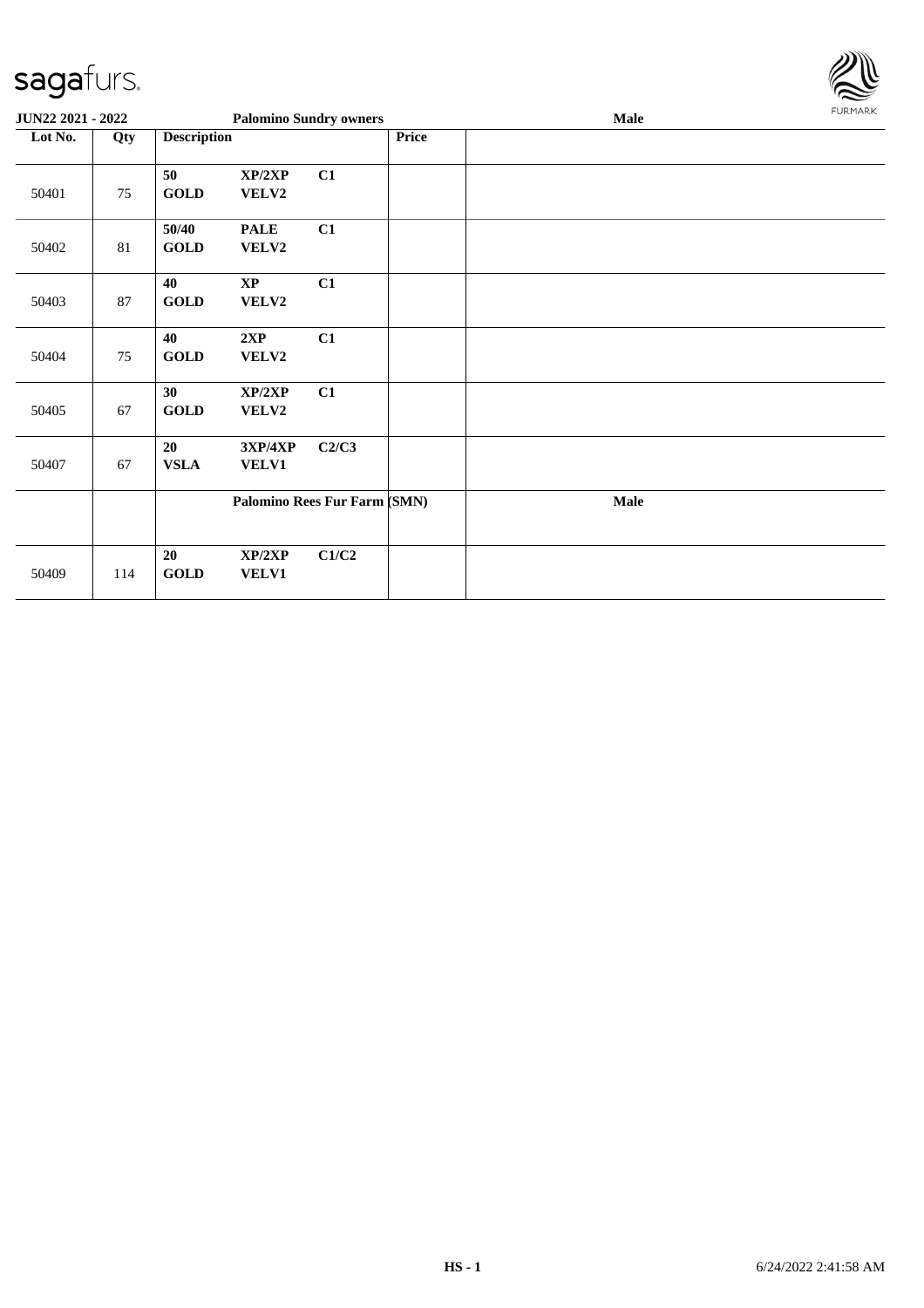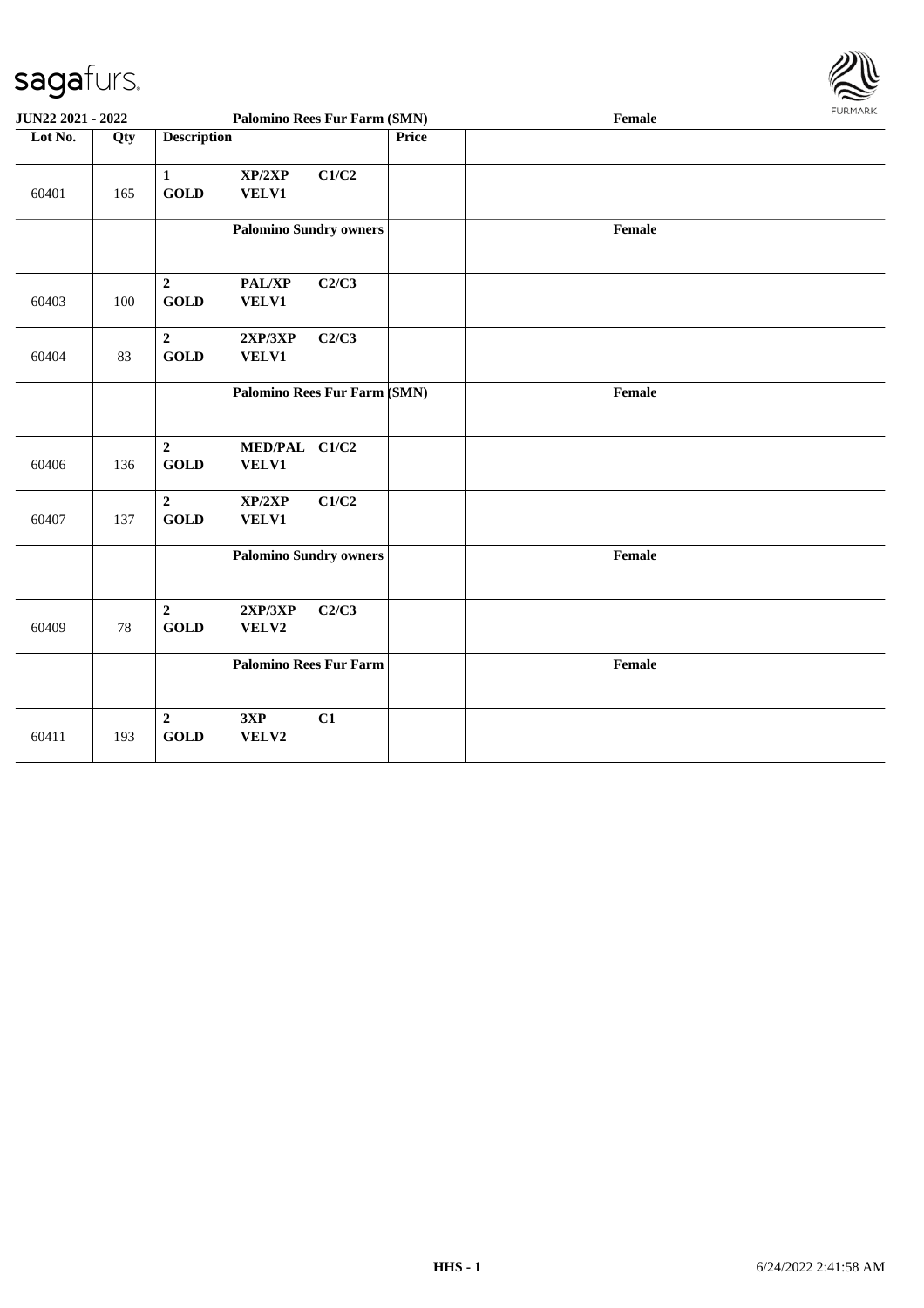

| JUN22 2021 - 2022                                                |                    |                                | Palomino                     |                |                                   | Male |  |
|------------------------------------------------------------------|--------------------|--------------------------------|------------------------------|----------------|-----------------------------------|------|--|
| Lot No.                                                          | Qty                | <b>Description</b>             |                              |                | Price                             |      |  |
| 325501                                                           | 106                | 50<br>${\bf SI}$               | $\bf MED$                    | C1/C2          |                                   |      |  |
| 325502                                                           | 171                | $50\,$<br>${\bf SI}$           | <b>PALE</b>                  | C1/C2          |                                   |      |  |
| 325503                                                           | 211                | 50<br>${\bf SI}$               | $\bold{XP}$                  | C1/C2          |                                   |      |  |
| * * * * * * * * <mark>* * * * * * *</mark><br>* 325504<br>$\ast$ | 185                | 50<br>IA                       | <b>PAL/XP</b><br><b>CHIP</b> | C2             |                                   |      |  |
| $\ast$<br>$*325505$<br>* * * * * * * * * * * * * *               | 49                 |                                | 234 Skins                    |                | $\ast$<br>$\ast$<br>* * * * * * * |      |  |
| * * * * * * * *<br>$*325506$<br>$*$                              | * * * * * *<br>195 | 50<br>SR/S                     | <b>MED</b>                   | C1/C2          |                                   |      |  |
| $\ast$<br>$*325507$<br>* * * * * * * * * * * * * *               | 42                 |                                | 237 Skins                    |                | $\ast$<br>$\ast$<br>* * * * * * * |      |  |
| * * * * * * * * * * * * * *<br>* 325508<br>$\ast$                | 185                | 50<br>SR/S                     | <b>PALE</b>                  | C1/C2          |                                   |      |  |
| $\overline{\ast}$<br>* 325509<br>* * * * * * * * * * * * * *     | 187                |                                | 372 Skins                    |                | $\ast$<br>$\ast$<br>* * * * * * * |      |  |
| 325510                                                           | 104                | 50<br>$\mathbf{SR}/\mathbf{S}$ | <b>PALE</b>                  | C <sub>3</sub> |                                   |      |  |
| * * * * * * * * * * * * * *<br>* 325511<br>$\ast$                | 185                | 50<br>SR/S                     | $\mathbf{X}\mathbf{P}$       | C1/C2          |                                   |      |  |
| $\ast$<br>* 325512<br>$\ast$                                     | 160                |                                | 2                            |                | $\ast$<br>$\ast$<br>$\ast$        |      |  |
| $\ast$<br>* 325513<br>* * * * * * * * * * * * * *                | 59                 |                                | 404 Skins                    |                | $\ast$<br>$\ast$<br>* * * * * * * |      |  |
| 325514                                                           | 136                | 50<br>$\mathbf{SR}/\mathbf{S}$ | $\mathbf{X}\mathbf{P}$       | C3             |                                   |      |  |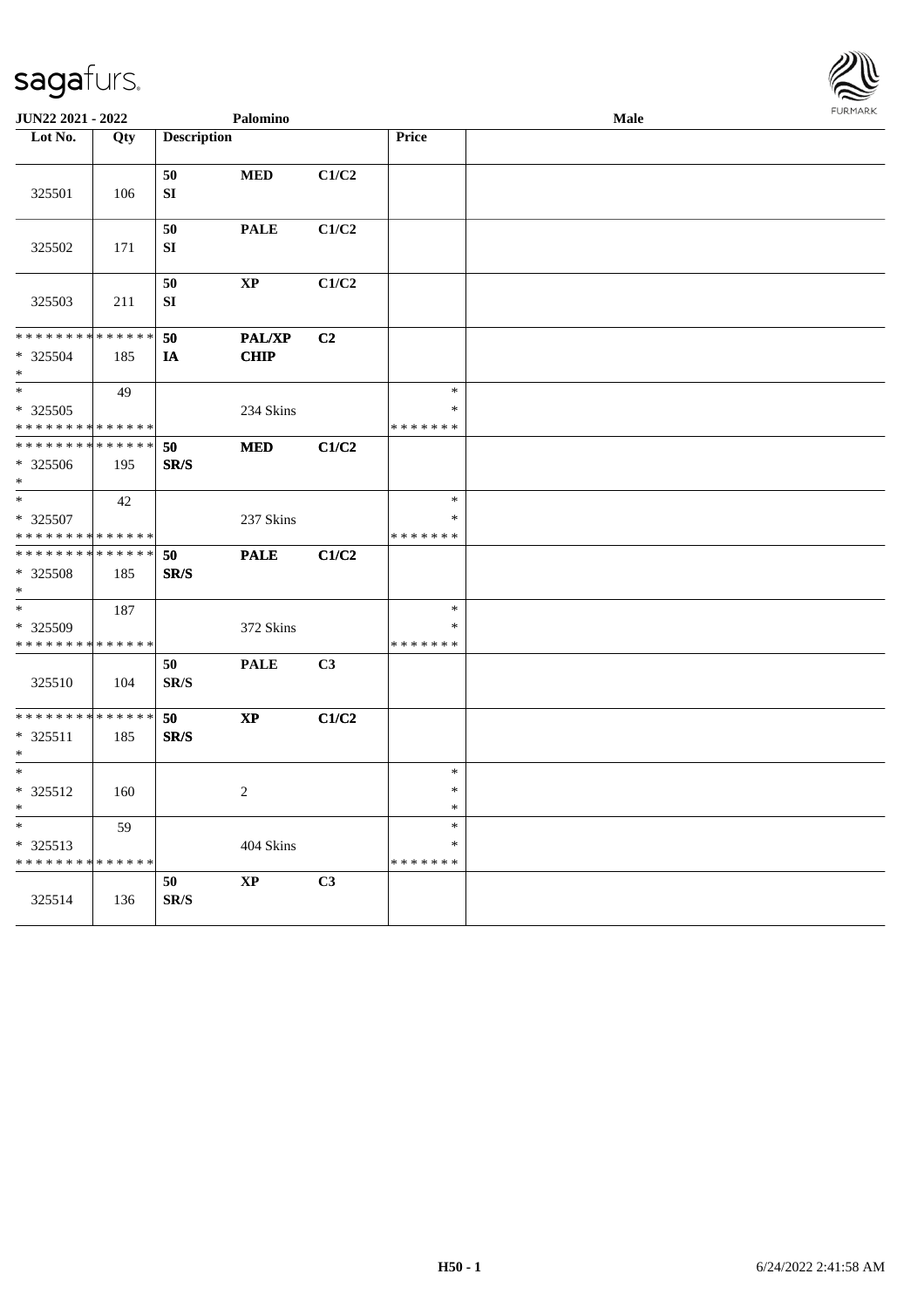

| JUN22 2021 - 2022                                                |     |                                   | Palomino                                                         |       |                                   | Male |  |
|------------------------------------------------------------------|-----|-----------------------------------|------------------------------------------------------------------|-------|-----------------------------------|------|--|
| Lot No.                                                          | Qty | <b>Description</b>                |                                                                  |       | Price                             |      |  |
| 325561                                                           | 65  | 50/40<br>${\bf S}{\bf I}$         | $\boldsymbol{\mathrm{XD}}\boldsymbol{/}\boldsymbol{\mathrm{DK}}$ | C2    |                                   |      |  |
| 325562                                                           | 159 | 40<br>${\bf S}{\bf I}$            | $\bf MED$                                                        | C1/C2 |                                   |      |  |
| 325563                                                           | 66  | 50/40<br>${\bf S}{\bf I}$         | $\bf MED$                                                        | C3    |                                   |      |  |
| 325564                                                           | 168 | 40<br>${\bf SI}$                  | <b>PALE</b>                                                      | C1/C2 |                                   |      |  |
| 325565                                                           | 82  | 50/40<br>${\bf S}{\bf I}$         | <b>PALE</b>                                                      | C3    |                                   |      |  |
| * * * * * * * * * * * * * *<br>* 325566<br>$\ast$                | 225 | 40<br>SI                          | $\bold{XP}$                                                      | C1/C2 |                                   |      |  |
| $\ast$<br>* 325567<br>* * * * * * * * * * * * * * *              | 75  |                                   | 300 Skins                                                        |       | $\ast$<br>$\ast$<br>* * * * * * * |      |  |
| 325568                                                           | 66  | 50/40<br>SI                       | $\mathbf{X}\mathbf{P}$                                           | C3    |                                   |      |  |
| 325569                                                           | 91  | 50/40<br>${\bf S}{\bf I}$         | 2XP/3XP                                                          | C2    |                                   |      |  |
| 325570                                                           | 172 | 40<br>${\bf S}{\bf I}$            | $\mathbf{ALL}$<br><b>LNAP</b>                                    | C2    |                                   |      |  |
| 325571                                                           | 232 | 50/40<br>$\bf I\bf B$             | PAL/XP<br><b>CHIP</b>                                            | C2    |                                   |      |  |
| 325572                                                           | 138 | 40<br>$\mathbf{I}\mathbf{I}$      | $\mathbf{ALL}$                                                   | C2    |                                   |      |  |
| 325573                                                           | 101 | 50/40<br>$\mathbf{SR}/\mathbf{S}$ | XD/DK                                                            | C2    |                                   |      |  |
| * * * * * * * * * * * * * * *<br>$* 325574$<br>$*$               | 205 | 40<br>SR/S                        | <b>MED</b>                                                       | C1/C2 |                                   |      |  |
| $\ast$<br>$* 325575$<br>* * * * * * * * * * * * * *              | 90  |                                   | 295 Skins                                                        |       | $\ast$<br>∗<br>* * * * * * *      |      |  |
| 325576                                                           | 175 | 50/40<br>SR/S                     | <b>MED</b>                                                       | C3    |                                   |      |  |
| * * * * * * * * * * * * * * *<br>* 325577<br>$\ast$              | 205 | 40<br><b>SAGA</b>                 | <b>PALE</b>                                                      | C1/C2 |                                   |      |  |
| $\ast$<br>* 325578<br>* * * * * * * * * * * * * *                | 178 |                                   | 383 Skins                                                        |       | $\ast$<br>∗<br>* * * * * * *      |      |  |
| * * * * * * * * * * * * * *<br>* 325579<br>$\ast$                | 185 | 40<br>SR/S                        | <b>PALE</b>                                                      | C3    |                                   |      |  |
| $\ast$<br>* 325580<br>* * * * * * * * <mark>* * * * * * *</mark> | 45  |                                   | 230 Skins                                                        |       | $\ast$<br>∗<br>* * * * * * *      |      |  |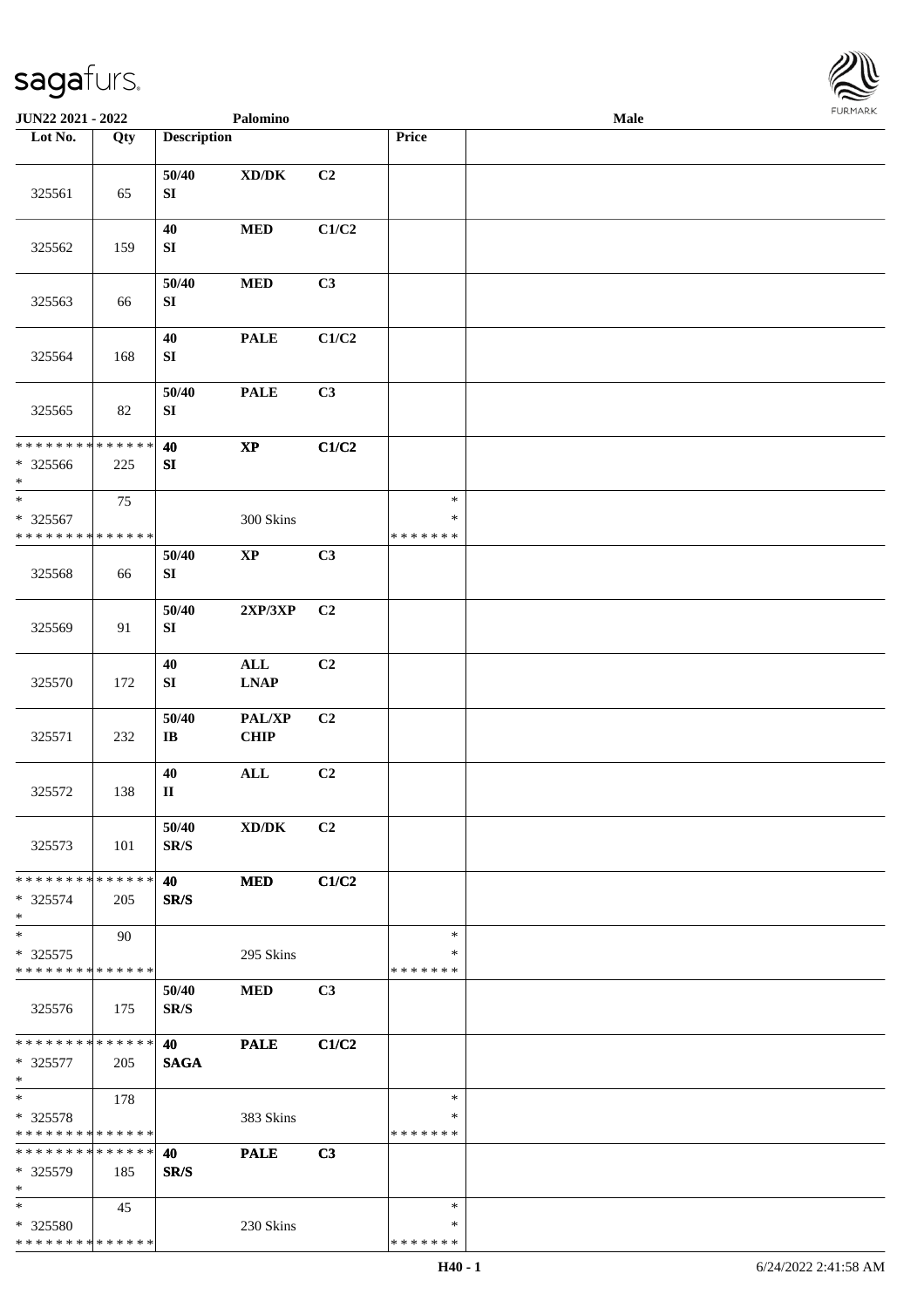

| JUN22 2021 - 2022                             |             |                    | Palomino               |                |               | <b>Male</b> |  |
|-----------------------------------------------|-------------|--------------------|------------------------|----------------|---------------|-------------|--|
| Lot No.                                       | Qty         | <b>Description</b> |                        |                | Price         |             |  |
|                                               |             |                    |                        |                |               |             |  |
|                                               |             | 40                 | <b>XP</b>              | C1             |               |             |  |
| 325581                                        | 146         | <b>SAGA</b>        |                        |                |               |             |  |
|                                               |             |                    |                        |                |               |             |  |
| * * * * * * * *                               | * * * * * * | 40                 | $\bold{XP}$            | C <sub>2</sub> |               |             |  |
| $*325582$                                     | 205         | <b>SAGA</b>        |                        |                |               |             |  |
| $\ast$                                        |             |                    |                        |                |               |             |  |
| $\overline{\phantom{a}^*}$                    | 185         |                    |                        |                | $\ast$        |             |  |
| * 325583                                      |             |                    | 390 Skins              |                | $\ast$        |             |  |
| * * * * * * * * * * * * * *                   |             |                    |                        |                | * * * * * * * |             |  |
| * * * * * * * * * * * * * *                   |             | 40                 | $\mathbf{X}\mathbf{P}$ | C3             |               |             |  |
| $* 325584$                                    | 205         | SR/S               |                        |                |               |             |  |
| $\ast$                                        |             |                    |                        |                |               |             |  |
| $\ast$                                        | 92          |                    |                        |                | $\ast$        |             |  |
|                                               |             |                    |                        |                | *             |             |  |
| * 325585                                      |             |                    | 297 Skins              |                | * * * * * * * |             |  |
| * * * * * * * * * * * * * *<br>************** |             |                    |                        |                |               |             |  |
|                                               |             | 50/40              | 2XP/3XP                | C <sub>2</sub> |               |             |  |
| * 325586                                      | 195         | SR/S               |                        |                |               |             |  |
| $\ast$                                        |             |                    |                        |                |               |             |  |
| $\ast$                                        | 57          |                    |                        |                | $\ast$        |             |  |
| * 325587                                      |             |                    | 252 Skins              |                | *             |             |  |
| * * * * * * * * * * * * * *                   |             |                    |                        |                | * * * * * * * |             |  |
|                                               |             | 40                 | <b>MED</b>             | C1/C2          |               |             |  |
| 325588                                        | 159         | <b>SAGA</b>        | <b>LNAP</b>            |                |               |             |  |
|                                               |             |                    |                        |                |               |             |  |
| * * * * * * * * * * * * * *                   |             | 40                 | <b>PALE</b>            | C1/C2          |               |             |  |
| * 325589                                      | 205         | <b>SAGA</b>        | <b>LNAP</b>            |                |               |             |  |
| $\ast$                                        |             |                    |                        |                |               |             |  |
| $\ast$                                        | 63          |                    |                        |                | $\ast$        |             |  |
| * 325590                                      |             |                    | 268 Skins              |                | ∗             |             |  |
| * * * * * * * * * * * * * *                   |             |                    |                        |                | * * * * * * * |             |  |
|                                               |             | 40                 | <b>PALE</b>            | C3             |               |             |  |
| 325591                                        | 121         | <b>SAGA</b>        | <b>LNAP</b>            |                |               |             |  |
|                                               |             |                    |                        |                |               |             |  |
| **************                                |             | 40                 | $\mathbf{X}\mathbf{P}$ | C1/C2          |               |             |  |
| * 325592                                      | 225         | <b>SAGA</b>        | <b>LNAP</b>            |                |               |             |  |
| $*$                                           |             |                    |                        |                |               |             |  |
| $\ast$                                        | 87          |                    |                        |                | $\ast$        |             |  |
| * 325593                                      |             |                    | 312 Skins              |                | *             |             |  |
| * * * * * * * * * * * * * *                   |             |                    |                        |                | * * * * * * * |             |  |
|                                               |             |                    |                        |                |               |             |  |
|                                               |             | 40                 | $\mathbf{X}\mathbf{P}$ | C3             |               |             |  |
| 325594                                        | 103         | <b>SAGA</b>        | <b>LNAP</b>            |                |               |             |  |
| * * * * * * * * * * * * * *                   |             |                    |                        |                |               |             |  |
|                                               |             | 40                 | <b>PAL/XP</b>          | C <sub>2</sub> |               |             |  |
| * 325595                                      | 215         | IA                 | WB1                    |                |               |             |  |
| $*$                                           |             |                    |                        |                |               |             |  |
| $\ast$                                        | 43          |                    |                        |                | $\ast$        |             |  |
| $*325596$                                     |             |                    | 258 Skins              |                | ∗             |             |  |
| * * * * * * * * * * * * * *                   |             |                    |                        |                | * * * * * * * |             |  |
| * * * * * * * * * * * * * * *                 |             | 50/40              | <b>MED</b>             | C <sub>2</sub> |               |             |  |
| * 325597                                      | 205         | IA                 | <b>CHIP</b>            |                |               |             |  |
| $\ast$                                        |             |                    |                        |                |               |             |  |
| $\ast$                                        |             |                    |                        |                | $\ast$        |             |  |
| * 325598                                      | 180         |                    | 2                      |                | $\ast$        |             |  |
| $*$                                           |             |                    |                        |                | $\ast$        |             |  |
| $\ast$                                        | 40          |                    |                        |                | $\ast$        |             |  |
| $*325599$                                     |             |                    | 425 Skins              |                | ∗             |             |  |
| * * * * * * * * * * * * * *                   |             |                    |                        |                | * * * * * * * |             |  |
| * * * * * * * * * * * * * * *                 |             | 40                 | PAL/XP                 | C <sub>2</sub> |               |             |  |
| * 325600                                      | 205         | IA                 | <b>CHIP</b>            |                |               |             |  |
| $*$                                           |             |                    |                        |                |               |             |  |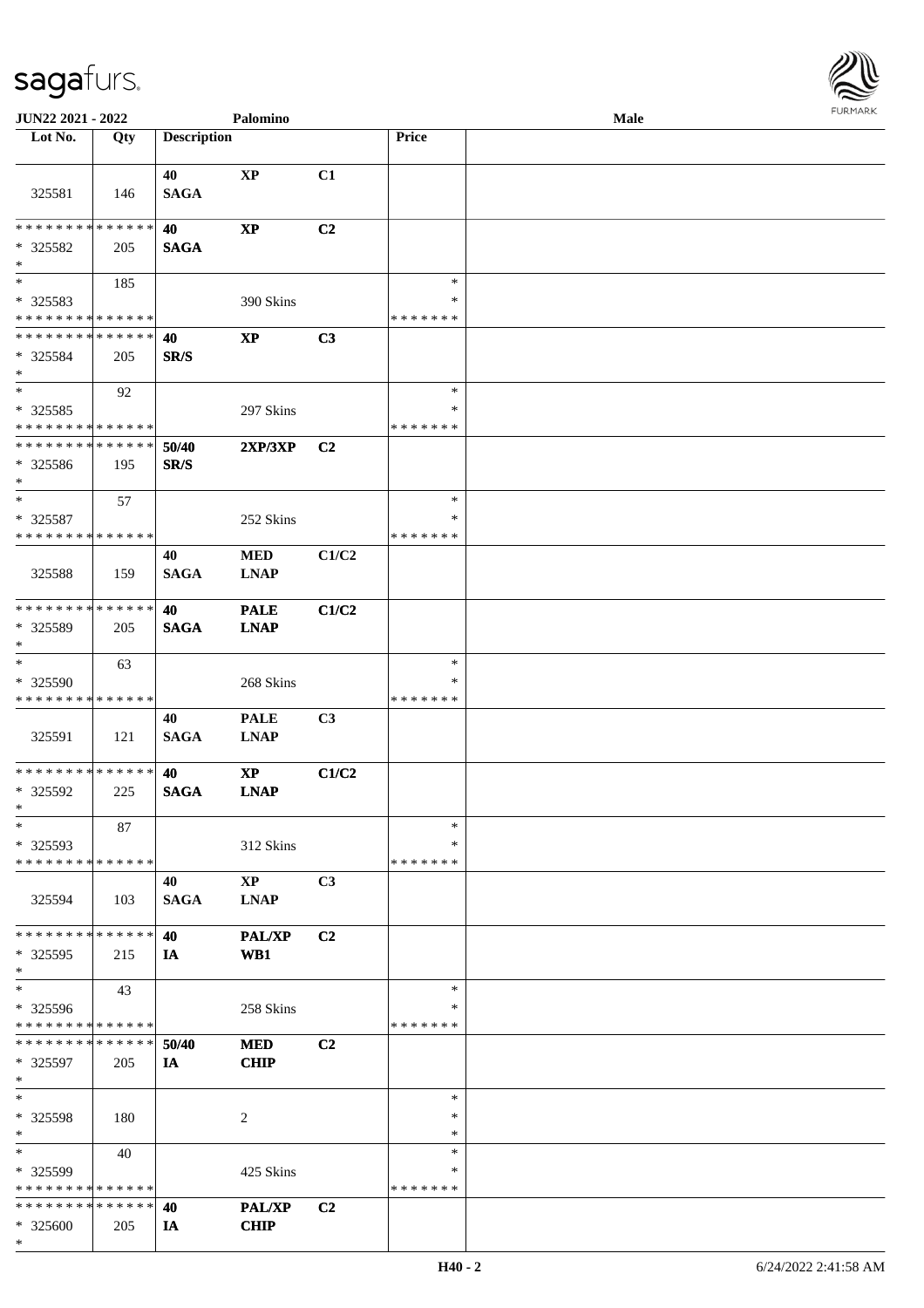

| JUN22 2021 - 2022           |     |                    | Palomino       |       |         | Male | <b>FURMARK</b> |
|-----------------------------|-----|--------------------|----------------|-------|---------|------|----------------|
| Lot No.                     | Qty | <b>Description</b> |                |       | Price   |      |                |
| $\ast$                      |     | 40                 | <b>PAL/XP</b>  | C2    | $\ast$  |      |                |
| $* 325601$                  | 180 | <b>IA</b>          | <b>CHIP</b>    |       | $\ast$  |      |                |
| $\ast$                      |     |                    |                |       | $\ast$  |      |                |
| $*$                         |     |                    |                |       | $\ast$  |      |                |
| $* 325602$                  | 180 |                    | $\mathfrak{Z}$ |       | $\ast$  |      |                |
| $\ast$                      |     |                    |                |       | $\ast$  |      |                |
| $*$                         |     |                    |                |       | $\ast$  |      |                |
| $*325603$                   | 180 |                    | $\overline{4}$ |       | $\ast$  |      |                |
| $\ast$                      |     |                    |                |       | $\ast$  |      |                |
| $*$                         |     |                    |                |       | $\ast$  |      |                |
| $* 325604$                  | 200 |                    | 5              |       | $\ast$  |      |                |
| $\ast$                      |     |                    |                |       | $\ast$  |      |                |
| $*$                         | 74  |                    |                |       | $\ast$  |      |                |
| $*325605$                   |     |                    | 1019 Skins     |       | $\ast$  |      |                |
| * * * * * * * * * * * * * * |     |                    |                |       | ******* |      |                |
|                             |     | 40                 | <b>PALE</b>    | C1/C2 |         |      |                |
| 325606                      | 84  | <b>SROY</b>        |                |       |         |      |                |
|                             |     | 40                 | $\mathbf{XP}$  | C1/C2 |         |      |                |
| 325607                      | 104 | <b>SROY</b>        |                |       |         |      |                |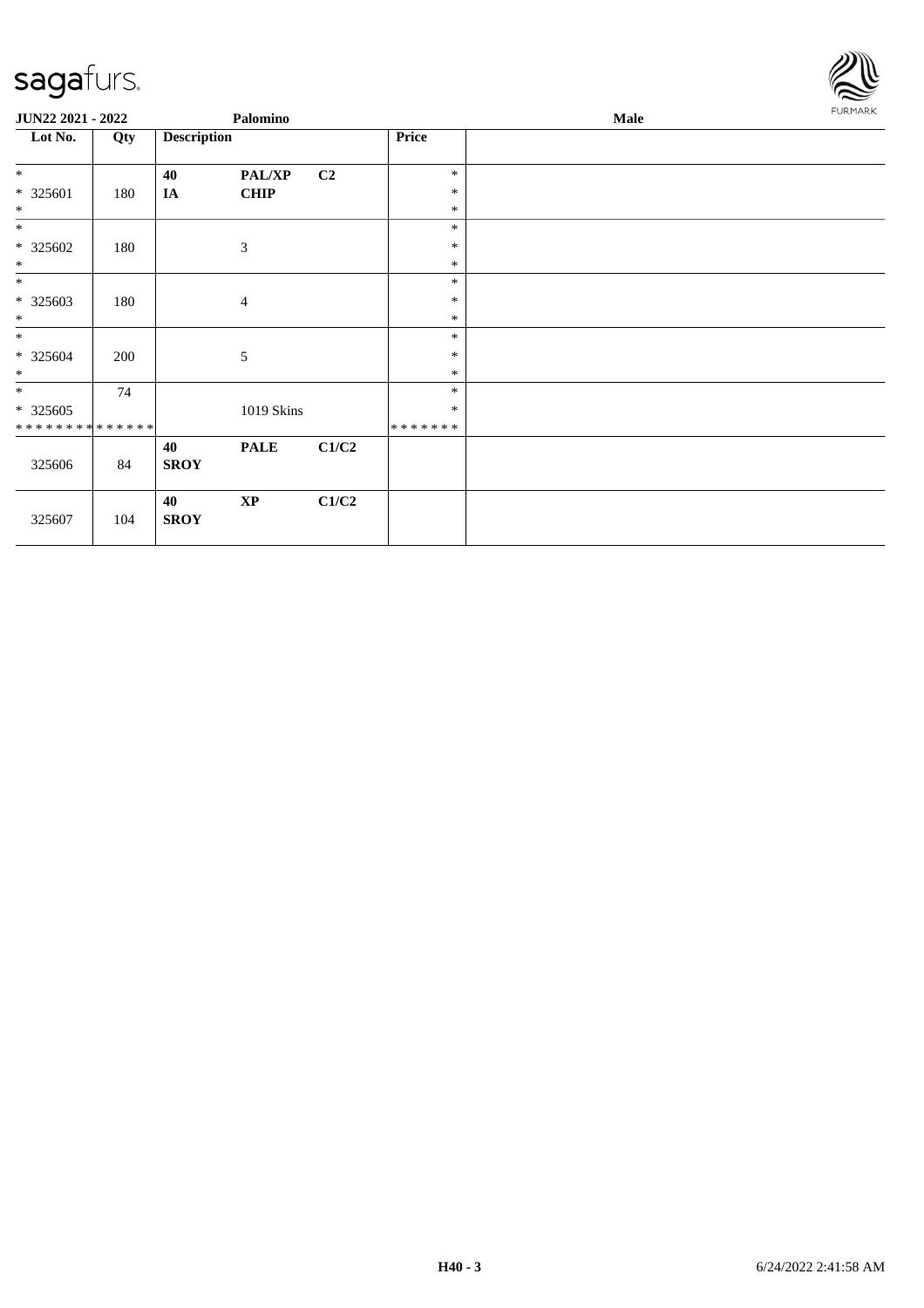

| JUN22 2021 - 2022                                   |     |                              | Palomino                              |                |                                   | Male |  |
|-----------------------------------------------------|-----|------------------------------|---------------------------------------|----------------|-----------------------------------|------|--|
| Lot No.                                             | Qty | <b>Description</b>           |                                       |                | Price                             |      |  |
| 325661                                              | 102 | 30<br>${\bf S}{\bf I}$       | <b>MED</b>                            | C1             |                                   |      |  |
| 325662                                              | 251 | 30<br>SI                     | $\bf MED$                             | C2             |                                   |      |  |
| 325663                                              | 151 | 30<br>SI                     | <b>PALE</b>                           | C1             |                                   |      |  |
| * * * * * * * * * * * * * *<br>$* 325664$<br>$\ast$ | 245 | 30<br>${\bf SI}$             | <b>PALE</b>                           | C2             |                                   |      |  |
| $*$<br>$* 325665$<br>* * * * * * * * * * * * * *    | 105 |                              | 350 Skins                             |                | $\ast$<br>$\ast$<br>* * * * * * * |      |  |
| 325666                                              | 106 | 30<br>SI                     | <b>PALE</b>                           | C3             |                                   |      |  |
| 325667                                              | 118 | 30<br>SI                     | $\bold{XP}$                           | C1             |                                   |      |  |
| * * * * * * * * * * * * * *<br>* 325668<br>$\ast$   | 245 | 30<br>SI                     | $\mathbf{X}\mathbf{P}$                | C <sub>2</sub> |                                   |      |  |
| $*$<br>* 325669<br>* * * * * * * * * * * * * *      | 121 |                              | 366 Skins                             |                | $\ast$<br>∗<br>* * * * * * *      |      |  |
| 325670                                              | 257 | 30<br>${\bf SI}$             | $\bf MED$<br><b>LNAP</b>              | C1/C2          |                                   |      |  |
| * * * * * * * * * * * * * *<br>* 325671<br>$*$      | 245 | 30<br>SI                     | <b>PALE</b><br><b>LNAP</b>            | C1/C2          |                                   |      |  |
| $*$<br>* 325672<br>* * * * * * * * * * * * * * *    | 39  |                              | 284 Skins                             |                | $\ast$<br>$\ast$<br>*******       |      |  |
| 325673                                              | 81  | 30<br>SI                     | <b>PALE</b><br><b>LNAP</b>            | C3             |                                   |      |  |
| 325674                                              | 173 | 30<br>SI                     | $\mathbf{X}\mathbf{P}$<br><b>LNAP</b> | C1/C2          |                                   |      |  |
| 325675                                              | 82  | 30<br>SI                     | $\mathbf{X}\mathbf{P}$<br><b>LNAP</b> | C3             |                                   |      |  |
| 325676                                              | 215 | 30<br>$\mathbf{I}\mathbf{B}$ | $\mathbf{ALL}$<br>WB1                 | C2             |                                   |      |  |
| 325677                                              | 196 | 30<br>$\mathbf{I}$ <b>B</b>  | $\bf MED$<br><b>CHIP</b>              | C2             |                                   |      |  |
| * * * * * * * * * * * * * * *<br>* 325678<br>$*$    | 245 | 30<br>$\mathbf{I}$           | <b>PAL/XP</b><br><b>CHIP</b>          | C2             |                                   |      |  |
| $\ast$<br>* 325679<br>* * * * * * * * * * * * * *   | 74  |                              | 319 Skins                             |                | $\ast$<br>∗<br>* * * * * * *      |      |  |
| * * * * * * * * * * * * * * *<br>* 325680<br>$\ast$ | 245 | 30<br>$\mathbf{I}$           | <b>ALL</b>                            | C2             |                                   |      |  |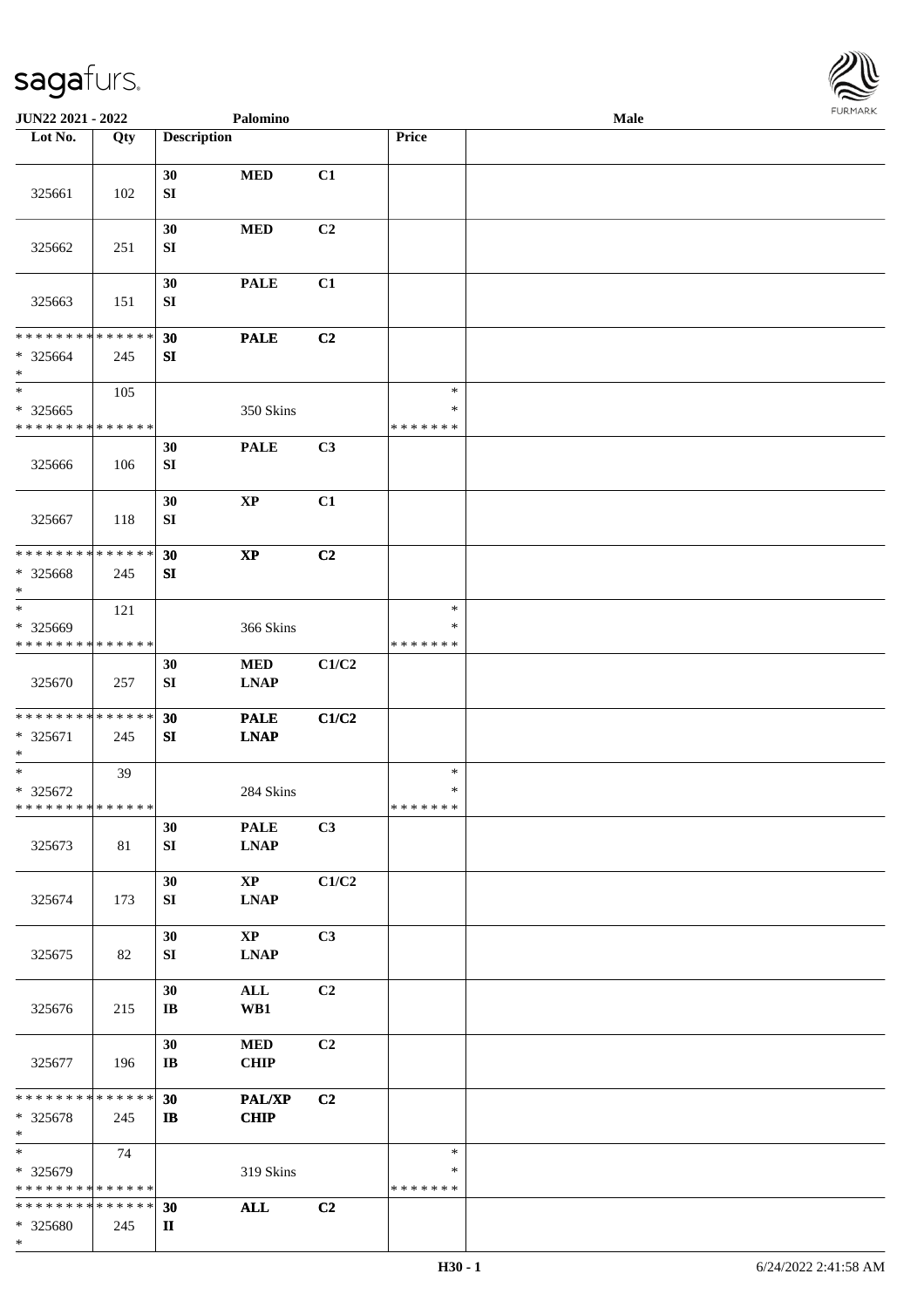

| JUN22 2021 - 2022            |     |                    | Palomino               |                |               | Male |  |
|------------------------------|-----|--------------------|------------------------|----------------|---------------|------|--|
| Lot No.                      | Qty | <b>Description</b> |                        |                | Price         |      |  |
| $*$                          |     | 30                 | <b>ALL</b>             | C <sub>2</sub> | $\ast$        |      |  |
| * 325681                     | 220 | $\mathbf{I}$       |                        |                | $\ast$        |      |  |
| $\ast$                       |     |                    |                        |                | $\ast$        |      |  |
| $\overline{\phantom{0}}$     | 130 |                    |                        |                | $\ast$        |      |  |
| * 325682                     |     |                    | 595 Skins              |                | ∗             |      |  |
| * * * * * * * * * * * * * *  |     |                    |                        |                | * * * * * * * |      |  |
|                              |     |                    |                        |                |               |      |  |
|                              |     | 30                 | Dark                   | C2             |               |      |  |
| 325683                       | 115 | <b>SAGA</b>        |                        |                |               |      |  |
|                              |     |                    |                        |                |               |      |  |
| ******** <mark>******</mark> |     | 30                 | $\bf MED$              | C1/C2          |               |      |  |
| * 325684                     | 225 | <b>SAGA</b>        |                        |                |               |      |  |
| $*$                          |     |                    |                        |                |               |      |  |
| $*$                          | 103 |                    |                        |                | $\ast$        |      |  |
| $* 325685$                   |     |                    | 328 Skins              |                | $\ast$        |      |  |
| * * * * * * * * * * * * * *  |     |                    |                        |                | * * * * * * * |      |  |
|                              |     | 30                 | $\bf MED$              | C3             |               |      |  |
| 325686                       | 112 | <b>SAGA</b>        |                        |                |               |      |  |
|                              |     |                    |                        |                |               |      |  |
|                              |     | 30                 | <b>PALE</b>            | C1             |               |      |  |
| 325687                       | 135 | <b>SAGA</b>        |                        |                |               |      |  |
|                              |     |                    |                        |                |               |      |  |
| * * * * * * * * * * * * * *  |     | 30                 | <b>PALE</b>            | C <sub>2</sub> |               |      |  |
| * 325688                     | 225 | <b>SAGA</b>        |                        |                |               |      |  |
| $\ast$                       |     |                    |                        |                |               |      |  |
| $*$                          | 211 |                    |                        |                | $\ast$        |      |  |
| * 325689                     |     |                    | 436 Skins              |                | ∗             |      |  |
| * * * * * * * * * * * * * *  |     |                    |                        |                | * * * * * * * |      |  |
|                              |     | 30                 | <b>PALE</b>            | C3             |               |      |  |
|                              |     | <b>SAGA</b>        |                        |                |               |      |  |
| 325690                       | 162 |                    |                        |                |               |      |  |
|                              |     |                    |                        |                |               |      |  |
|                              |     | 30                 | $\bold{XP}$            | C1             |               |      |  |
| 325691                       | 150 | <b>SAGA</b>        |                        |                |               |      |  |
| * * * * * * * * * * * * * *  |     |                    |                        |                |               |      |  |
|                              |     | 30                 | $\mathbf{X}\mathbf{P}$ | C2             |               |      |  |
| * 325692                     | 225 | <b>SAGA</b>        |                        |                |               |      |  |
| $*$<br>$\ast$                |     |                    |                        |                |               |      |  |
|                              |     |                    |                        |                | $\ast$        |      |  |
| * 325693                     | 200 |                    | $\overline{2}$         |                | $\ast$        |      |  |
| $\ast$                       |     |                    |                        |                | $\ast$        |      |  |
| $*$                          | 52  |                    |                        |                | $\ast$        |      |  |
| * 325694                     |     |                    | 477 Skins              |                | ∗             |      |  |
| * * * * * * * * * * * * * *  |     |                    |                        |                | * * * * * * * |      |  |
|                              |     | 30                 | $\bold{XP}$            | C3             |               |      |  |
| 325695                       | 133 | <b>SAGA</b>        |                        |                |               |      |  |
|                              |     |                    |                        |                |               |      |  |
|                              |     | 30 <sup>°</sup>    | 2XP                    | C2             |               |      |  |
| 325696                       | 155 | <b>SAGA</b>        |                        |                |               |      |  |
|                              |     |                    |                        |                |               |      |  |
|                              |     | 40/30              | XD/DK                  | C2             |               |      |  |
| 325697                       | 71  | <b>SAGA</b>        | <b>LNAP</b>            |                |               |      |  |
|                              |     |                    |                        |                |               |      |  |
|                              |     | 30                 | $\bf MED$              | C1/C2          |               |      |  |
| 325698                       | 244 | <b>SAGA</b>        | <b>LNAP</b>            |                |               |      |  |
|                              |     |                    |                        |                |               |      |  |
|                              |     | 40/30              | $\bf MED$              | C3             |               |      |  |
| 325699                       | 178 | <b>SAGA</b>        | <b>LNAP</b>            |                |               |      |  |
|                              |     |                    |                        |                |               |      |  |
| * * * * * * * * * * * * * *  |     | 30                 | <b>PALE</b>            | C1/C2          |               |      |  |
| * 325700                     | 225 | <b>SAGA</b>        | <b>LNAP</b>            |                |               |      |  |
| $\ast$                       |     |                    |                        |                |               |      |  |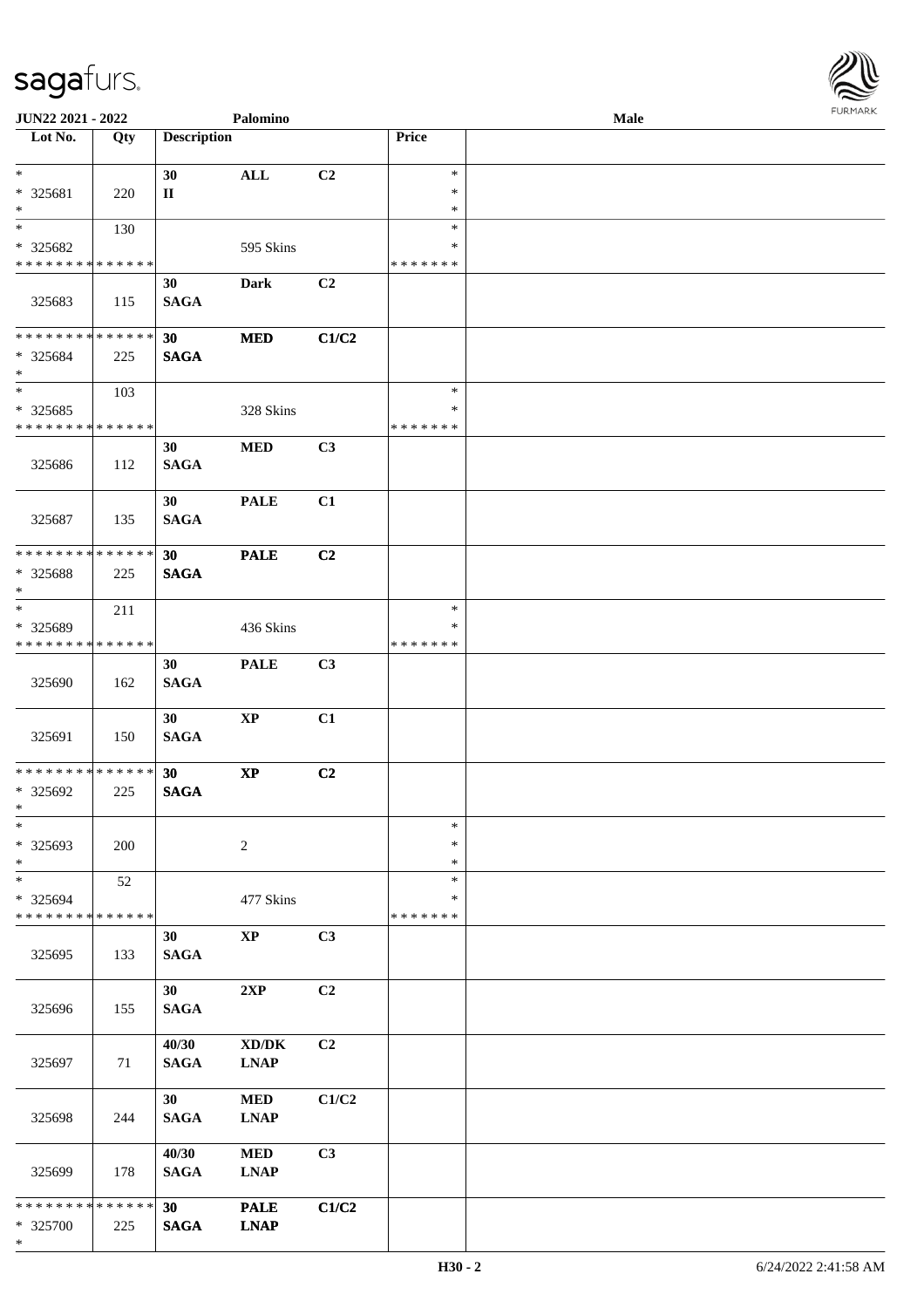

| JUN22 2021 - 2022                                               |     |                      | Palomino                                           |                |                                   | <b>Male</b> |  |
|-----------------------------------------------------------------|-----|----------------------|----------------------------------------------------|----------------|-----------------------------------|-------------|--|
| Lot No.                                                         | Qty | <b>Description</b>   |                                                    |                | Price                             |             |  |
| $\ast$<br>* 325701<br>* * * * * * * * * * * * * *               | 113 | 30<br><b>SAGA</b>    | <b>PALE</b><br><b>LNAP</b>                         | C1/C2          | $\ast$<br>$\ast$<br>* * * * * * * |             |  |
| 325702                                                          | 172 | 30<br><b>SAGA</b>    | <b>PALE</b><br><b>LNAP</b>                         | C3             |                                   |             |  |
| 325703                                                          | 216 | 30<br><b>SAGA</b>    | $\bold{XP}$<br><b>LNAP</b>                         | C1/C2          |                                   |             |  |
| 325704                                                          | 122 | 30<br><b>SAGA</b>    | $\mathbf{X}\mathbf{P}$<br><b>LNAP</b>              | C3             |                                   |             |  |
| 325705                                                          | 72  | 40/30<br><b>SAGA</b> | 2XP/3XP<br><b>LNAP</b>                             | C2             |                                   |             |  |
| 325706                                                          | 194 | 40/30<br>IA          | <b>MED</b><br>WB1                                  | C2             |                                   |             |  |
| * * * * * * * * <mark>* * * * * * *</mark><br>$* 325707$<br>$*$ | 225 | 30<br>IA             | <b>PAL/XP</b><br>W <sub>B1</sub>                   | C <sub>2</sub> |                                   |             |  |
| $*$<br>* 325708<br>* * * * * * * * * * * * * *                  | 163 |                      | 388 Skins                                          |                | $\ast$<br>∗<br>* * * * * * *      |             |  |
| 325709                                                          | 94  | 40/30<br>IA          | $\bold{X}\bold{D}/\bold{D}\bold{K}$<br><b>CHIP</b> | C2             |                                   |             |  |
| ******** <mark>******</mark><br>$* 325710$<br>$*$               | 225 | 30<br>IA             | <b>MED</b><br><b>CHIP</b>                          | C2             |                                   |             |  |
| $*$<br>$* 325711$<br>$*$                                        | 200 |                      | $\boldsymbol{2}$                                   |                | $\ast$<br>$\ast$<br>$\ast$        |             |  |
| $*$<br>* 325712<br>* * * * * * * * * * * * * * *                | 128 |                      | 553 Skins                                          |                | $\ast$<br>$\ast$<br>*******       |             |  |
| ******** <mark>******</mark><br>* 325713<br>$*$                 | 225 | 30<br><b>IA</b>      | PAL/XP<br><b>CHIP</b>                              | C2             |                                   |             |  |
| $*$<br>* 325714<br>$*$                                          | 200 |                      | 2                                                  |                | $\ast$<br>∗<br>*                  |             |  |
| $\overline{\ast}$<br>* 325715<br>$*$                            | 200 |                      | 3                                                  |                | $\ast$<br>$\ast$<br>$\ast$        |             |  |
| $\overline{\phantom{0}}$<br>* 325716<br>$*$                     | 200 |                      | 4                                                  |                | $\ast$<br>∗<br>$\ast$             |             |  |
| $*$<br>* 325717<br>$*$                                          | 200 |                      | 5                                                  |                | $\ast$<br>$\ast$<br>$\ast$        |             |  |
| $*$<br>* 325718<br>$*$                                          | 200 |                      | 6                                                  |                | $\ast$<br>$\ast$<br>$\ast$        |             |  |
| $*$<br>* 325719<br>$*$                                          | 200 |                      | $\tau$                                             |                | $\ast$<br>∗<br>$\ast$             |             |  |
| $*$<br>* 325720<br>* * * * * * * * * * * * * *                  | 43  |                      | 1468 Skins                                         |                | $\ast$<br>∗<br>* * * * * * *      |             |  |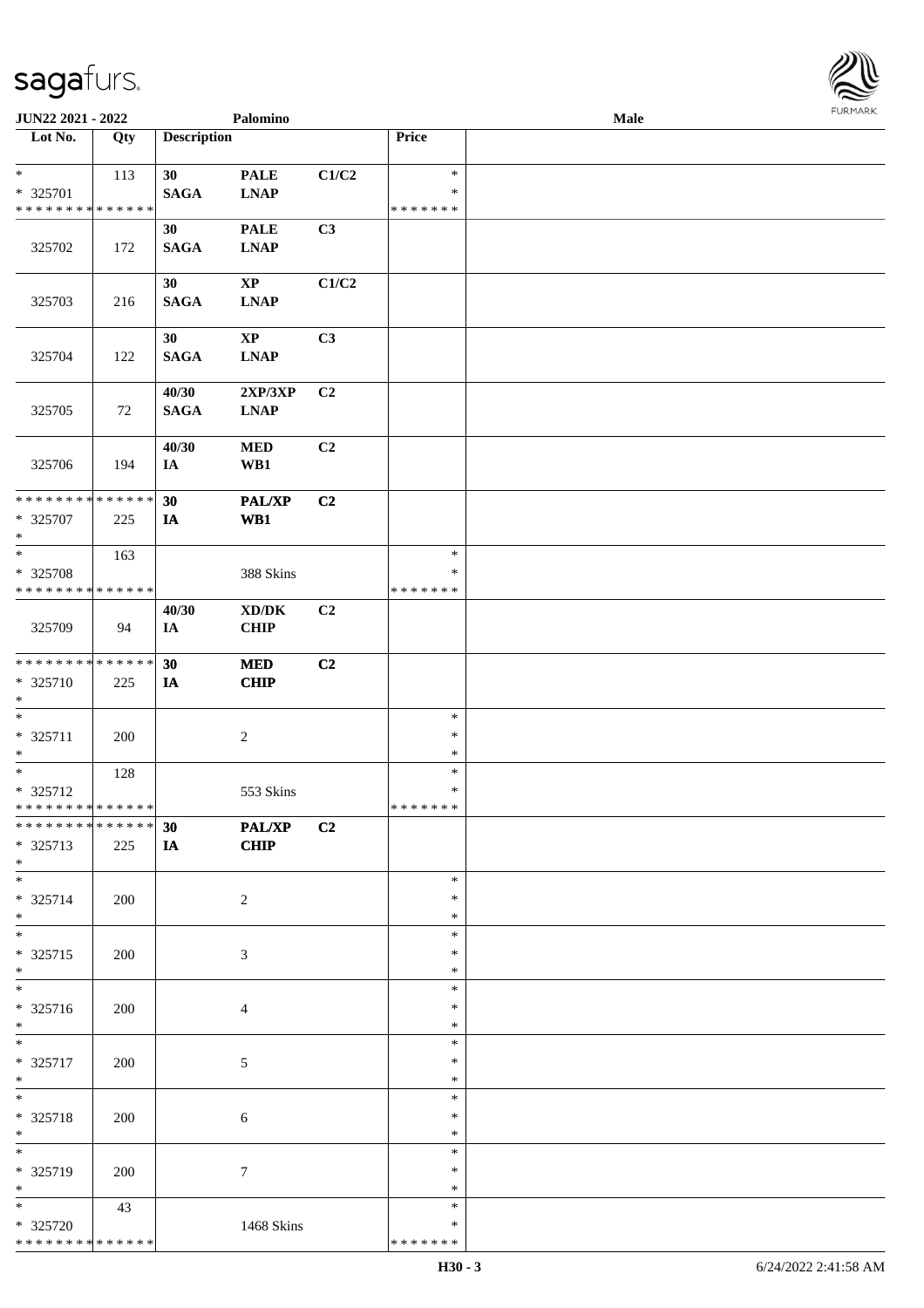

| <b>JUN22 2021 - 2022</b> |     | Palomino           |                        |                |              | FURMARK |  |
|--------------------------|-----|--------------------|------------------------|----------------|--------------|---------|--|
| Lot No.                  | Qty | <b>Description</b> |                        |                | <b>Price</b> |         |  |
| 325721                   | 151 | 40/30<br>IA        | 2XP/3XP<br><b>CHIP</b> | C <sub>2</sub> |              |         |  |
| 325722                   | 101 | 30<br><b>SROY</b>  | <b>MED</b>             | C1/C2          |              |         |  |
| 325723                   | 144 | 30<br><b>SROY</b>  | <b>PALE</b>            | C1/C2          |              |         |  |
| 325724                   | 161 | 30<br><b>SROY</b>  | <b>XP</b>              | C1/C2          |              |         |  |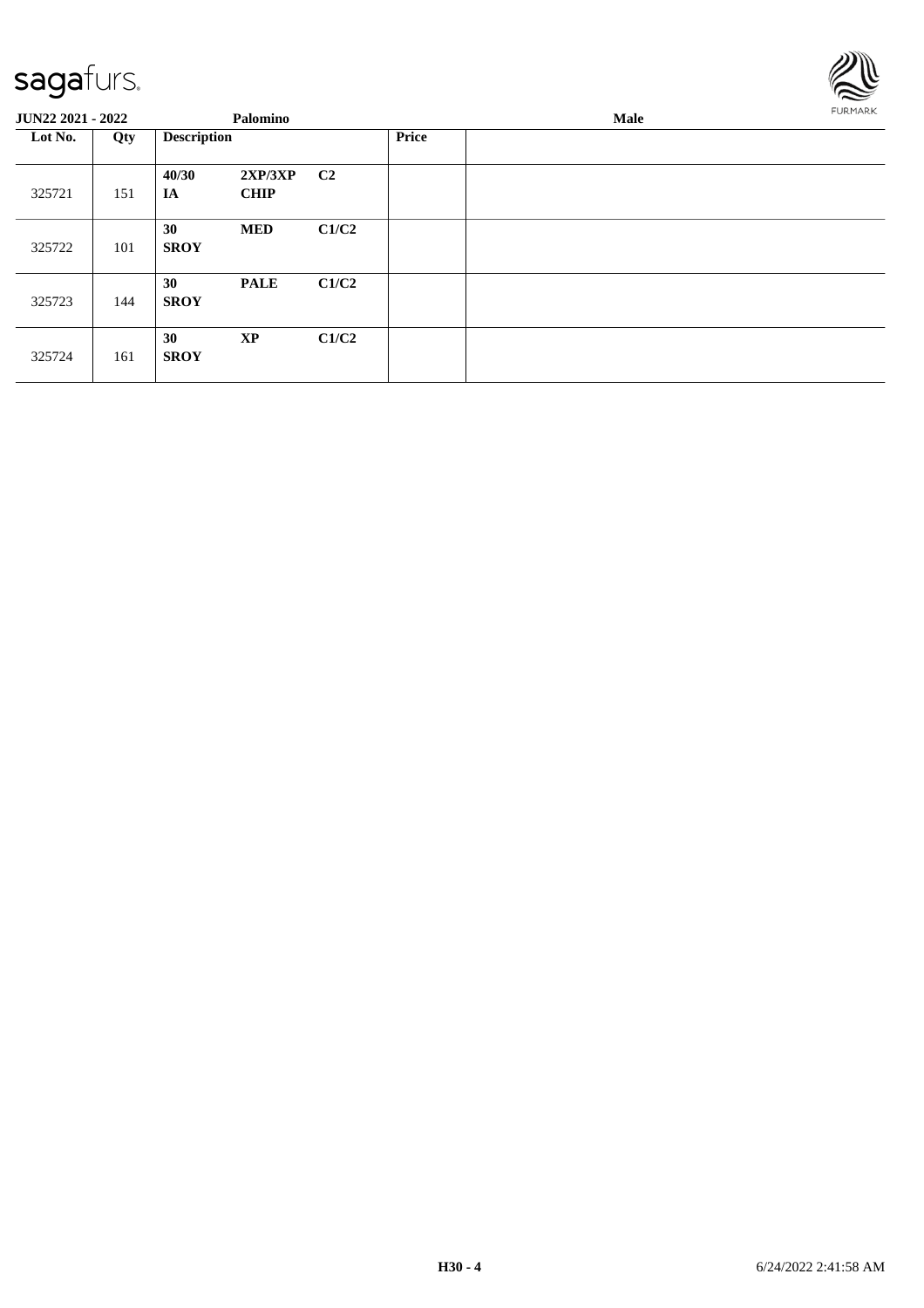

| JUN22 2021 - 2022                                                      |     |                               | Palomino                            |       |                                   | Male |  |
|------------------------------------------------------------------------|-----|-------------------------------|-------------------------------------|-------|-----------------------------------|------|--|
| Lot No.                                                                | Qty | <b>Description</b>            |                                     |       | Price                             |      |  |
| 325781                                                                 | 169 | 30/20<br>${\bf S}{\bf I}$     | $\bold{X}\bold{D}/\bold{D}\bold{K}$ | C1/C2 |                                   |      |  |
| 325782                                                                 | 109 | 30/20<br>SI                   | $\bold{X}\bold{D}/\bold{D}\bold{K}$ | C3    |                                   |      |  |
| 325783                                                                 | 189 | $20\,$<br>SI                  | <b>MED</b>                          | C1    |                                   |      |  |
| * * * * * * * * * * * * * *<br>* 325784<br>$\ast$                      | 285 | 20<br>${\bf SI}$              | $\bf MED$                           | C2    |                                   |      |  |
| $\overline{\ast}$<br>$*325785$<br>* * * * * * * * * * * * * *          | 230 |                               | 515 Skins                           |       | $\ast$<br>$\ast$<br>* * * * * * * |      |  |
| 325786                                                                 | 283 | 30/20<br>SI                   | $\bf MED$                           | C3    |                                   |      |  |
| 325787                                                                 | 261 | 20<br>${\bf SI}$              | <b>PALE</b>                         | C1    |                                   |      |  |
| * * * * * * * * * * * * * *<br>* 325788<br>$\ast$<br>$\overline{\ast}$ | 285 | 20<br>SI                      | <b>PALE</b>                         | C2    | $\ast$                            |      |  |
| * 325789<br>$\ast$                                                     | 260 |                               | $\sqrt{2}$                          |       | $\ast$<br>$\ast$                  |      |  |
| $\ast$<br>* 325790<br>* * * * * * * * * * * * * *                      | 221 |                               | 766 Skins                           |       | $\ast$<br>*<br>* * * * * * *      |      |  |
| 325791                                                                 | 252 | 20<br>${\bf S}{\bf I}$        | <b>PALE</b>                         | C3    |                                   |      |  |
| 325792                                                                 | 244 | $20\,$<br>${\bf SI}$          | $\bold{XP}$                         | C1    |                                   |      |  |
| **************<br>* 325793<br>$\ast$                                   | 285 | <b>20</b><br>${\bf S}{\bf I}$ | $\bold{XP}$                         | C2    |                                   |      |  |
| $\ast$<br>* 325794<br>$\ast$                                           | 260 |                               | $\overline{2}$                      |       | $\ast$<br>$\ast$<br>$\ast$        |      |  |
| $\ast$<br>* 325795<br>* * * * * * * * * * * * * *                      | 152 |                               | 697 Skins                           |       | $\ast$<br>∗<br>* * * * * * *      |      |  |
| 325796                                                                 | 238 | 30/20<br>SI                   | $\mathbf{X}\mathbf{P}$              | C3    |                                   |      |  |
| 325797                                                                 | 237 | 30/20<br>SI                   | 2XP                                 | C2    |                                   |      |  |
| **************<br>* 325798<br>$\ast$                                   | 285 | 20<br>SI                      | <b>MED</b><br><b>LNAP</b>           | C1/C2 |                                   |      |  |
| $\frac{1}{1}$<br>* 325799<br>* * * * * * * * * * * * * *               | 113 |                               | 398 Skins                           |       | $\ast$<br>*<br>* * * * * * *      |      |  |
| 325800                                                                 | 193 | 30/20<br>SI                   | <b>MED</b><br><b>LNAP</b>           | C3    |                                   |      |  |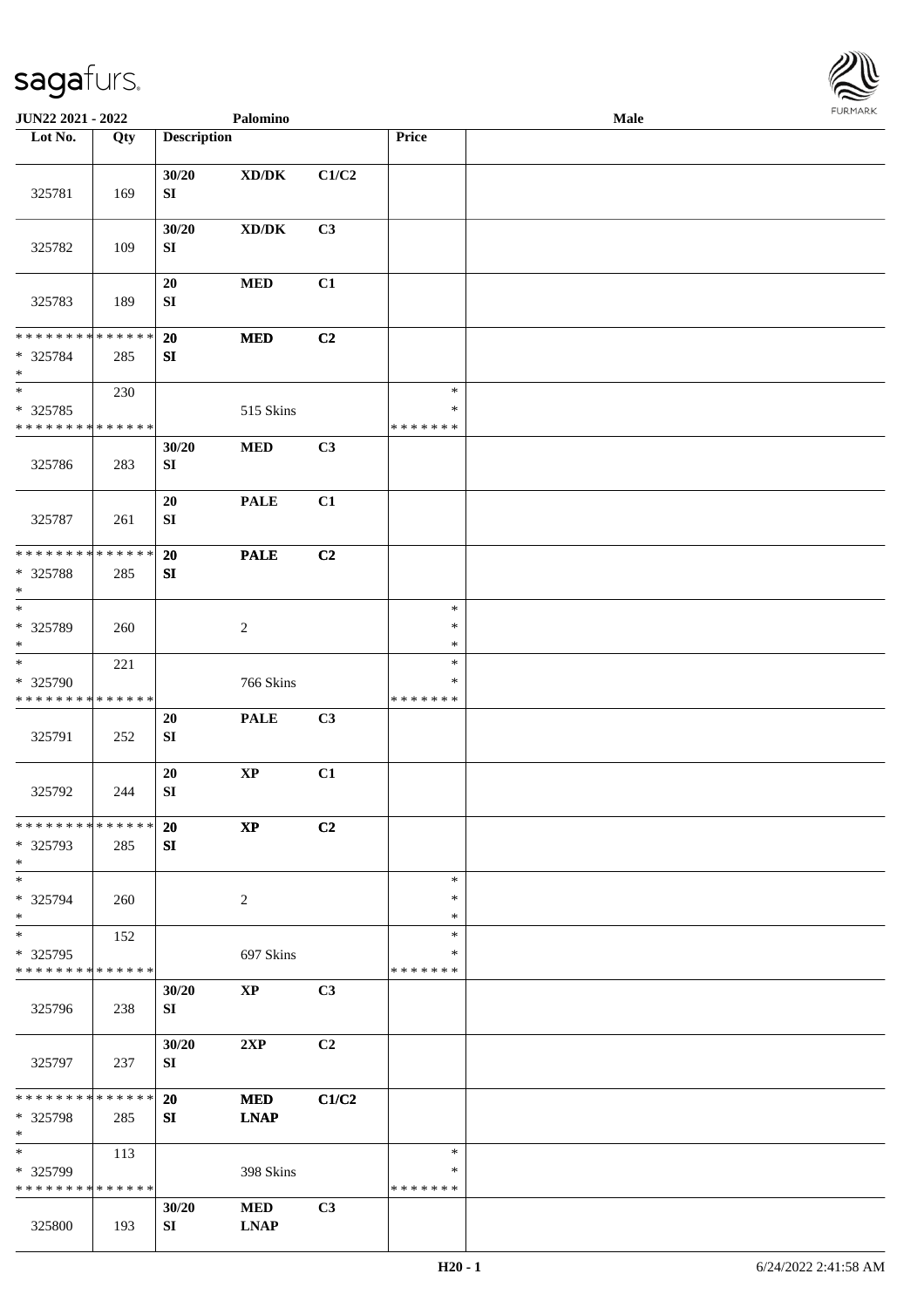

| JUN22 2021 - 2022           |     |                    | Palomino               |                |               | <b>Male</b> |
|-----------------------------|-----|--------------------|------------------------|----------------|---------------|-------------|
| Lot No.                     | Qty | <b>Description</b> |                        |                | Price         |             |
|                             |     |                    |                        |                |               |             |
| **************              |     | <b>20</b>          | <b>PALE</b>            | C1/C2          |               |             |
| * 325801                    | 285 | SI                 | <b>LNAP</b>            |                |               |             |
| $\ast$                      |     |                    |                        |                |               |             |
| $\ast$                      | 250 |                    |                        |                | $\ast$        |             |
| * 325802                    |     |                    | 535 Skins              |                | ∗             |             |
| * * * * * * * * * * * * * * |     |                    |                        |                | * * * * * * * |             |
|                             |     |                    |                        |                |               |             |
|                             |     | 20                 | <b>PALE</b>            | C3             |               |             |
| 325803                      | 209 | ${\bf SI}$         | <b>LNAP</b>            |                |               |             |
|                             |     |                    |                        |                |               |             |
| * * * * * * * * * * * * * * |     | 20                 | $\bold{XP}$            | C1/C2          |               |             |
| $* 325804$                  | 285 | ${\bf S}{\bf I}$   | <b>LNAP</b>            |                |               |             |
| $\ast$                      |     |                    |                        |                |               |             |
| $\ast$                      | 123 |                    |                        |                | $\ast$        |             |
| * 325805                    |     |                    | 408 Skins              |                | *             |             |
| * * * * * * * * * * * * * * |     |                    |                        |                | * * * * * * * |             |
|                             |     | 20                 | $\mathbf{X}\mathbf{P}$ | C3             |               |             |
|                             |     |                    |                        |                |               |             |
| 325806                      | 141 | ${\bf SI}$         | <b>LNAP</b>            |                |               |             |
|                             |     |                    |                        |                |               |             |
| * * * * * * * * * * * * * * |     | 20                 | ALL                    | C2             |               |             |
| * 325807                    | 285 | $\mathbf{I}$       | W <sub>B1</sub>        |                |               |             |
| $\ast$                      |     |                    |                        |                |               |             |
| $\ast$                      | 63  |                    |                        |                | $\ast$        |             |
| * 325808                    |     |                    | 348 Skins              |                | *             |             |
| * * * * * * * * * * * * * * |     |                    |                        |                | * * * * * * * |             |
|                             |     | 20                 | <b>MED</b>             | C2             |               |             |
| 325809                      | 166 | IB                 | <b>CHIP</b>            |                |               |             |
|                             |     |                    |                        |                |               |             |
| **************              |     |                    |                        |                |               |             |
|                             |     | 20                 | <b>PAL/XP</b>          | C <sub>2</sub> |               |             |
| * 325810                    | 285 | $\mathbf{I}$       | <b>CHIP</b>            |                |               |             |
| $\ast$                      |     |                    |                        |                |               |             |
| $\ast$                      | 141 |                    |                        |                | $\ast$        |             |
| * 325811                    |     |                    | 426 Skins              |                | *             |             |
| * * * * * * * * * * * * * * |     |                    |                        |                | * * * * * * * |             |
|                             |     | 20                 | <b>MED</b>             | C2             |               |             |
| 325812                      | 145 | IB                 | <b>CHIP</b>            | <b>LNAP</b>    |               |             |
|                             |     |                    |                        |                |               |             |
| * * * * * * * * * * * * * * |     | <b>20</b>          | PAL/XP                 | C <sub>2</sub> |               |             |
| $* 325813$                  | 285 | $\mathbf{I}$       | <b>CHIP</b>            | <b>LNAP</b>    |               |             |
| $*$                         |     |                    |                        |                |               |             |
|                             |     |                    |                        |                |               |             |
| $\ast$                      |     |                    |                        |                | $\ast$        |             |
| * 325814                    | 260 |                    | 2                      |                | *             |             |
| $\ast$                      |     |                    |                        |                | ∗             |             |
| $\ast$                      | 73  |                    |                        |                | $\ast$        |             |
| * 325815                    |     |                    | 618 Skins              |                | ∗             |             |
| * * * * * * * * * * * * * * |     |                    |                        |                | * * * * * * * |             |
| * * * * * * * * * * * * * * |     | <b>20</b>          | <b>ALL</b>             | C2             |               |             |
| * 325816                    | 285 | $\mathbf{I}$       |                        |                |               |             |
| $*$                         |     |                    |                        |                |               |             |
| $\ast$                      |     |                    |                        |                | $\ast$        |             |
|                             |     |                    |                        |                |               |             |
| * 325817                    | 260 |                    | $\sqrt{2}$             |                | *             |             |
| $*$                         |     |                    |                        |                | $\ast$        |             |
| $\ast$                      | 179 |                    |                        |                | $\ast$        |             |
| * 325818                    |     |                    | 724 Skins              |                | ∗             |             |
| * * * * * * * * * * * * * * |     |                    |                        |                | * * * * * * * |             |
|                             |     | 30/20              | XD/DK                  | C2             |               |             |
| 325819                      | 172 | <b>SAGA</b>        |                        |                |               |             |
|                             |     |                    |                        |                |               |             |
| * * * * * * * * * * * * * * |     | <b>20</b>          | <b>MED</b>             | C1/C2          |               |             |
| * 325820                    |     |                    |                        |                |               |             |
| $*$                         | 265 | <b>SAGA</b>        |                        |                |               |             |
|                             |     |                    |                        |                |               |             |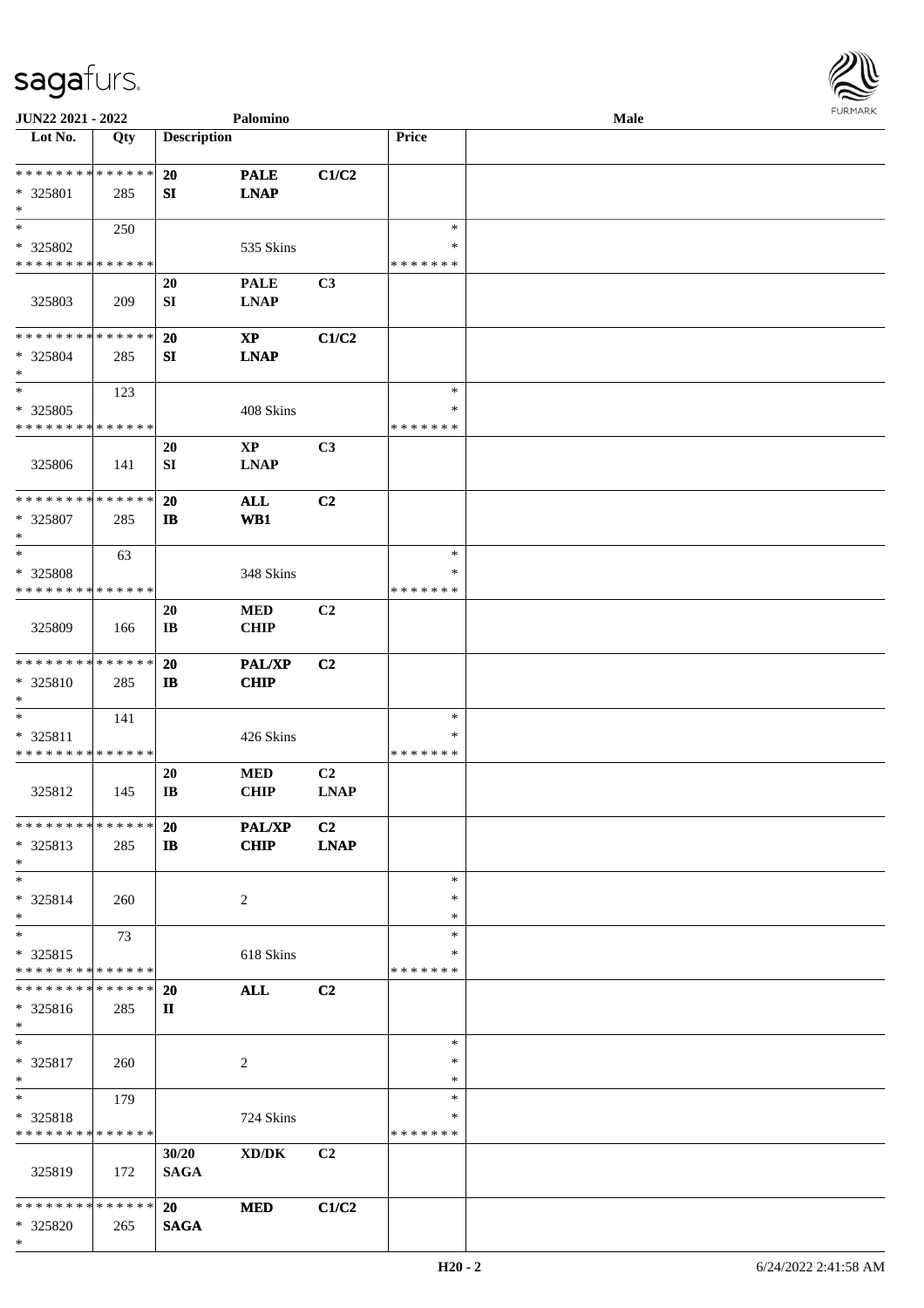

| JUN22 2021 - 2022                                                   |     |                          | Palomino                              |                |                              | Male |  |
|---------------------------------------------------------------------|-----|--------------------------|---------------------------------------|----------------|------------------------------|------|--|
| Lot No.                                                             | Qty | <b>Description</b>       |                                       |                | Price                        |      |  |
| $\ast$<br>$* 325821$                                                | 171 | 20<br><b>SAGA</b>        | <b>MED</b>                            | C1/C2          | $\ast$<br>*                  |      |  |
| * * * * * * * * * * * * * *                                         |     |                          |                                       |                | * * * * * * *                |      |  |
| 325822                                                              | 172 | 20<br><b>SAGA</b>        | <b>MED</b>                            | C3             |                              |      |  |
| 325823                                                              | 152 | 20<br><b>SAGA</b>        | <b>PALE</b>                           | C1             |                              |      |  |
| * * * * * * * * * * * * * * *<br>* 325824<br>$\ast$                 | 265 | 20<br><b>SAGA</b>        | <b>PALE</b>                           | C2             |                              |      |  |
| $\ast$                                                              | 245 |                          |                                       |                | $\ast$                       |      |  |
| $*325825$<br>* * * * * * * * * * * * * *                            |     |                          | 510 Skins                             |                | *<br>* * * * * * *           |      |  |
| 325826                                                              | 237 | 20<br><b>SAGA</b>        | <b>PALE</b>                           | C <sub>3</sub> |                              |      |  |
| 325827                                                              | 158 | 20<br><b>SAGA</b>        | $\mathbf{XP}$                         | C1             |                              |      |  |
| * * * * * * * * * * * * * *<br>* 325828<br>$\ast$                   | 285 | 20<br><b>SAGA</b>        | $\mathbf{XP}$                         | C <sub>2</sub> |                              |      |  |
| $\overline{\phantom{1}}$<br>* 325829<br>* * * * * * * * * * * * * * | 250 |                          | 535 Skins                             |                | $\ast$<br>∗<br>* * * * * * * |      |  |
| 325830                                                              | 220 | 20<br>$\mathbf{SAGA}$    | $\mathbf{XP}$                         | C3             |                              |      |  |
| 325831                                                              | 198 | 20<br><b>SAGA</b>        | 2XP/3XP                               | C <sub>2</sub> |                              |      |  |
| * * * * * * * * * * * * * *<br>$*325832$<br>$*$                     | 265 | 20<br><b>SAGA</b>        | <b>MED</b><br><b>LNAP</b>             | C1/C2          |                              |      |  |
| $*$<br>$*325833$<br>* * * * * * * * * * * * * *                     | 255 |                          | 520 Skins                             |                | $\ast$<br>*<br>* * * * * * * |      |  |
| 325834                                                              | 164 | 20<br><b>SAGA</b>        | <b>MED</b><br><b>LNAP</b>             | C3             |                              |      |  |
| * * * * * * * * * * * * * *<br>$*325835$<br>$*$                     | 265 | <b>20</b><br><b>SAGA</b> | <b>PALE</b><br><b>LNAP</b>            | C1/C2          |                              |      |  |
| $\ast$<br>* 325836<br>$*$                                           | 240 |                          | 2                                     |                | $\ast$<br>∗<br>∗             |      |  |
| $*$<br>* 325837<br>* * * * * * * * * * * * * *                      | 159 |                          | 664 Skins                             |                | $\ast$<br>∗<br>* * * * * * * |      |  |
| 325838                                                              | 263 | 20<br><b>SAGA</b>        | <b>PALE</b><br><b>LNAP</b>            | C <sub>3</sub> |                              |      |  |
| * * * * * * * * * * * * * *<br>* 325839<br>$\ast$                   | 265 | 20<br><b>SAGA</b>        | $\mathbf{X}\mathbf{P}$<br><b>LNAP</b> | C1/C2          |                              |      |  |
| $*$<br>* 325840<br>* * * * * * * * * * * * * *                      | 150 |                          | 415 Skins                             |                | $\ast$<br>∗<br>* * * * * * * |      |  |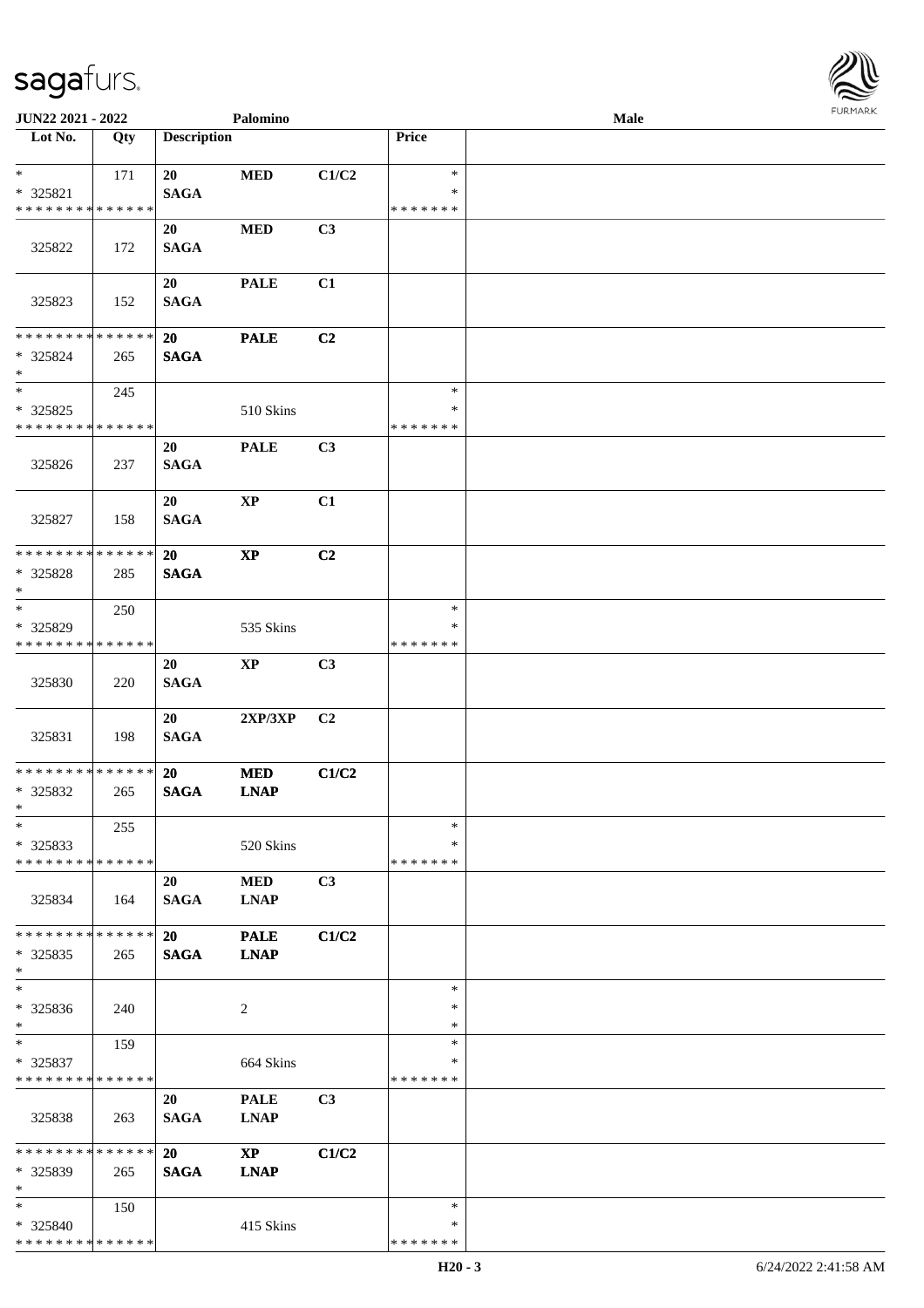

| JUN22 2021 - 2022                                   |     |                    | Palomino                   |                               |                                   | <b>Male</b> |  |
|-----------------------------------------------------|-----|--------------------|----------------------------|-------------------------------|-----------------------------------|-------------|--|
| Lot No.                                             | Qty | <b>Description</b> |                            |                               | Price                             |             |  |
| 325841                                              | 169 | 20<br><b>SAGA</b>  | $\bold{XP}$<br><b>LNAP</b> | C3                            |                                   |             |  |
| 325842                                              | 122 | 20<br>IA           | $\bf MED$<br>WB1           | C <sub>2</sub>                |                                   |             |  |
| * * * * * * * * * * * * * *<br>* 325843<br>$*$      | 265 | 20<br>IA           | <b>PAL/XP</b><br>WB1       | C2                            |                                   |             |  |
| $*$<br>* 325844<br>* * * * * * * * * * * * * *      | 114 |                    | 379 Skins                  |                               | $\ast$<br>∗<br>* * * * * * *      |             |  |
| * * * * * * * * * * * * * *<br>$* 325845$<br>$\ast$ | 265 | 20<br>IA           | <b>MED</b><br><b>CHIP</b>  | C <sub>2</sub>                |                                   |             |  |
| $\ast$<br>* 325846<br>* * * * * * * * * * * * * *   | 126 |                    | 391 Skins                  |                               | $\ast$<br>$\ast$<br>* * * * * * * |             |  |
| * * * * * * * * * * * * * *<br>$* 325847$<br>$*$    | 265 | <b>20</b><br>IA    | PAL/XP<br><b>CHIP</b>      | C2                            |                                   |             |  |
| $*$<br>$* 325848$<br>$\ast$                         | 240 |                    | $\overline{c}$             |                               | $\ast$<br>$\ast$<br>∗             |             |  |
| $\ast$<br>* 325849<br>$\ast$                        | 240 |                    | 3                          |                               | $\ast$<br>$\ast$<br>$\ast$        |             |  |
| $\ast$<br>$* 325850$<br>$*$                         | 240 |                    | $\overline{4}$             |                               | $\ast$<br>$\ast$<br>$\ast$        |             |  |
| $*$<br>* 325851<br>* * * * * * * * * * * * * *      | 102 |                    | 1087 Skins                 |                               | $\ast$<br>$\ast$<br>* * * * * * * |             |  |
| 325852                                              | 184 | 20<br>IA           | $\bf MED$<br><b>CHIP</b>   | C <sub>2</sub><br><b>LNAP</b> |                                   |             |  |
| * * * * * * * * * * * * * *<br>* 325853<br>$*$      | 265 | 20<br><b>IA</b>    | <b>PAL/XP</b><br>CHIP      | C2<br><b>LNAP</b>             |                                   |             |  |
| $*$<br>* 325854<br>* * * * * * * * * * * * * *      | 145 |                    | 410 Skins                  |                               | $\ast$<br>∗<br>* * * * * * *      |             |  |
| 325855                                              | 105 | 20<br><b>SROY</b>  | <b>MED</b>                 | C1/C2                         |                                   |             |  |
| 325856                                              | 162 | 20<br><b>SROY</b>  | <b>PALE</b>                | C1/C2                         |                                   |             |  |
| 325857                                              | 150 | 20<br><b>SROY</b>  | $\bold{XP}$                | C1/C2                         |                                   |             |  |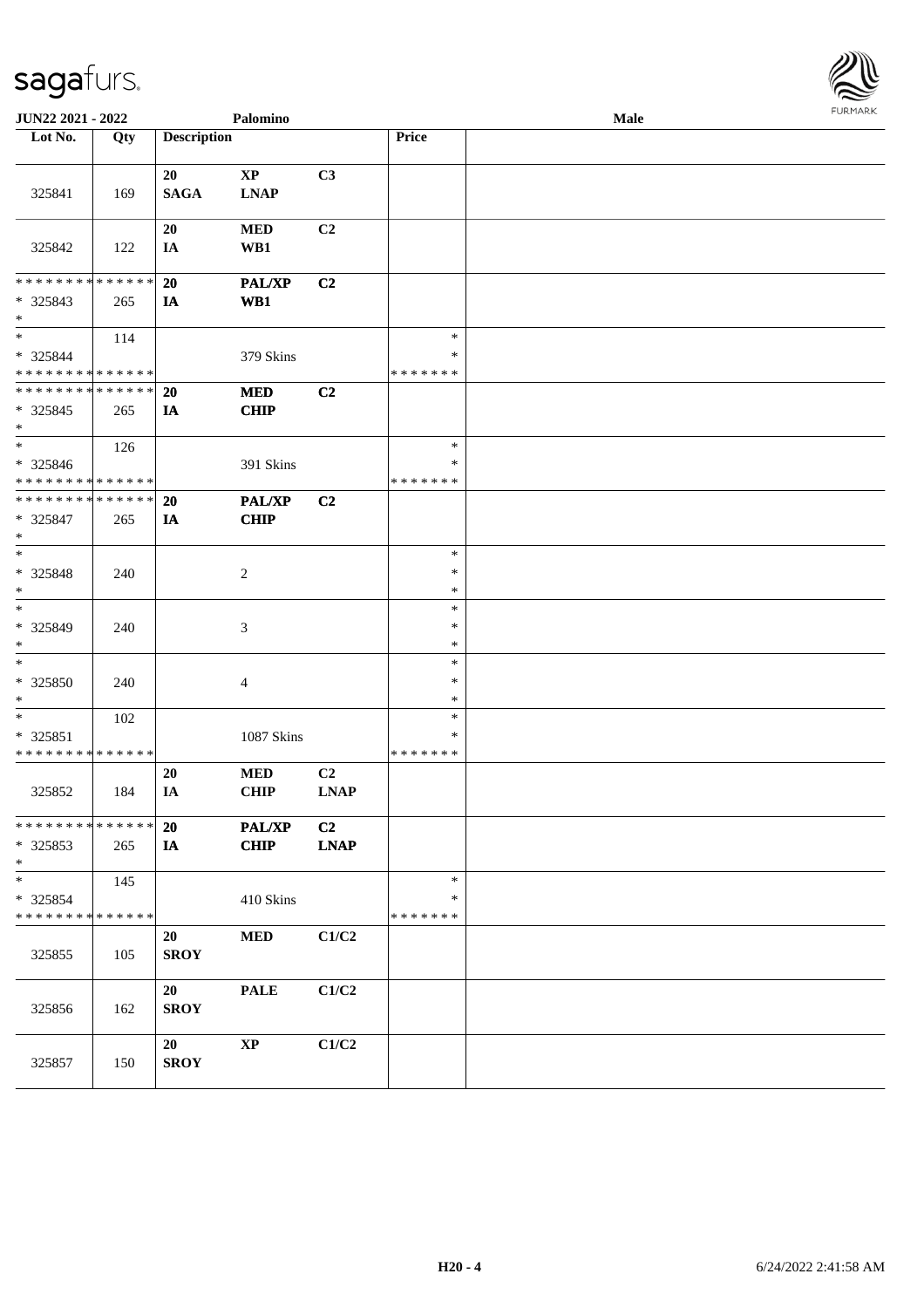

| JUN22 2021 - 2022                                                     |                    |                                      | Palomino                                           |       |                                   | <b>Male</b> |  |
|-----------------------------------------------------------------------|--------------------|--------------------------------------|----------------------------------------------------|-------|-----------------------------------|-------------|--|
| Lot No.                                                               | Qty                | <b>Description</b>                   |                                                    |       | Price                             |             |  |
| 325901                                                                | 111                | $\bf{0}$<br>${\bf SI}$               | $\bold{X}\bold{D}/\bold{D}\bold{K}$                | C2    |                                   |             |  |
| 325902                                                                | 270                | $\boldsymbol{0}$<br>${\bf SI}$       | <b>MED</b>                                         | C1    |                                   |             |  |
| * * * * * * * * * * * * * * *<br>* 325903<br>$\ast$                   | 305                | $\mathbf{0}$<br>SI                   | $\bf MED$                                          | C2    |                                   |             |  |
| $*$<br>* 325904<br>$\ast$                                             | 280                |                                      | $\sqrt{2}$                                         |       | $\ast$<br>$\ast$<br>$\ast$        |             |  |
| $\overline{\phantom{1}}$<br>* 325905<br>* * * * * * * * * * * * * *   | 151                |                                      | 736 Skins                                          |       | $\ast$<br>$\ast$<br>* * * * * * * |             |  |
| 325906                                                                | 263                | $\boldsymbol{0}$<br>${\bf SI}$       | $\bf MED$                                          | C3    |                                   |             |  |
| 325907                                                                | 316                | $\boldsymbol{0}$<br>${\bf S}{\bf I}$ | <b>PALE</b>                                        | C1    |                                   |             |  |
| * * * * * * * *<br>* 325908<br>$\ast$                                 | * * * * * *<br>305 | $\mathbf 0$<br>SI                    | <b>PALE</b>                                        | C2    |                                   |             |  |
| $_{\ast}$<br>* 325909<br>$\ast$                                       | 280                |                                      | $\sqrt{2}$                                         |       | $\ast$<br>$\ast$<br>$\ast$        |             |  |
| $\overline{\phantom{a}^*}$<br>* 325910<br>* * * * * * * * * * * * * * | 233                |                                      | 818 Skins                                          |       | $\ast$<br>$\ast$<br>* * * * * * * |             |  |
| 325911                                                                | 298                | $\boldsymbol{0}$<br>SI               | <b>PALE</b>                                        | C3    |                                   |             |  |
| 325912                                                                | 291                | $\mathbf 0$<br>${\bf SI}$            | $\bold{XP}$                                        | C1    |                                   |             |  |
| ******** <mark>******</mark><br>* 325913<br>$*$                       | 305                | $\mathbf{0}$<br>${\bf S}{\bf I}$     | $\mathbf{X}\mathbf{P}$                             | C2    |                                   |             |  |
| $\overline{\phantom{0}}$<br>* 325914<br>$\ast$                        | 280                |                                      | 2                                                  |       | $\ast$<br>$\ast$<br>$\ast$        |             |  |
| $\overline{\ast}$<br>* 325915<br>* * * * * * * *                      | 126<br>* * * * * * |                                      | 711 Skins                                          |       | $\ast$<br>$\ast$<br>* * * * * * * |             |  |
| 325916                                                                | 190                | $\bf{0}$<br>${\bf SI}$               | $\mathbf{X}\mathbf{P}$                             | C3    |                                   |             |  |
| 325917                                                                | 305                | $\mathbf{0}$<br>SI                   | XP/2XP                                             | C1/C2 |                                   |             |  |
| 325918                                                                | 131                | $\bf{0}$<br>${\bf SI}$               | 2XP                                                | C1/C2 |                                   |             |  |
| 325919                                                                | 165                | $\mathbf{0}$<br>SI                   | 2XP/3XP                                            | C2    |                                   |             |  |
| 325920                                                                | 111                | 20/0<br>SI                           | $\bold{X}\bold{D}/\bold{D}\bold{K}$<br><b>LNAP</b> | C2    |                                   |             |  |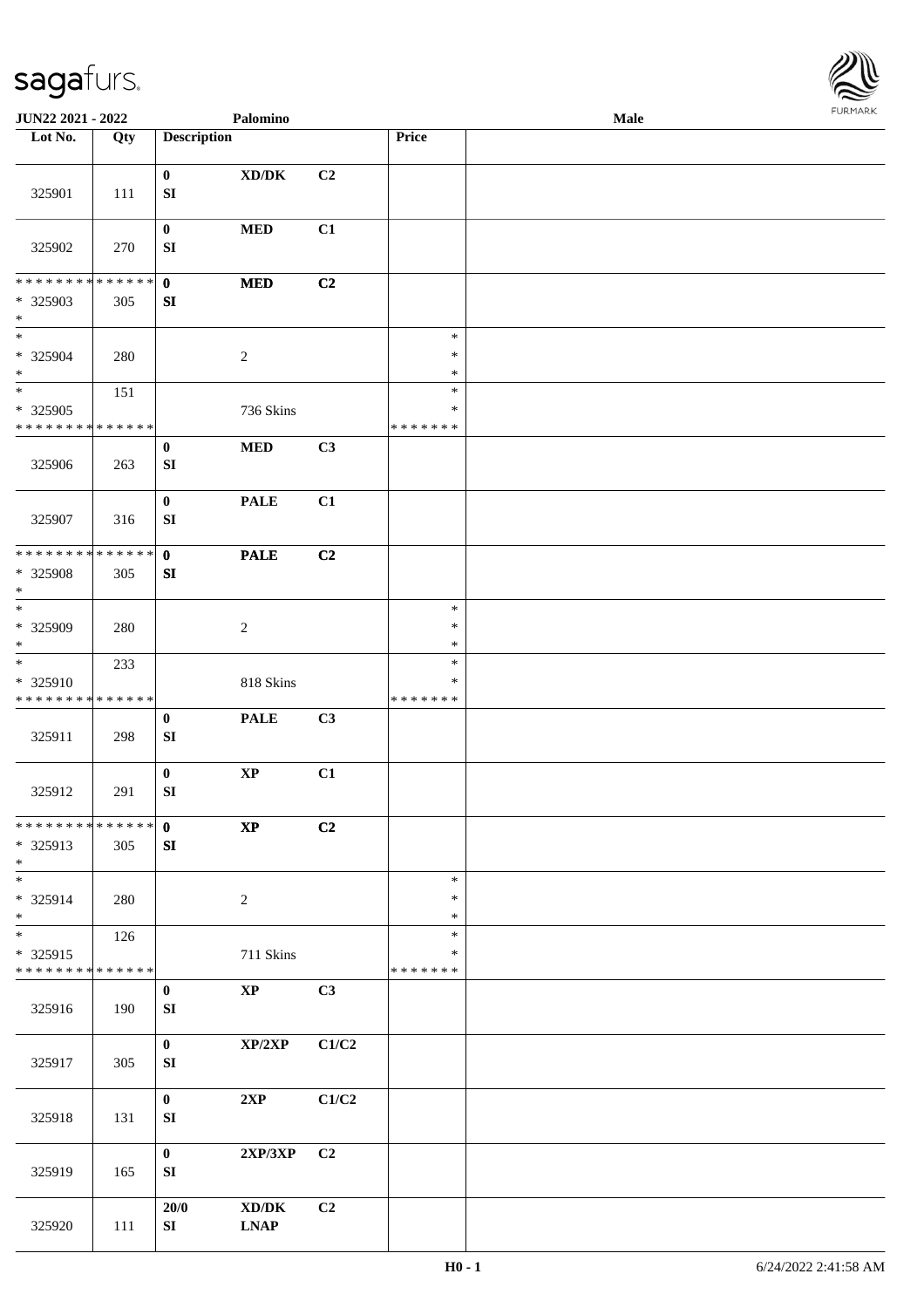

| JUN22 2021 - 2022             |     |                        | Palomino                                   |                |               | <b>Male</b> |
|-------------------------------|-----|------------------------|--------------------------------------------|----------------|---------------|-------------|
| Lot No.                       | Qty | <b>Description</b>     |                                            |                | Price         |             |
|                               |     |                        |                                            |                |               |             |
| **************                |     | $\mathbf{0}$           | <b>MED</b>                                 | C1/C2          |               |             |
| * 325921                      | 305 | SI                     | <b>LNAP</b>                                |                |               |             |
| $\ast$                        |     |                        |                                            |                |               |             |
| $*$                           | 296 |                        |                                            |                | $\ast$        |             |
| * 325922                      |     |                        | 601 Skins                                  |                | ∗             |             |
| * * * * * * * * * * * * * *   |     |                        |                                            |                | * * * * * * * |             |
|                               |     |                        |                                            |                |               |             |
|                               |     | $\bf{0}$               | $\bf MED$                                  | C3             |               |             |
| 325923                        | 160 | SI                     | <b>LNAP</b>                                |                |               |             |
|                               |     |                        |                                            |                |               |             |
| **************                |     | $\mathbf{0}$           | <b>PALE</b>                                | C1/C2          |               |             |
| * 325924                      | 305 | SI                     | <b>LNAP</b>                                |                |               |             |
| $\ast$                        |     |                        |                                            |                |               |             |
| $\ast$                        |     |                        |                                            |                | $\ast$        |             |
| $*325925$                     | 280 |                        | $\sqrt{2}$                                 |                | $\ast$        |             |
| $\ast$                        |     |                        |                                            |                | $\ast$        |             |
| $\overline{\ast}$             |     |                        |                                            |                | $\ast$        |             |
| * 325926                      | 280 |                        | 3                                          |                | $\ast$        |             |
| $\ast$                        |     |                        |                                            |                | $\ast$        |             |
| $\ast$                        | 136 |                        |                                            |                | $\ast$        |             |
| * 325927                      |     |                        | 1001 Skins                                 |                | *             |             |
| * * * * * * * * * * * * * *   |     |                        |                                            |                | * * * * * * * |             |
|                               |     |                        |                                            |                |               |             |
|                               |     | $\bf{0}$               | <b>PALE</b>                                | C3             |               |             |
| 325928                        | 336 | SI                     | <b>LNAP</b>                                |                |               |             |
|                               |     |                        |                                            |                |               |             |
| **************                |     | $\mathbf 0$            | $\mathbf{X}\mathbf{P}$                     | C1/C2          |               |             |
| * 325929                      | 305 | SI                     | <b>LNAP</b>                                |                |               |             |
| $\ast$                        |     |                        |                                            |                |               |             |
| $\ast$                        |     |                        |                                            |                | $\ast$        |             |
| * 325930                      | 280 |                        | $\boldsymbol{2}$                           |                | $\ast$        |             |
| $\ast$                        |     |                        |                                            |                | $\ast$        |             |
| $\ast$                        | 231 |                        |                                            |                | $\ast$        |             |
| * 325931                      |     |                        | 816 Skins                                  |                | *             |             |
| ******** <mark>******</mark>  |     |                        |                                            |                | * * * * * * * |             |
|                               |     | $\bf{0}$               | $\mathbf{X}\mathbf{P}$                     | C1/C2          |               |             |
| 325932                        | 156 | SI                     | $\mathbf{L}\mathbf{N}\mathbf{A}\mathbf{P}$ |                |               |             |
|                               |     |                        |                                            |                |               |             |
|                               |     |                        |                                            | C3             |               |             |
|                               |     | $\bf{0}$               | $\mathbf{X}\mathbf{P}$                     |                |               |             |
| 325933                        | 267 | SI                     | <b>LNAP</b>                                |                |               |             |
|                               |     |                        |                                            |                |               |             |
| * * * * * * * * * * * * * * * |     | $\mathbf{0}$           | XP/2XP                                     | C2             |               |             |
| * 325934                      | 305 | SI                     | <b>LNAP</b>                                |                |               |             |
| $\ast$                        |     |                        |                                            |                |               |             |
| $\ast$                        | 71  |                        |                                            |                | $\ast$        |             |
| * 325935                      |     |                        | 376 Skins                                  |                | ∗             |             |
| * * * * * * * * * * * * * *   |     |                        |                                            |                | * * * * * * * |             |
|                               |     | 20/0                   | 2XP/3XP                                    | C <sub>2</sub> |               |             |
| 325936                        | 141 | SI                     | <b>LNAP</b>                                |                |               |             |
|                               |     |                        |                                            |                |               |             |
|                               |     | 20/0                   | $\bold{X}\bold{D}/\bold{D}\bold{K}$        | C2             |               |             |
| 325937                        | 54  | $\mathbf{I}\mathbf{B}$ | <b>CHIP</b>                                |                |               |             |
|                               |     |                        |                                            |                |               |             |
|                               |     | $\bf{0}$               |                                            | C2             |               |             |
|                               |     |                        | <b>MED</b>                                 |                |               |             |
| 325938                        | 179 | IB                     | <b>CHIP</b>                                |                |               |             |
|                               |     |                        |                                            |                |               |             |
| * * * * * * * * * * * * * *   |     | $\mathbf{0}$           | PAL/XP                                     | C2             |               |             |
| * 325939                      | 305 | $\mathbf{B}$           | <b>CHIP</b>                                |                |               |             |
| $\ast$                        |     |                        |                                            |                |               |             |
| $\ast$                        | 194 |                        |                                            |                | $\ast$        |             |
| * 325940                      |     |                        | 499 Skins                                  |                | *             |             |
| * * * * * * * * * * * * * *   |     |                        |                                            |                | * * * * * * * |             |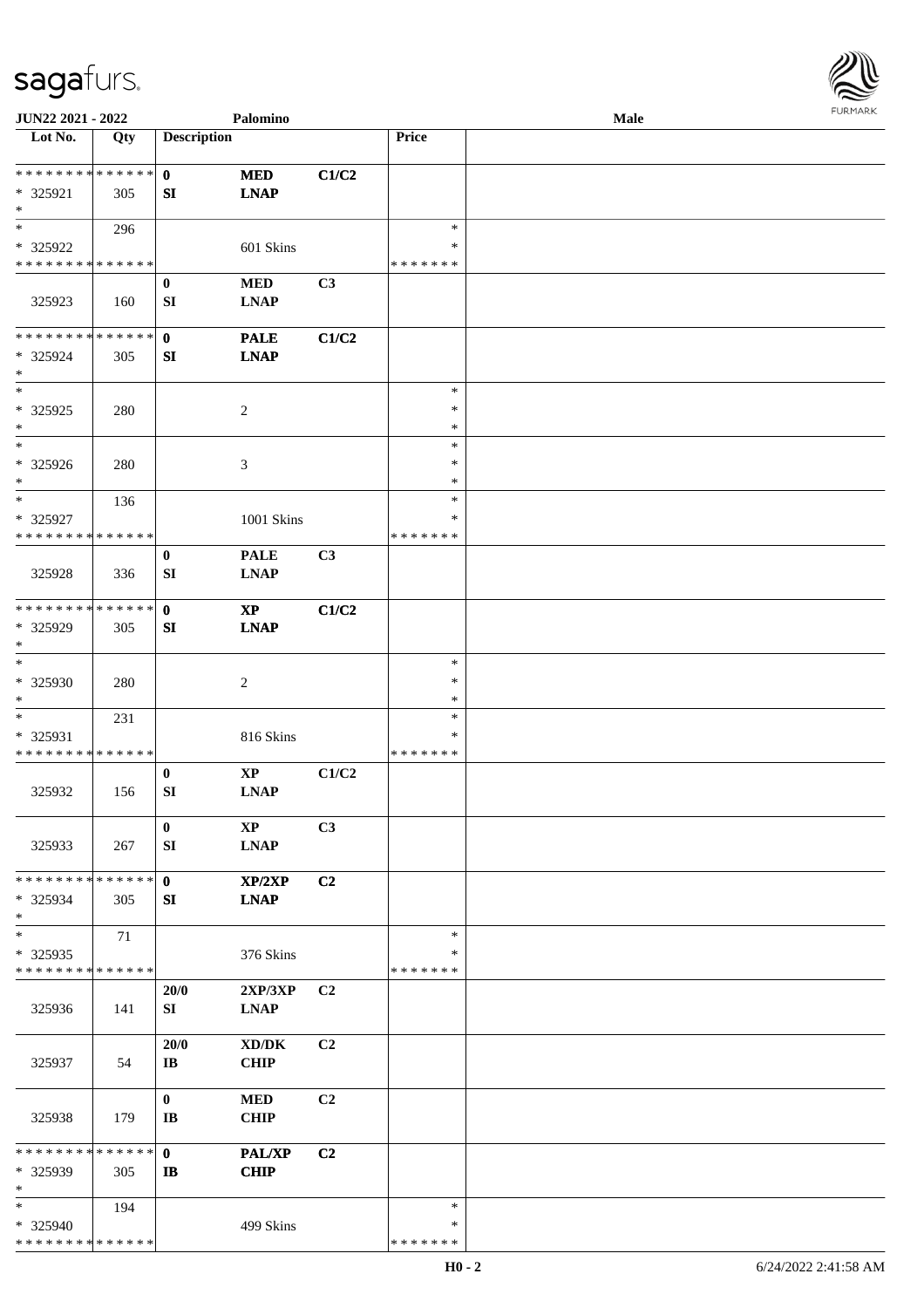

| JUN22 2021 - 2022                                  |     |                                 | Palomino                            |    |                                   | <b>Male</b> |  |
|----------------------------------------------------|-----|---------------------------------|-------------------------------------|----|-----------------------------------|-------------|--|
| Lot No.                                            | Qty | <b>Description</b>              |                                     |    | Price                             |             |  |
| 325941                                             | 66  | 20/0<br>$\mathbf{I}\mathbf{B}$  | 2XP/3XP<br><b>CHIP</b>              | C2 |                                   |             |  |
| ******** <mark>******</mark><br>* 325942<br>$\ast$ | 305 | $\mathbf{0}$<br>$\mathbf{I}$    | $\mathbf{ALL}$                      | C2 |                                   |             |  |
| $\overline{\phantom{0}}$<br>$*325943$<br>$\ast$    | 280 |                                 | $\sqrt{2}$                          |    | $\ast$<br>$\ast$<br>$\ast$        |             |  |
| $_{\ast}^{-}$<br>* 325944<br>**************        | 308 |                                 | 893 Skins                           |    | $\ast$<br>$\ast$<br>* * * * * * * |             |  |
| 325945                                             | 104 | $\bf{0}$<br><b>SAGA</b>         | $\bold{X}\bold{D}/\bold{D}\bold{K}$ | C2 |                                   |             |  |
| 325946                                             | 174 | $\mathbf{0}$<br><b>SAGA</b>     | $\bf MED$                           | C1 |                                   |             |  |
| **************<br>* 325947<br>$\ast$               | 285 | $\mathbf{0}$<br><b>SAGA</b>     | $\bf MED$                           | C2 |                                   |             |  |
| $\ast$<br>* 325948<br>$\ast$                       | 260 |                                 | $\sqrt{2}$                          |    | $\ast$<br>$\ast$<br>$\ast$        |             |  |
| $\ast$<br>* 325949<br>* * * * * * * * * * * * * *  | 48  |                                 | 593 Skins                           |    | $\ast$<br>$\ast$<br>* * * * * * * |             |  |
| 325950                                             | 180 | $\mathbf{0}$<br><b>SAGA</b>     | $\bf MED$                           | C3 |                                   |             |  |
| 325951                                             | 242 | $\mathbf{0}$<br>$\mathbf{SAGA}$ | <b>PALE</b>                         | C1 |                                   |             |  |
| **************<br>* 325952<br>$*$                  | 285 | $\mathbf{0}$<br><b>SAGA</b>     | <b>PALE</b>                         | C2 |                                   |             |  |
| $\ast$<br>* 325953<br>$\ast$                       | 260 |                                 | $\sqrt{2}$                          |    | $\ast$<br>$\ast$<br>$\ast$        |             |  |
| $\ast$<br>* 325954<br>$\ast$                       | 260 |                                 | 3                                   |    | $\ast$<br>$\ast$<br>$\ast$        |             |  |
| $\ast$<br>$*325955$<br>* * * * * * * * * * * * * * | 49  |                                 | 854 Skins                           |    | $\ast$<br>*<br>* * * * * * *      |             |  |
| 325956                                             | 295 | $\mathbf{0}$<br><b>SAGA</b>     | <b>PALE</b>                         | C3 |                                   |             |  |
| 325957                                             | 322 | $\mathbf{0}$<br><b>SAGA</b>     | $\mathbf{X}\mathbf{P}$              | C1 |                                   |             |  |
| **************<br>* 325958<br>$\ast$               | 305 | $\mathbf{0}$<br><b>SAGA</b>     | $\mathbf{X} \mathbf{P}$             | C2 |                                   |             |  |
| $\ast$<br>* 325959<br>$\ast$                       | 280 |                                 | 2                                   |    | $\ast$<br>∗<br>$\ast$             |             |  |
| $\ast$<br>* 325960<br>**************               | 270 |                                 | 855 Skins                           |    | $\ast$<br>$\ast$<br>* * * * * * * |             |  |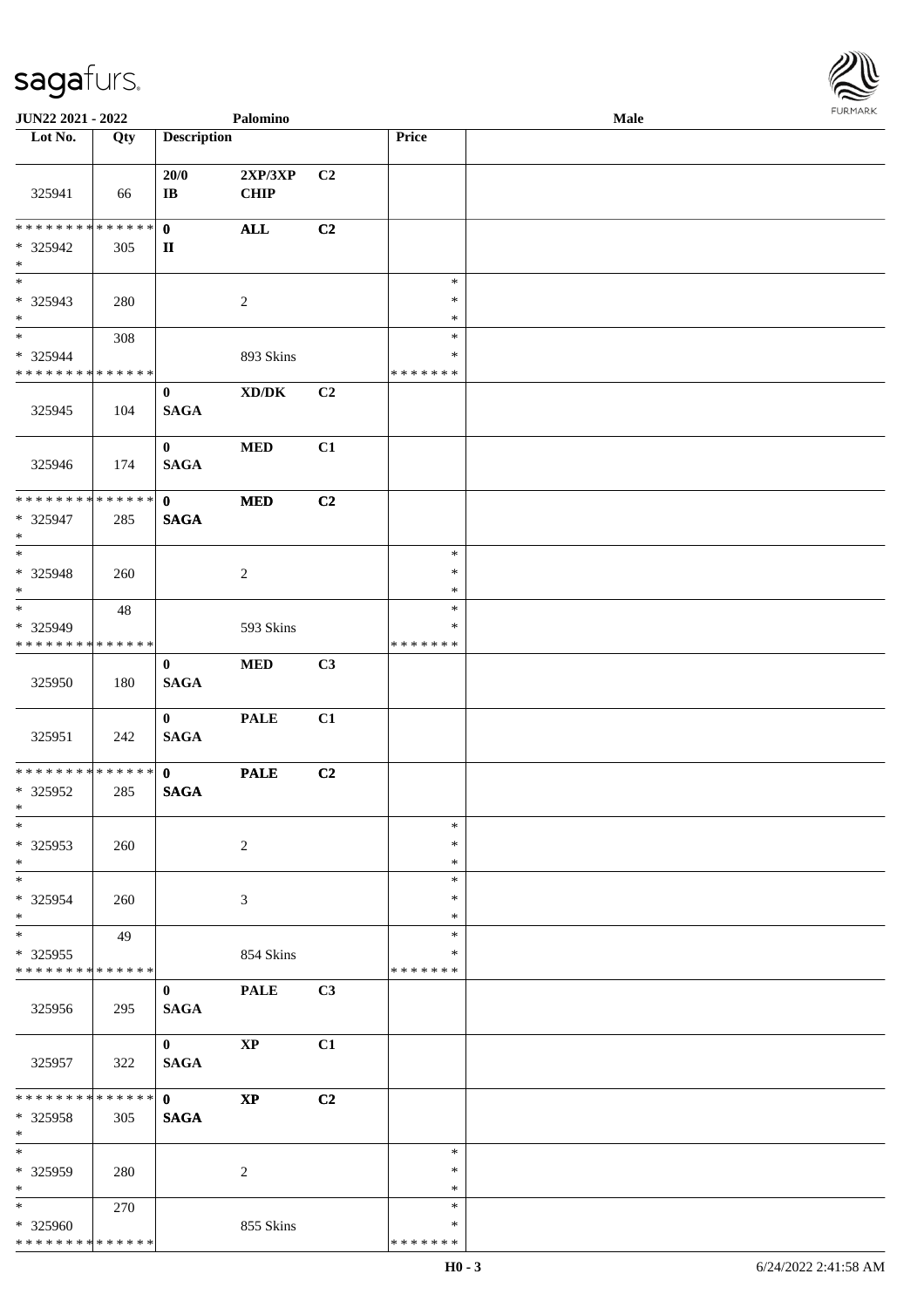

| JUN22 2021 - 2022                       |     |                         | Palomino                                           |                |                         | <b>Male</b> |  |
|-----------------------------------------|-----|-------------------------|----------------------------------------------------|----------------|-------------------------|-------------|--|
| Lot No.                                 | Qty | <b>Description</b>      |                                                    |                | Price                   |             |  |
| 325961                                  | 192 | $\bf{0}$<br><b>SAGA</b> | $\bold{XP}$                                        | C3             |                         |             |  |
| 325962                                  | 298 | $\bf{0}$<br><b>SAGA</b> | XP/2XP                                             | C1/C2          |                         |             |  |
| 325963                                  | 178 | $\bf{0}$<br><b>SAGA</b> | 2XP/3XP                                            | C2             |                         |             |  |
| 325964                                  | 107 | 20/0<br><b>SAGA</b>     | $\bold{X}\bold{D}/\bold{D}\bold{K}$<br><b>LNAP</b> | C2             |                         |             |  |
| * * * * * * * * * * * * * *             |     | $\mathbf{0}$            | <b>MED</b>                                         | C1/C2          |                         |             |  |
| * 325965<br>$\ast$                      | 285 | <b>SAGA</b>             | <b>LNAP</b>                                        |                |                         |             |  |
| $\ast$                                  | 112 |                         |                                                    |                | $\ast$                  |             |  |
| * 325966<br>* * * * * * * * * * * * * * |     |                         | 397 Skins                                          |                | $\ast$<br>* * * * * * * |             |  |
| 325967                                  | 159 | $\bf{0}$<br><b>SAGA</b> | $\bf MED$<br><b>LNAP</b>                           | C3             |                         |             |  |
| * * * * * * * * * * * * * *             |     | $\mathbf{0}$            | <b>PALE</b>                                        | C1/C2          |                         |             |  |
| * 325968<br>$*$                         | 285 | <b>SAGA</b>             | <b>LNAP</b>                                        |                |                         |             |  |
| $*$                                     | 233 |                         |                                                    |                | $\ast$                  |             |  |
| * 325969<br>* * * * * * * * * * * * * * |     |                         | 518 Skins                                          |                | ∗<br>* * * * * * *      |             |  |
| 325970                                  | 235 | $\bf{0}$<br><b>SAGA</b> | <b>PALE</b><br><b>LNAP</b>                         | C3             |                         |             |  |
| **************                          |     | $\mathbf{0}$            | $\mathbf{XP}$                                      | C1/C2          |                         |             |  |
| * 325971<br>$*$                         | 285 | <b>SAGA</b>             | <b>LNAP</b>                                        |                |                         |             |  |
| $*$                                     | 172 |                         |                                                    |                | $\ast$                  |             |  |
| $* 325972$                              |     |                         | 457 Skins                                          |                | $\ast$                  |             |  |
| * * * * * * * * * * * * * *             |     |                         |                                                    |                | *******                 |             |  |
| 325973                                  | 174 | $\bf{0}$<br><b>SAGA</b> | <b>XP</b><br><b>LNAP</b>                           | C3             |                         |             |  |
| 325974                                  | 166 | 20/0<br><b>SAGA</b>     | 2XP/3XP<br><b>LNAP</b>                             | C <sub>2</sub> |                         |             |  |
| * * * * * * * * * * * * * *             |     | $\mathbf{0}$            | <b>ALL</b>                                         | C2             |                         |             |  |
| * 325975                                | 305 | IA                      | WB1                                                |                |                         |             |  |
| $*$                                     |     |                         |                                                    |                |                         |             |  |
| $\ast$                                  | 116 |                         |                                                    |                | $\ast$                  |             |  |
| $* 325976$                              |     |                         | 421 Skins                                          |                | ∗                       |             |  |
| * * * * * * * * * * * * * *             |     |                         |                                                    |                | * * * * * * *           |             |  |
| 325977                                  | 64  | 20/0<br>IA              | XD/DK<br><b>CHIP</b>                               | C2             |                         |             |  |
|                                         |     |                         |                                                    |                |                         |             |  |
| 325978                                  | 179 | $\bf{0}$<br>IA          | <b>MED</b><br><b>CHIP</b>                          | C2             |                         |             |  |
|                                         |     |                         |                                                    |                |                         |             |  |
| **************<br>* 325979<br>$\ast$    | 285 | $\mathbf{0}$<br>IA      | <b>PAL/XP</b><br><b>CHIP</b>                       | C <sub>2</sub> |                         |             |  |
| $*$                                     | 231 |                         |                                                    |                | $\ast$                  |             |  |
| * 325980                                |     |                         | 516 Skins                                          |                | ∗                       |             |  |
| * * * * * * * * * * * * * *             |     |                         |                                                    |                | * * * * * * *           |             |  |
|                                         |     |                         |                                                    |                |                         |             |  |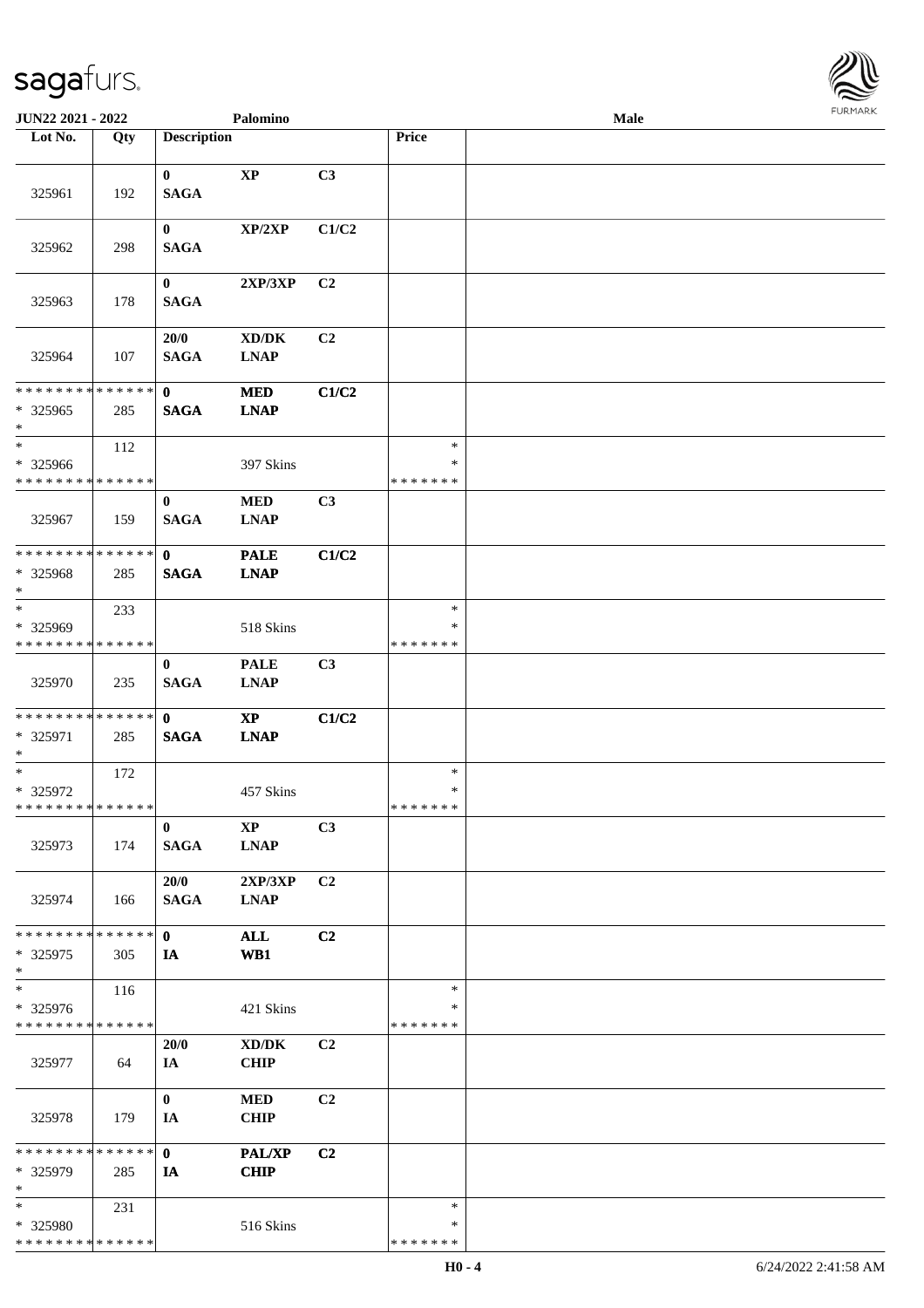



| <b>JUN22 2021 - 2022</b> |     |                    | Palomino               |    |       | <b>Male</b> | FURMARK |
|--------------------------|-----|--------------------|------------------------|----|-------|-------------|---------|
| Lot No.                  | Qty | <b>Description</b> |                        |    | Price |             |         |
| 325981                   | 80  | 20/0<br>IA         | 2XP/3XP<br><b>CHIP</b> | C2 |       |             |         |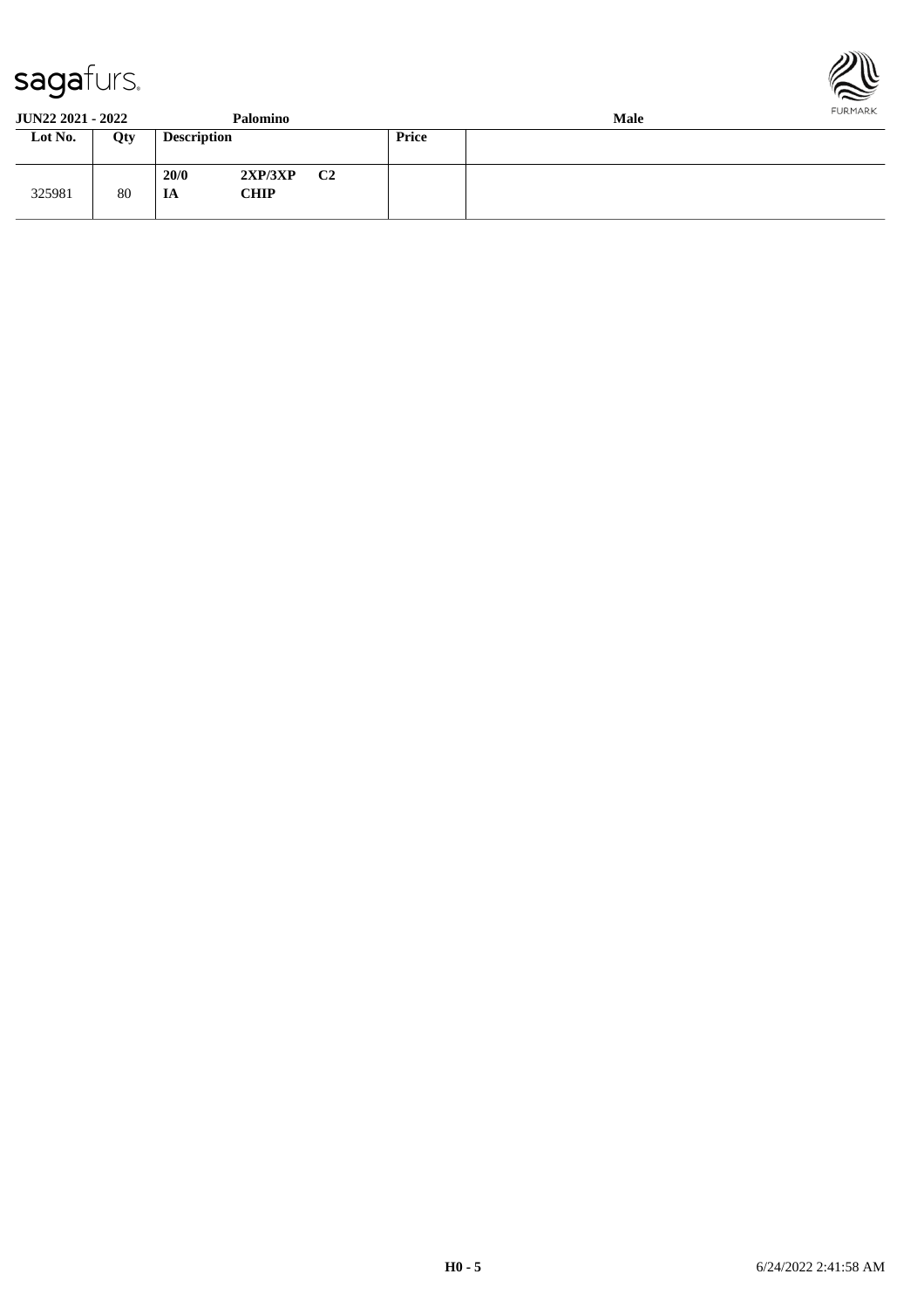| <b>FURMARK</b> |
|----------------|
|                |

| JUN22 2021 - 2022           |     |                    | <b>Palomino Velvet</b> |                |               | <b>Male</b> |  |
|-----------------------------|-----|--------------------|------------------------|----------------|---------------|-------------|--|
| Lot No.                     | Qty | <b>Description</b> |                        |                | Price         |             |  |
|                             |     |                    |                        |                |               |             |  |
|                             |     | 50                 | <b>MED</b>             | C1             |               |             |  |
| 326041                      | 146 | SI                 | <b>VELV1</b>           |                |               |             |  |
|                             |     |                    |                        |                |               |             |  |
| * * * * * * * * * * * * * * |     | 50                 | <b>MED</b>             | C <sub>2</sub> |               |             |  |
| $* 326042$                  | 205 | SI                 | <b>VELV1</b>           |                |               |             |  |
| $\ast$                      |     |                    |                        |                |               |             |  |
| $\ast$                      | 147 |                    |                        |                | $\ast$        |             |  |
| $*326043$                   |     |                    | 352 Skins              |                | $\ast$        |             |  |
| * * * * * * * * * * * * * * |     |                    |                        |                | * * * * * * * |             |  |
|                             |     | 50                 | $\bf MED$              | C3             |               |             |  |
| 326044                      | 154 | ${\bf S}{\bf I}$   | VELV1                  |                |               |             |  |
|                             |     |                    |                        |                |               |             |  |
| * * * * * * * * * * * * * * |     | 50                 | <b>PALE</b>            | C1             |               |             |  |
| $*326045$                   | 194 | SI                 | <b>VELV1</b>           |                |               |             |  |
| $\ast$                      |     |                    |                        |                |               |             |  |
| $\ast$                      | 37  |                    |                        |                | $\ast$        |             |  |
| $* 326046$                  |     |                    | 231 Skins              |                | $\ast$        |             |  |
| * * * * * * * * * * * * * * |     |                    |                        |                | * * * * * * * |             |  |
| * * * * * * * * * * * * * * |     |                    |                        | C <sub>2</sub> |               |             |  |
|                             |     | 50                 | <b>PALE</b>            |                |               |             |  |
| $* 326047$<br>$\ast$        | 205 | SI                 | <b>VELV1</b>           |                |               |             |  |
|                             |     |                    |                        |                |               |             |  |
| $*$                         |     |                    |                        |                | $\ast$        |             |  |
| $* 326048$                  | 180 |                    | $\overline{c}$         |                | $\ast$        |             |  |
| $\ast$                      |     |                    |                        |                | ∗             |             |  |
| $\ast$                      | 164 |                    |                        |                | $\ast$        |             |  |
| * 326049                    |     |                    | 549 Skins              |                | ∗             |             |  |
| * * * * * * * * * * * * * * |     |                    |                        |                | * * * * * * * |             |  |
| * * * * * * * * * * * * * * |     | 50                 | <b>PALE</b>            | C3             |               |             |  |
| * 326050                    | 205 | SI                 | <b>VELV1</b>           |                |               |             |  |
| $*$                         |     |                    |                        |                |               |             |  |
| $*$                         | 102 |                    |                        |                | $\ast$        |             |  |
| $* 326051$                  |     |                    | 307 Skins              |                | ∗             |             |  |
| * * * * * * * * * * * * * * |     |                    |                        |                | * * * * * * * |             |  |
| * * * * * * * * * * * * * * |     | 50                 | $\bold{XP}$            | C1             |               |             |  |
| * 326052                    | 205 | SI                 | <b>VELV1</b>           |                |               |             |  |
| $*$                         |     |                    |                        |                |               |             |  |
| $\ast$                      | 57  |                    |                        |                | $\ast$        |             |  |
| $*326053$                   |     |                    | 262 Skins              |                | ∗             |             |  |
| * * * * * * * * * * * * * * |     |                    |                        |                | * * * * * * * |             |  |
| * * * * * * * * * * * * * * |     | 50                 | <b>XP</b>              | C2             |               |             |  |
| $* 326054$                  | 205 | SI                 | <b>VELV1</b>           |                |               |             |  |
| $*$                         |     |                    |                        |                |               |             |  |
| $\ast$                      |     |                    |                        |                | $\ast$        |             |  |
| $*326055$                   | 180 |                    | 2                      |                | $\ast$        |             |  |
| $*$                         |     |                    |                        |                | $\ast$        |             |  |
| $\ast$                      |     |                    |                        |                | $\ast$        |             |  |
| $* 326056$                  | 180 |                    | 3                      |                | ∗             |             |  |
| $*$                         |     |                    |                        |                | ∗             |             |  |
| $*$                         | 111 |                    |                        |                | $\ast$        |             |  |
| * 326057                    |     |                    | 676 Skins              |                | ∗             |             |  |
| * * * * * * * * * * * * * * |     |                    |                        |                | * * * * * * * |             |  |
| * * * * * * * * * * * * * * |     | 50                 | $\mathbf{X}\mathbf{P}$ | C3             |               |             |  |
| * 326058                    | 205 | SI                 | <b>VELV1</b>           |                |               |             |  |
| $*$                         |     |                    |                        |                |               |             |  |
| $\ast$                      | 103 |                    |                        |                | $\ast$        |             |  |
| * 326059                    |     |                    | 308 Skins              |                | ∗             |             |  |
| * * * * * * * * * * * * * * |     |                    |                        |                | * * * * * * * |             |  |
|                             |     |                    |                        |                |               |             |  |
|                             |     | 50                 | 2XP                    | C1/C2          |               |             |  |
| 326060                      | 117 | SI                 | <b>VELV1</b>           |                |               |             |  |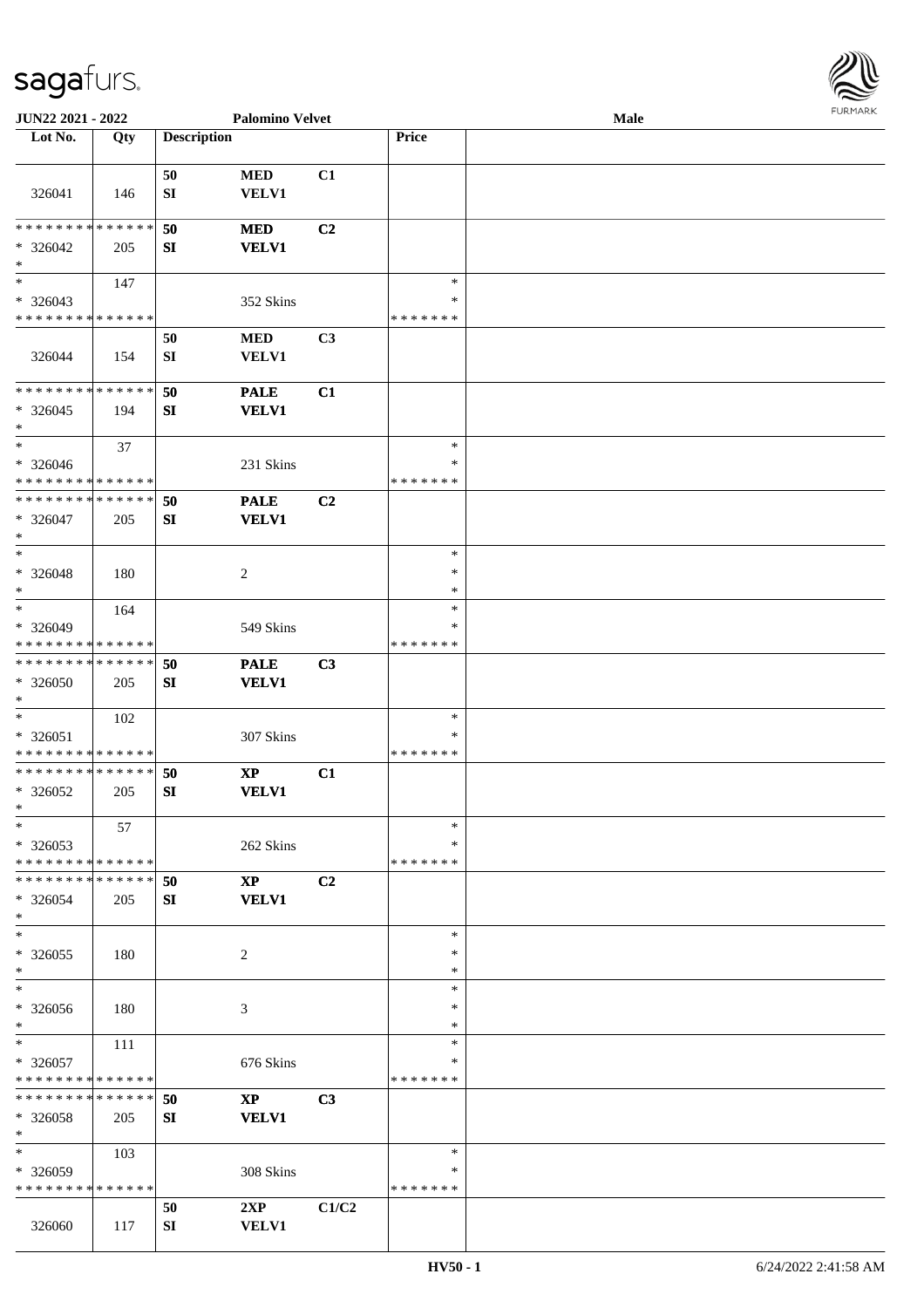

| JUN22 2021 - 2022                                   |     |                    | <b>Palomino Velvet</b>        |                |                                   | <b>Male</b> |  |
|-----------------------------------------------------|-----|--------------------|-------------------------------|----------------|-----------------------------------|-------------|--|
| Lot No.                                             | Qty | <b>Description</b> |                               |                | Price                             |             |  |
|                                                     |     |                    |                               |                |                                   |             |  |
| 326061                                              | 118 | 50<br>${\bf SI}$   | $\bf MED$<br>VELV2            | C1/C2          |                                   |             |  |
| 326062                                              | 203 | 50<br>SI           | <b>PALE</b><br>VELV2          | C1/C2          |                                   |             |  |
| * * * * * * * * * * * * * *<br>* 326063<br>$\ast$   | 205 | 50<br>${\bf SI}$   | $\mathbf{XP}$<br><b>VELV2</b> | C1/C2          |                                   |             |  |
| $\ast$<br>$* 326064$<br>* * * * * * * * * * * * * * | 96  |                    | 301 Skins                     |                | $\ast$<br>$\ast$<br>* * * * * * * |             |  |
| 326065                                              | 125 | 50<br><b>SAGA</b>  | <b>Dark</b><br>VELV1          | C1/C2          |                                   |             |  |
| 326066                                              | 191 | 50<br><b>SAGA</b>  | $\bf MED$<br>VELV1            | C1             |                                   |             |  |
| ******** <mark>******</mark><br>* 326067<br>$\ast$  | 185 | 50<br><b>SAGA</b>  | $\bf MED$<br><b>VELV1</b>     | C <sub>2</sub> |                                   |             |  |
| $\ast$<br>$* 326068$<br>$\ast$                      | 160 |                    | $\overline{c}$                |                | $\ast$<br>$\ast$<br>$\ast$        |             |  |
| $\ast$<br>* 326069<br>$\ast$                        | 150 |                    | 3                             |                | $\ast$<br>$\ast$<br>$\ast$        |             |  |
| $\ast$<br>* 326070<br>* * * * * * * * * * * * * *   | 41  |                    | 536 Skins                     |                | $\ast$<br>∗<br>* * * * * * *      |             |  |
| * * * * * * * * * * * * * *<br>* 326071<br>$\ast$   | 185 | 50<br><b>SAGA</b>  | <b>MED</b><br><b>VELV1</b>    | C3             |                                   |             |  |
| $\ast$<br>$* 326072$<br>**************              | 91  |                    | 276 Skins                     |                | $\ast$<br>$\ast$<br>*******       |             |  |
| ******** <mark>******</mark><br>$* 326073$<br>$*$   | 185 | 50<br><b>SAGA</b>  | <b>PALE</b><br><b>VELV1</b>   | C1             |                                   |             |  |
| $*$<br>* 326074<br>******** <mark>******</mark>     | 136 |                    | 321 Skins                     |                | $\ast$<br>∗<br>* * * * * * *      |             |  |
| * * * * * * * * * * * * * * *<br>* 326075<br>$*$    | 185 | 50<br><b>SAGA</b>  | <b>PALE</b><br><b>VELV1</b>   | C2             |                                   |             |  |
| $\overline{\phantom{0}}$<br>* 326076<br>$*$         | 160 |                    | 2                             |                | $\ast$<br>∗<br>$\ast$             |             |  |
| $*$<br>$* 326077$<br>$*$                            | 160 |                    | $\mathfrak{Z}$                |                | $\ast$<br>$\ast$<br>$\ast$        |             |  |
| $\ast$<br>* 326078<br>$\ast$                        | 160 |                    | 4                             |                | $\ast$<br>$\ast$<br>$\ast$        |             |  |
| $\overline{\phantom{1}}$<br>* 326079<br>$*$         | 160 |                    | 5                             |                | $\ast$<br>∗<br>$\ast$             |             |  |
| $*$<br>* 326080<br>* * * * * * * * * * * * * *      | 122 |                    | 947 Skins                     |                | $\ast$<br>∗<br>* * * * * * *      |             |  |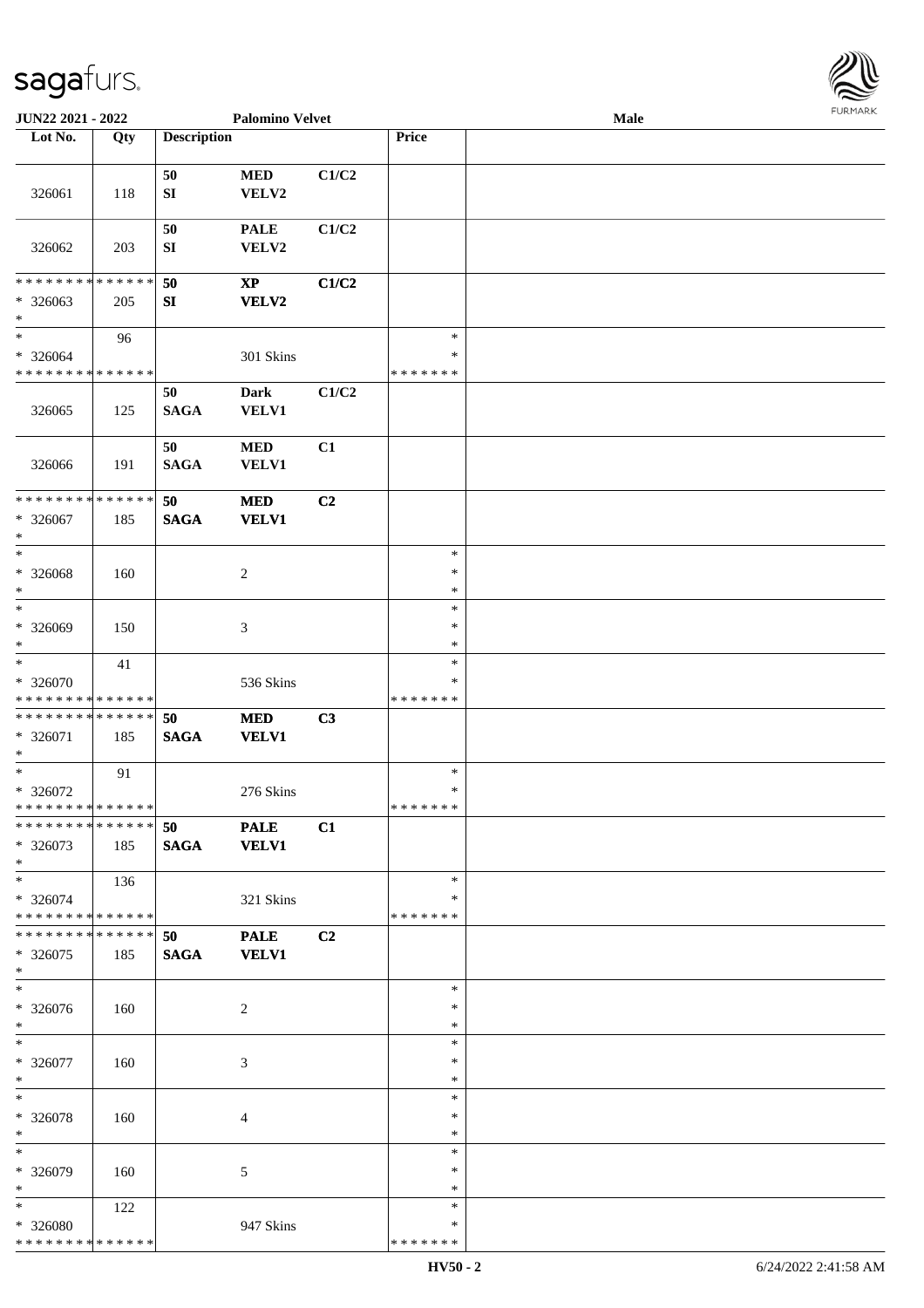| <b>JUN22 2021 - 2022</b>                   |     |                    | <b>Palomino Velvet</b> |                |               | Male | $1 \times 1$ |
|--------------------------------------------|-----|--------------------|------------------------|----------------|---------------|------|--------------|
| Lot No.                                    | Qty | <b>Description</b> |                        |                | Price         |      |              |
|                                            |     |                    |                        |                |               |      |              |
| ******** <mark>******</mark>               |     | 50                 | <b>PALE</b>            | C3             |               |      |              |
| $* 326081$                                 | 185 | <b>SAGA</b>        | <b>VELV1</b>           |                |               |      |              |
| $\ast$                                     |     |                    |                        |                |               |      |              |
| $\ast$                                     |     |                    |                        |                | $\ast$        |      |              |
| * 326082                                   | 160 |                    | 2                      |                | $\ast$        |      |              |
| $*$                                        |     |                    |                        |                | $\ast$        |      |              |
| $\overline{\mathbf{r}}$                    | 103 |                    |                        |                | $\ast$        |      |              |
| * 326083                                   |     |                    | 448 Skins              |                | ∗             |      |              |
| * * * * * * * * * * * * * *                |     |                    |                        |                | * * * * * * * |      |              |
| * * * * * * * * <mark>* * * * * * *</mark> |     | 50                 | $\bold{XP}$            | C1             |               |      |              |
| * 326084                                   | 185 | <b>SAGA</b>        | <b>VELV1</b>           |                |               |      |              |
| $\ast$                                     |     |                    |                        |                |               |      |              |
| $*$                                        | 101 |                    |                        |                | $\ast$        |      |              |
| * 326085                                   |     |                    | 286 Skins              |                | ∗             |      |              |
| * * * * * * * * <mark>* * * * * *</mark>   |     |                    |                        |                | * * * * * * * |      |              |
| * * * * * * * * <mark>* * * * * * *</mark> |     | 50                 | $\mathbf{X}\mathbf{P}$ | C2             |               |      |              |
| * 326086                                   | 185 | <b>SAGA</b>        | <b>VELV1</b>           |                |               |      |              |
| $\ast$                                     |     |                    |                        |                |               |      |              |
| $*$                                        |     |                    |                        |                | $\ast$        |      |              |
| $* 326087$                                 | 160 |                    | $\overline{c}$         |                | $\ast$        |      |              |
| $\ast$                                     |     |                    |                        |                | $\ast$        |      |              |
| $\ast$                                     |     |                    |                        |                | $\ast$        |      |              |
| * 326088                                   | 160 |                    | 3                      |                | ∗             |      |              |
| $*$                                        |     |                    |                        |                | $\ast$        |      |              |
| $*$                                        |     |                    |                        |                | $\ast$        |      |              |
| * 326089                                   | 160 |                    | $\overline{4}$         |                | $\ast$        |      |              |
| $\ast$                                     |     |                    |                        |                | $\ast$        |      |              |
|                                            |     |                    |                        |                | $\ast$        |      |              |
| * 326090                                   | 160 |                    | $\mathfrak{S}$         |                | $\ast$        |      |              |
| $\ast$                                     |     |                    |                        |                | $\ast$        |      |              |
|                                            | 156 |                    |                        |                | $\ast$        |      |              |
| * 326091                                   |     |                    | 981 Skins              |                | ∗             |      |              |
| * * * * * * * * <mark>* * * * * * *</mark> |     |                    |                        |                | *******       |      |              |
| * * * * * * * * <mark>* * * * * * *</mark> |     | 50                 | $\mathbf{XP}$          | C3             |               |      |              |
| * 326092                                   | 185 | <b>SAGA</b>        | <b>VELV1</b>           |                |               |      |              |
| $\ddot{x}$                                 |     |                    |                        |                |               |      |              |
| $\ast$                                     |     |                    |                        |                | $\ast$        |      |              |
| * 326093                                   | 160 |                    | $\overline{c}$         |                | $\ast$        |      |              |
| $*$                                        |     |                    |                        |                | $\ast$        |      |              |
| $\ast$                                     | 117 |                    |                        |                | $\ast$        |      |              |
| * 326094                                   |     |                    | 462 Skins              |                | ∗             |      |              |
| * * * * * * * * <mark>* * * * * *</mark>   |     |                    |                        |                | * * * * * * * |      |              |
|                                            |     | 50                 | 2XP                    | C1/C2          |               |      |              |
| 326095                                     | 103 | <b>SAGA</b>        | <b>VELV1</b>           |                |               |      |              |
|                                            |     |                    |                        |                |               |      |              |
|                                            |     | 50                 | 2XP                    | C <sub>3</sub> |               |      |              |
| 326096                                     | 89  | <b>SAGA</b>        | <b>VELV1</b>           |                |               |      |              |
|                                            |     |                    |                        |                |               |      |              |
|                                            |     | 50                 | $\bf MED$              | C1             |               |      |              |
| 326097                                     | 136 | <b>SAGA</b>        | VELV2                  |                |               |      |              |
|                                            |     |                    |                        |                |               |      |              |
| * * * * * * * * <mark>* * * * * *</mark>   |     | 50                 | <b>MED</b>             | C2             |               |      |              |
| * 326098                                   | 185 | <b>SAGA</b>        | <b>VELV2</b>           |                |               |      |              |
| $\ast$                                     |     |                    |                        |                |               |      |              |
| $\ast$                                     | 111 |                    |                        |                | $\ast$        |      |              |
| * 326099                                   |     |                    | 296 Skins              |                | $\ast$        |      |              |
| * * * * * * * * <mark>* * * * * *</mark>   |     |                    |                        |                | * * * * * * * |      |              |
|                                            |     | 50                 | <b>MED</b>             | C3             |               |      |              |
| 326100                                     | 143 | <b>SAGA</b>        | VELV2                  |                |               |      |              |

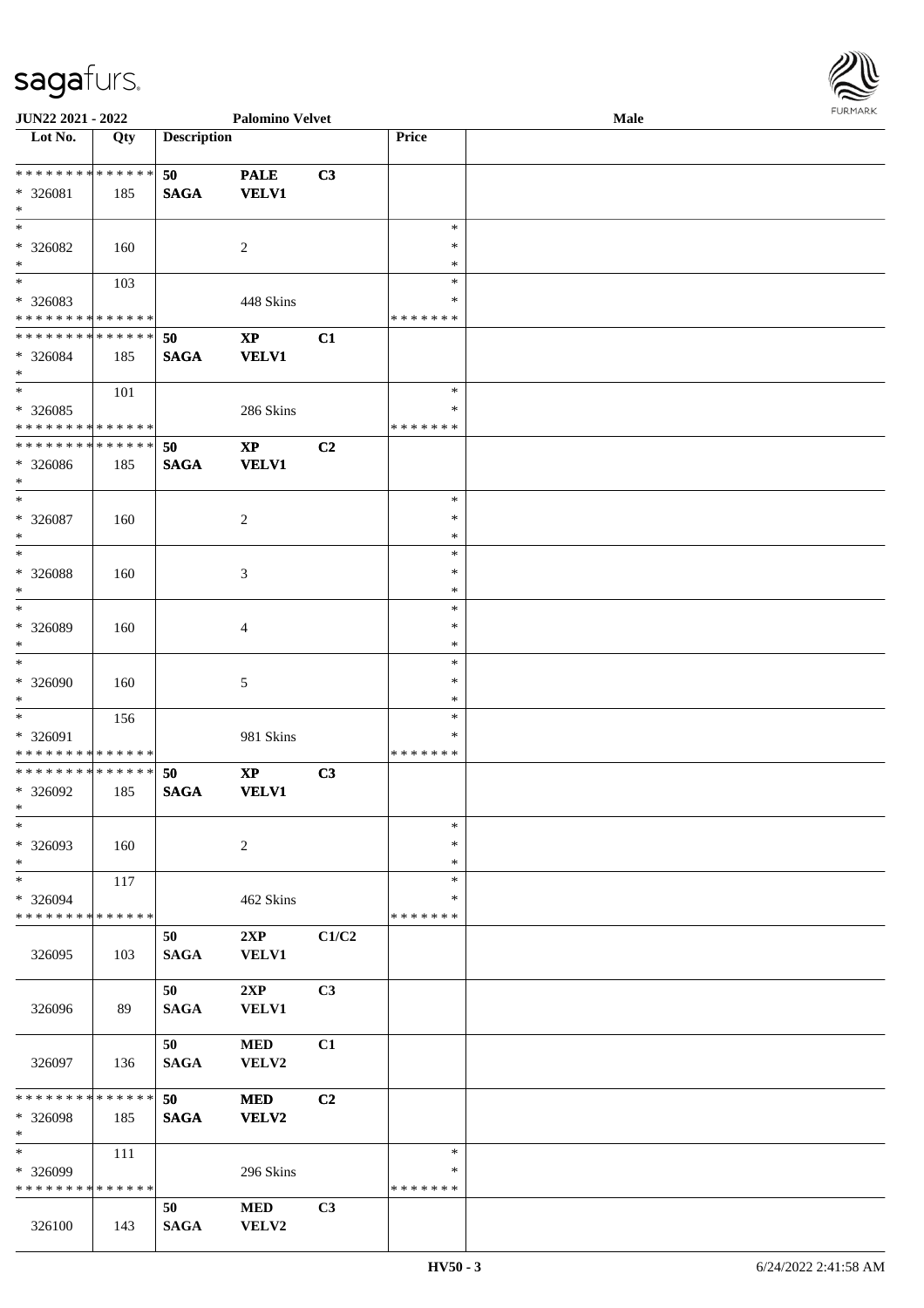

| JUN22 2021 - 2022             |                   |                    | <b>Palomino Velvet</b> |                |               | Male |
|-------------------------------|-------------------|--------------------|------------------------|----------------|---------------|------|
| Lot No.                       | $\overline{Q}$ ty | <b>Description</b> |                        |                | Price         |      |
|                               |                   |                    |                        |                |               |      |
| **************                |                   | 50                 | <b>PALE</b>            | C1             |               |      |
| * 326101                      | 205               | <b>SAGA</b>        | <b>VELV2</b>           |                |               |      |
| $\ast$                        |                   |                    |                        |                |               |      |
| $*$                           | 70                |                    |                        |                | $\ast$        |      |
|                               |                   |                    |                        |                | ∗             |      |
| * 326102                      |                   |                    | 275 Skins              |                |               |      |
| * * * * * * * * * * * * * *   |                   |                    |                        |                | * * * * * * * |      |
| * * * * * * * * * * * * * *   |                   | 50                 | <b>PALE</b>            | C2             |               |      |
| $* 326103$                    | 185               | <b>SAGA</b>        | <b>VELV2</b>           |                |               |      |
| $\ast$                        |                   |                    |                        |                |               |      |
| $\ast$                        |                   |                    |                        |                | $\ast$        |      |
| * 326104                      | 160               |                    | $\overline{c}$         |                | $\ast$        |      |
| $\ast$                        |                   |                    |                        |                | $\ast$        |      |
| $\ast$                        |                   |                    |                        |                | $\ast$        |      |
| $* 326105$                    | 160               |                    | $\mathfrak{Z}$         |                | $\ast$        |      |
| $\ast$                        |                   |                    |                        |                | $\ast$        |      |
| $\ast$                        |                   |                    |                        |                | $\ast$        |      |
|                               | 70                |                    |                        |                |               |      |
| $* 326106$                    |                   |                    | 575 Skins              |                | *             |      |
| * * * * * * * * * * * * * *   |                   |                    |                        |                | * * * * * * * |      |
| **************                |                   | 50                 | <b>PALE</b>            | C3             |               |      |
| $* 326107$                    | 195               | <b>SAGA</b>        | <b>VELV2</b>           |                |               |      |
| $\ast$                        |                   |                    |                        |                |               |      |
| $*$                           | 65                |                    |                        |                | $\ast$        |      |
| * 326108                      |                   |                    | 260 Skins              |                | *             |      |
| * * * * * * * * * * * * * *   |                   |                    |                        |                | * * * * * * * |      |
| **************                |                   |                    |                        |                |               |      |
|                               |                   | 50                 | $\bold{XP}$            | C1             |               |      |
| * 326109                      | 195               | <b>SAGA</b>        | VELV2                  |                |               |      |
| $\ast$                        |                   |                    |                        |                |               |      |
| $\ast$                        | 76                |                    |                        |                | $\ast$        |      |
| $* 326110$                    |                   |                    | 271 Skins              |                | *             |      |
| * * * * * * * * * * * * * *   |                   |                    |                        |                | * * * * * * * |      |
| **************                |                   | 50                 | $\bold{XP}$            | C <sub>2</sub> |               |      |
| $* 326111$                    | 185               | <b>SAGA</b>        | <b>VELV2</b>           |                |               |      |
| $\ast$                        |                   |                    |                        |                |               |      |
| $\ast$                        |                   |                    |                        |                | $\ast$        |      |
| $* 326112$                    | 160               |                    | 2                      |                | $\ast$        |      |
| $*$                           |                   |                    |                        |                | $*$           |      |
| $\ast$                        |                   |                    |                        |                | $\ast$        |      |
|                               |                   |                    |                        |                |               |      |
| $* 326113$                    | 160               |                    | 3                      |                | ∗             |      |
| $\ast$                        |                   |                    |                        |                | *             |      |
| $\ast$                        |                   |                    |                        |                | $\ast$        |      |
| $* 326114$                    | 160               |                    | 4                      |                | *             |      |
| $\ast$                        |                   |                    |                        |                | *             |      |
| $\ast$                        | 45                |                    |                        |                | $\ast$        |      |
| $* 326115$                    |                   |                    | 710 Skins              |                | ∗             |      |
| * * * * * * * * * * * * * *   |                   |                    |                        |                | * * * * * * * |      |
| * * * * * * * * * * * * * * * |                   | 50                 | $\bold{XP}$            | C3             |               |      |
|                               |                   |                    |                        |                |               |      |
| $* 326116$                    | 185               | <b>SAGA</b>        | VELV2                  |                |               |      |
| $*$                           |                   |                    |                        |                |               |      |
| $\ast$                        | 47                |                    |                        |                | $\ast$        |      |
| $* 326117$                    |                   |                    | 232 Skins              |                | *             |      |
| * * * * * * * * * * * * * *   |                   |                    |                        |                | * * * * * * * |      |
|                               |                   | 50                 | 2XP                    | C1/C2          |               |      |
| 326118                        | 125               | <b>SAGA</b>        | VELV2                  |                |               |      |
|                               |                   |                    |                        |                |               |      |
| * * * * * * * * * * * * * *   |                   | 50                 | PAL/XP                 | C <sub>2</sub> |               |      |
| * 326119                      | 185               | IA                 | <b>VELV1</b>           | WB1            |               |      |
| $\ast$                        |                   |                    |                        |                |               |      |
| $\ast$                        |                   |                    |                        |                | $\ast$        |      |
|                               | 142               |                    |                        |                |               |      |
| * 326120                      |                   |                    | 327 Skins              |                | *             |      |
| * * * * * * * * * * * * * *   |                   |                    |                        |                | * * * * * * * |      |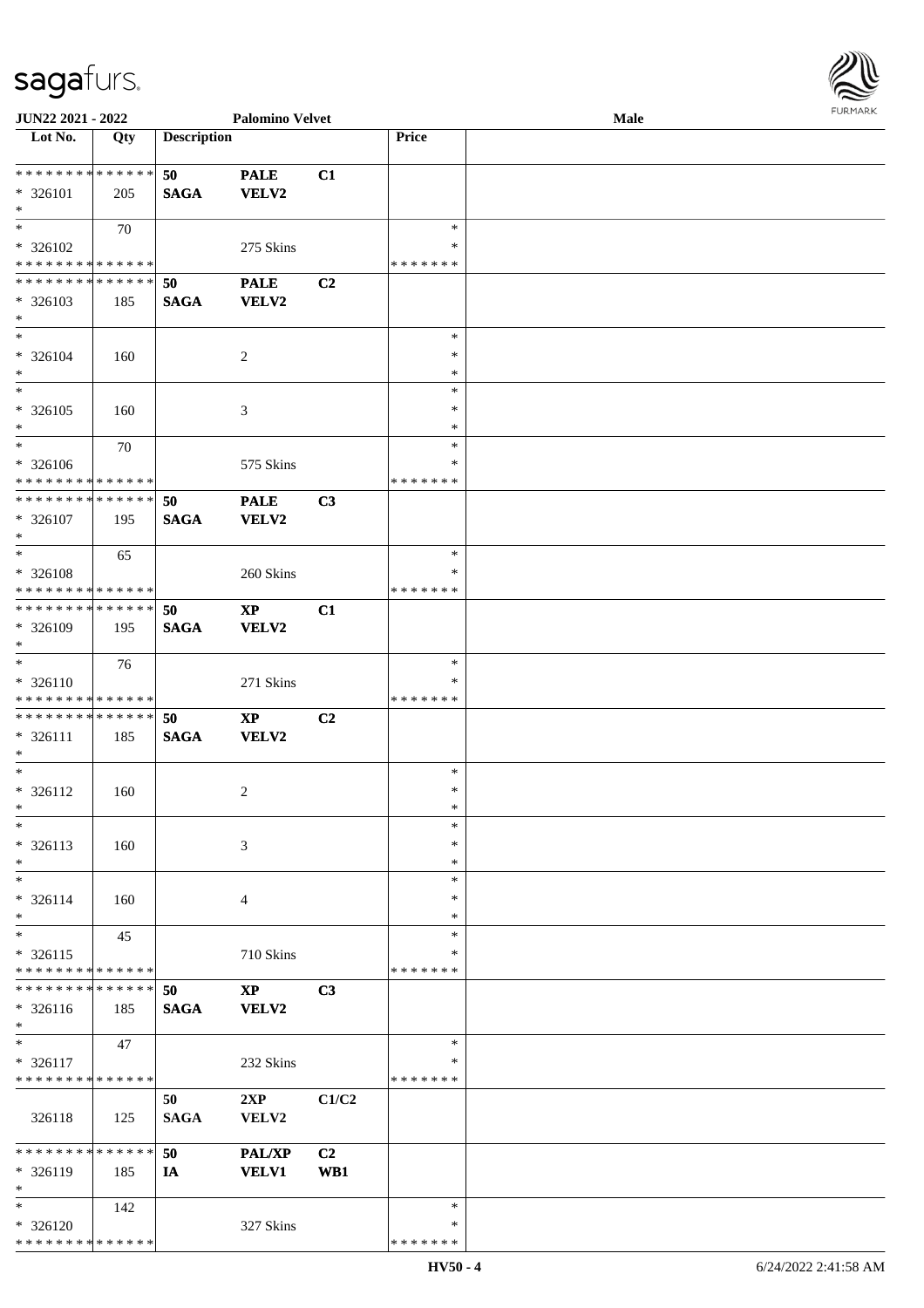

| <b>JUN22 2021 - 2022</b>      |             |                    | <b>Palomino Velvet</b> |                |               | Male |  |
|-------------------------------|-------------|--------------------|------------------------|----------------|---------------|------|--|
| Lot No.                       | Qty         | <b>Description</b> |                        |                | Price         |      |  |
|                               |             |                    |                        |                |               |      |  |
|                               |             | 50                 | <b>MED</b>             | C2             |               |      |  |
| 326121                        | 190         | IA                 | <b>VELV1</b>           | <b>CHIP</b>    |               |      |  |
|                               |             |                    |                        |                |               |      |  |
| * * * * * * * *               | * * * * * * | 50                 | <b>PAL/XP</b>          | C2             |               |      |  |
| * 326122                      | 185         | IA                 | <b>VELV1</b>           | <b>CHIP</b>    |               |      |  |
| $\ast$                        |             |                    |                        |                |               |      |  |
| $\overline{\phantom{0}}$      |             |                    |                        |                |               |      |  |
|                               |             |                    |                        |                | $\ast$        |      |  |
| * 326123                      | 160         |                    | $\sqrt{2}$             |                | $\ast$        |      |  |
| $*$                           |             |                    |                        |                | $\ast$        |      |  |
| $*$                           |             |                    |                        |                | $\ast$        |      |  |
| * 326124                      | 160         |                    | $\mathfrak{Z}$         |                | $\ast$        |      |  |
| $\ast$                        |             |                    |                        |                | $\ast$        |      |  |
| $*$                           |             |                    |                        |                | $\ast$        |      |  |
| * 326125                      | 180         |                    | $\overline{4}$         |                | $\ast$        |      |  |
| $*$                           |             |                    |                        |                | $\ast$        |      |  |
| $*$                           | 167         |                    |                        |                | $\ast$        |      |  |
| * 326126                      |             |                    | 852 Skins              |                | $\ast$        |      |  |
| * * * * * * * *               | * * * * * * |                    |                        |                | * * * * * * * |      |  |
|                               |             |                    |                        |                |               |      |  |
|                               |             | 50                 | <b>MED</b>             | C2             |               |      |  |
| 326127                        | 107         | IA                 | VELV2                  | <b>CHIP</b>    |               |      |  |
|                               |             |                    |                        |                |               |      |  |
| * * * * * * * * * * * * * *   |             | 50                 | <b>PAL/XP</b>          | C <sub>2</sub> |               |      |  |
| * 326128                      | 185         | IA                 | <b>VELV2</b>           | <b>CHIP</b>    |               |      |  |
| $\ast$                        |             |                    |                        |                |               |      |  |
| $*$                           |             |                    |                        |                | $\ast$        |      |  |
| * 326129                      | 160         |                    | $\overline{c}$         |                | $\ast$        |      |  |
| $*$                           |             |                    |                        |                | $\ast$        |      |  |
| $*$                           | 51          |                    |                        |                | $\ast$        |      |  |
| * 326130                      |             |                    | 396 Skins              |                | ∗             |      |  |
| * * * * * * * * * * * * * *   |             |                    |                        |                | *******       |      |  |
|                               |             | 50                 | <b>MED</b>             | C1/C2          |               |      |  |
|                               |             |                    |                        |                |               |      |  |
| 326131                        | 132         | <b>SROY</b>        | VELV1                  |                |               |      |  |
|                               |             |                    |                        |                |               |      |  |
|                               |             | 50                 | <b>PALE</b>            | C1/C2          |               |      |  |
| 326132                        | 203         | <b>SROY</b>        | VELV1                  |                |               |      |  |
|                               |             |                    |                        |                |               |      |  |
|                               |             | 50                 | <b>PALE</b>            | C3             |               |      |  |
| 326133                        | 116         | <b>SROY</b>        | <b>VELV1</b>           |                |               |      |  |
|                               |             |                    |                        |                |               |      |  |
| * * * * * * * * * * * * * * * |             | 50                 | $\mathbf{X}\mathbf{P}$ | C1/C2          |               |      |  |
| * 326134                      | 185         | <b>SROY</b>        | <b>VELV1</b>           |                |               |      |  |
| $*$                           |             |                    |                        |                |               |      |  |
| $*$                           | 40          |                    |                        |                | $\ast$        |      |  |
| * 326135                      |             |                    |                        |                | ∗             |      |  |
| * * * * * * * * * * * * * *   |             |                    | 225 Skins              |                | * * * * * * * |      |  |
|                               |             |                    |                        |                |               |      |  |
|                               |             | 50                 | $\mathbf{XP}$          | C <sub>3</sub> |               |      |  |
| 326136                        | 133         | <b>SROY</b>        | <b>VELV1</b>           |                |               |      |  |
|                               |             |                    |                        |                |               |      |  |
| * * * * * * * * * * * * * * * |             | 50                 | <b>MED</b>             | C1/C2          |               |      |  |
| * 326137                      | 195         | <b>SROY</b>        | VELV2                  |                |               |      |  |
| $*$                           |             |                    |                        |                |               |      |  |
| $*$                           | 66          |                    |                        |                | $\ast$        |      |  |
| * 326138                      |             |                    | 261 Skins              |                | ∗             |      |  |
| * * * * * * * * * * * * * *   |             |                    |                        |                | * * * * * * * |      |  |
|                               |             | 50                 | <b>PALE</b>            | C1             |               |      |  |
| 326139                        |             |                    |                        |                |               |      |  |
|                               | 142         | <b>SROY</b>        | VELV2                  |                |               |      |  |
|                               |             |                    |                        |                |               |      |  |
| * * * * * * * * * * * * * * * |             | 50                 | <b>PALE</b>            | C2             |               |      |  |
| * 326140                      | 185         | <b>SROY</b>        | <b>VELV2</b>           |                |               |      |  |
| $*$                           |             |                    |                        |                |               |      |  |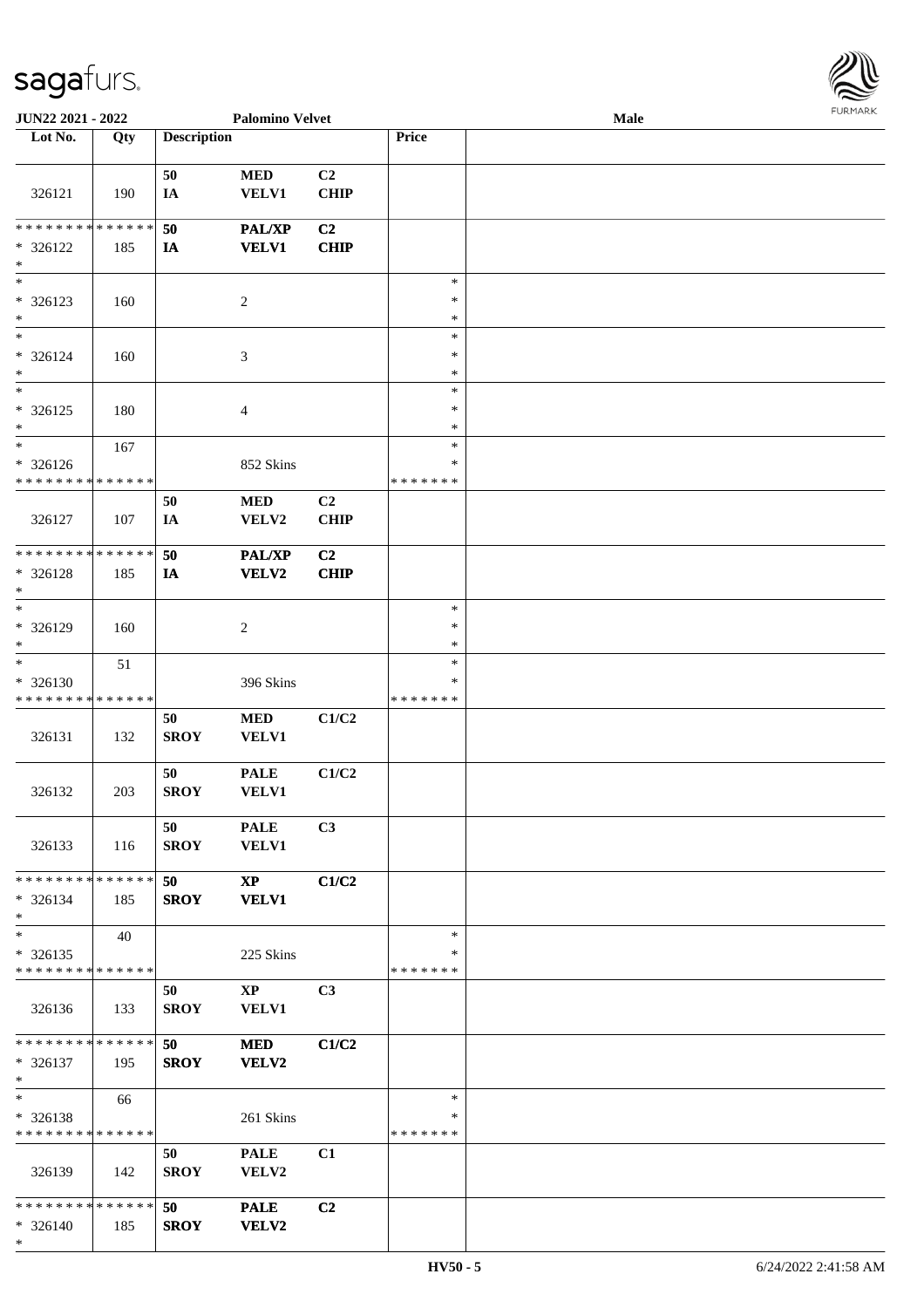

| <b>JUN22 2021 - 2022</b>      |     |                    | <b>Palomino Velvet</b> |                |         | <b>FURMARK</b><br>Male |  |
|-------------------------------|-----|--------------------|------------------------|----------------|---------|------------------------|--|
| Lot No.                       | Qty | <b>Description</b> |                        |                | Price   |                        |  |
| $*$                           | 85  | 50                 | <b>PALE</b>            | C <sub>2</sub> | $*$     |                        |  |
| $* 326141$                    |     | <b>SROY</b>        | <b>VELV2</b>           |                | $\ast$  |                        |  |
| * * * * * * * * * * * * * * * |     |                    |                        |                | ******* |                        |  |
|                               |     | 50                 | <b>XP</b>              | C1             |         |                        |  |
| 326142                        | 123 | <b>SROY</b>        | <b>VELV2</b>           |                |         |                        |  |
| * * * * * * * * * * * * * * * |     | 50                 | <b>XP</b>              | C <sub>2</sub> |         |                        |  |
| $* 326143$                    | 185 | <b>SROY</b>        | <b>VELV2</b>           |                |         |                        |  |
| $\ast$                        |     |                    |                        |                |         |                        |  |
| $\ast$                        | 125 |                    |                        |                | $\ast$  |                        |  |
| $* 326144$                    |     |                    | 310 Skins              |                | $\ast$  |                        |  |
| * * * * * * * * * * * * * *   |     |                    |                        |                | ******* |                        |  |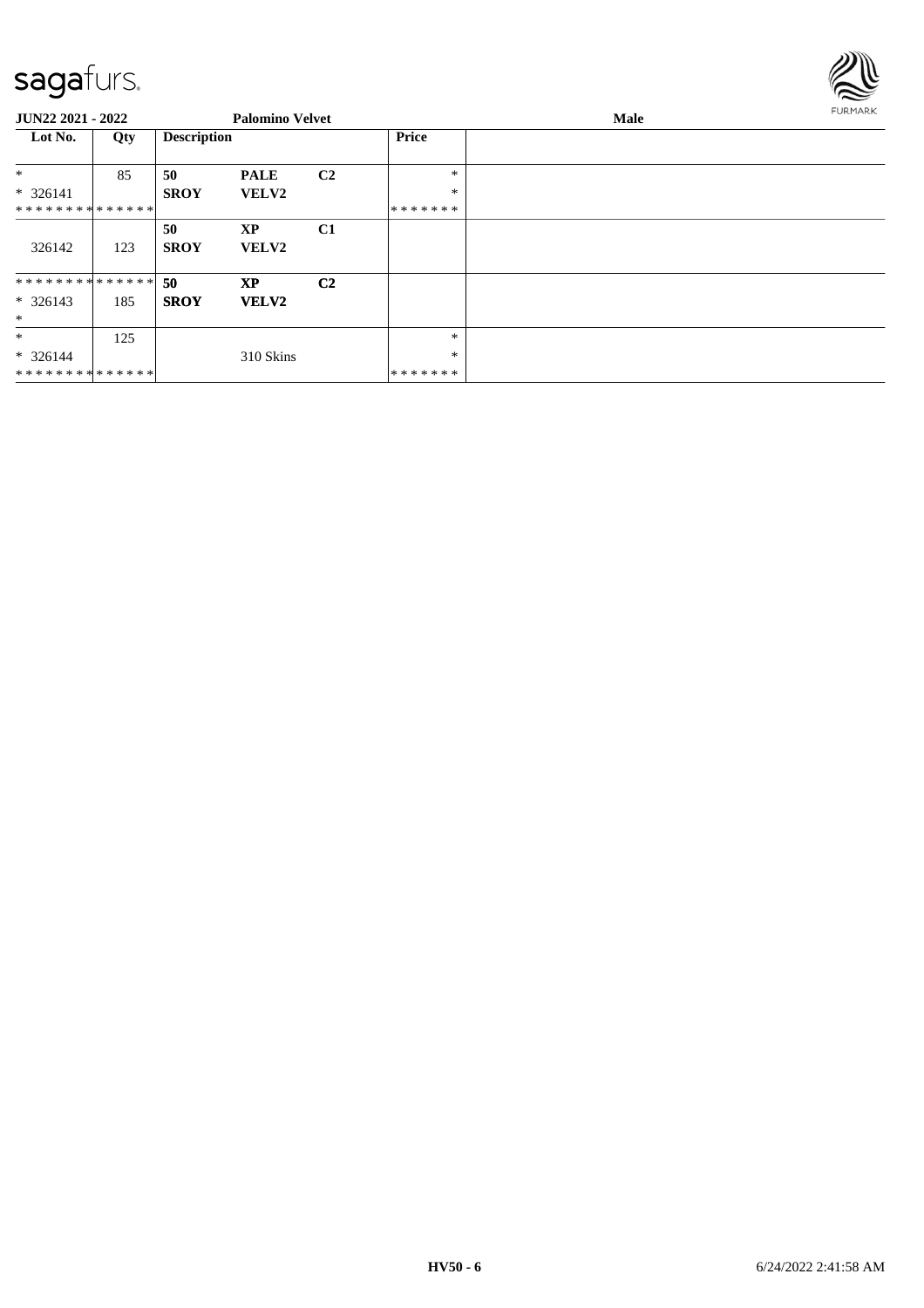

| JUN22 2021 - 2022                                            |     | <b>Palomino Velvet</b> |                               |       | Male                              | <b>FURMARK</b> |  |
|--------------------------------------------------------------|-----|------------------------|-------------------------------|-------|-----------------------------------|----------------|--|
| Lot No.                                                      | Qty | <b>Description</b>     |                               |       | Price                             |                |  |
| 326201                                                       | 143 | 50/40<br>${\bf SI}$    | <b>Dark</b><br>VELV1          | C1/C2 |                                   |                |  |
| 326202                                                       | 129 | 40<br>SI               | <b>MED</b><br>VELV1           | C1    |                                   |                |  |
| * * * * * * * * * * * * * *<br>$*326203$<br>$\ast$           | 225 | 40<br>${\bf SI}$       | <b>MED</b><br><b>VELV1</b>    | C2    |                                   |                |  |
| $\ast$<br>$* 326204$<br>$\ast$                               | 190 |                        | $\overline{c}$                |       | $\ast$<br>$\ast$<br>$\ast$        |                |  |
| $\ast$<br>* 326205<br>* * * * * * * * * * * * * *            | 47  |                        | 462 Skins                     |       | $\ast$<br>$\ast$<br>*******       |                |  |
| 326206                                                       | 215 | 40<br>SI               | <b>MED</b><br><b>VELV1</b>    | C3    |                                   |                |  |
| ******** <mark>******</mark><br>* 326207<br>$\ast$           | 215 | 40<br>SI               | <b>PALE</b><br><b>VELV1</b>   | C1    |                                   |                |  |
| $*$<br>* 326208<br>* * * * * * * * * * * * * *               | 48  |                        | 263 Skins                     |       | $\ast$<br>$\ast$<br>* * * * * * * |                |  |
| * * * * * * * * * * * * * * *<br>* 326209<br>$\ast$          | 225 | 40<br>SI               | <b>PALE</b><br><b>VELV1</b>   | C2    |                                   |                |  |
| $\ast$<br>* 326210<br>$\ast$                                 | 200 |                        | $\overline{c}$                |       | $\ast$<br>$\ast$<br>$\ast$        |                |  |
| $\ast$<br>$* 326211$<br>$\ast$                               | 200 |                        | $\mathfrak{Z}$                |       | $\ast$<br>$\ast$<br>$\ast$        |                |  |
| $*$<br>$* 326212$<br>* * * * * * * * * * * * * * *           | 229 |                        | 854 Skins                     |       | $\ast$<br>$\ast$<br>*******       |                |  |
| * * * * * * * * * * * * * *<br>$* 326213$<br>$*$             | 225 | 40<br>SI               | <b>PALE</b><br><b>VELV1</b>   | C3    |                                   |                |  |
| $*$<br>$* 326214$<br>* * * * * * * * * * * * * *             | 180 |                        | 405 Skins                     |       | $\ast$<br>∗<br>* * * * * * *      |                |  |
| * * * * * * * * * * * * * * *<br>$* 326215$<br>$*$           | 225 | 40<br>SI               | <b>XP</b><br><b>VELV1</b>     | C1    |                                   |                |  |
| $\overline{\ast}$<br>* 326216<br>* * * * * * * * * * * * * * | 151 |                        | 376 Skins                     |       | $\ast$<br>$\ast$<br>* * * * * * * |                |  |
| * * * * * * * * * * * * * *<br>* 326217<br>$\ast$            | 224 | 40<br>SI               | $\mathbf{XP}$<br><b>VELV1</b> | C2    |                                   |                |  |
| $\ast$<br>* 326218<br>$*$                                    | 200 |                        | 2                             |       | $\ast$<br>$\ast$<br>$\ast$        |                |  |
| $\ast$<br>* 326219<br>$\ast$                                 | 200 |                        | 3                             |       | $\ast$<br>$\ast$<br>$\ast$        |                |  |
| $\ast$<br>* 326220<br>$*$                                    | 200 |                        | 4                             |       | $\ast$<br>$\ast$<br>$\ast$        |                |  |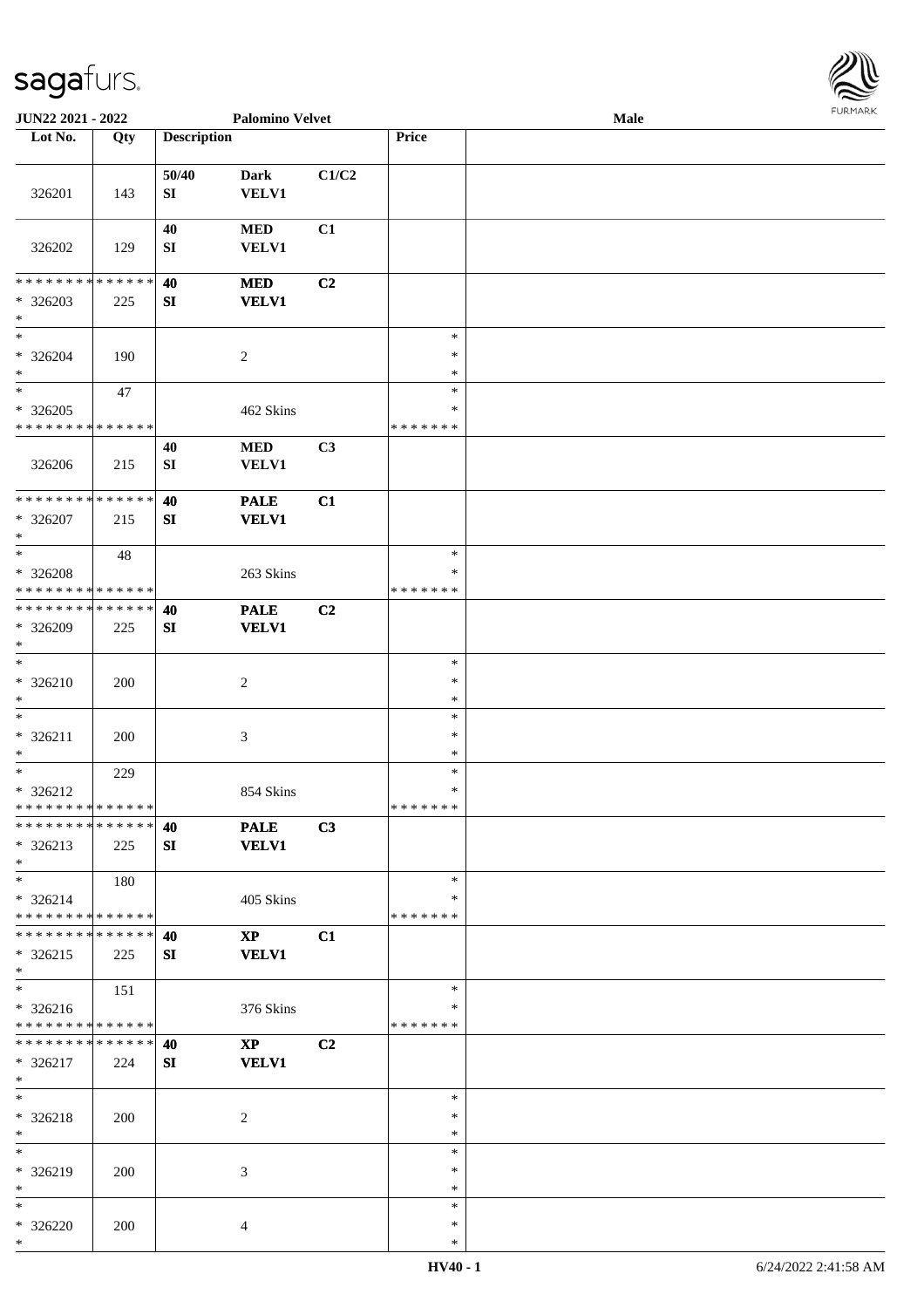| URMARK<br>F |
|-------------|

| JUN22 2021 - 2022             |     | <b>Palomino Velvet</b> |                        |                | <b>FURMARK</b><br>Male |  |  |  |
|-------------------------------|-----|------------------------|------------------------|----------------|------------------------|--|--|--|
| Lot No.                       | Qty | <b>Description</b>     |                        |                | Price                  |  |  |  |
| $\ast$                        |     | 40                     | $\bold{XP}$            | C2             | $\ast$                 |  |  |  |
| * 326221                      | 200 | SI                     | <b>VELV1</b>           |                | $\ast$                 |  |  |  |
| $\ast$                        |     |                        |                        |                | $\ast$                 |  |  |  |
| $\ast$                        | 89  |                        |                        |                | $\ast$                 |  |  |  |
| $* 326222$                    |     |                        | 1113 Skins             |                | ∗                      |  |  |  |
| * * * * * * * * * * * * * *   |     |                        |                        |                | * * * * * * *          |  |  |  |
| * * * * * * * * * * * * * *   |     | 40                     | $\mathbf{X}\mathbf{P}$ | C3             |                        |  |  |  |
| * 326223                      | 225 | SI                     | <b>VELV1</b>           |                |                        |  |  |  |
| $*$                           |     |                        |                        |                |                        |  |  |  |
| $*$                           | 155 |                        |                        |                | $\ast$                 |  |  |  |
| * 326224                      |     |                        | 380 Skins              |                | ∗                      |  |  |  |
| * * * * * * * * * * * * * *   |     |                        |                        |                | * * * * * * *          |  |  |  |
|                               |     | 40                     | 2XP                    | C1/C2          |                        |  |  |  |
| 326225                        | 209 | SI                     | <b>VELV1</b>           |                |                        |  |  |  |
|                               |     | 40                     | 2XP                    | C3             |                        |  |  |  |
| 326226                        | 127 | SI                     | <b>VELV1</b>           |                |                        |  |  |  |
|                               |     |                        |                        |                |                        |  |  |  |
| * * * * * * * * * * * * * *   |     | 40                     | <b>MED</b>             | C1/C2          |                        |  |  |  |
| $* 326227$                    | 225 | SI                     | <b>VELV2</b>           |                |                        |  |  |  |
| $\ast$                        |     |                        |                        |                |                        |  |  |  |
| $\ast$                        | 86  |                        |                        |                | $\ast$                 |  |  |  |
| $* 326228$                    |     |                        | 311 Skins              |                | $\ast$                 |  |  |  |
| * * * * * * * * * * * * * *   |     |                        |                        |                | * * * * * * *          |  |  |  |
|                               |     | 40                     | <b>MED</b>             | C3             |                        |  |  |  |
| 326229                        | 104 | SI                     | VELV2                  |                |                        |  |  |  |
|                               |     |                        |                        |                |                        |  |  |  |
|                               |     | 40                     | <b>PALE</b>            | C1             |                        |  |  |  |
| 326230                        | 164 | SI                     | VELV2                  |                |                        |  |  |  |
| * * * * * * * * * * * * * *   |     |                        |                        |                |                        |  |  |  |
|                               |     | 40                     | <b>PALE</b>            | C2             |                        |  |  |  |
| * 326231<br>$\ast$            | 225 | SI                     | <b>VELV2</b>           |                |                        |  |  |  |
| $*$                           | 219 |                        |                        |                | $\ast$                 |  |  |  |
| * 326232                      |     |                        | 444 Skins              |                | $\ast$                 |  |  |  |
| * * * * * * * * * * * * * *   |     |                        |                        |                | * * * * * * *          |  |  |  |
|                               |     | 40                     | <b>PALE</b>            | C3             |                        |  |  |  |
| 326233                        | 176 | SI                     | VELV2                  |                |                        |  |  |  |
|                               |     |                        |                        |                |                        |  |  |  |
|                               |     | 40                     | $\mathbf{XP}$          | C1             |                        |  |  |  |
| 326234                        | 216 | SI                     | VELV2                  |                |                        |  |  |  |
|                               |     |                        |                        |                |                        |  |  |  |
| * * * * * * * * * * * * * *   |     | 40                     | $\mathbf{X}\mathbf{P}$ | C2             |                        |  |  |  |
| $*326235$                     | 225 | SI                     | <b>VELV2</b>           |                |                        |  |  |  |
| $*$                           |     |                        |                        |                |                        |  |  |  |
| $\ast$                        |     |                        |                        |                | $\ast$                 |  |  |  |
| * 326236<br>$*$               | 200 |                        | $\overline{2}$         |                | ∗<br>$\ast$            |  |  |  |
| $*$                           | 197 |                        |                        |                | $\ast$                 |  |  |  |
| * 326237                      |     |                        | 622 Skins              |                | ∗                      |  |  |  |
| * * * * * * * * * * * * * *   |     |                        |                        |                | * * * * * * *          |  |  |  |
|                               |     | 40                     | $\mathbf{X}\mathbf{P}$ | C <sub>3</sub> |                        |  |  |  |
| 326238                        | 207 | SI                     | VELV2                  |                |                        |  |  |  |
|                               |     |                        |                        |                |                        |  |  |  |
|                               |     | 40                     | 2XP                    | C1/C2          |                        |  |  |  |
| 326239                        | 120 | SI                     | VELV2                  |                |                        |  |  |  |
|                               |     |                        |                        |                |                        |  |  |  |
| * * * * * * * * * * * * * * * |     | 40                     | $\mathbf{ALL}$         | C2             |                        |  |  |  |
| * 326240                      | 225 | $\mathbf{I}$           | <b>VELV1</b>           | WB1            |                        |  |  |  |
| $*$                           |     |                        |                        |                |                        |  |  |  |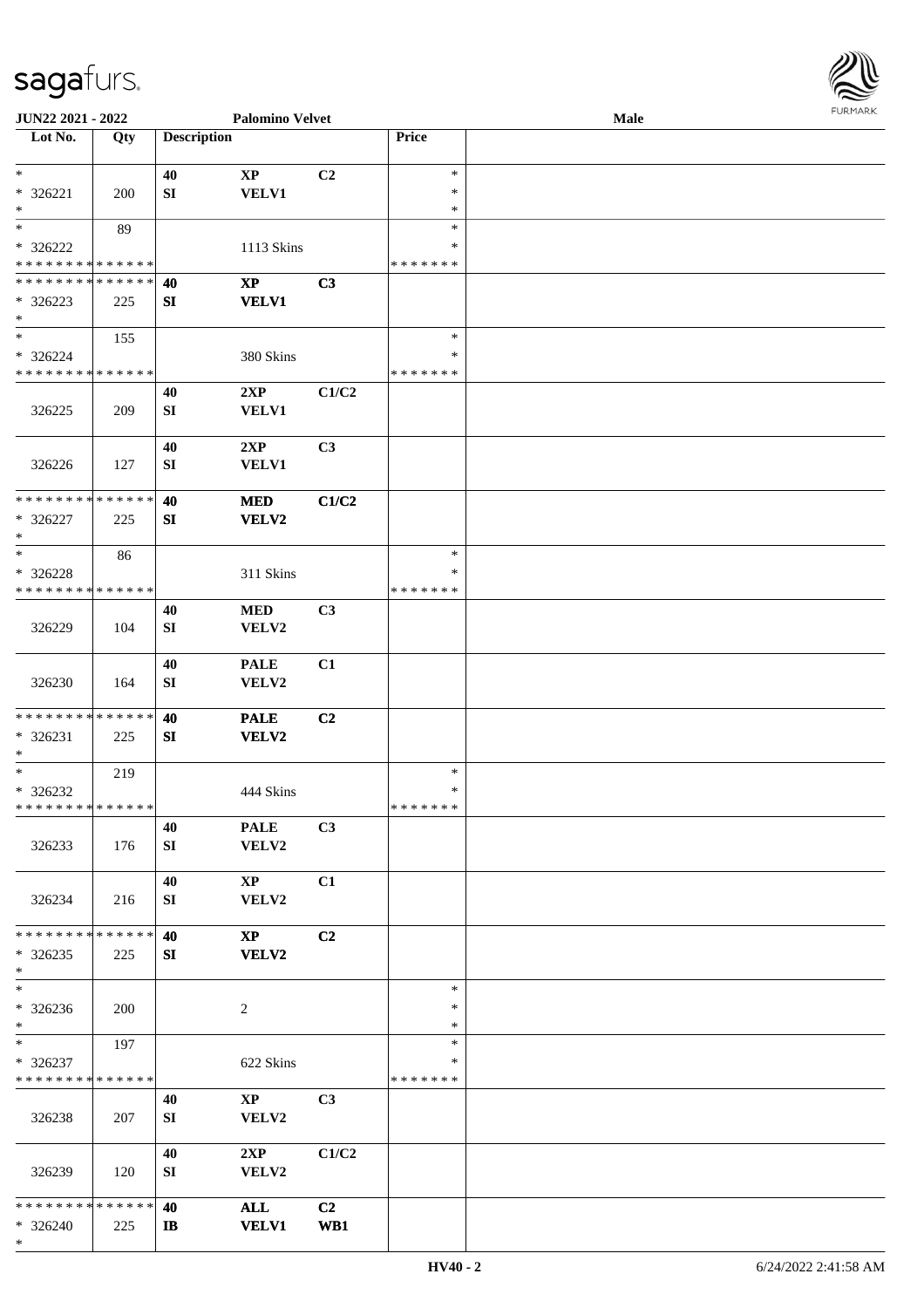

| JUN22 2021 - 2022                    |        |                        | <b>Palomino Velvet</b> |                |               | <b>Male</b> |
|--------------------------------------|--------|------------------------|------------------------|----------------|---------------|-------------|
| Lot No.                              | Qty    | <b>Description</b>     |                        |                | Price         |             |
|                                      |        |                        |                        |                |               |             |
| $\ast$                               |        | 40                     | $\mathbf{ALL}$         | C2             | $\ast$        |             |
| * 326241                             |        |                        |                        |                | $\ast$        |             |
|                                      | 200    | $\mathbf{I}\mathbf{B}$ | <b>VELV1</b>           | WB1            |               |             |
| $\ast$<br>$\overline{\phantom{a}^*}$ |        |                        |                        |                | $\ast$        |             |
|                                      | 166    |                        |                        |                | $\ast$        |             |
| * 326242                             |        |                        | 591 Skins              |                | $\ast$        |             |
| * * * * * * * * * * * * * *          |        |                        |                        |                | * * * * * * * |             |
|                                      |        | 50/40                  | $\bf MED$              | C <sub>2</sub> |               |             |
|                                      |        |                        |                        |                |               |             |
| 326243                               | 231    | $\mathbf{I}\mathbf{B}$ | <b>VELV1</b>           | <b>CHIP</b>    |               |             |
|                                      |        |                        |                        |                |               |             |
| ******** <mark>******</mark>         |        | 50/40                  | <b>PAL/XP</b>          | C2             |               |             |
| $* 326244$                           | 225    | $\mathbf{I}$           | <b>VELV1</b>           | <b>CHIP</b>    |               |             |
| $\ast$                               |        |                        |                        |                |               |             |
| $\ast$                               |        |                        |                        |                | $\ast$        |             |
| $*326245$                            |        |                        |                        |                | $\ast$        |             |
|                                      | 200    |                        | $\overline{c}$         |                |               |             |
| $\ast$                               |        |                        |                        |                | $\ast$        |             |
| $_{*}$                               |        |                        |                        |                | $\ast$        |             |
| $* 326246$                           | 215    |                        | 3                      |                | $\ast$        |             |
| $\ast$                               |        |                        |                        |                | $\ast$        |             |
| $\ast$                               | $72\,$ |                        |                        |                | $\ast$        |             |
| $* 326247$                           |        |                        |                        |                | ∗             |             |
| * * * * * * * * * * * * * *          |        |                        | 712 Skins              |                |               |             |
|                                      |        |                        |                        |                | * * * * * * * |             |
|                                      |        | 50/40                  | $\mathbf{X}\mathbf{D}$ | C <sub>2</sub> |               |             |
| 326248                               | 54     | <b>SAGA</b>            | <b>VELV1</b>           |                |               |             |
|                                      |        |                        |                        |                |               |             |
|                                      |        | 40                     | <b>Dark</b>            | C1/C2          |               |             |
|                                      |        |                        |                        |                |               |             |
| 326249                               | 116    | <b>SAGA</b>            | <b>VELV1</b>           |                |               |             |
|                                      |        |                        |                        |                |               |             |
|                                      |        | 50/40                  | <b>Dark</b>            | C3             |               |             |
| 326250                               | 145    | <b>SAGA</b>            | <b>VELV1</b>           |                |               |             |
|                                      |        |                        |                        |                |               |             |
|                                      |        | 40                     | $\bf MED$              | C1             |               |             |
|                                      |        |                        |                        |                |               |             |
| 326251                               | 100    | <b>SAGA</b>            | <b>VELV1</b>           |                |               |             |
|                                      |        |                        |                        |                |               |             |
| * * * * * * * * * * * * * *          |        | 40                     | $\bf MED$              | C <sub>2</sub> |               |             |
| $*326252$                            | 205    | <b>SAGA</b>            | <b>VELV1</b>           |                |               |             |
| $*$                                  |        |                        |                        |                |               |             |
| $\ast$                               |        |                        |                        |                | $\ast$        |             |
| $*326253$                            | 180    |                        | 2                      |                | $\ast$        |             |
|                                      |        |                        |                        |                |               |             |
| $\ast$                               |        |                        |                        |                | $\ast$        |             |
| $*$                                  | 180    |                        |                        |                | $\ast$        |             |
| $* 326254$                           |        |                        | 565 Skins              |                | ∗             |             |
| * * * * * * * * * * * * * *          |        |                        |                        |                | * * * * * * * |             |
| * * * * * * * * * * * * * *          |        | 40                     | <b>MED</b>             | C3             |               |             |
| $*326255$                            | 205    | SR/S                   | <b>VELV1</b>           |                |               |             |
| $*$                                  |        |                        |                        |                |               |             |
|                                      |        |                        |                        |                |               |             |
| $\ast$                               |        |                        |                        |                | $\ast$        |             |
| $* 326256$                           | 190    |                        | 2                      |                | ∗             |             |
| $*$                                  |        |                        |                        |                | $\ast$        |             |
| $*$                                  | 46     |                        |                        |                | $\ast$        |             |
| $* 326257$                           |        |                        | 441 Skins              |                | ∗             |             |
| * * * * * * * * * * * * * *          |        |                        |                        |                | * * * * * * * |             |
|                                      |        |                        |                        |                |               |             |
| * * * * * * * * * * * * * *          |        | 40                     | <b>PALE</b>            | C1             |               |             |
| * 326258                             | 185    | <b>SAGA</b>            | <b>VELV1</b>           |                |               |             |
| $*$                                  |        |                        |                        |                |               |             |
| $*$                                  | 49     |                        |                        |                | $\ast$        |             |
| * 326259                             |        |                        | 234 Skins              |                | ∗             |             |
| * * * * * * * * * * * * * *          |        |                        |                        |                | * * * * * * * |             |
|                                      |        |                        |                        |                |               |             |
| * * * * * * * * * * * * * *          |        | 40                     | <b>PALE</b>            | C <sub>2</sub> |               |             |
| * 326260                             | 205    | <b>SAGA</b>            | <b>VELV1</b>           |                |               |             |
| $*$                                  |        |                        |                        |                |               |             |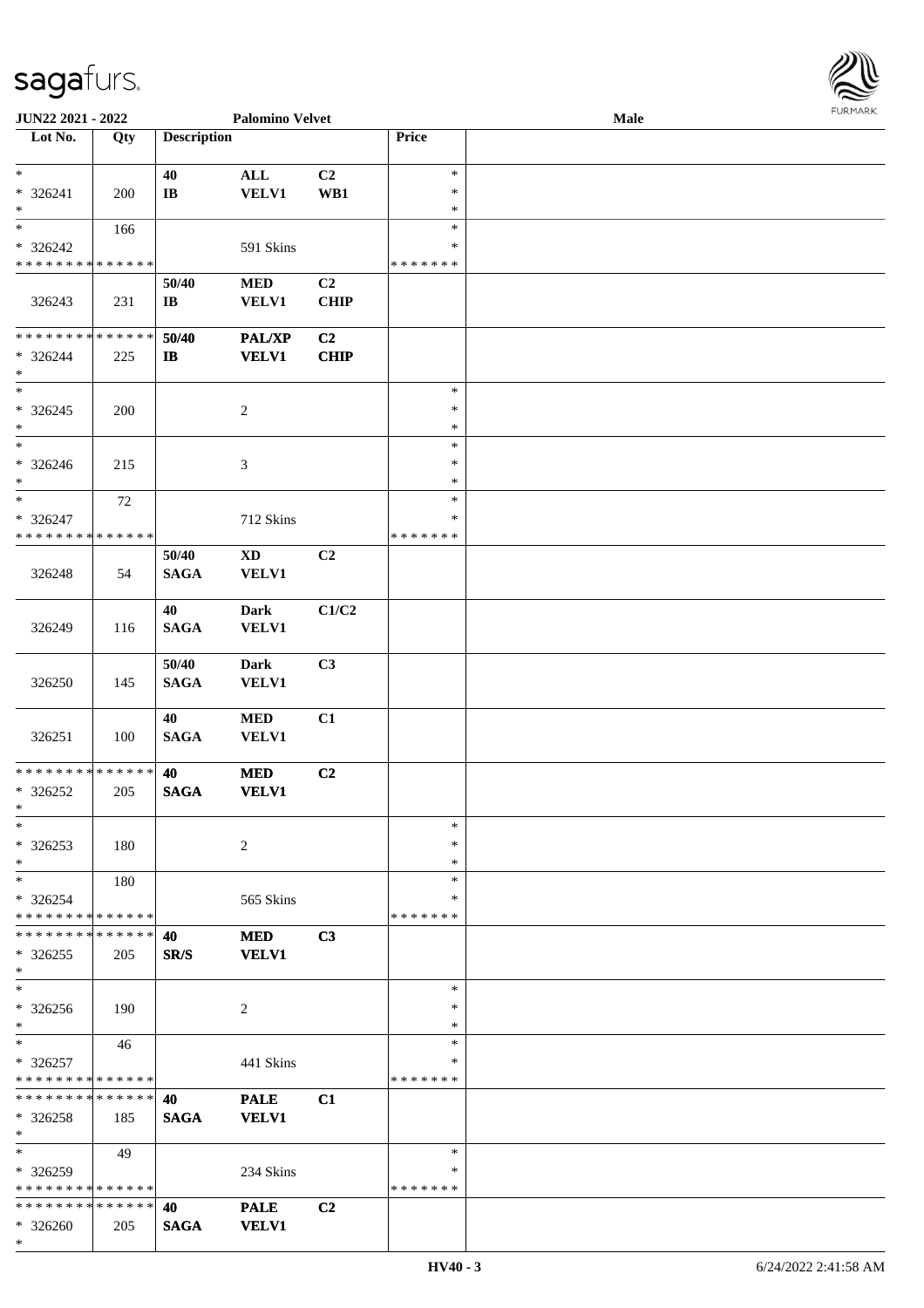\*

| <b>JUN22 2021 - 2022</b>                   |     |                    | <b>Palomino Velvet</b> |    |               | Male | <b>FUNITANN</b> |
|--------------------------------------------|-----|--------------------|------------------------|----|---------------|------|-----------------|
| Lot No.                                    | Qty | <b>Description</b> |                        |    | Price         |      |                 |
|                                            |     |                    |                        |    |               |      |                 |
| $*$                                        |     | 40                 | <b>PALE</b>            | C2 | $\ast$        |      |                 |
| $* 326261$                                 | 180 | <b>SAGA</b>        | <b>VELV1</b>           |    | $\ast$        |      |                 |
| $\ast$                                     |     |                    |                        |    | $\ast$        |      |                 |
|                                            |     |                    |                        |    | $\ast$        |      |                 |
| $* 326262$                                 | 180 |                    | 3                      |    | $\ast$        |      |                 |
| $*$                                        |     |                    |                        |    | $\ast$        |      |                 |
| $*$                                        |     |                    |                        |    | $\ast$        |      |                 |
| * 326263                                   | 180 |                    | $\overline{4}$         |    | $\ast$        |      |                 |
| $\ast$                                     |     |                    |                        |    | $\ast$        |      |                 |
| $\overline{\ast}$                          |     |                    |                        |    | $\ast$        |      |                 |
| $* 326264$                                 | 180 |                    | 5                      |    | $\ast$        |      |                 |
| $\ast$                                     |     |                    |                        |    | $\ast$        |      |                 |
| $\overline{\ast}$                          | 106 |                    |                        |    | $\ast$        |      |                 |
| * 326265                                   |     |                    | 1031 Skins             |    | $\ast$        |      |                 |
| * * * * * * * * <mark>* * * * * * *</mark> |     |                    |                        |    | * * * * * * * |      |                 |
| * * * * * * * * <mark>* * * * * * *</mark> |     | 40                 | <b>PALE</b>            | C3 |               |      |                 |
| * 326266                                   | 205 | <b>SAGA</b>        | <b>VELV1</b>           |    |               |      |                 |
| $\ast$                                     |     |                    |                        |    |               |      |                 |
| $*$                                        |     |                    |                        |    | $\ast$        |      |                 |
| $* 326267$                                 | 180 |                    | 2                      |    | $\ast$        |      |                 |
| $*$                                        |     |                    |                        |    | $\ast$        |      |                 |
|                                            |     |                    |                        |    | $\ast$        |      |                 |
| * 326268                                   | 180 |                    | 3                      |    | $\ast$        |      |                 |
| $*$                                        |     |                    |                        |    | $\ast$        |      |                 |
|                                            | 82  |                    |                        |    | $\ast$        |      |                 |
| * 326269                                   |     |                    | 647 Skins              |    | ∗             |      |                 |
| * * * * * * * * <mark>* * * * * *</mark>   |     |                    |                        |    | * * * * * * * |      |                 |
| * * * * * * * * <mark>* * * * * * *</mark> |     | 40                 | $\mathbf{X}\mathbf{P}$ | C1 |               |      |                 |
| * 326270                                   | 205 | <b>SAGA</b>        | <b>VELV1</b>           |    |               |      |                 |
| $\ast$                                     |     |                    |                        |    |               |      |                 |
|                                            | 95  |                    |                        |    | $\ast$        |      |                 |
| * 326271                                   |     |                    | 300 Skins              |    | *             |      |                 |
| * * * * * * * * <mark>* * * * * * *</mark> |     |                    |                        |    | *******       |      |                 |
| * * * * * * * * <mark>* * * * * * *</mark> |     | 40                 | $\mathbf{X}\mathbf{P}$ | C2 |               |      |                 |
| * 326272                                   | 205 | <b>SAGA</b>        | <b>VELV1</b>           |    |               |      |                 |
| $\ddot{x}$                                 |     |                    |                        |    |               |      |                 |
| $\ast$                                     |     |                    |                        |    | $\ast$        |      |                 |
| * 326273                                   | 180 |                    | 2                      |    | $\ast$        |      |                 |
| $*$                                        |     |                    |                        |    | $\ast$        |      |                 |
|                                            |     |                    |                        |    | $\ast$        |      |                 |
| * 326274                                   | 180 |                    | $\mathfrak{Z}$         |    | $\ast$        |      |                 |
| $*$                                        |     |                    |                        |    | $\ast$        |      |                 |
|                                            |     |                    |                        |    | $\ast$        |      |                 |
| * 326275                                   | 180 |                    | $\overline{4}$         |    | $\ast$        |      |                 |
| $\ast$                                     |     |                    |                        |    | $\ast$        |      |                 |
|                                            |     |                    |                        |    | $\ast$        |      |                 |
| * 326276                                   | 180 |                    | 5                      |    | $\ast$        |      |                 |
| $\ast$                                     |     |                    |                        |    | $\ast$        |      |                 |
| $\ddot{x}$                                 |     |                    |                        |    | $\ast$        |      |                 |
| * 326277                                   | 180 |                    | 6                      |    | $\ast$        |      |                 |
| $*$                                        |     |                    |                        |    | $\ast$        |      |                 |
| $*$                                        |     |                    |                        |    | $\ast$        |      |                 |
| * 326278                                   | 180 |                    | $\tau$                 |    | $\ast$        |      |                 |
| $*$ $-$                                    |     |                    |                        |    | $\ast$        |      |                 |
| $\overline{\ast}$                          | 36  |                    |                        |    | $\ast$        |      |                 |
| * 326279                                   |     |                    | 1321 Skins             |    | ∗             |      |                 |
| * * * * * * * * <mark>* * * * * *</mark>   |     |                    |                        |    | * * * * * * * |      |                 |
| * * * * * * * * <mark>* * * * * * *</mark> |     | 40                 | $\mathbf{XP}$          | C3 |               |      |                 |
| * 326280                                   | 205 | <b>SAGA</b>        | <b>VELV1</b>           |    |               |      |                 |

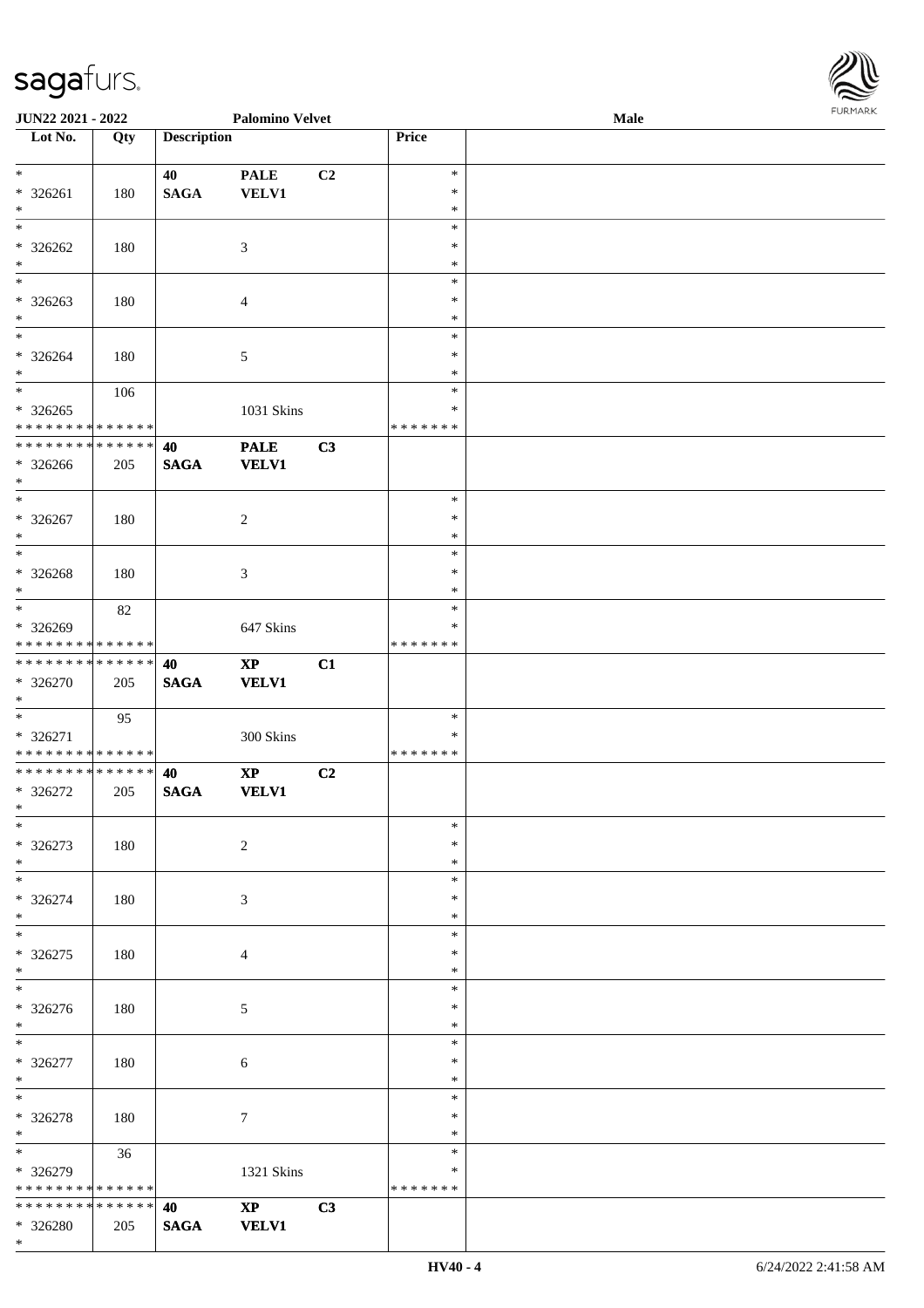\*

| <b>JUN22 2021 - 2022</b>                                                               |     |                    | <b>Palomino Velvet</b> |       |                  | <b>FURPIARR</b><br><b>Male</b> |  |  |  |  |
|----------------------------------------------------------------------------------------|-----|--------------------|------------------------|-------|------------------|--------------------------------|--|--|--|--|
| Lot No.                                                                                | Qty | <b>Description</b> |                        |       | Price            |                                |  |  |  |  |
|                                                                                        |     |                    |                        |       |                  |                                |  |  |  |  |
| $\ast$                                                                                 |     | 40                 | $\mathbf{XP}$          | C3    | $\ast$           |                                |  |  |  |  |
| * 326281                                                                               | 180 | <b>SAGA</b>        | VELV1                  |       | $\ast$           |                                |  |  |  |  |
| $\ast$                                                                                 |     |                    |                        |       | $\ast$           |                                |  |  |  |  |
| $\ast$                                                                                 |     |                    |                        |       | $\ast$           |                                |  |  |  |  |
| * 326282                                                                               | 180 |                    | 3                      |       | $\ast$           |                                |  |  |  |  |
| $\ast$<br>$\ast$                                                                       |     |                    |                        |       | $\ast$<br>$\ast$ |                                |  |  |  |  |
|                                                                                        |     |                    |                        |       | $\ast$           |                                |  |  |  |  |
| * 326283<br>$*$                                                                        | 180 |                    | $\overline{4}$         |       | $\ast$           |                                |  |  |  |  |
| $*$                                                                                    | 82  |                    |                        |       | $\ast$           |                                |  |  |  |  |
| * 326284                                                                               |     |                    | 827 Skins              |       | ∗                |                                |  |  |  |  |
| * * * * * * * * <mark>* * * * * * *</mark>                                             |     |                    |                        |       | * * * * * * *    |                                |  |  |  |  |
|                                                                                        |     | 40                 | 2XP                    | C1/C2 |                  |                                |  |  |  |  |
| 326285                                                                                 | 226 | <b>SAGA</b>        | <b>VELV1</b>           |       |                  |                                |  |  |  |  |
|                                                                                        |     |                    |                        |       |                  |                                |  |  |  |  |
|                                                                                        |     | 40                 | 2XP                    | C3    |                  |                                |  |  |  |  |
| 326286                                                                                 | 155 | <b>SAGA</b>        | <b>VELV1</b>           |       |                  |                                |  |  |  |  |
|                                                                                        |     |                    |                        |       |                  |                                |  |  |  |  |
|                                                                                        |     | 50/40              | 3XP                    | C2    |                  |                                |  |  |  |  |
| 326287                                                                                 | 69  | <b>SAGA</b>        | <b>VELV1</b>           |       |                  |                                |  |  |  |  |
|                                                                                        |     |                    |                        |       |                  |                                |  |  |  |  |
|                                                                                        |     | 40                 | <b>Dark</b>            | C1/C2 |                  |                                |  |  |  |  |
| 326288                                                                                 | 106 | <b>SAGA</b>        | VELV2                  |       |                  |                                |  |  |  |  |
|                                                                                        |     |                    |                        |       |                  |                                |  |  |  |  |
|                                                                                        |     | 40                 | <b>MED</b>             | C1    |                  |                                |  |  |  |  |
| 326289                                                                                 | 153 | <b>SAGA</b>        | VELV2                  |       |                  |                                |  |  |  |  |
|                                                                                        |     |                    |                        |       |                  |                                |  |  |  |  |
| * * * * * * * * <mark>* * * * * *</mark>                                               |     | 40                 | <b>MED</b>             | C2    |                  |                                |  |  |  |  |
| * 326290                                                                               | 205 | <b>SAGA</b>        | <b>VELV2</b>           |       |                  |                                |  |  |  |  |
| $\ast$                                                                                 |     |                    |                        |       |                  |                                |  |  |  |  |
|                                                                                        | 184 |                    |                        |       | $\ast$           |                                |  |  |  |  |
| * 326291                                                                               |     |                    | 389 Skins              |       | ∗                |                                |  |  |  |  |
| * * * * * * * * * * * * * *                                                            |     |                    |                        |       | * * * * * * *    |                                |  |  |  |  |
| * * * * * * * * <mark>* * * * * * *</mark>                                             |     | 40                 | <b>MED</b>             | C3    |                  |                                |  |  |  |  |
| * 326292                                                                               | 205 | <b>SAGA</b>        | <b>VELV2</b>           |       |                  |                                |  |  |  |  |
| $*$ $-$                                                                                |     |                    |                        |       |                  |                                |  |  |  |  |
| $\ast$                                                                                 | 84  |                    |                        |       | $\ast$           |                                |  |  |  |  |
| * 326293                                                                               |     |                    | 289 Skins              |       | $\ast$           |                                |  |  |  |  |
| * * * * * * * * <mark>* * * * * *</mark><br>* * * * * * * * <mark>* * * * * *</mark> * |     |                    |                        |       | * * * * * * *    |                                |  |  |  |  |
|                                                                                        |     | 40                 | <b>PALE</b>            | C1    |                  |                                |  |  |  |  |
| * 326294<br>$\ast$                                                                     | 205 | <b>SAGA</b>        | <b>VELV2</b>           |       |                  |                                |  |  |  |  |
| $\ast$                                                                                 | 142 |                    |                        |       | $\ast$           |                                |  |  |  |  |
| $*326295$                                                                              |     |                    | 347 Skins              |       | ∗                |                                |  |  |  |  |
| * * * * * * * * <mark>* * * * * *</mark> *                                             |     |                    |                        |       | * * * * * * *    |                                |  |  |  |  |
| * * * * * * * * * * * * * * <mark>*</mark>                                             |     | 40                 | <b>PALE</b>            | C2    |                  |                                |  |  |  |  |
| * 326296                                                                               | 205 | <b>SAGA</b>        | <b>VELV2</b>           |       |                  |                                |  |  |  |  |
| $\ast$                                                                                 |     |                    |                        |       |                  |                                |  |  |  |  |
| $*$                                                                                    |     |                    |                        |       | $\ast$           |                                |  |  |  |  |
| * 326297                                                                               | 180 |                    | 2                      |       | $\ast$           |                                |  |  |  |  |
| $\ast$                                                                                 |     |                    |                        |       | $\ast$           |                                |  |  |  |  |
| $\ddot{x}$                                                                             |     |                    |                        |       | $\ast$           |                                |  |  |  |  |
| * 326298                                                                               | 180 |                    | 3                      |       | $\ast$           |                                |  |  |  |  |
| $*$                                                                                    |     |                    |                        |       | $\ast$           |                                |  |  |  |  |
| $\overline{\ast}$                                                                      | 133 |                    |                        |       | $\ast$           |                                |  |  |  |  |
| * 326299                                                                               |     |                    | 698 Skins              |       | ∗                |                                |  |  |  |  |
| * * * * * * * * * * * * * * *                                                          |     |                    |                        |       | *******          |                                |  |  |  |  |
| * * * * * * * * * * * * * * <mark>*</mark>                                             |     | 40                 | <b>PALE</b>            | C3    |                  |                                |  |  |  |  |
| $* 326300$                                                                             | 205 | <b>SAGA</b>        | <b>VELV2</b>           |       |                  |                                |  |  |  |  |

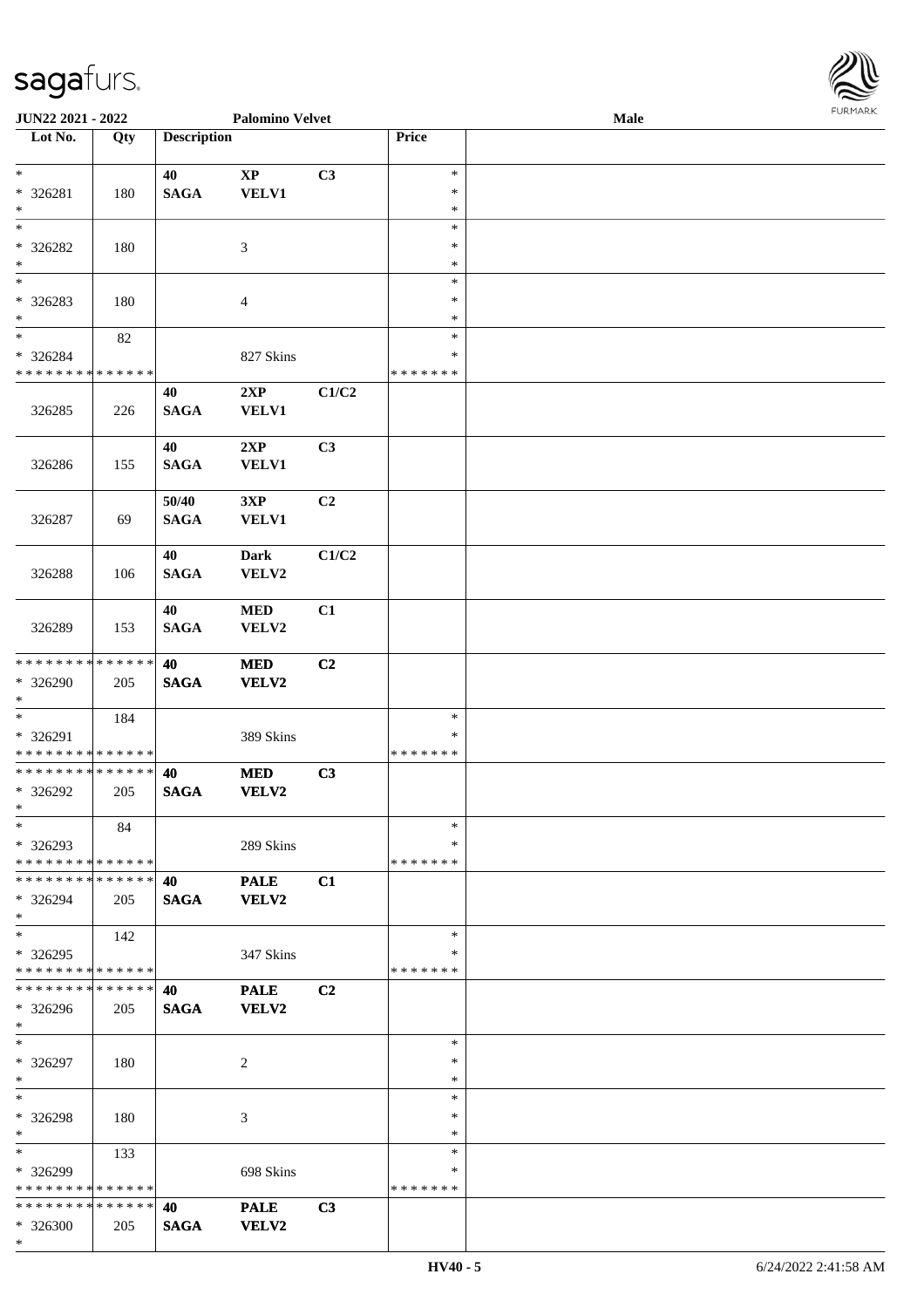| <b>JUN22 2021 - 2022</b>                                             |                    |                    | <b>Palomino Velvet</b>                              |                               |                                   | Male | FURMARK |
|----------------------------------------------------------------------|--------------------|--------------------|-----------------------------------------------------|-------------------------------|-----------------------------------|------|---------|
| Lot No.                                                              | Qty                | <b>Description</b> |                                                     |                               | Price                             |      |         |
| $*$<br>* 326301<br>$\ast$                                            | 180                | 40<br><b>SAGA</b>  | <b>PALE</b><br>VELV2                                | C3                            | $\ast$<br>∗<br>∗                  |      |         |
| $*$<br>* 326302<br>* * * * * * * * <mark>* * * * * *</mark>          | 46                 |                    | 431 Skins                                           |                               | $\ast$<br>∗<br>* * * * * * *      |      |         |
| * * * * * * * * * * * * * * <mark>*</mark><br>* 326303<br>$*$        | 205                | 40<br><b>SAGA</b>  | $\mathbf{X}\mathbf{P}$<br><b>VELV2</b>              | C1                            |                                   |      |         |
| $\ddot{x}$<br>* 326304<br>* * * * * * * * <mark>* * * * * * *</mark> | 99                 |                    | 304 Skins                                           |                               | $\ast$<br>∗<br>* * * * * * *      |      |         |
| * * * * * * * * <mark>* * * * * * *</mark><br>* 326305<br>$*$        | 205                | 40<br><b>SAGA</b>  | $\mathbf{XP}$<br><b>VELV2</b>                       | C2                            |                                   |      |         |
| * 326306<br>$\ast$                                                   | 180                |                    | 2                                                   |                               | $\ast$<br>$\ast$<br>$\ast$        |      |         |
| $*$<br>* 326307<br>$\ast$                                            | 180                |                    | 3                                                   |                               | $\ast$<br>$\ast$<br>$\ast$        |      |         |
| * 326308<br>$*$                                                      | 180                |                    | $\overline{4}$                                      |                               | $\ast$<br>$\ast$<br>$\ast$        |      |         |
| $*$<br>* 326309<br>* * * * * * * * <mark>* * * * * * *</mark>        | 121                |                    | 866 Skins                                           |                               | $\ast$<br>∗<br>* * * * * * *      |      |         |
| * 326310<br>$\ast$                                                   | 205                | 40<br><b>SAGA</b>  | $\mathbf{X}\mathbf{P}$<br><b>VELV2</b>              | C3                            |                                   |      |         |
| $\ast$<br>$* 326311$<br>$\ast$                                       | 180                |                    | 2                                                   |                               | $\ast$<br>$\ast$<br>$\ast$        |      |         |
| * 326312<br>* * * * * * * * <mark>* * * * * * *</mark>               | 77                 |                    | 462 Skins                                           |                               | $\ast$<br>$\ast$<br>* * * * * * * |      |         |
| 326313                                                               | 191                | 40<br><b>SAGA</b>  | 2XP<br>VELV2                                        | C1/C2                         |                                   |      |         |
| 326314                                                               | 217                | 50/40<br>IA        | <b>MED</b><br><b>VELV1</b>                          | C2<br>WB1                     |                                   |      |         |
| * * * * * * * *<br>* 326315<br>$\ast$                                | ******<br>205      | 50/40<br>IA        | PAL/XP<br><b>VELV1</b>                              | C2<br>WB1                     |                                   |      |         |
| $\ast$<br>* 326316<br>$\ast$                                         | 180                |                    | $\overline{c}$                                      |                               | $\ast$<br>$\ast$<br>$\ast$        |      |         |
| $\ast$<br>* 326317<br>$\ast$                                         | 180                |                    | 3                                                   |                               | $\ast$<br>$\ast$<br>$\ast$        |      |         |
| $\ast$<br>* 326318<br>* * * * * * * *                                | 155<br>* * * * * * |                    | 720 Skins                                           |                               | $\ast$<br>∗<br>* * * * * * *      |      |         |
| 326319                                                               | 94                 | 50/40<br>IA        | 2XP/3XP<br><b>VELV1</b>                             | C2<br>WB1                     |                                   |      |         |
| 326320                                                               | 106                | 50/40<br>IA        | $\bold{X}\bold{D}/\bold{D}\bold{K}$<br><b>VELV1</b> | C <sub>2</sub><br><b>CHIP</b> |                                   |      |         |

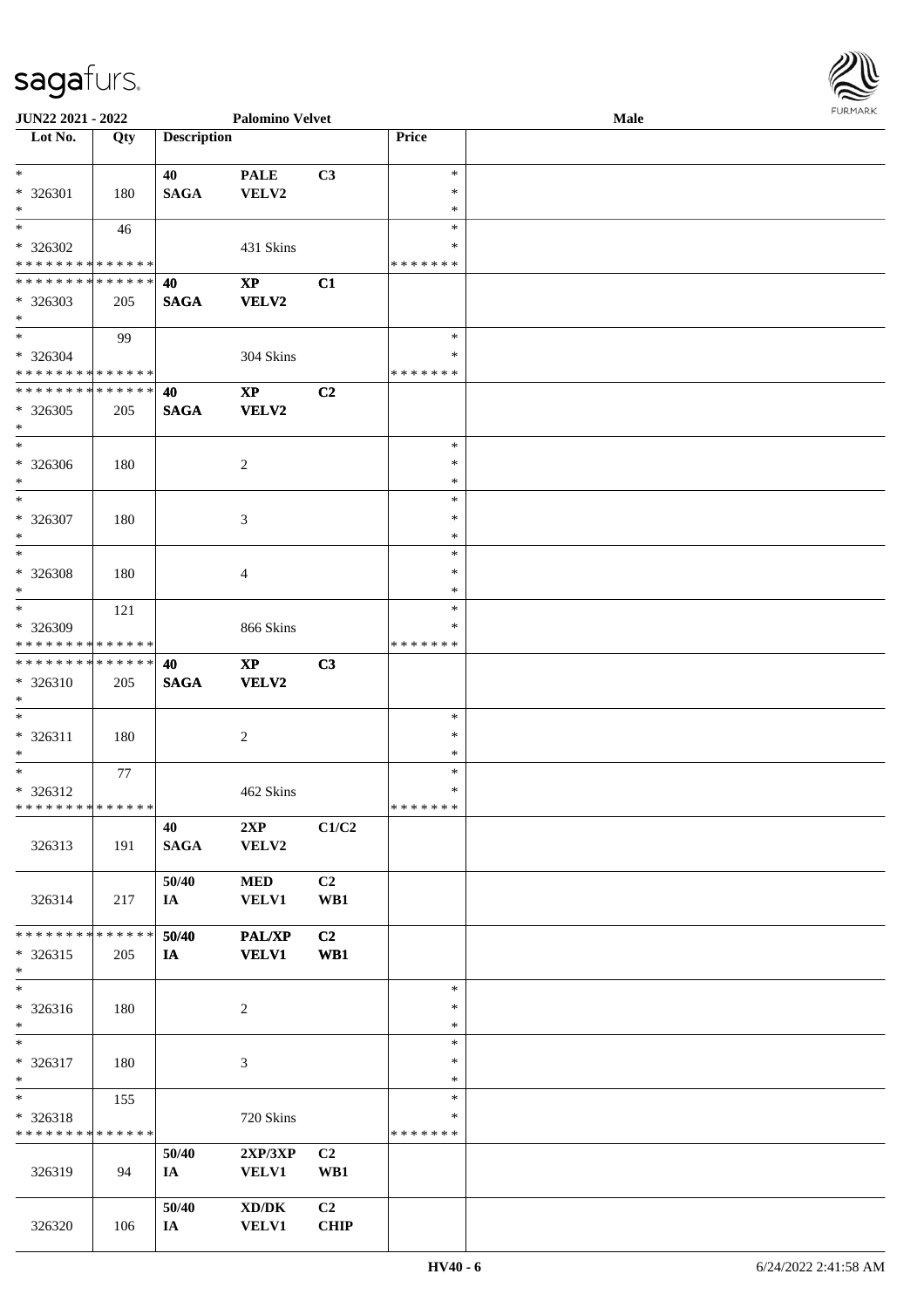| <b>JUN22 2021 - 2022</b>                   | <b>Palomino Velvet</b> |                    |                |                | <b>FURMARK</b><br>Male |  |  |  |  |
|--------------------------------------------|------------------------|--------------------|----------------|----------------|------------------------|--|--|--|--|
| Lot No.                                    | Qty                    | <b>Description</b> |                |                | Price                  |  |  |  |  |
|                                            |                        |                    |                |                |                        |  |  |  |  |
| **************                             |                        | 40                 | <b>MED</b>     | C <sub>2</sub> |                        |  |  |  |  |
| $* 326321$                                 | 205                    | <b>IA</b>          | <b>VELV1</b>   | CHIP           |                        |  |  |  |  |
| $*$                                        |                        |                    |                |                |                        |  |  |  |  |
|                                            |                        |                    |                |                | $\ast$                 |  |  |  |  |
| * 326322                                   | 170                    |                    | $\overline{2}$ |                | $\ast$                 |  |  |  |  |
| $*$                                        |                        |                    |                |                | $\ast$                 |  |  |  |  |
| $\overline{\mathbf{r}}$                    | 47                     |                    |                |                | $\ast$                 |  |  |  |  |
| * 326323                                   |                        |                    | 422 Skins      |                | *                      |  |  |  |  |
| * * * * * * * * <mark>* * * * * * *</mark> |                        |                    |                |                | *******                |  |  |  |  |
| * * * * * * * * * * * * * * <mark>*</mark> |                        | 40                 | PAL/XP         | C <sub>2</sub> |                        |  |  |  |  |
| * 326324                                   | 205                    | IA                 | <b>VELV1</b>   | <b>CHIP</b>    |                        |  |  |  |  |
| $\ast$                                     |                        |                    |                |                |                        |  |  |  |  |
|                                            |                        |                    |                |                | $\ast$                 |  |  |  |  |
| $* 326325$                                 | 180                    |                    | 2              |                | ∗                      |  |  |  |  |
| $\ast$                                     |                        |                    |                |                | $\ast$                 |  |  |  |  |
| $*$                                        |                        |                    |                |                | $\ast$                 |  |  |  |  |
| * 326326                                   | 180                    |                    | $\mathfrak{Z}$ |                | $\ast$                 |  |  |  |  |
| $*$                                        |                        |                    |                |                | $\ast$                 |  |  |  |  |
| $*$                                        |                        |                    |                |                | $\ast$                 |  |  |  |  |
| * 326327                                   | 180                    |                    | $\overline{4}$ |                | $\ast$                 |  |  |  |  |
| $\ast$                                     |                        |                    |                |                | $\ast$                 |  |  |  |  |
| $\overline{\phantom{0}}$                   |                        |                    |                |                | $\ast$                 |  |  |  |  |
| * 326328                                   | 180                    |                    | $\sqrt{5}$     |                | $\ast$                 |  |  |  |  |
| $*$                                        |                        |                    |                |                | $\ast$                 |  |  |  |  |
|                                            |                        |                    |                |                | $\ast$                 |  |  |  |  |
| * 326329                                   | 180                    |                    | $\sqrt{6}$     |                | $\ast$                 |  |  |  |  |
| $*$                                        |                        |                    |                |                | $\ast$                 |  |  |  |  |
| $*$                                        |                        |                    |                |                | $\ast$                 |  |  |  |  |
| * 326330                                   | 180                    |                    | $\tau$         |                | $\ast$                 |  |  |  |  |
| $\ast$                                     |                        |                    |                |                | $\ast$                 |  |  |  |  |
|                                            | 176                    |                    |                |                | $\ast$                 |  |  |  |  |
| $* 326331$                                 |                        |                    | 1461 Skins     |                | ∗                      |  |  |  |  |
| * * * * * * * * <mark>* * * * * * *</mark> |                        |                    |                |                | * * * * * * *          |  |  |  |  |
|                                            |                        | 40                 | <b>MED</b>     | C2             |                        |  |  |  |  |
| 326332                                     | 191                    | IA                 | VELV2          | CHIP           |                        |  |  |  |  |
|                                            |                        |                    |                |                |                        |  |  |  |  |
| * * * * * * * * * * * * * * *              |                        | 40                 | <b>PAL/XP</b>  | C2             |                        |  |  |  |  |
| * 326333                                   | 205                    | IA                 | <b>VELV2</b>   | <b>CHIP</b>    |                        |  |  |  |  |
| $\ast$                                     |                        |                    |                |                |                        |  |  |  |  |
| $\ast$                                     |                        |                    |                |                | $\ast$                 |  |  |  |  |
| $* 326334$                                 | 180                    |                    | 2              |                | $\ast$                 |  |  |  |  |
| $*$                                        |                        |                    |                |                | $\ast$                 |  |  |  |  |
| $*$                                        |                        |                    |                |                | $\ast$                 |  |  |  |  |
| * 326335                                   | 180                    |                    | 3              |                | $\ast$                 |  |  |  |  |
| $*$                                        |                        |                    |                |                | ∗                      |  |  |  |  |
| $*$                                        | 65                     |                    |                |                | $\ast$                 |  |  |  |  |
| * 326336                                   |                        |                    | 630 Skins      |                | ∗                      |  |  |  |  |
| * * * * * * * * <mark>* * * * * *</mark>   |                        |                    |                |                | * * * * * * *          |  |  |  |  |
|                                            |                        | 50/40              | 2XP/3XP        | C <sub>2</sub> |                        |  |  |  |  |
| 326337                                     | 144                    | IA                 | <b>VELV1</b>   | <b>CHIP</b>    |                        |  |  |  |  |
|                                            |                        |                    |                |                |                        |  |  |  |  |
| * * * * * * * * <mark>* * * * * *</mark>   |                        | 40                 | <b>MED</b>     | C1/C2          |                        |  |  |  |  |
| * 326338                                   | 195                    | <b>SROY</b>        | <b>VELV1</b>   |                |                        |  |  |  |  |
| $\ast$                                     |                        |                    |                |                |                        |  |  |  |  |
| $*$                                        | 38                     |                    |                |                | $\ast$                 |  |  |  |  |
| * 326339                                   |                        |                    | 233 Skins      |                | ∗                      |  |  |  |  |
| * * * * * * * * <mark>* * * * * *</mark>   |                        |                    |                |                | *******                |  |  |  |  |
|                                            |                        | 40                 | <b>PALE</b>    | C1             |                        |  |  |  |  |
| 326340                                     | 100                    | <b>SROY</b>        | <b>VELV1</b>   |                |                        |  |  |  |  |
|                                            |                        |                    |                |                |                        |  |  |  |  |

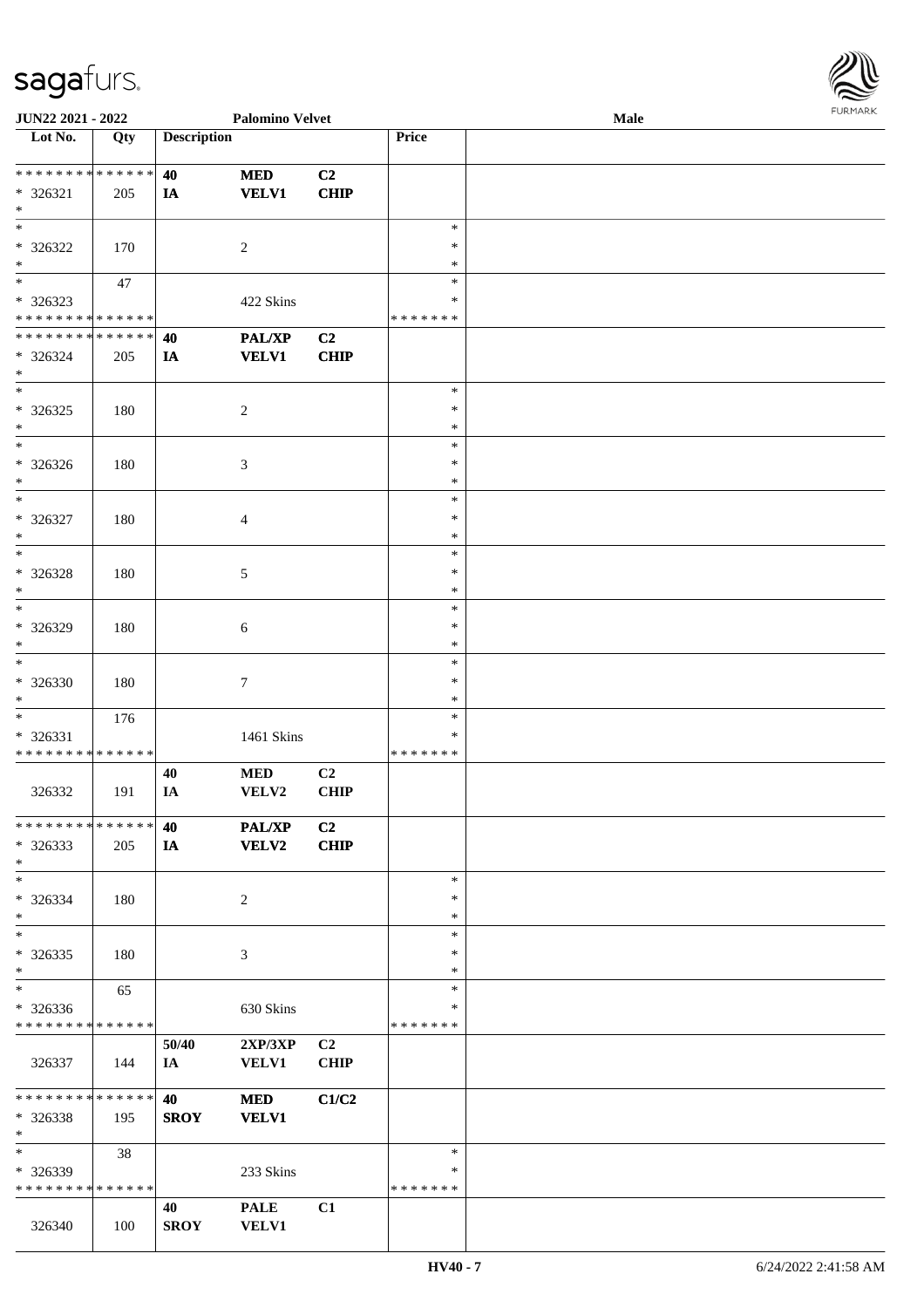

| JUN22 2021 - 2022                                                   |     | <b>Palomino Velvet</b> |                                        |                | Male                              |  | FURMARK |  |
|---------------------------------------------------------------------|-----|------------------------|----------------------------------------|----------------|-----------------------------------|--|---------|--|
| Lot No.                                                             | Qty | <b>Description</b>     |                                        |                | Price                             |  |         |  |
| * * * * * * * * * * * * * *<br>* 326341<br>$*$                      | 195 | 40<br><b>SROY</b>      | <b>PALE</b><br><b>VELV1</b>            | C2             |                                   |  |         |  |
| $\overline{\phantom{0}}$<br>* 326342<br>* * * * * * * * * * * * * * | 40  |                        | 235 Skins                              |                | $\ast$<br>$\ast$<br>* * * * * * * |  |         |  |
| 326343                                                              | 146 | 40<br><b>SROY</b>      | <b>PALE</b><br>VELV1                   | C <sub>3</sub> |                                   |  |         |  |
| * * * * * * * * * * * * * *<br>$* 326344$<br>$\ast$                 | 205 | 40<br><b>SROY</b>      | $\mathbf{X}\mathbf{P}$<br><b>VELV1</b> | C1/C2          |                                   |  |         |  |
| $\overline{\ast}$<br>$*326345$<br>* * * * * * * * * * * * * *       | 108 |                        | 313 Skins                              |                | $\ast$<br>$\ast$<br>* * * * * * * |  |         |  |
| 326346                                                              | 100 | 40<br><b>SROY</b>      | $\mathbf{X}\mathbf{P}$<br>VELV1        | C3             |                                   |  |         |  |
| 326347                                                              | 132 | 40<br><b>SROY</b>      | <b>MED</b><br>VELV2                    | C1/C2          |                                   |  |         |  |
| 326348                                                              | 206 | 40<br><b>SROY</b>      | <b>PALE</b><br>VELV2                   | C1/C2          |                                   |  |         |  |
| 326349                                                              | 93  | 40<br><b>SROY</b>      | <b>PALE</b><br>VELV2                   | C3             |                                   |  |         |  |
| 326350                                                              | 198 | 40<br><b>SROY</b>      | <b>XP</b><br>VELV2                     | C1/C2          |                                   |  |         |  |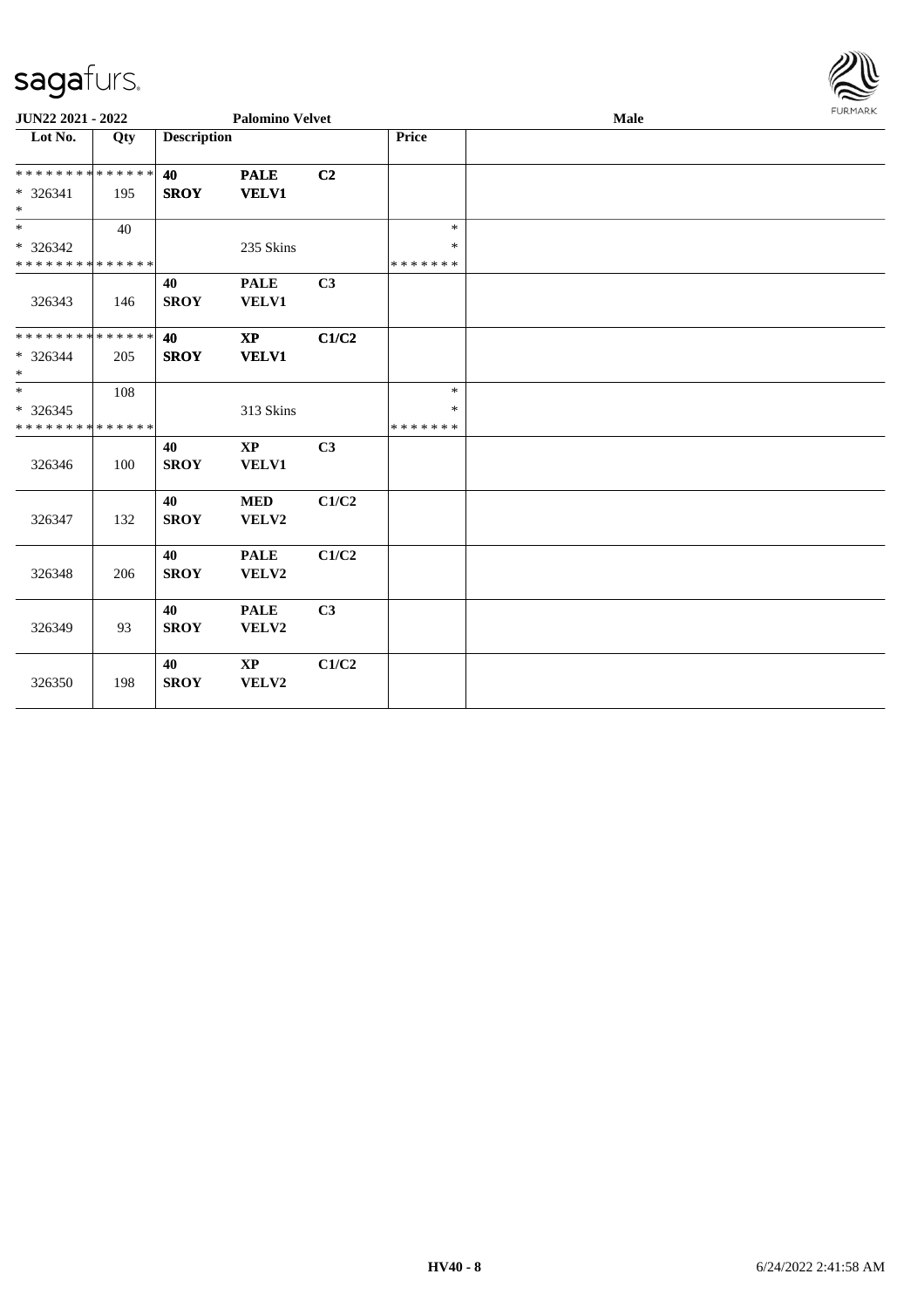

| JUN22 2021 - 2022                                                         |     |                           | <b>Palomino Velvet</b>                 |       |                                   | <b>Male</b> |  |
|---------------------------------------------------------------------------|-----|---------------------------|----------------------------------------|-------|-----------------------------------|-------------|--|
| Lot No.                                                                   | Qty | <b>Description</b>        |                                        |       | Price                             |             |  |
|                                                                           |     |                           |                                        |       |                                   |             |  |
| 326401                                                                    | 75  | 40/30<br>SI               | $\mathbf{X}\mathbf{D}$<br><b>VELV1</b> | C2    |                                   |             |  |
| 326402                                                                    | 117 | 30<br>${\bf S}{\bf I}$    | <b>Dark</b><br><b>VELV1</b>            | C1/C2 |                                   |             |  |
| 326403                                                                    | 111 | 40/30<br>${\bf S}{\bf I}$ | <b>Dark</b><br><b>VELV1</b>            | C3    |                                   |             |  |
| 326404                                                                    | 140 | 30<br>${\bf S}{\bf I}$    | $\bf MED$<br><b>VELV1</b>              | C1    |                                   |             |  |
| * * * * * * * * * * * * * *<br>$* 326405$<br>$\ast$                       | 245 | 30<br>${\bf SI}$          | <b>MED</b><br><b>VELV1</b>             | C2    |                                   |             |  |
| $\ast$<br>$* 326406$<br>* * * * * * * * * * * * * *                       | 185 |                           | 430 Skins                              |       | $\ast$<br>$\ast$<br>* * * * * * * |             |  |
| 326407                                                                    | 268 | 30<br>${\bf SI}$          | $\bf MED$<br><b>VELV1</b>              | C3    |                                   |             |  |
| 326408                                                                    | 247 | 30<br>SI                  | <b>PALE</b><br><b>VELV1</b>            | C1    |                                   |             |  |
| * * * * * * * * * * * * * *<br>* 326409<br>$\ast$                         | 245 | 30<br>${\bf SI}$          | <b>PALE</b><br><b>VELV1</b>            | C2    |                                   |             |  |
| $\ast$<br>$* 326410$<br>$\ast$                                            | 220 |                           | $\sqrt{2}$                             |       | $\ast$<br>$\ast$<br>$\ast$        |             |  |
| $\ast$<br>$* 326411$<br>$\ast$                                            | 220 |                           | $\ensuremath{\mathfrak{Z}}$            |       | $\ast$<br>$\ast$<br>$\ast$        |             |  |
| $\ast$<br>$* 326412$<br>* * * * * * * * * * * * * * *                     | 100 |                           | 785 Skins                              |       | $\ast$<br>$\ast$<br>*******       |             |  |
| * * * * * * * * * * * * * * *<br>$* 326413$<br>$*$                        | 245 | 30<br>SI                  | <b>PALE</b><br><b>VELV1</b>            | C3    |                                   |             |  |
| $*$<br>$* 326414$<br>* * * * * * * * * * * * * * *                        | 59  |                           | 304 Skins                              |       | $\ast$<br>∗<br>* * * * * * *      |             |  |
| * * * * * * * * * * * * * * *<br>$* 326415$<br>$*$                        | 245 | 30<br>SI                  | $\mathbf{X}\mathbf{P}$<br><b>VELV1</b> | C1    |                                   |             |  |
| $\overline{\phantom{a}^*}$<br>$* 326416$<br>* * * * * * * * * * * * * * * | 107 |                           | 352 Skins                              |       | $\ast$<br>∗<br>* * * * * * *      |             |  |
| * * * * * * * * * * * * * * *<br>$* 326417$<br>$*$                        | 245 | 30<br>SI                  | $\mathbf{X}\mathbf{P}$<br><b>VELV1</b> | C2    |                                   |             |  |
| $\ast$<br>* 326418<br>$*$                                                 | 220 |                           | 2                                      |       | $\ast$<br>$\ast$<br>$\ast$        |             |  |
| $\ast$<br>* 326419<br>$\ast$                                              | 220 |                           | 3                                      |       | $\ast$<br>∗<br>$\ast$             |             |  |
| $*$<br>$* 326420$<br>* * * * * * * * * * * * * *                          | 172 |                           | 857 Skins                              |       | $\ast$<br>∗<br>* * * * * * *      |             |  |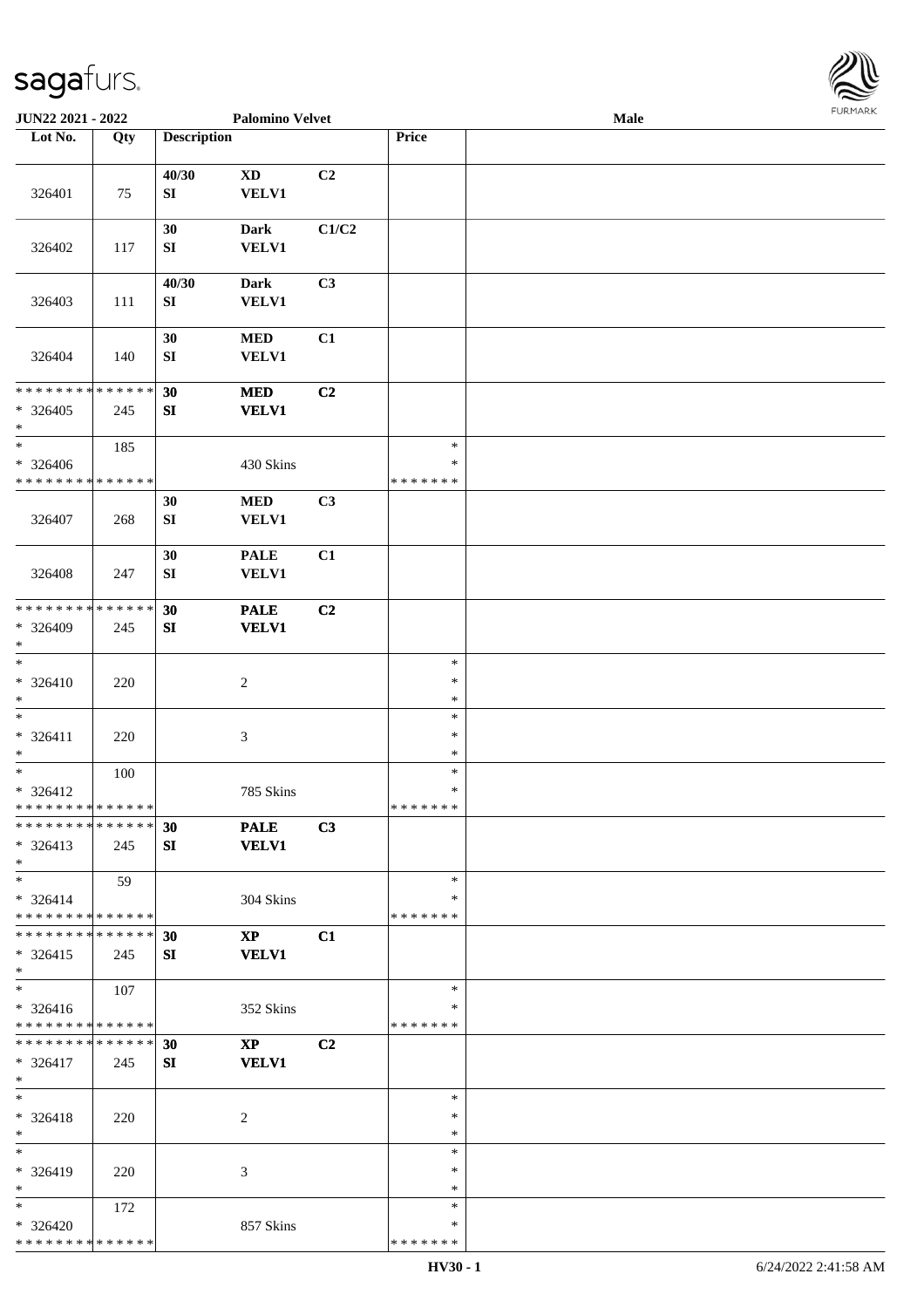

| JUN22 2021 - 2022                         |             |                         | <b>Palomino Velvet</b> |                |               | Male |  |
|-------------------------------------------|-------------|-------------------------|------------------------|----------------|---------------|------|--|
| Lot No.                                   | Qty         | <b>Description</b>      |                        |                | Price         |      |  |
|                                           |             |                         |                        |                |               |      |  |
| **************                            |             | 30                      | $\mathbf{X}\mathbf{P}$ | C3             |               |      |  |
| $* 326421$                                | 245         | SI                      | <b>VELV1</b>           |                |               |      |  |
| $\ast$                                    |             |                         |                        |                |               |      |  |
| $\ast$                                    | 89          |                         |                        |                | $\ast$        |      |  |
| * 326422                                  |             |                         | 334 Skins              |                | ∗             |      |  |
| * * * * * * * * * * * * * *               |             |                         |                        |                | * * * * * * * |      |  |
|                                           |             | 30                      | 2XP                    | C1             |               |      |  |
| 326423                                    | 142         | SI                      | <b>VELV1</b>           |                |               |      |  |
|                                           |             |                         |                        |                |               |      |  |
|                                           |             | 30                      | 2XP                    | C2             |               |      |  |
| 326424                                    | 222         | ${\bf S}{\bf I}$        | <b>VELV1</b>           |                |               |      |  |
|                                           |             |                         |                        |                |               |      |  |
|                                           |             | 30                      | 2XP                    | C3             |               |      |  |
| 326425                                    | 76          | SI                      | <b>VELV1</b>           |                |               |      |  |
|                                           |             |                         |                        |                |               |      |  |
|                                           |             | 40/30                   | 3XP                    | C <sub>2</sub> |               |      |  |
| 326426                                    | 114         | SI                      | <b>VELV1</b>           |                |               |      |  |
|                                           |             |                         |                        |                |               |      |  |
|                                           |             | 30                      | <b>MED</b>             | C1/C2          |               |      |  |
| 326427                                    | 251         | ${\bf S}{\bf I}$        | VELV2                  |                |               |      |  |
|                                           |             |                         |                        |                |               |      |  |
|                                           |             | 30                      | <b>PALE</b>            | C1             |               |      |  |
|                                           |             | SI                      | VELV2                  |                |               |      |  |
| 326428                                    | 164         |                         |                        |                |               |      |  |
| * * * * * * * *                           | * * * * * * | 30                      | <b>PALE</b>            | C2             |               |      |  |
| * 326429                                  |             | SI                      |                        |                |               |      |  |
| $\ast$                                    | 245         |                         | <b>VELV2</b>           |                |               |      |  |
| $\overline{\phantom{a}^*}$                | 72          |                         |                        |                | $\ast$        |      |  |
|                                           |             |                         |                        |                | ∗             |      |  |
| $* 326430$<br>* * * * * * * * * * * * * * |             |                         | 317 Skins              |                | * * * * * * * |      |  |
|                                           |             |                         |                        |                |               |      |  |
|                                           |             | 30                      | <b>PALE</b>            | C3             |               |      |  |
| 326431                                    | 111         | SI                      | VELV2                  |                |               |      |  |
|                                           |             |                         |                        |                |               |      |  |
|                                           |             | 30                      | $\bold{XP}$            | C1             |               |      |  |
| 326432                                    | 163         | ${\bf S}{\bf I}$        | VELV2                  |                |               |      |  |
| * * * * * * * * * * * * * *               |             |                         |                        |                |               |      |  |
|                                           |             | 30                      | $\mathbf{X}\mathbf{P}$ | C2             |               |      |  |
| $*326433$                                 | 245         | SI                      | <b>VELV2</b>           |                |               |      |  |
| $*$                                       |             |                         |                        |                |               |      |  |
| $\ast$                                    | 145         |                         |                        |                | $\ast$        |      |  |
| $* 326434$                                |             |                         | 390 Skins              |                | *             |      |  |
| * * * * * * * * * * * * * *               |             |                         |                        |                | * * * * * * * |      |  |
|                                           |             | 30                      | $\bold{XP}$            | C3             |               |      |  |
| 326435                                    | - 124       | SI                      | VELV2                  |                |               |      |  |
|                                           |             |                         |                        |                |               |      |  |
| * * * * * * * * * * * * * *               |             | 30                      | <b>ALL</b>             | C2             |               |      |  |
| $* 326436$                                | 245         | IB                      | <b>VELV1</b>           | WB1            |               |      |  |
| $*$<br>$\ast$                             |             |                         |                        |                |               |      |  |
|                                           | 86          |                         |                        |                | $\ast$        |      |  |
| $* 326437$                                |             |                         | 331 Skins              |                | *             |      |  |
| * * * * * * * * * * * * * *               |             |                         |                        |                | * * * * * * * |      |  |
|                                           |             | 40/30                   | XD/DK                  | C2             |               |      |  |
| 326438                                    | 57          | $\mathbf{I} \mathbf{B}$ | <b>VELV1</b>           | <b>CHIP</b>    |               |      |  |
|                                           |             |                         |                        |                |               |      |  |
|                                           |             | 40/30                   | 2XP/3XP                | C <sub>2</sub> |               |      |  |
| 326439                                    | 138         | $\mathbf{I}$ <b>B</b>   | <b>VELV1</b>           | <b>CHIP</b>    |               |      |  |
|                                           |             |                         |                        |                |               |      |  |
|                                           |             | 30 <sup>°</sup>         | XD                     | C2             |               |      |  |
| 326440                                    | 71          | <b>SAGA</b>             | <b>VELV1</b>           |                |               |      |  |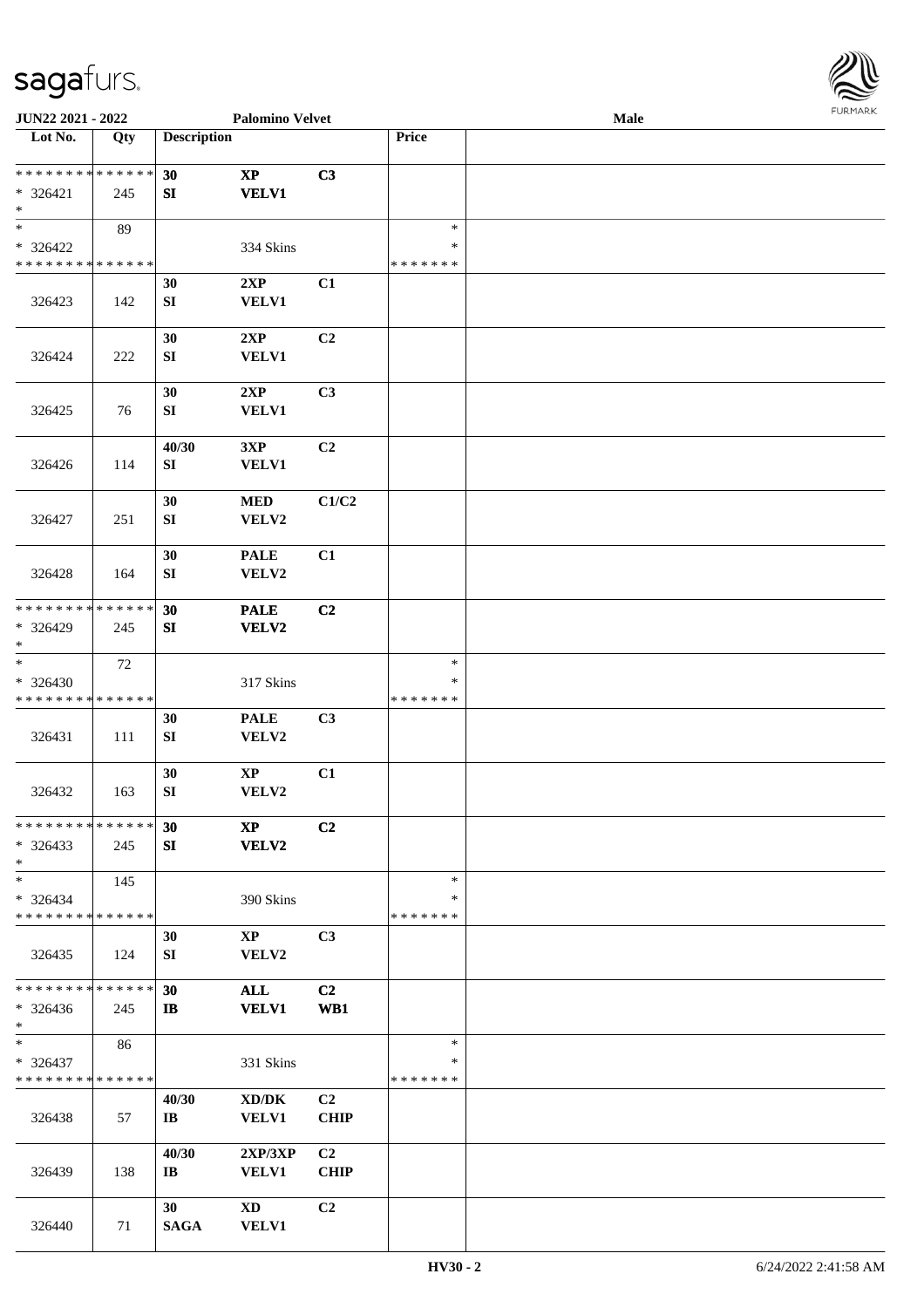

| JUN22 2021 - 2022               |     |                    | <b>Palomino Velvet</b> |       |                  | <b>Male</b> |  |
|---------------------------------|-----|--------------------|------------------------|-------|------------------|-------------|--|
| Lot No.                         | Qty | <b>Description</b> |                        |       | Price            |             |  |
|                                 |     |                    |                        |       |                  |             |  |
|                                 |     | 30                 | <b>Dark</b>            | C1/C2 |                  |             |  |
| 326441                          | 220 | <b>SAGA</b>        | VELV1                  |       |                  |             |  |
|                                 |     | 30                 | <b>Dark</b>            | C3    |                  |             |  |
| 326442                          | 163 | <b>SAGA</b>        | <b>VELV1</b>           |       |                  |             |  |
|                                 |     |                    |                        |       |                  |             |  |
|                                 |     | 30                 | <b>MED</b>             | C1    |                  |             |  |
| 326443                          | 195 | <b>SAGA</b>        | <b>VELV1</b>           |       |                  |             |  |
|                                 |     |                    |                        |       |                  |             |  |
| * * * * * * * * * * * * * *     |     | 30                 | <b>MED</b>             | C2    |                  |             |  |
| $* 326444$                      | 225 | <b>SAGA</b>        | <b>VELV1</b>           |       |                  |             |  |
| $*$<br>$*$                      |     |                    |                        |       | $\ast$           |             |  |
|                                 |     |                    |                        |       | $\ast$           |             |  |
| $* 326445$<br>$*$               | 200 |                    | $\sqrt{2}$             |       | $\ast$           |             |  |
| $\ast$                          |     |                    |                        |       | $\ast$           |             |  |
| $* 326446$                      | 200 |                    | 3                      |       | $\ast$           |             |  |
| $*$                             |     |                    |                        |       | $\ast$           |             |  |
| $*$                             | 209 |                    |                        |       | $\ast$           |             |  |
| * 326447                        |     |                    | 834 Skins              |       | $\ast$           |             |  |
| * * * * * * * * * * * * * *     |     |                    |                        |       | *******          |             |  |
| * * * * * * * * * * * * * * *   |     | 30                 | <b>MED</b>             | C3    |                  |             |  |
| * 326448                        | 225 | <b>SAGA</b>        | <b>VELV1</b>           |       |                  |             |  |
| $*$<br>$\overline{\phantom{0}}$ |     |                    |                        |       | $\ast$           |             |  |
| * 326449                        | 214 |                    | 439 Skins              |       | $\ast$           |             |  |
| * * * * * * * * * * * * * *     |     |                    |                        |       | * * * * * * *    |             |  |
| * * * * * * * * * * * * * *     |     | 30                 | <b>PALE</b>            | C1    |                  |             |  |
| * 326450                        | 225 | <b>SAGA</b>        | <b>VELV1</b>           |       |                  |             |  |
| $*$                             |     |                    |                        |       |                  |             |  |
| $*$                             | 139 |                    |                        |       | $\ast$           |             |  |
| * 326451                        |     |                    | 364 Skins              |       | $\ast$           |             |  |
| * * * * * * * * * * * * * *     |     |                    |                        |       | * * * * * * *    |             |  |
| * * * * * * * * * * * * * * *   |     | 30                 | <b>PALE</b>            | C2    |                  |             |  |
| $* 326452$                      | 225 | <b>SAGA</b>        | <b>VELV1</b>           |       |                  |             |  |
| $*$<br>$*$                      |     |                    |                        |       | $\ast$           |             |  |
| $* 326453$                      | 200 |                    | 2                      |       | $\ast$           |             |  |
| $*$                             |     |                    |                        |       | $\ast$           |             |  |
| $*$                             |     |                    |                        |       | $\ast$           |             |  |
| $* 326454$                      | 200 |                    | 3                      |       | $\ast$           |             |  |
| $*$                             |     |                    |                        |       | $\ast$           |             |  |
| $*$                             |     |                    |                        |       | $\ast$           |             |  |
| $*326455$                       | 200 |                    | 4                      |       | $\ast$           |             |  |
| $*$<br>$\overline{\phantom{0}}$ |     |                    |                        |       | $\ast$           |             |  |
|                                 |     |                    |                        |       | $\ast$           |             |  |
| $* 326456$<br>$*$               | 200 |                    | 5                      |       | $\ast$<br>$\ast$ |             |  |
| $*$                             |     |                    |                        |       | $\ast$           |             |  |
| $* 326457$                      | 200 |                    | $\sqrt{6}$             |       | $\ast$           |             |  |
| $*$                             |     |                    |                        |       | $\ast$           |             |  |
| $*$                             |     |                    |                        |       | $\ast$           |             |  |
| * 326458                        | 210 |                    | $\tau$                 |       | $\ast$           |             |  |
| $*$                             |     |                    |                        |       | $\ast$           |             |  |
| $*$ and $*$                     | 58  |                    |                        |       | $\ast$           |             |  |
| * 326459                        |     |                    | 1493 Skins             |       | ∗                |             |  |
| * * * * * * * * * * * * * *     |     |                    |                        |       | * * * * * * *    |             |  |
| * * * * * * * * * * * * * * *   |     | 30                 | <b>PALE</b>            | C3    |                  |             |  |
| * 326460<br>$*$                 | 225 | <b>SAGA</b>        | <b>VELV1</b>           |       |                  |             |  |
|                                 |     |                    |                        |       |                  |             |  |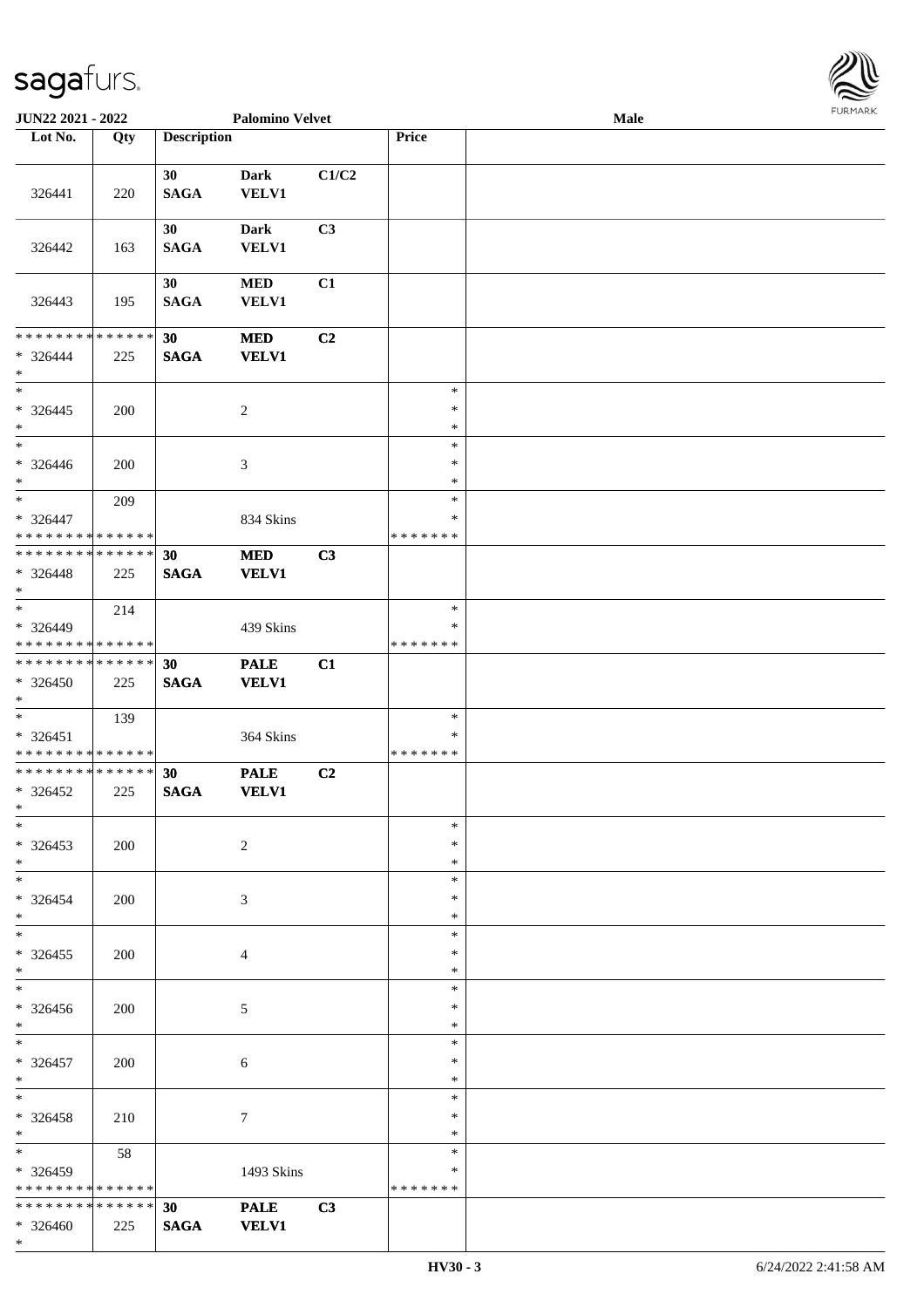| <b>JUN22 2021 - 2022</b>                   |     |                    | <b>Palomino Velvet</b> |                |                  | Male | <b>FURPIARR</b> |
|--------------------------------------------|-----|--------------------|------------------------|----------------|------------------|------|-----------------|
| Lot No.                                    | Qty | <b>Description</b> |                        |                | Price            |      |                 |
|                                            |     |                    |                        |                |                  |      |                 |
| $\ddot{x}$                                 |     | 30 <sub>1</sub>    | <b>PALE</b>            | C3             | $\ast$           |      |                 |
| $* 326461$                                 | 220 | <b>SAGA</b>        | <b>VELV1</b>           |                | $\ast$<br>$\ast$ |      |                 |
| $*$<br>$\ast$                              |     |                    |                        |                | $\ast$           |      |                 |
|                                            |     |                    |                        |                | $\ast$           |      |                 |
| $* 326462$<br>$*$                          | 220 |                    | $\mathfrak{Z}$         |                | $\ast$           |      |                 |
| $\overline{\mathbf{r}}$                    | 52  |                    |                        |                | $\ast$           |      |                 |
| $* 326463$                                 |     |                    | 717 Skins              |                | ∗                |      |                 |
| * * * * * * * * * * * * * *                |     |                    |                        |                | *******          |      |                 |
| * * * * * * * * <mark>* * * * * * *</mark> |     | 30                 | $\mathbf{X}\mathbf{P}$ | C1             |                  |      |                 |
| $* 326464$                                 | 245 | <b>SAGA</b>        | <b>VELV1</b>           |                |                  |      |                 |
| $\ast$                                     |     |                    |                        |                |                  |      |                 |
| $\overline{\ast}$                          | 223 |                    |                        |                | $\ast$           |      |                 |
| $* 326465$                                 |     |                    | 468 Skins              |                | $\ast$           |      |                 |
| * * * * * * * * <mark>* * * * * * *</mark> |     |                    |                        |                | *******          |      |                 |
| * * * * * * * * <mark>* * * * * * *</mark> |     | 30                 | $\mathbf{X}\mathbf{P}$ | C2             |                  |      |                 |
| * 326466                                   | 225 | <b>SAGA</b>        | <b>VELV1</b>           |                |                  |      |                 |
| $*$                                        |     |                    |                        |                |                  |      |                 |
| $*$                                        |     |                    |                        |                | $\ast$           |      |                 |
| $* 326467$                                 | 200 |                    | 2                      |                | $\ast$           |      |                 |
| $\ast$                                     |     |                    |                        |                | $\ast$           |      |                 |
|                                            |     |                    |                        |                | $\ast$           |      |                 |
| $* 326468$                                 | 200 |                    | $\mathfrak{Z}$         |                | $\ast$           |      |                 |
| $*$                                        |     |                    |                        |                | $\ast$           |      |                 |
|                                            |     |                    |                        |                | $\ast$           |      |                 |
| $* 326469$                                 | 200 |                    | $\overline{4}$         |                | $\ast$           |      |                 |
| $*$                                        |     |                    |                        |                | $\ast$           |      |                 |
|                                            |     |                    |                        |                | $\ast$           |      |                 |
| $* 326470$                                 | 200 |                    | 5                      |                | $\ast$           |      |                 |
| $\ast$                                     |     |                    |                        |                | $\ast$           |      |                 |
|                                            |     |                    |                        |                | $\ast$           |      |                 |
| $* 326471$                                 | 200 |                    | 6                      |                | $\ast$           |      |                 |
| $\ast$<br>$\ddot{x}$                       |     |                    |                        |                | $\ast$<br>$\ast$ |      |                 |
| $* 326472$                                 |     |                    | $\tau$                 |                | $\ast$           |      |                 |
| $\ddot{x}$                                 | 200 |                    |                        |                |                  |      |                 |
| $\ast$                                     | 139 |                    |                        |                | $\ast$           |      |                 |
| $* 326473$                                 |     |                    | 1564 Skins             |                | $\ast$           |      |                 |
| * * * * * * * * * * * * * * *              |     |                    |                        |                | *******          |      |                 |
| * * * * * * * * <mark>* * * * * *</mark> * |     | 30 <sup>°</sup>    | $\mathbf{X}\mathbf{P}$ | C3             |                  |      |                 |
| $* 326474$                                 | 225 | <b>SAGA</b>        | <b>VELV1</b>           |                |                  |      |                 |
| $\ast$                                     |     |                    |                        |                |                  |      |                 |
| $\ast$                                     |     |                    |                        |                | $\ast$           |      |                 |
| $* 326475$                                 | 200 |                    | 2                      |                | $\ast$           |      |                 |
| $*$                                        |     |                    |                        |                | $\ast$           |      |                 |
| $\ast$                                     |     |                    |                        |                | $\ast$           |      |                 |
| $* 326476$                                 | 200 |                    | 3                      |                | $\ast$           |      |                 |
| $\ast$                                     |     |                    |                        |                | $\ast$           |      |                 |
| $\overline{\mathbf{r}}$                    | 100 |                    |                        |                | $\ast$           |      |                 |
| * 326477                                   |     |                    | 725 Skins              |                | ∗                |      |                 |
| * * * * * * * * <mark>* * * * * *</mark>   |     |                    |                        |                | *******          |      |                 |
| * * * * * * * * * * * * * * <mark>*</mark> |     | 30                 | 2XP                    | C1/C2          |                  |      |                 |
| * 326478                                   | 225 | <b>SAGA</b>        | <b>VELV1</b>           |                |                  |      |                 |
| $*$                                        |     |                    |                        |                |                  |      |                 |
| $\overline{\ast}$                          | 138 |                    |                        |                | $\ast$           |      |                 |
| * 326479                                   |     |                    | 363 Skins              |                | ∗                |      |                 |
| * * * * * * * * * * * * * * *              |     |                    |                        |                | *******          |      |                 |
|                                            |     | 30                 | 2XP                    | C <sub>3</sub> |                  |      |                 |
| 326480                                     | 226 | <b>SAGA</b>        | <b>VELV1</b>           |                |                  |      |                 |

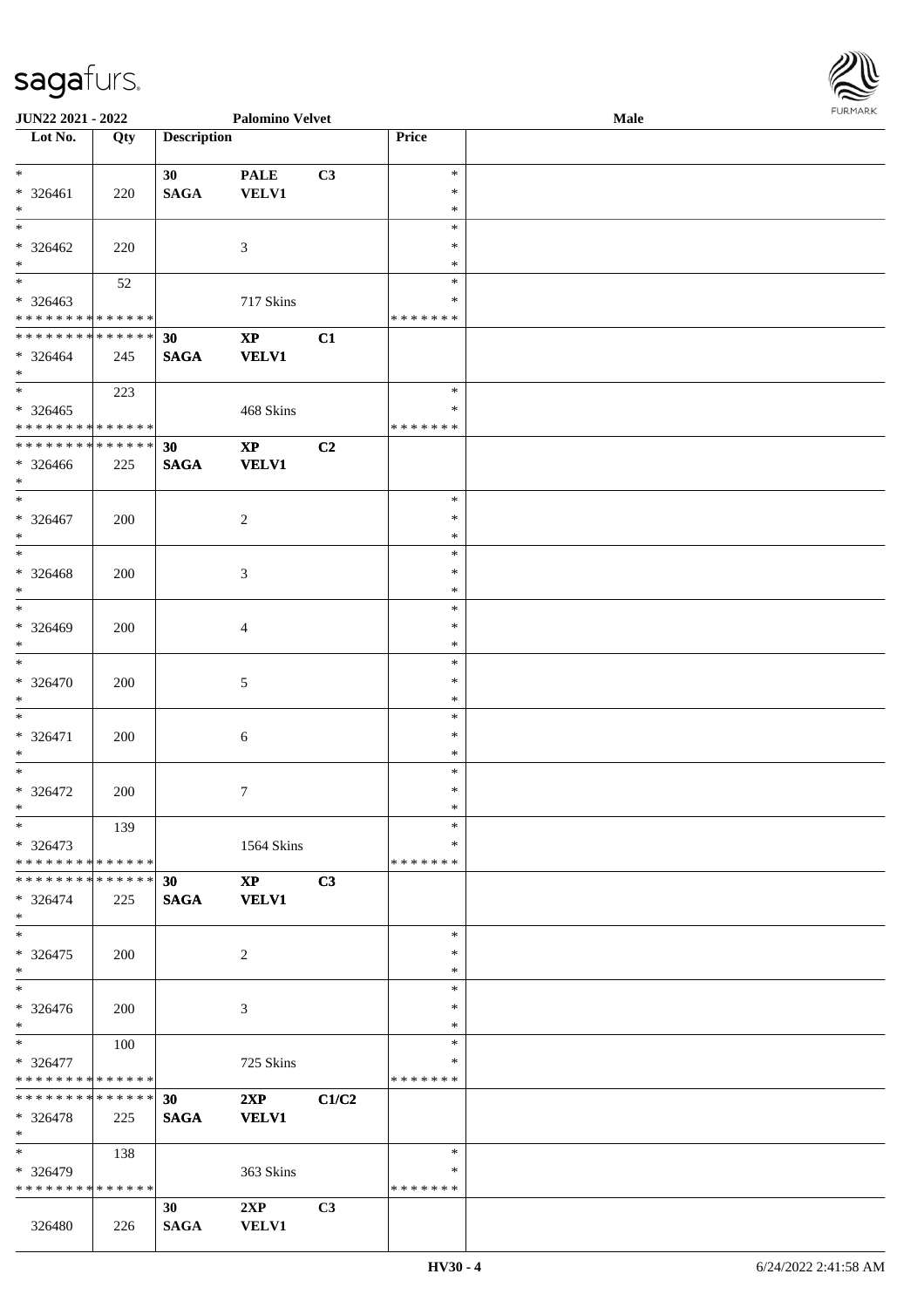\*

\* \* \* \* \* \* \* \* \* \* \* \* \* \*

\* \* \* \* \* \* \* \* \* \* \* \* \* \* \* 326500 225

**30 XP C3 SAGA VELV2**

| JUN22 2021 - 2022                                             |            |                                | <b>Palomino Velvet</b>                 |                | <b>FURPIARR</b><br>Male           |  |  |  |  |
|---------------------------------------------------------------|------------|--------------------------------|----------------------------------------|----------------|-----------------------------------|--|--|--|--|
| Lot No.                                                       | Qty        | <b>Description</b>             |                                        |                | Price                             |  |  |  |  |
| 326481                                                        | 87         | 30<br><b>SAGA</b>              | $3XP$<br><b>VELV1</b>                  | C <sub>2</sub> |                                   |  |  |  |  |
| 326482                                                        | 138        | 30<br><b>SAGA</b>              | <b>Dark</b><br>VELV2                   | C1/C2          |                                   |  |  |  |  |
| 326483                                                        | 105        | 30<br><b>SAGA</b>              | $\bf MED$<br>VELV2                     | C1             |                                   |  |  |  |  |
| * * * * * * * * * * * * * *<br>* 326484<br>$\ast$             | 225        | 30<br><b>SAGA</b>              | $\bf MED$<br><b>VELV2</b>              | C <sub>2</sub> |                                   |  |  |  |  |
| $\overline{\ast}$<br>$*326485$<br>* * * * * * * * * * * * * * | 113        |                                | 338 Skins                              |                | $\ast$<br>$\ast$<br>* * * * * * * |  |  |  |  |
| 326486                                                        | 197        | 30<br><b>SAGA</b>              | $\bf MED$<br>VELV2                     | C3             |                                   |  |  |  |  |
| 326487                                                        | 232        | 30<br><b>SAGA</b>              | <b>PALE</b><br>VELV2                   | C1             |                                   |  |  |  |  |
| * * * * * * * * * * * * * *<br>* 326488<br>$\ast$             | 225        | 30<br><b>SAGA</b>              | <b>PALE</b><br><b>VELV2</b>            | C <sub>2</sub> |                                   |  |  |  |  |
| $_{\ast}^{-}$<br>* 326489<br>$\ast$                           | 200        |                                | 2                                      |                | $\ast$<br>$\ast$<br>$\ast$        |  |  |  |  |
| $\ast$<br>* 326490<br>$\ast$                                  | 200        |                                | $\mathfrak{Z}$                         |                | $\ast$<br>$\ast$<br>$\ast$        |  |  |  |  |
| $\ast$<br>* 326491<br>* * * * * * * * * * * * * *             | 48         |                                | 673 Skins                              |                | $\ast$<br>$\ast$<br>* * * * * * * |  |  |  |  |
| ******** <mark>******</mark><br>* 326492<br>$*$               | 225        | 30<br><b>SAGA</b>              | <b>PALE</b><br>VELV2                   | C3             |                                   |  |  |  |  |
| $\ast$<br>* 326493<br>* * * * * * * * * * * * * *             | 49         |                                | 274 Skins                              |                | $\ast$<br>$\ast$<br>* * * * * * * |  |  |  |  |
| * * * * * * * * * * * * * *<br>$* 326494$<br>$*$              | 225        | 30 <sup>°</sup><br><b>SAGA</b> | $\mathbf{XP}$<br><b>VELV2</b>          | C1             |                                   |  |  |  |  |
| $\ast$<br>$*326495$<br>* * * * * * * * * * * * * *            | 69         |                                | 294 Skins                              |                | $\ast$<br>∗<br>* * * * * * *      |  |  |  |  |
| * * * * * * * * * * * * * * *<br>$* 326496$<br>$\ast$         | 225        | 30 <sup>°</sup><br><b>SAGA</b> | $\mathbf{X}\mathbf{P}$<br><b>VELV2</b> | C2             |                                   |  |  |  |  |
| $*$<br>* 326497<br>$*$                                        | <b>200</b> |                                | $\overline{2}$                         |                | $\ast$<br>$\ast$<br>$\ast$        |  |  |  |  |
| $\ast$<br>* 326498<br>$\ast$                                  | 200        |                                | 3                                      |                | $\ast$<br>$\ast$<br>$\ast$        |  |  |  |  |
| $\ast$<br>* 326499                                            | 189        |                                | 814 Skins                              |                | $\ast$<br>$\ast$                  |  |  |  |  |

\* \* \* \* \* \* \*

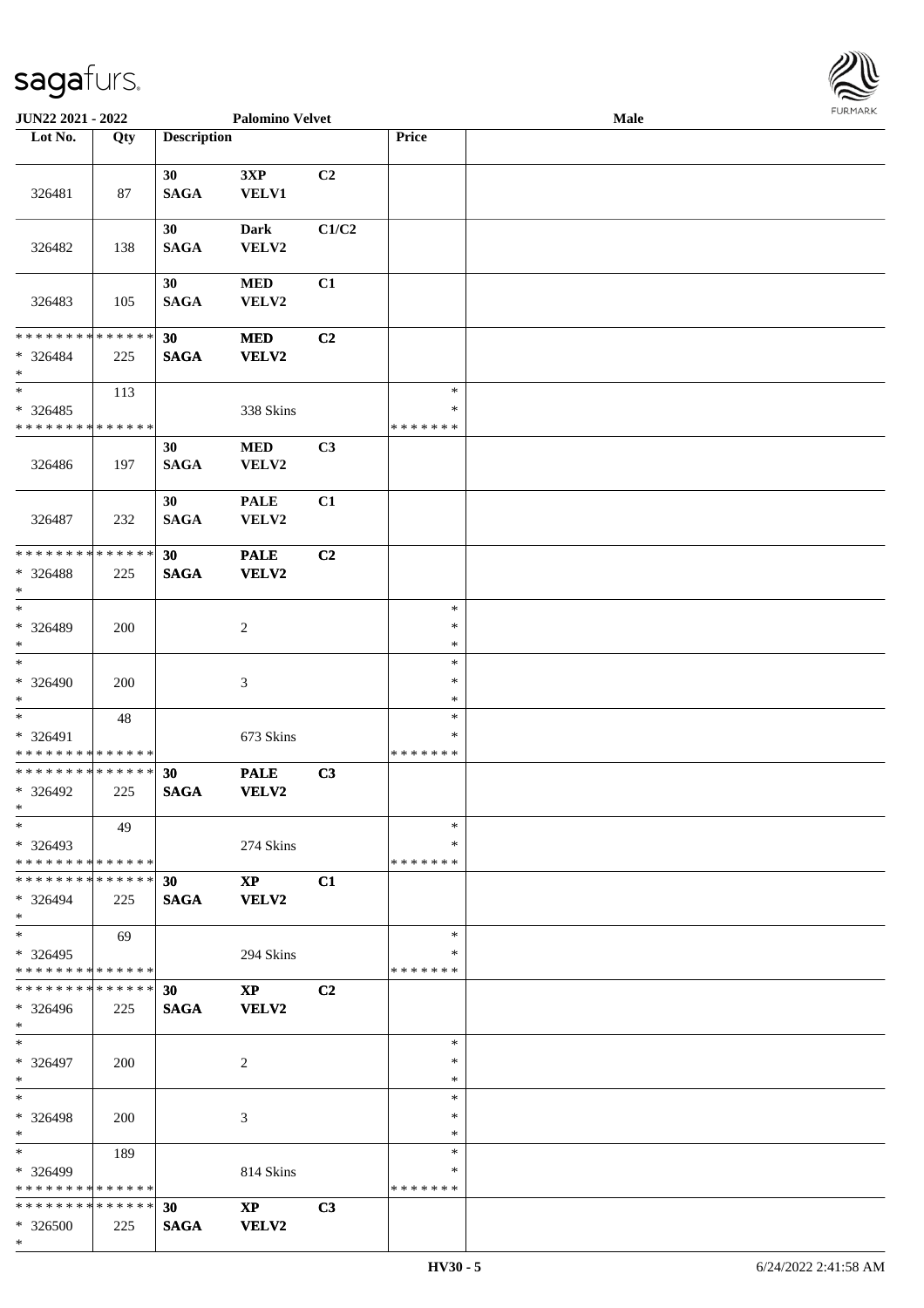| JUN22 2021 - 2022                                              |     |                                | <b>Palomino Velvet</b>          |                               |                                   | Male | <b>FURMARK</b> |
|----------------------------------------------------------------|-----|--------------------------------|---------------------------------|-------------------------------|-----------------------------------|------|----------------|
| Lot No.                                                        | Qty | <b>Description</b>             |                                 |                               | Price                             |      |                |
| $\ast$<br>* 326501                                             | 82  | 30 <sup>°</sup><br><b>SAGA</b> | $\mathbf{X}\mathbf{P}$<br>VELV2 | C3                            | $\ast$<br>∗                       |      |                |
| * * * * * * * * * * * * * *<br>326502                          | 235 | 30<br><b>SAGA</b>              | 2XP<br>VELV2                    | C1/C2                         | * * * * * * *                     |      |                |
| 326503                                                         | 226 | 30<br>IA                       | <b>MED</b><br><b>VELV1</b>      | C <sub>2</sub><br>WB1         |                                   |      |                |
| ******** <mark>******</mark><br>* 326504<br>$\ast$             | 265 | 30<br>IA                       | PAL/XP<br><b>VELV1</b>          | C <sub>2</sub><br>WB1         |                                   |      |                |
| $\ast$<br>$*326505$<br>$\ast$                                  | 240 |                                | $\sqrt{2}$                      |                               | $\ast$<br>$\ast$<br>$\ast$        |      |                |
| $\ast$<br>$* 326506$<br>$\ast$                                 | 240 |                                | $\mathfrak{Z}$                  |                               | $\ast$<br>$\ast$<br>$\ast$        |      |                |
| $\ast$<br>* 326507<br>* * * * * * * * * * * * * *              | 57  |                                | 802 Skins                       |                               | $\ast$<br>$\ast$<br>* * * * * * * |      |                |
| 326508                                                         | 130 | 30<br>IA                       | XD/DK<br><b>VELV1</b>           | C2<br><b>CHIP</b>             |                                   |      |                |
| **************<br>* 326509<br>$\ast$<br>$\overline{\ast}$      | 225 | 30<br>IA                       | <b>MED</b><br><b>VELV1</b>      | C2<br><b>CHIP</b>             |                                   |      |                |
| $* 326510$<br>$\ast$                                           | 200 |                                | $\sqrt{2}$                      |                               | $\ast$<br>$\ast$<br>$\ast$        |      |                |
| $\overline{\ast}$<br>$* 326511$<br>$\ast$                      | 200 |                                | $\mathfrak{Z}$                  |                               | $\ast$<br>$\ast$<br>$\ast$        |      |                |
| $\overline{\ast}$<br>* 326512<br>* * * * * * * * * * * * * * * | 52  |                                | 677 Skins                       |                               | $\ast$<br>$\ast$<br>* * * * * * * |      |                |
| **************<br>$*326513$<br>$*$                             | 225 | 30<br>IA                       | PAL/XP<br><b>VELV1</b>          | C <sub>2</sub><br><b>CHIP</b> |                                   |      |                |
| $\ast$<br>$* 326514$<br>$\ast$                                 | 200 |                                | $\boldsymbol{2}$                |                               | $\ast$<br>$\ast$<br>$\ast$        |      |                |
| $\overline{\phantom{a}^*}$<br>$* 326515$<br>$\ast$             | 200 |                                | $\mathfrak{Z}$                  |                               | $\ast$<br>$\ast$<br>$\ast$        |      |                |
| $\overline{\phantom{a}^*}$<br>$* 326516$<br>$\ast$             | 200 |                                | $\overline{4}$                  |                               | $\ast$<br>∗<br>$\ast$             |      |                |
| $\overline{\phantom{1}}$<br>$* 326517$<br>$\ast$               | 200 |                                | $5\,$                           |                               | $\ast$<br>$\ast$<br>$\ast$        |      |                |
| $\overline{\ast}$<br>$* 326518$<br>$*$                         | 200 |                                | $\sqrt{6}$                      |                               | $\ast$<br>$\ast$<br>$\ast$        |      |                |
| $\overline{\phantom{a}}$<br>* 326519<br>$*$                    | 200 |                                | $\tau$                          |                               | $\ast$<br>$\ast$<br>$\ast$        |      |                |
| $*$<br>* 326520<br>$*$                                         | 200 |                                | $8\,$                           |                               | $\ast$<br>$\ast$<br>$\ast$        |      |                |

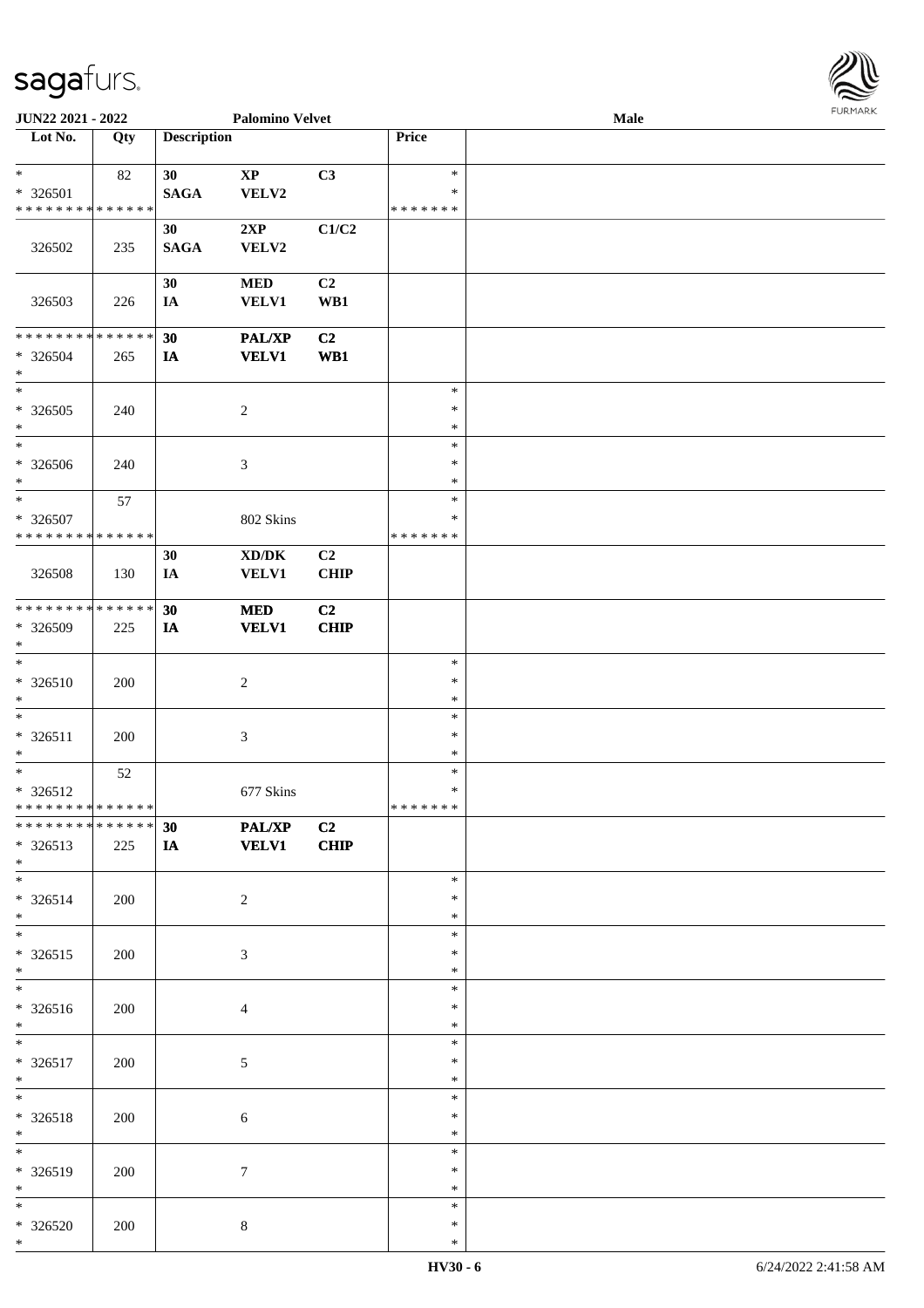

| JUN22 2021 - 2022             |     |                    | <b>Palomino Velvet</b> |                |               | <b>Male</b> |  |
|-------------------------------|-----|--------------------|------------------------|----------------|---------------|-------------|--|
| Lot No.                       | Qty | <b>Description</b> |                        |                | Price         |             |  |
|                               |     |                    |                        |                |               |             |  |
| $\ast$                        | 204 | 30                 | PAL/XP                 | C2             | $\ast$        |             |  |
| * 326521                      |     | IA                 | <b>VELV1</b>           | <b>CHIP</b>    | ∗             |             |  |
| * * * * * * * * * * * * * *   |     |                    |                        |                | * * * * * * * |             |  |
|                               |     | 30                 | 2XP/3XP                | C <sub>2</sub> |               |             |  |
| 326522                        | 159 | IA                 | <b>VELV1</b>           | <b>CHIP</b>    |               |             |  |
|                               |     |                    |                        |                |               |             |  |
| * * * * * * * * * * * * * *   |     | 30                 | <b>MED</b>             | C2             |               |             |  |
|                               |     |                    |                        |                |               |             |  |
| $*326523$                     | 225 | IA                 | VELV2                  | <b>CHIP</b>    |               |             |  |
| $*$                           |     |                    |                        |                |               |             |  |
| $\ast$                        | 108 |                    |                        |                | $\ast$        |             |  |
| * 326524                      |     |                    | 333 Skins              |                | $\ast$        |             |  |
| * * * * * * * * * * * * * *   |     |                    |                        |                | * * * * * * * |             |  |
| * * * * * * * * * * * * * *   |     | 30                 | PAL/XP                 | C2             |               |             |  |
| $*326525$                     | 225 | IA                 | <b>VELV2</b>           | <b>CHIP</b>    |               |             |  |
| $\ast$                        |     |                    |                        |                |               |             |  |
| $\ast$                        |     |                    |                        |                | $\ast$        |             |  |
| * 326526                      | 200 |                    | 2                      |                | $\ast$        |             |  |
| $\ast$                        |     |                    |                        |                | $\ast$        |             |  |
| $\ast$                        |     |                    |                        |                | $\ast$        |             |  |
| * 326527                      | 200 |                    | 3                      |                | $\ast$        |             |  |
| $\ast$                        |     |                    |                        |                | $\ast$        |             |  |
| $\ast$                        |     |                    |                        |                | $\ast$        |             |  |
|                               |     |                    |                        |                | ∗             |             |  |
| * 326528                      | 200 |                    | 4                      |                |               |             |  |
| $\ast$                        |     |                    |                        |                | $\ast$        |             |  |
| $\ast$                        | 99  |                    |                        |                | $\ast$        |             |  |
| * 326529                      |     |                    | 924 Skins              |                | ∗             |             |  |
| * * * * * * * * * * * * * *   |     |                    |                        |                | * * * * * * * |             |  |
| * * * * * * * * * * * * * *   |     | 30                 | <b>MED</b>             | C1/C2          |               |             |  |
| $* 326530$                    | 225 | <b>SROY</b>        | <b>VELV1</b>           |                |               |             |  |
| $*$                           |     |                    |                        |                |               |             |  |
| $\ast$                        | 84  |                    |                        |                | $\ast$        |             |  |
| * 326531                      |     |                    | 309 Skins              |                | ∗             |             |  |
| * * * * * * * * * * * * * *   |     |                    |                        |                | * * * * * * * |             |  |
|                               |     | 30                 | <b>MED</b>             | C3             |               |             |  |
| 326532                        | 126 | <b>SROY</b>        | VELV1                  |                |               |             |  |
|                               |     |                    |                        |                |               |             |  |
| * * * * * * * * * * * * * *   |     | 30                 | <b>PALE</b>            | C1/C2          |               |             |  |
| $*326533$                     |     | <b>SROY</b>        | <b>VELV1</b>           |                |               |             |  |
| $*$                           | 205 |                    |                        |                |               |             |  |
|                               |     |                    |                        |                |               |             |  |
| $*$                           |     |                    |                        |                | $\ast$        |             |  |
| * 326534                      | 180 |                    | 2                      |                | ∗             |             |  |
| $*$                           |     |                    |                        |                | $\ast$        |             |  |
| $\ast$                        | 125 |                    |                        |                | $\ast$        |             |  |
| $*326535$                     |     |                    | 510 Skins              |                | $\ast$        |             |  |
| * * * * * * * * * * * * * *   |     |                    |                        |                | * * * * * * * |             |  |
|                               |     | 30                 | <b>PALE</b>            | C3             |               |             |  |
| 326536                        | 182 | <b>SROY</b>        | <b>VELV1</b>           |                |               |             |  |
|                               |     |                    |                        |                |               |             |  |
|                               |     | 30                 | $\mathbf{X}\mathbf{P}$ | C1             |               |             |  |
| 326537                        | 117 | <b>SROY</b>        | <b>VELV1</b>           |                |               |             |  |
|                               |     |                    |                        |                |               |             |  |
| * * * * * * * * * * * * * * * |     | 30                 | $\mathbf{X}\mathbf{P}$ | C2             |               |             |  |
| $*326538$                     | 205 | <b>SROY</b>        | <b>VELV1</b>           |                |               |             |  |
| $*$                           |     |                    |                        |                |               |             |  |
| $*$                           |     |                    |                        |                | $\ast$        |             |  |
|                               | 126 |                    |                        |                |               |             |  |
| * 326539                      |     |                    | 331 Skins              |                | ∗             |             |  |
| * * * * * * * * * * * * * *   |     |                    |                        |                | * * * * * * * |             |  |
|                               |     | 30                 | $\mathbf{X}\mathbf{P}$ | C3             |               |             |  |
| 326540                        | 108 | <b>SROY</b>        | <b>VELV1</b>           |                |               |             |  |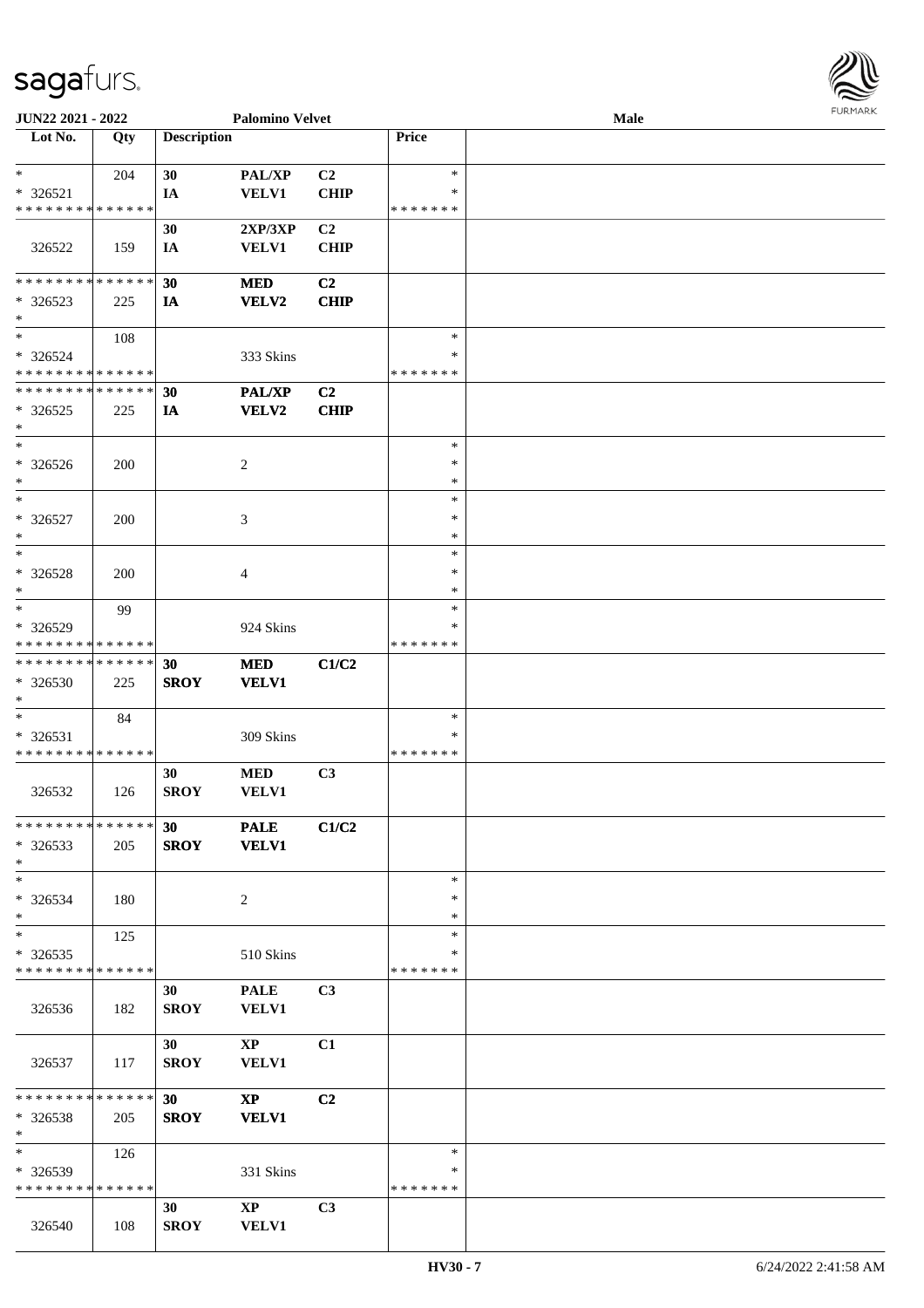

| JUN22 2021 - 2022                                 |     |                    | <b>Palomino Velvet</b>          |                |                                   | Male |  |  |  |
|---------------------------------------------------|-----|--------------------|---------------------------------|----------------|-----------------------------------|------|--|--|--|
| Lot No.                                           | Qty | <b>Description</b> |                                 |                | Price                             |      |  |  |  |
| 326541                                            | 98  | 30<br><b>SROY</b>  | <b>MED</b><br>VELV2             | C1             |                                   |      |  |  |  |
| * * * * * * * * * * * * * *<br>* 326542<br>$*$    | 205 | 30<br><b>SROY</b>  | <b>MED</b><br>VELV2             | C <sub>2</sub> |                                   |      |  |  |  |
| $\ast$<br>* 326543<br>* * * * * * * * * * * * * * | 47  |                    | 252 Skins                       |                | $\ast$<br>$\ast$<br>* * * * * * * |      |  |  |  |
| 326544                                            | 198 | 30<br><b>SROY</b>  | <b>PALE</b><br>VELV2            | C1             |                                   |      |  |  |  |
| ******** <mark>******</mark><br>$* 326545$<br>$*$ | 205 | 30<br><b>SROY</b>  | <b>PALE</b><br>VELV2            | C2             |                                   |      |  |  |  |
| $*$<br>* 326546<br>* * * * * * * * * * * * * *    | 154 |                    | 359 Skins                       |                | $\ast$<br>*<br>* * * * * * *      |      |  |  |  |
| 326547                                            | 143 | 30<br><b>SROY</b>  | <b>PALE</b><br>VELV2            | C <sub>3</sub> |                                   |      |  |  |  |
| 326548                                            | 153 | 30<br><b>SROY</b>  | $\mathbf{XP}$<br>VELV2          | C1             |                                   |      |  |  |  |
| * * * * * * * * * * * * * *<br>* 326549<br>$*$    | 205 | 30<br><b>SROY</b>  | <b>XP</b><br>VELV2              | C <sub>2</sub> |                                   |      |  |  |  |
| $*$<br>* 326550<br>* * * * * * * * * * * * * *    | 191 |                    | 396 Skins                       |                | $\ast$<br>$\ast$<br>* * * * * * * |      |  |  |  |
| 326551                                            | 114 | 30<br><b>SROY</b>  | $\mathbf{X}\mathbf{P}$<br>VELV2 | C3             |                                   |      |  |  |  |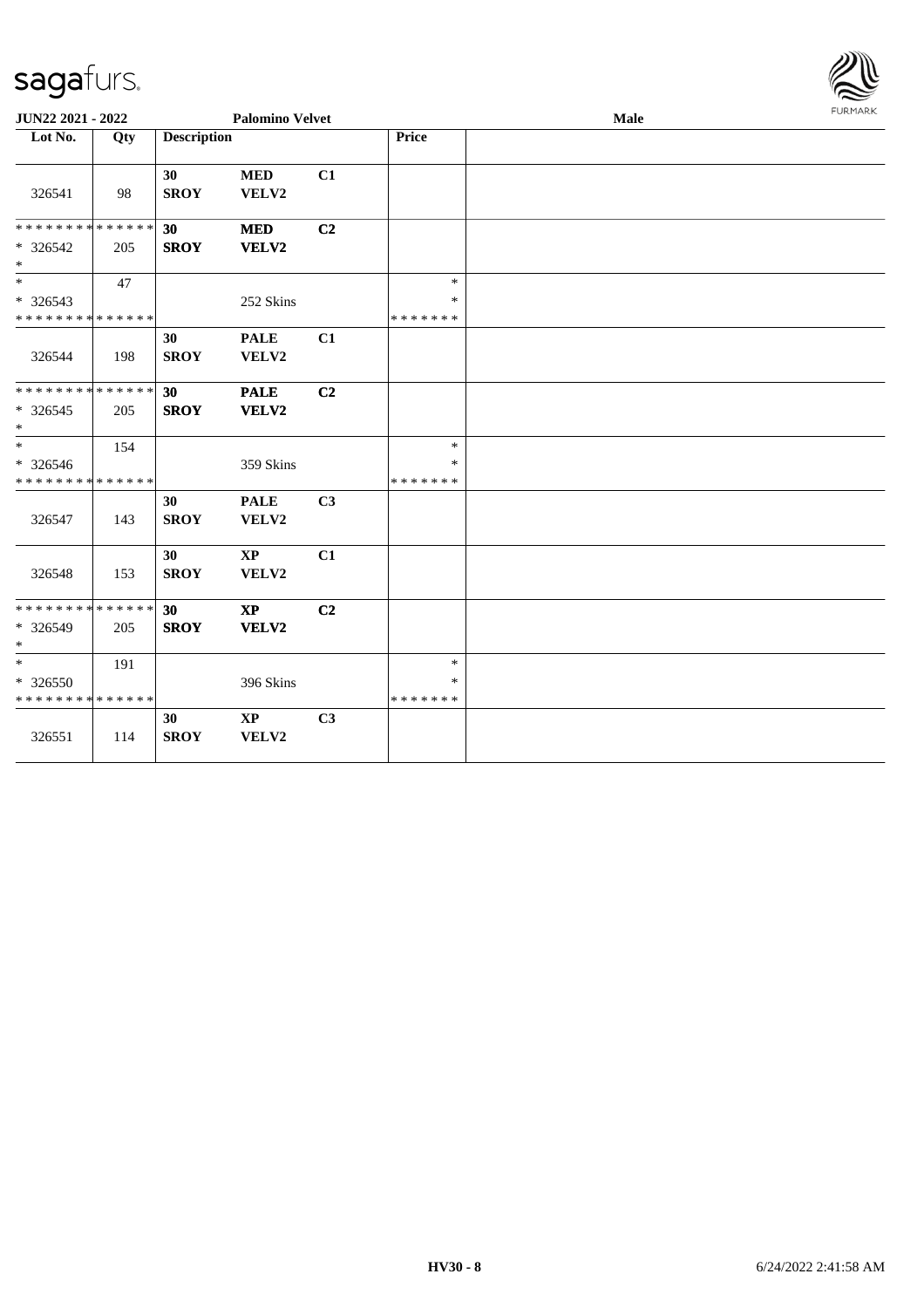

| JUN22 2021 - 2022                                     |     |                        | <b>Palomino Velvet</b>          |                   |                                   | <b>Male</b> |  |
|-------------------------------------------------------|-----|------------------------|---------------------------------|-------------------|-----------------------------------|-------------|--|
| Lot No.                                               | Qty | <b>Description</b>     |                                 |                   | Price                             |             |  |
|                                                       |     |                        |                                 |                   |                                   |             |  |
| 326601                                                | 115 | 20<br>${\bf S}{\bf I}$ | Dark<br>VELV1                   | C1/C2             |                                   |             |  |
| 326602                                                | 110 | 20<br>SI               | $\bf MED$<br><b>VELV1</b>       | C1                |                                   |             |  |
| 326603                                                | 300 | 20<br>${\bf S}{\bf I}$ | <b>MED</b><br><b>VELV1</b>      | C <sub>2</sub>    |                                   |             |  |
| 326604                                                | 153 | 20<br>${\bf S}{\bf I}$ | $\bf MED$<br><b>VELV1</b>       | C3                |                                   |             |  |
| 326605                                                | 216 | 20<br>SI               | <b>PALE</b><br>VELV1            | C1                |                                   |             |  |
| * * * * * * * * * * * * * *<br>* 326606<br>$*$        | 285 | 20<br>SI               | <b>PALE</b><br><b>VELV1</b>     | C2                |                                   |             |  |
| $\ast$<br>* 326607<br>* * * * * * * * * * * * * *     | 135 |                        | 420 Skins                       |                   | $\ast$<br>$\ast$<br>* * * * * * * |             |  |
| 326608                                                | 158 | 20<br>SI               | <b>PALE</b><br><b>VELV1</b>     | C3                |                                   |             |  |
| 326609                                                | 236 | 20<br>SI               | $\mathbf{XP}$<br>VELV1          | C1                |                                   |             |  |
| * * * * * * * * * * * * * *<br>$* 326610$<br>$*$      | 305 | 20<br>SI               | $\bold{XP}$<br><b>VELV1</b>     | C2                |                                   |             |  |
| $\ast$<br>* 326611<br>* * * * * * * * * * * * * *     | 117 |                        | 422 Skins                       |                   | $\ast$<br>$\ast$<br>*******       |             |  |
| 326612                                                | 151 | 20<br>${\bf SI}$       | $\bold{XP}$<br>VELV1            | C3                |                                   |             |  |
| 326613                                                | 216 | 20<br>SI               | 2XP<br><b>VELV1</b>             | C1/C2             |                                   |             |  |
| 326614                                                | 135 | 20<br>SI               | <b>MED</b><br>VELV2             | C1/C2             |                                   |             |  |
| 326615                                                | 100 | $20\,$<br>SI           | <b>PALE</b><br>VELV2            | C1                |                                   |             |  |
| 326616                                                | 111 | 20<br>SI               | <b>PALE</b><br>VELV2            | C <sub>2</sub>    |                                   |             |  |
| 326617                                                | 195 | 20<br>SI               | $\mathbf{X}\mathbf{P}$<br>VELV2 | C1/C2             |                                   |             |  |
| ******** <mark>******</mark><br>* 326618<br>$*$       | 285 | 30/20<br>$\mathbf{I}$  | <b>MED</b><br><b>VELV1</b>      | C2<br><b>CHIP</b> |                                   |             |  |
| $*$<br>* 326619<br>* * * * * * * * * * * * * *        | 53  |                        | 338 Skins                       |                   | $\ast$<br>∗<br>*******            |             |  |
| * * * * * * * * * * * * * * *<br>$* 326620$<br>$\ast$ | 285 | 30/20<br>$\mathbf{I}$  | PAL/XP<br><b>VELV1</b>          | C2<br><b>CHIP</b> |                                   |             |  |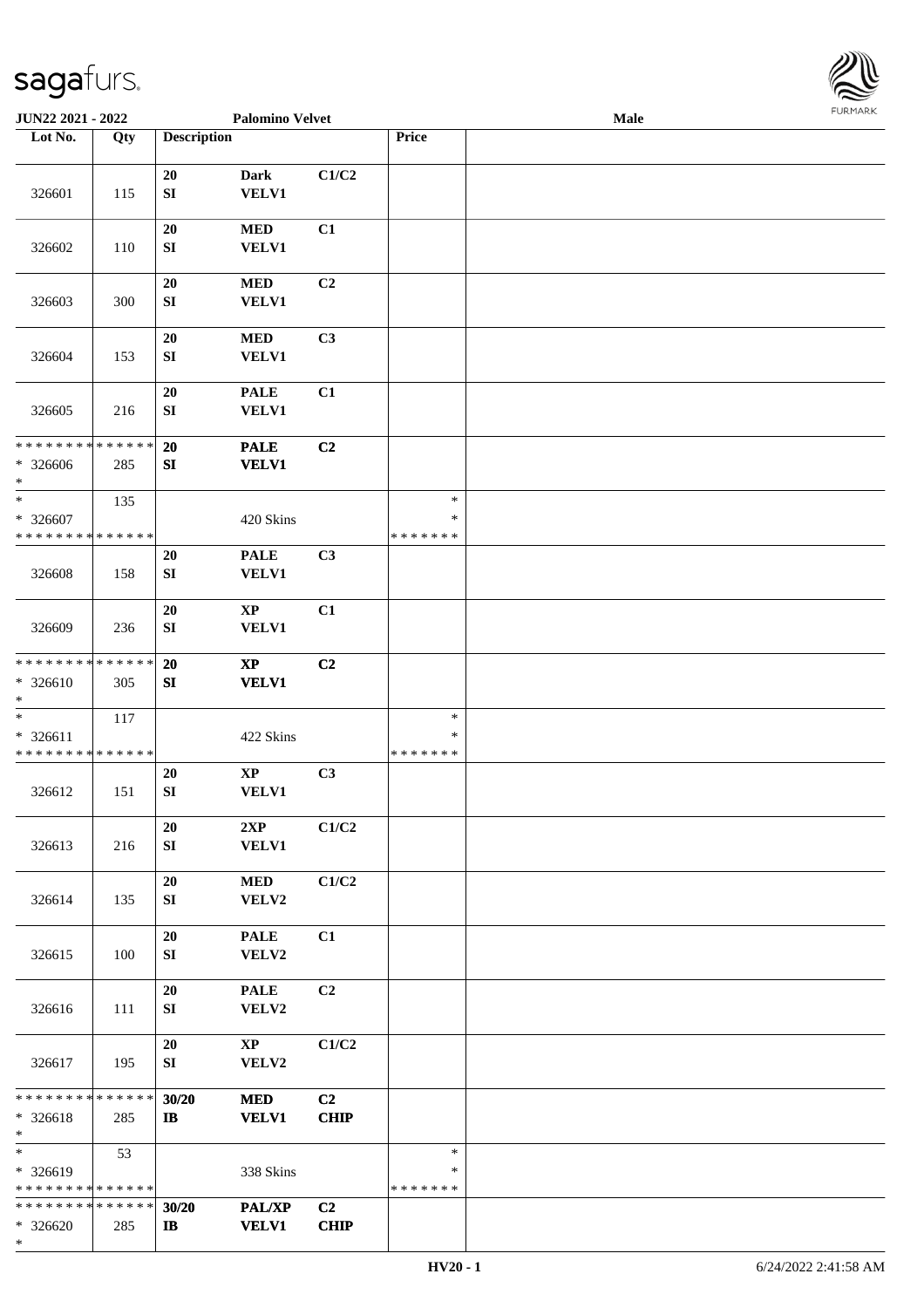\*

| <b>JUN22 2021 - 2022</b>                   |     |                    | <b>Palomino Velvet</b> |                |               | Male | <b>FURPIARR</b> |
|--------------------------------------------|-----|--------------------|------------------------|----------------|---------------|------|-----------------|
| Lot No.                                    | Qty | <b>Description</b> |                        |                | Price         |      |                 |
|                                            |     |                    |                        |                |               |      |                 |
| $\ast$                                     |     | 30/20              | <b>PAL/XP</b>          | C2             | $\ast$        |      |                 |
| $* 326621$                                 | 260 | IB                 | <b>VELV1</b>           | <b>CHIP</b>    | $\ast$        |      |                 |
| $\ast$                                     |     |                    |                        |                | $\ast$        |      |                 |
| $\ast$                                     |     |                    |                        |                | $\ast$        |      |                 |
| * 326622                                   | 240 |                    | 3                      |                | $\ast$        |      |                 |
| $\ast$                                     |     |                    |                        |                | $\ast$        |      |                 |
| $\ast$                                     | 41  |                    |                        |                | $\ast$        |      |                 |
| $* 326623$                                 |     |                    | 826 Skins              |                | *             |      |                 |
| * * * * * * * * * * * * * *                |     |                    |                        |                | * * * * * * * |      |                 |
|                                            |     | 20                 | <b>Dark</b>            | C1/C2          |               |      |                 |
| 326624                                     | 201 | <b>SAGA</b>        | <b>VELV1</b>           |                |               |      |                 |
|                                            |     |                    |                        |                |               |      |                 |
|                                            |     | 20                 | <b>MED</b>             | C1             |               |      |                 |
| 326625                                     | 182 | <b>SAGA</b>        | <b>VELV1</b>           |                |               |      |                 |
|                                            |     |                    |                        |                |               |      |                 |
| ___<br>******** <mark>******</mark>        |     | 20                 | <b>MED</b>             | C2             |               |      |                 |
| * 326626                                   | 265 | <b>SAGA</b>        | <b>VELV1</b>           |                |               |      |                 |
| $\ast$                                     |     |                    |                        |                |               |      |                 |
| $\overline{\ast}$                          |     |                    |                        |                | $\ast$        |      |                 |
|                                            |     |                    |                        |                | $\ast$        |      |                 |
| * 326627<br>$\ast$                         | 260 |                    | 2                      |                | $\ast$        |      |                 |
|                                            |     |                    |                        |                | $\ast$        |      |                 |
|                                            | 68  |                    |                        |                |               |      |                 |
| * 326628                                   |     |                    | 593 Skins              |                | $\ast$        |      |                 |
| * * * * * * * * <mark>* * * * * *</mark>   |     |                    |                        |                | * * * * * * * |      |                 |
| * * * * * * * * <mark>* * * * * * *</mark> |     | 20                 | <b>MED</b>             | C3             |               |      |                 |
| * 326629                                   | 245 | <b>SAGA</b>        | <b>VELV1</b>           |                |               |      |                 |
| $\ast$                                     |     |                    |                        |                |               |      |                 |
| $\overline{\ast}$                          | 52  |                    |                        |                | $\ast$        |      |                 |
| * 326630                                   |     |                    | 297 Skins              |                | ∗             |      |                 |
| * * * * * * * * <mark>* * * * * * *</mark> |     |                    |                        |                | * * * * * * * |      |                 |
|                                            |     | 20                 | <b>PALE</b>            | C1             |               |      |                 |
| 326631                                     | 266 | <b>SAGA</b>        | VELV1                  |                |               |      |                 |
|                                            |     |                    |                        |                |               |      |                 |
| * * * * * * * * <mark>* * * * * *</mark>   |     | 20                 | <b>PALE</b>            | C2             |               |      |                 |
| * 326632                                   | 265 | <b>SAGA</b>        | <b>VELV1</b>           |                |               |      |                 |
| $\ddot{x}$                                 |     |                    |                        |                |               |      |                 |
| $\ast$                                     |     |                    |                        |                | $\ast$        |      |                 |
| * 326633                                   | 240 |                    | 2                      |                | $\ast$        |      |                 |
| $\ast$                                     |     |                    |                        |                | $\ast$        |      |                 |
| $\ast$                                     |     |                    |                        |                | $\ast$        |      |                 |
| * 326634                                   | 240 |                    | 3                      |                | $\ast$        |      |                 |
| $*$                                        |     |                    |                        |                | $\ast$        |      |                 |
| $\ast$                                     | 97  |                    |                        |                | $\ast$        |      |                 |
| $*326635$                                  |     |                    | 842 Skins              |                | *             |      |                 |
| * * * * * * * * <mark>* * * * * *</mark> * |     |                    |                        |                | * * * * * * * |      |                 |
|                                            |     | 20                 | <b>PALE</b>            | C3             |               |      |                 |
| 326636                                     | 276 | <b>SAGA</b>        | <b>VELV1</b>           |                |               |      |                 |
|                                            |     |                    |                        |                |               |      |                 |
| * * * * * * * * <mark>* * * * * *</mark>   |     | <b>20</b>          | $\mathbf{X}\mathbf{P}$ | C1             |               |      |                 |
| * 326637                                   |     | <b>SAGA</b>        | <b>VELV1</b>           |                |               |      |                 |
| $*$                                        | 265 |                    |                        |                |               |      |                 |
| $\ast$                                     | 52  |                    |                        |                | $\ast$        |      |                 |
| * 326638                                   |     |                    |                        |                | ∗             |      |                 |
| * * * * * * * * <mark>* * * * * *</mark>   |     |                    | 317 Skins              |                | *******       |      |                 |
| * * * * * * * * <mark>* * * * * *</mark> * |     |                    |                        |                |               |      |                 |
|                                            |     | <b>20</b>          | $\mathbf{X}\mathbf{P}$ | C <sub>2</sub> |               |      |                 |
| * 326639                                   | 265 | <b>SAGA</b>        | <b>VELV1</b>           |                |               |      |                 |
| $\ast$                                     |     |                    |                        |                |               |      |                 |
| $\ast$                                     |     |                    |                        |                | $\ast$        |      |                 |
| $* 326640$                                 | 240 |                    | $\overline{2}$         |                | $\ast$        |      |                 |

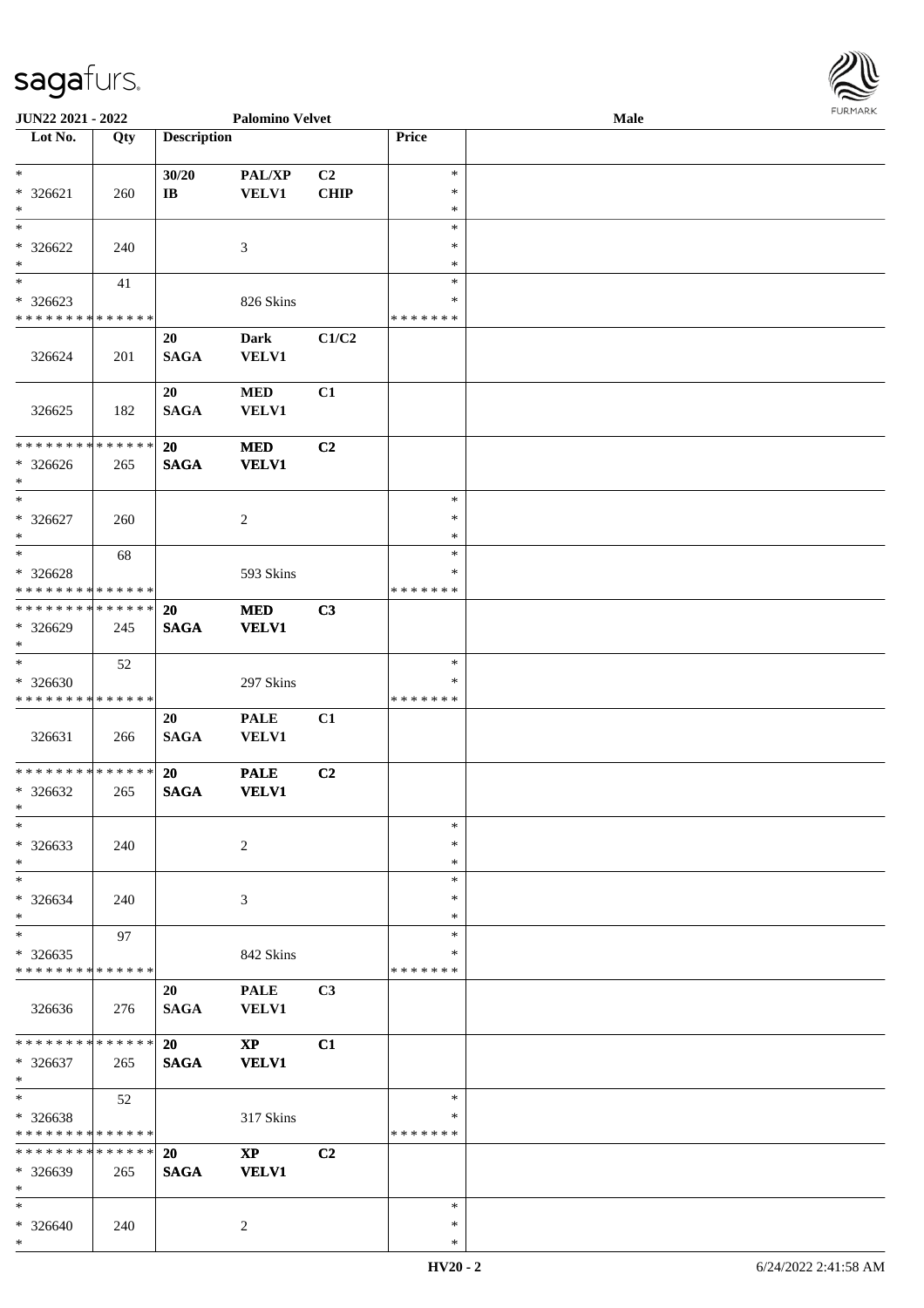

| JUN22 2021 - 2022                                   |     |                    | <b>Palomino Velvet</b>                              |                               |                                   | <b>Male</b> |  |
|-----------------------------------------------------|-----|--------------------|-----------------------------------------------------|-------------------------------|-----------------------------------|-------------|--|
| Lot No.                                             | Qty | <b>Description</b> |                                                     |                               | Price                             |             |  |
| $*$<br>$* 326641$<br>* * * * * * * * * * * * * *    | 202 | 20<br><b>SAGA</b>  | $\bold{XP}$<br>VELV1                                | C2                            | $\ast$<br>$\ast$<br>* * * * * * * |             |  |
| 326642                                              | 239 | 20<br><b>SAGA</b>  | $\mathbf{X}\mathbf{P}$<br><b>VELV1</b>              | C3                            |                                   |             |  |
| 326643                                              | 250 | 20<br><b>SAGA</b>  | 2XP<br><b>VELV1</b>                                 | C1/C2                         |                                   |             |  |
| 326644                                              | 124 | 20<br><b>SAGA</b>  | Dark<br>VELV2                                       | C1/C2                         |                                   |             |  |
| 326645                                              | 273 | 20<br><b>SAGA</b>  | <b>MED</b><br>VELV2                                 | C1/C2                         |                                   |             |  |
| 326646                                              | 188 | 20<br><b>SAGA</b>  | <b>MED</b><br>VELV2                                 | C3                            |                                   |             |  |
| 326647                                              | 126 | 20<br><b>SAGA</b>  | <b>PALE</b><br>VELV2                                | C1                            |                                   |             |  |
| 326648                                              | 291 | 20<br><b>SAGA</b>  | <b>PALE</b><br>VELV2                                | C2                            |                                   |             |  |
| 326649                                              | 129 | 20<br><b>SAGA</b>  | <b>PALE</b><br>VELV2                                | C3                            |                                   |             |  |
| 326650                                              | 125 | 20<br><b>SAGA</b>  | $\mathbf{X}\mathbf{P}$<br>VELV2                     | C1                            |                                   |             |  |
| * * * * * * * * * * * * * *<br>$* 326651$<br>$*$    | 265 | 20<br><b>SAGA</b>  | $\bold{XP}$<br>VELV2                                | C2                            |                                   |             |  |
| $*$<br>$* 326652$<br>* * * * * * * * * * * * * * *  | 104 |                    | 369 Skins                                           |                               | $\ast$<br>$\ast$<br>*******       |             |  |
| 326653                                              | 197 | 20<br><b>SAGA</b>  | $\mathbf{X}\mathbf{P}$<br>VELV2                     | C3                            |                                   |             |  |
| 326654                                              | 101 | 20<br><b>SAGA</b>  | 2XP<br>VELV2                                        | C1/C2                         |                                   |             |  |
| 326655                                              | 104 | 20<br>IA           | <b>MED</b><br><b>VELV1</b>                          | C <sub>2</sub><br>WB1         |                                   |             |  |
| * * * * * * * * * * * * * *<br>* 326656<br>$*$      | 265 | 20<br>IA           | <b>PAL/XP</b><br><b>VELV1</b>                       | C <sub>2</sub><br>WB1         |                                   |             |  |
| $*$<br>* 326657<br>* * * * * * * * * * * * * *      | 46  |                    | 311 Skins                                           |                               | $\ast$<br>*<br>* * * * * * *      |             |  |
| 326658                                              | 93  | 30/20<br>IA        | 2XP/3XP<br><b>VELV1</b>                             | C <sub>2</sub><br>WB1         |                                   |             |  |
| 326659                                              | 92  | 20<br>IA           | $\bold{X}\bold{D}/\bold{D}\bold{K}$<br><b>VELV1</b> | C <sub>2</sub><br><b>CHIP</b> |                                   |             |  |
| * * * * * * * * * * * * * * *<br>* 326660<br>$\ast$ | 265 | 20<br>IA           | <b>MED</b><br><b>VELV1</b>                          | C <sub>2</sub><br><b>CHIP</b> |                                   |             |  |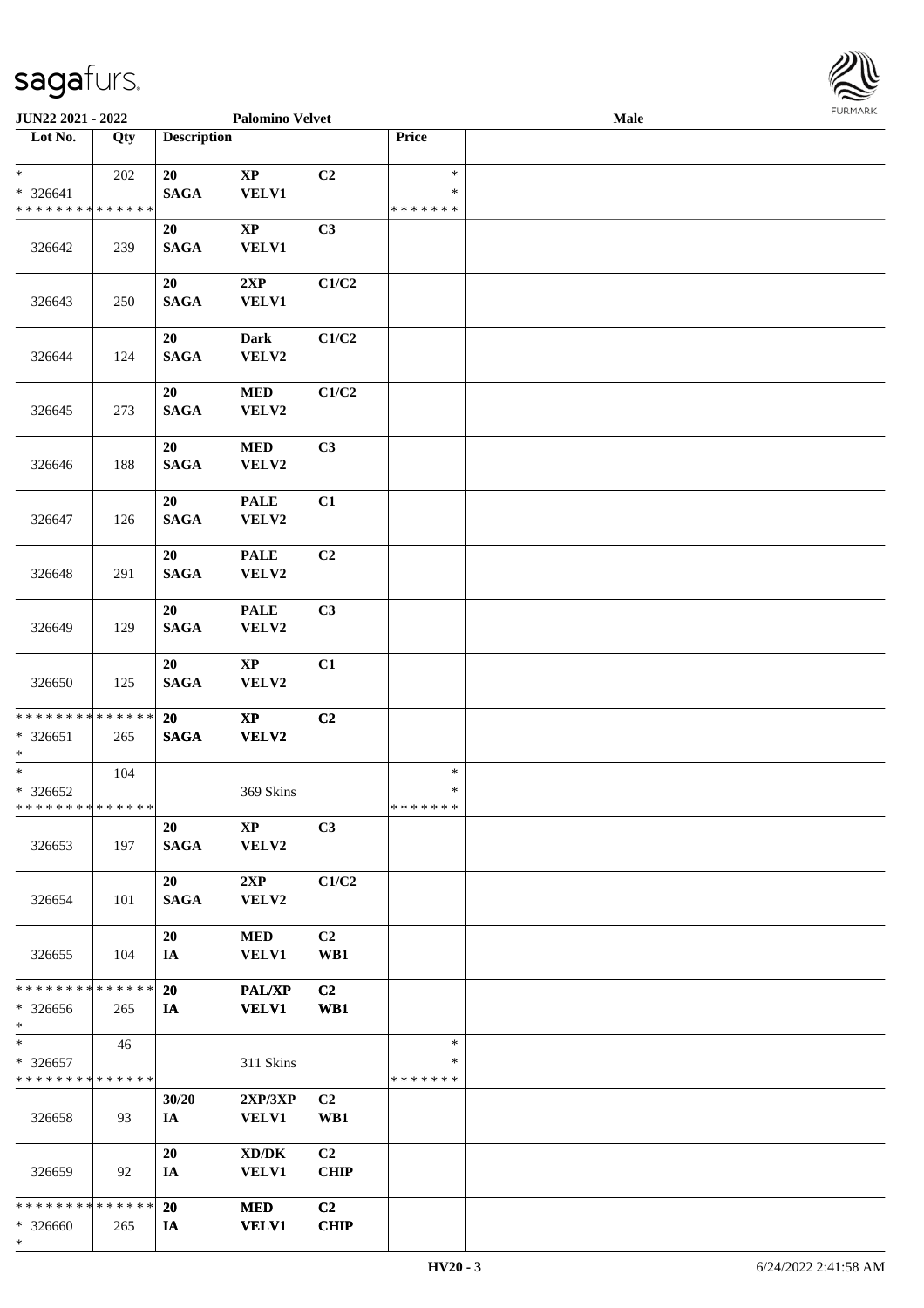

| JUN22 2021 - 2022             |     |                    | <b>Palomino Velvet</b> |             |               | Male |  |
|-------------------------------|-----|--------------------|------------------------|-------------|---------------|------|--|
| Lot No.                       | Qty | <b>Description</b> |                        |             | Price         |      |  |
|                               |     |                    |                        |             |               |      |  |
| $\ast$                        |     | 20                 | <b>MED</b>             | C2          | $\ast$        |      |  |
| * 326661                      | 240 | IA                 | <b>VELV1</b>           | <b>CHIP</b> | $\ast$        |      |  |
| $\ast$                        |     |                    |                        |             | $\ast$        |      |  |
|                               |     |                    |                        |             |               |      |  |
| $\ast$                        | 46  |                    |                        |             | $\ast$        |      |  |
| $* 326662$                    |     |                    | 551 Skins              |             | ∗             |      |  |
| * * * * * * * * * * * * * *   |     |                    |                        |             | * * * * * * * |      |  |
| * * * * * * * * * * * * * *   |     | <b>20</b>          | PAL/XP                 | C2          |               |      |  |
| * 326663                      | 265 | IA                 | <b>VELV1</b>           | <b>CHIP</b> |               |      |  |
| $*$                           |     |                    |                        |             |               |      |  |
| $*$                           |     |                    |                        |             | $\ast$        |      |  |
| * 326664                      | 240 |                    | $\overline{2}$         |             | $\ast$        |      |  |
| $\ast$                        |     |                    |                        |             | $\ast$        |      |  |
| $\ast$                        |     |                    |                        |             | $\ast$        |      |  |
|                               |     |                    |                        |             | $\ast$        |      |  |
| $* 326665$                    | 240 |                    | $\mathfrak{Z}$         |             |               |      |  |
| $\ast$                        |     |                    |                        |             | $\ast$        |      |  |
| $\ast$                        |     |                    |                        |             | $\ast$        |      |  |
| $* 326666$                    | 240 |                    | $\overline{4}$         |             | $\ast$        |      |  |
| $*$                           |     |                    |                        |             | $\ast$        |      |  |
| $\ast$                        |     |                    |                        |             | $\ast$        |      |  |
| $* 326667$                    | 240 |                    | 5                      |             | $\ast$        |      |  |
| $\ast$                        |     |                    |                        |             | $\ast$        |      |  |
| $*$                           | 113 |                    |                        |             | $\ast$        |      |  |
| * 326668                      |     |                    | 1338 Skins             |             | ∗             |      |  |
| * * * * * * * * * * * * * *   |     |                    |                        |             | * * * * * * * |      |  |
|                               |     |                    |                        |             |               |      |  |
|                               |     | 20                 | 2XP/3XP                | C2          |               |      |  |
| 326669                        | 97  | IA                 | <b>VELV1</b>           | <b>CHIP</b> |               |      |  |
|                               |     |                    |                        |             |               |      |  |
|                               |     | 20                 | <b>MED</b>             | C2          |               |      |  |
| 326670                        | 175 | IA                 | VELV2                  | <b>CHIP</b> |               |      |  |
|                               |     |                    |                        |             |               |      |  |
| * * * * * * * * * * * * * * * |     | 20                 | <b>PAL/XP</b>          | C2          |               |      |  |
| * 326671                      | 265 | IA                 | <b>VELV2</b>           | <b>CHIP</b> |               |      |  |
| $\ast$                        |     |                    |                        |             |               |      |  |
| $*$                           | 127 |                    |                        |             | $\ast$        |      |  |
| $* 326672$                    |     |                    | 392 Skins              |             | $\ast$        |      |  |
| * * * * * * * * * * * * * * * |     |                    |                        |             | * * * * * * * |      |  |
|                               |     |                    |                        |             |               |      |  |
|                               |     | 20                 | <b>MED</b>             | C1/C2       |               |      |  |
| 326673                        | 268 | <b>SROY</b>        | <b>VELV1</b>           |             |               |      |  |
|                               |     |                    |                        |             |               |      |  |
|                               |     | 20                 | <b>MED</b>             | C3          |               |      |  |
| 326674                        | 109 | <b>SROY</b>        | <b>VELV1</b>           |             |               |      |  |
|                               |     |                    |                        |             |               |      |  |
| * * * * * * * * * * * * * * * |     | <b>20</b>          | <b>PALE</b>            | C1/C2       |               |      |  |
| $*326675$                     | 265 | <b>SROY</b>        | <b>VELV1</b>           |             |               |      |  |
| $*$                           |     |                    |                        |             |               |      |  |
| $\ast$                        | 93  |                    |                        |             | $\ast$        |      |  |
|                               |     |                    |                        |             |               |      |  |
| * 326676                      |     |                    | 358 Skins              |             | ∗             |      |  |
| * * * * * * * * * * * * * *   |     |                    |                        |             | *******       |      |  |
|                               |     | 20                 | <b>PALE</b>            | C3          |               |      |  |
| 326677                        | 159 | <b>SROY</b>        | VELV1                  |             |               |      |  |
|                               |     |                    |                        |             |               |      |  |
| * * * * * * * * * * * * * * * |     | <b>20</b>          | $\mathbf{X}\mathbf{P}$ | C1/C2       |               |      |  |
| * 326678                      | 245 | <b>SROY</b>        | <b>VELV1</b>           |             |               |      |  |
| $*$                           |     |                    |                        |             |               |      |  |
| $*$                           | 89  |                    |                        |             | $\ast$        |      |  |
| * 326679                      |     |                    | 334 Skins              |             | ∗             |      |  |
| * * * * * * * * * * * * * *   |     |                    |                        |             | * * * * * * * |      |  |
|                               |     |                    |                        |             |               |      |  |
|                               |     | 20                 | $\mathbf{X}\mathbf{P}$ | C3          |               |      |  |
| 326680                        | 110 | <b>SROY</b>        | <b>VELV1</b>           |             |               |      |  |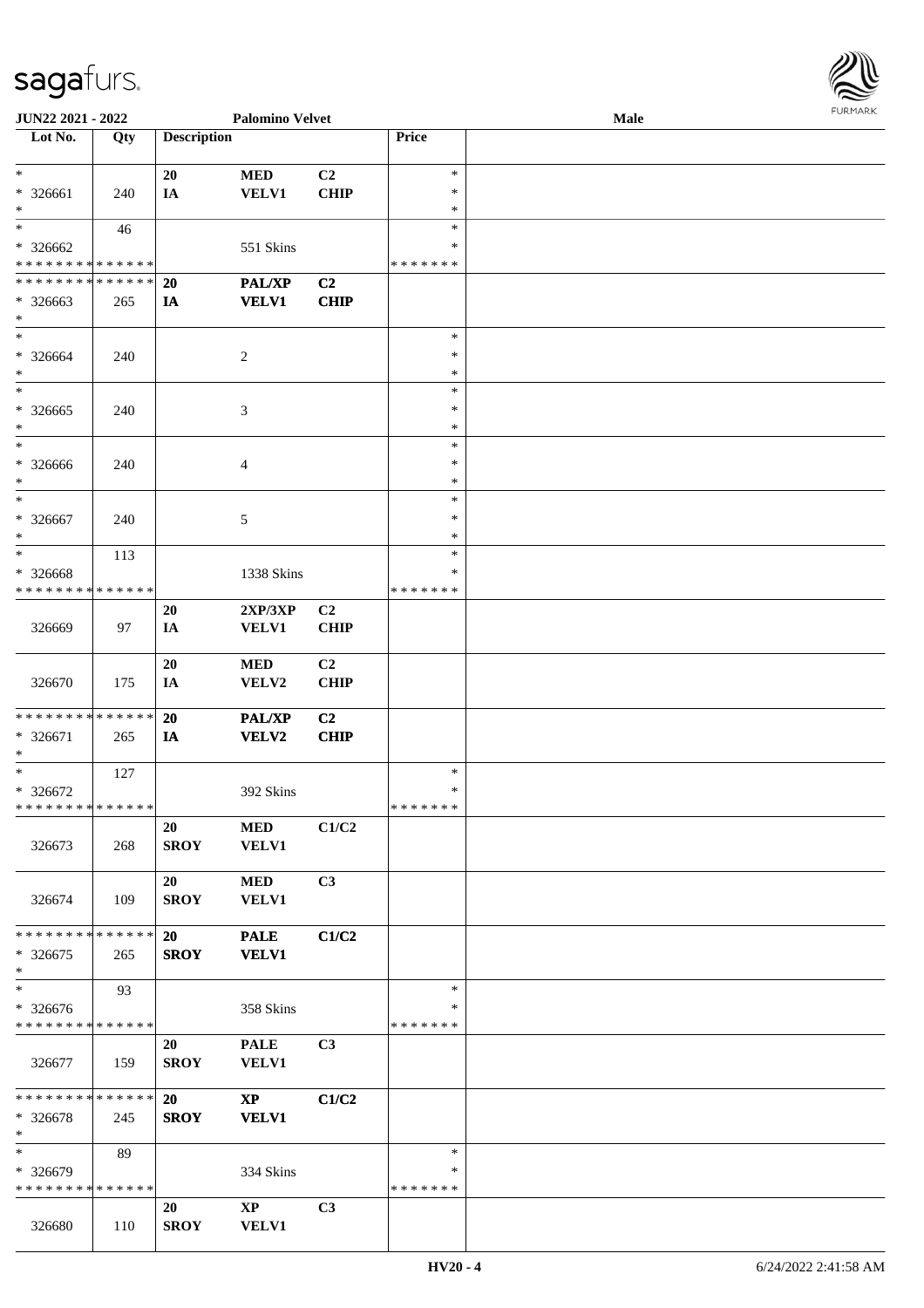

| <b>JUN22 2021 - 2022</b> |     |                    | <b>Palomino Velvet</b>      |                |              | Male |  |  |  |  |
|--------------------------|-----|--------------------|-----------------------------|----------------|--------------|------|--|--|--|--|
| Lot No.<br>Qty           |     | <b>Description</b> |                             |                | <b>Price</b> |      |  |  |  |  |
| 326681                   | 180 | 20<br><b>SROY</b>  | <b>MED</b><br><b>VELV2</b>  | C1/C2          |              |      |  |  |  |  |
| 326682                   | 229 | 20<br><b>SROY</b>  | <b>PALE</b><br><b>VELV2</b> | C1/C2          |              |      |  |  |  |  |
| 326683                   | 96  | 20<br><b>SROY</b>  | <b>PALE</b><br><b>VELV2</b> | C <sub>3</sub> |              |      |  |  |  |  |
| 326684                   | 233 | 20<br><b>SROY</b>  | <b>XP</b><br><b>VELV2</b>   | C1/C2          |              |      |  |  |  |  |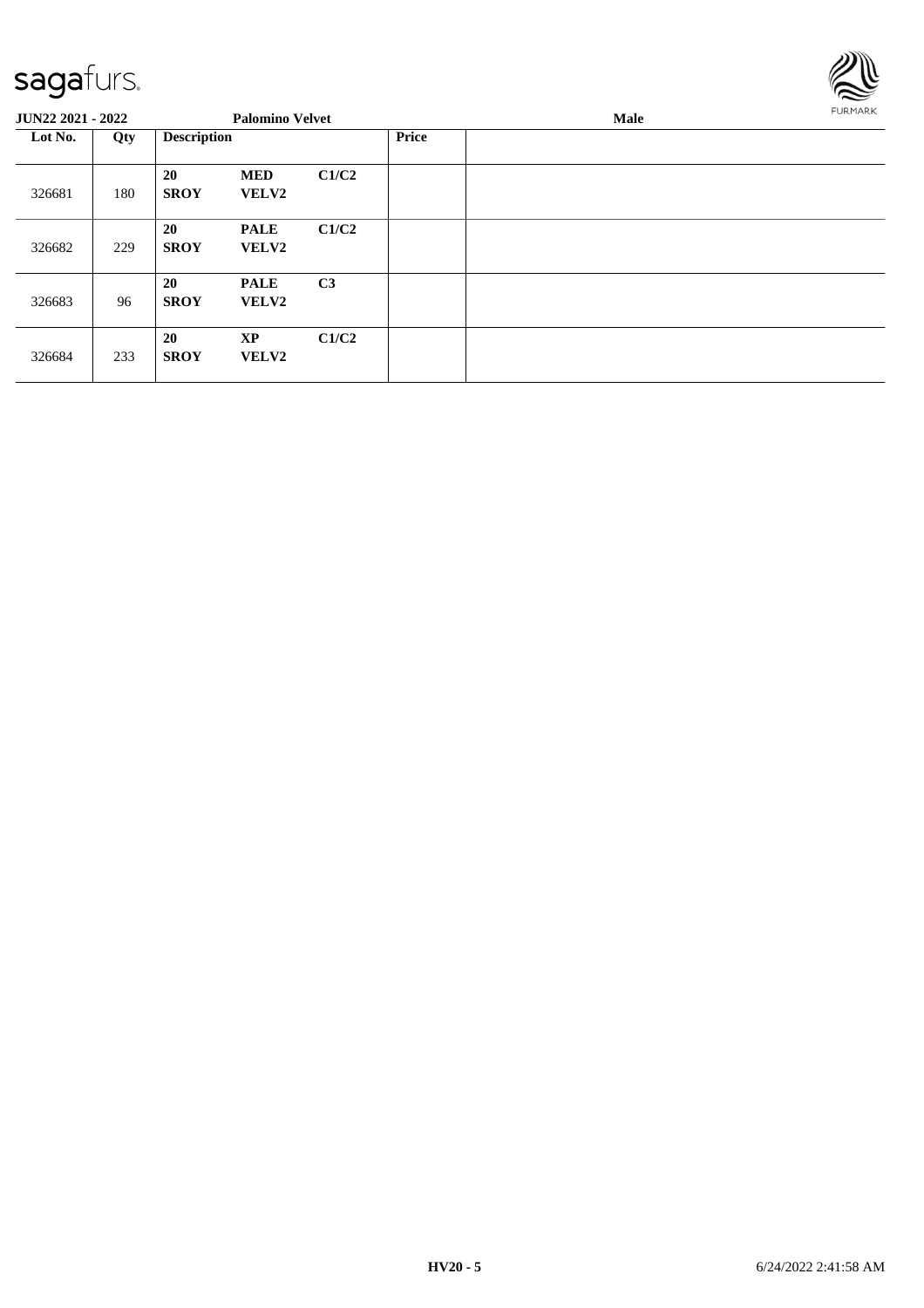

| JUN22 2021 - 2022                                   |     |                                        | <b>Palomino Velvet</b>                 |                   |                                   | Male |  |
|-----------------------------------------------------|-----|----------------------------------------|----------------------------------------|-------------------|-----------------------------------|------|--|
| Lot No.                                             | Qty | <b>Description</b>                     |                                        |                   | Price                             |      |  |
|                                                     |     |                                        |                                        |                   |                                   |      |  |
| 326741                                              | 69  | 20/0<br>SI                             | <b>XD</b><br><b>VELV1</b>              | C2                |                                   |      |  |
| 326742                                              | 104 | 20/0<br>SI                             | <b>Dark</b><br><b>VELV1</b>            | C <sub>2</sub>    |                                   |      |  |
| * * * * * * * * * * * * * * *<br>* 326743<br>$\ast$ | 305 | $\mathbf{0}$<br>SI                     | <b>MED</b><br><b>VELV1</b>             | C1/C2             |                                   |      |  |
| $\ast$<br>* 326744<br>* * * * * * * * * * * * * *   | 112 |                                        | 417 Skins                              |                   | $\ast$<br>$\ast$<br>* * * * * * * |      |  |
| 326745                                              | 164 | $\bf{0}$<br>SI                         | $\bf MED$<br>VELV1                     | C3                |                                   |      |  |
| 326746                                              | 139 | $\bf{0}$<br>SI                         | <b>PALE</b><br>VELV1                   | C1                |                                   |      |  |
| **************<br>* 326747<br>$\ast$                | 324 | $\mathbf 0$<br>SI                      | <b>PALE</b><br><b>VELV1</b>            | C2                |                                   |      |  |
| $\ast$<br>$* 326748$<br>* * * * * * * * * * * * * * | 60  |                                        | 384 Skins                              |                   | $\ast$<br>∗<br>* * * * * * *      |      |  |
| 326749                                              | 166 | $\bf{0}$<br>SI                         | <b>PALE</b><br>VELV1                   | C3                |                                   |      |  |
| 326750                                              | 171 | $\bf{0}$<br>SI                         | $\bold{XP}$<br><b>VELV1</b>            | C1                |                                   |      |  |
| **************<br>$* 326751$<br>$\ast$              | 305 | $\mathbf{0}$<br>SI                     | $\mathbf{X}\mathbf{P}$<br><b>VELV1</b> | C <sub>2</sub>    |                                   |      |  |
| $\ast$<br>* 326752<br>**************                | 117 |                                        | 422 Skins                              |                   | $\ast$<br>$\ast$<br>*******       |      |  |
| 326753                                              | 88  | $\bf{0}$<br>SI                         | $\mathbf{X}\mathbf{P}$<br><b>VELV1</b> | C3                |                                   |      |  |
| 326754                                              | 147 | 20/0<br>SI                             | 2XP/3XP<br><b>VELV1</b>                | C2                |                                   |      |  |
| 326755                                              | 147 | $\mathbf{0}$<br>$\mathbf{I}\mathbf{B}$ | ALL<br><b>VELV1</b>                    | C2<br><b>CHIP</b> |                                   |      |  |
| 326756                                              | 61  | 20/0<br><b>SAGA</b>                    | $\mathbf{X}\mathbf{D}$<br>VELV1        | C2                |                                   |      |  |
| 326757                                              | 117 | $\mathbf{0}$<br><b>SAGA</b>            | <b>Dark</b><br><b>VELV1</b>            | C1/C2             |                                   |      |  |
| 326758                                              | 127 | 20/0<br><b>SAGA</b>                    | <b>Dark</b><br>VELV1                   | C <sub>3</sub>    |                                   |      |  |
| 326759                                              | 144 | $\mathbf{0}$<br><b>SAGA</b>            | <b>MED</b><br><b>VELV1</b>             | C1                |                                   |      |  |
| * * * * * * * * * * * * * * *<br>* 326760<br>$\ast$ | 285 | $\mathbf{0}$<br><b>SAGA</b>            | <b>MED</b><br><b>VELV1</b>             | C2                |                                   |      |  |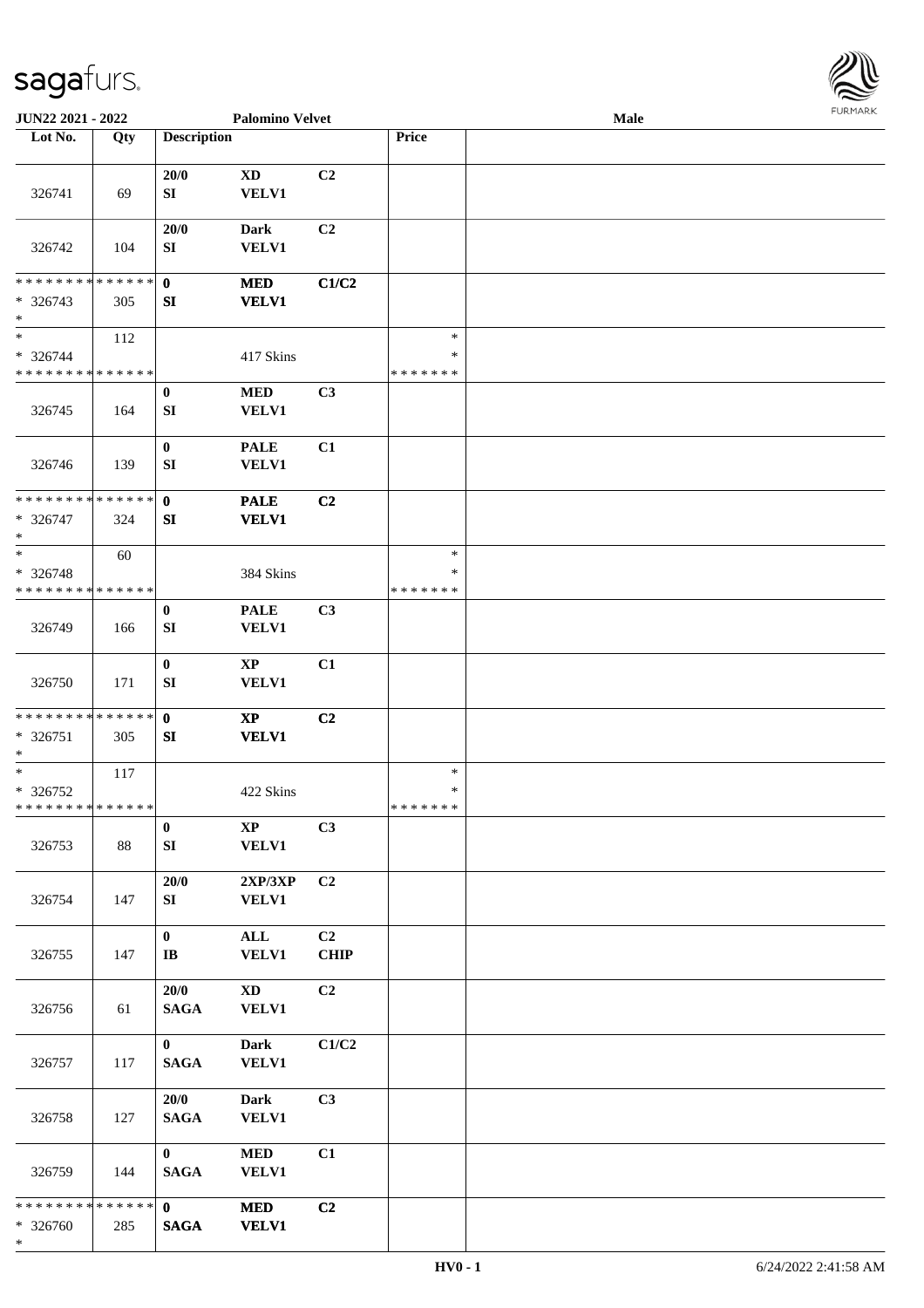| JUN22 2021 - 2022                                                   |                      |                             | <b>Palomino Velvet</b>                 |                               |                                   | Male | FURMARK |
|---------------------------------------------------------------------|----------------------|-----------------------------|----------------------------------------|-------------------------------|-----------------------------------|------|---------|
| Lot No.                                                             | Qty                  | <b>Description</b>          |                                        |                               | Price                             |      |         |
| $\ast$<br>* 326761<br>$\ast$                                        | 250                  | $\bf{0}$<br><b>SAGA</b>     | $\bf MED$<br><b>VELV1</b>              | C2                            | $\ast$<br>$\ast$<br>$\ast$        |      |         |
| $\ast$<br>* 326762<br>* * * * * * * * * * * * * *                   | 57                   |                             | 592 Skins                              |                               | $\ast$<br>*<br>*******            |      |         |
| 326763                                                              | 308                  | $\bf{0}$<br>$\mathbf{SAGA}$ | <b>MED</b><br><b>VELV1</b>             | C3                            |                                   |      |         |
| 326764                                                              | 215                  | $\bf{0}$<br><b>SAGA</b>     | <b>PALE</b><br><b>VELV1</b>            | C1                            |                                   |      |         |
| * * * * * * * *<br>$* 326765$<br>$\ast$<br>$\ast$                   | * * * * * * *<br>285 | $\mathbf{0}$<br><b>SAGA</b> | <b>PALE</b><br><b>VELV1</b>            | C2                            |                                   |      |         |
| * 326766<br>$\ast$                                                  | 260                  |                             | $\overline{2}$                         |                               | $\ast$<br>$\ast$<br>$\ast$        |      |         |
| $*$<br>* 326767<br>* * * * * * * * * * * * * *                      | 175                  |                             | 720 Skins                              |                               | $\ast$<br>∗<br>* * * * * * *      |      |         |
| * * * * * * * * * * * * * * *<br>* 326768<br>$\ast$                 | 285                  | $\mathbf 0$<br><b>SAGA</b>  | <b>PALE</b><br><b>VELV1</b>            | C3                            |                                   |      |         |
| $\overline{\phantom{1}}$<br>* 326769<br>* * * * * * * * * * * * * * | 84                   |                             | 369 Skins                              |                               | $\ast$<br>$\ast$<br>* * * * * * * |      |         |
| 326770                                                              | 308                  | $\bf{0}$<br><b>SAGA</b>     | $\bold{XP}$<br><b>VELV1</b>            | C1                            |                                   |      |         |
| **************<br>$* 326771$<br>$\ast$                              | 285                  | $\mathbf{0}$<br><b>SAGA</b> | $\bold{XP}$<br><b>VELV1</b>            | C2                            |                                   |      |         |
| $\ast$<br>* 326772<br>$\ast$                                        | 280                  |                             | $\sqrt{2}$                             |                               | $\ast$<br>$\ast$<br>$\ast$        |      |         |
| $\ast$<br>* 326773<br>* * * * * * * * * * * * * *                   | 127                  |                             | 692 Skins                              |                               | $\ast$<br>∗<br>*******            |      |         |
| 326774                                                              | 188                  | $\bf{0}$<br><b>SAGA</b>     | $\mathbf{X}\mathbf{P}$<br><b>VELV1</b> | C3                            |                                   |      |         |
| 326775                                                              | 123                  | $\mathbf{0}$<br><b>SAGA</b> | 2XP<br><b>VELV1</b>                    | C1/C2                         |                                   |      |         |
| 326776                                                              | 78                   | 20/0<br><b>SAGA</b>         | 2XP<br><b>VELV1</b>                    | C3                            |                                   |      |         |
| 326777                                                              | 67                   | 20/0<br><b>SAGA</b>         | 3XP<br>VELV1                           | C2                            |                                   |      |         |
| 326778                                                              | 116                  | $\bf{0}$<br>IA              | <b>MED</b><br><b>VELV1</b>             | C2<br><b>CHIP</b>             |                                   |      |         |
| * * * * * * * * * * * * * * *<br>* 326779<br>$\ast$                 | 265                  | $\mathbf{0}$<br>IA          | <b>PAL/XP</b><br><b>VELV1</b>          | C <sub>2</sub><br><b>CHIP</b> |                                   |      |         |
| $\ast$<br>* 326780<br>******** <mark>******</mark>                  | 70                   |                             | 335 Skins                              |                               | $\ast$<br>*<br>* * * * * * *      |      |         |

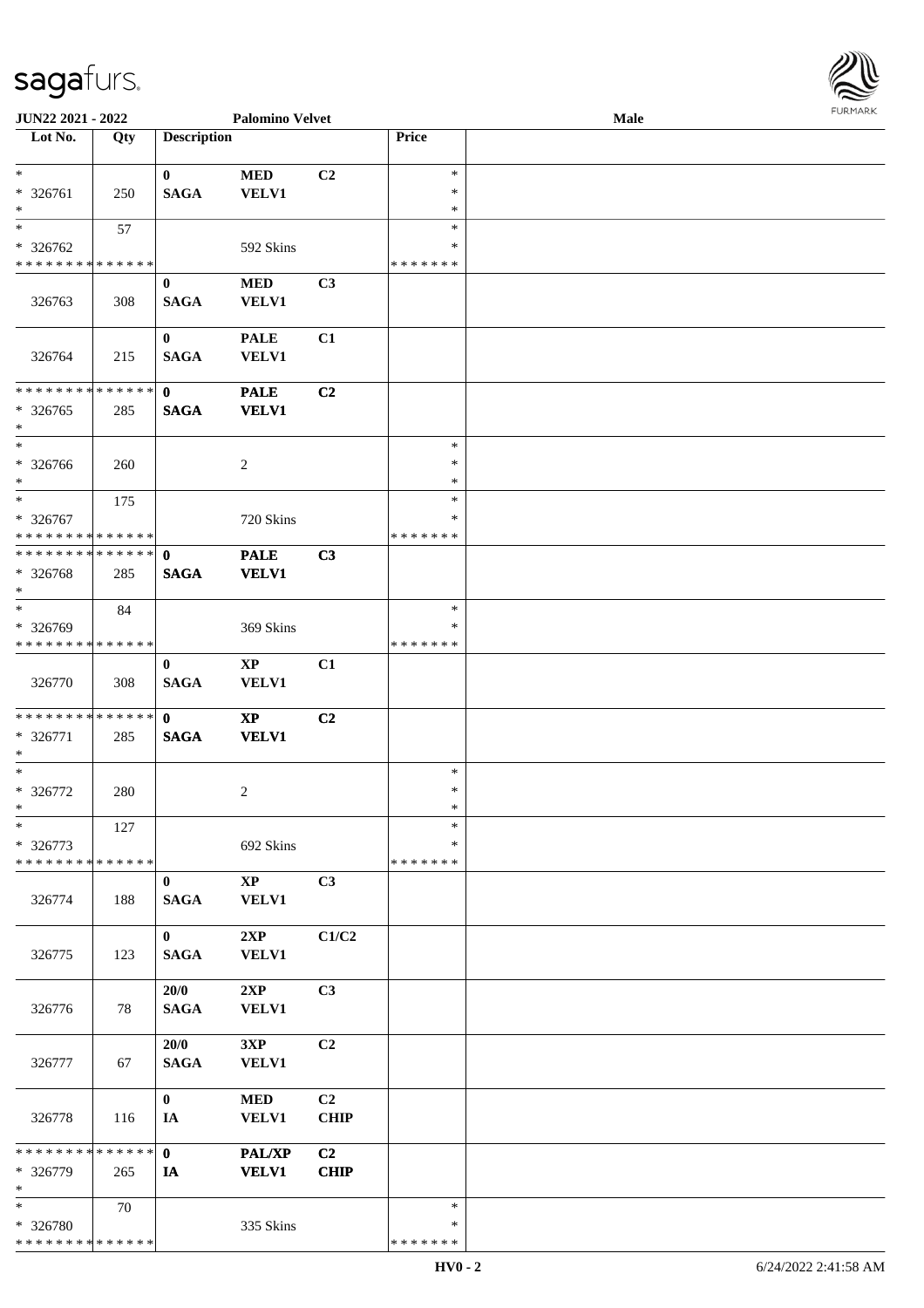

| <b>JUN22 2021 - 2022</b> |     |                             | <b>Palomino Velvet</b>      |       |              | Male | <b>FURMARK</b> |  |
|--------------------------|-----|-----------------------------|-----------------------------|-------|--------------|------|----------------|--|
| Lot No.<br>Qty           |     | <b>Description</b>          |                             |       | <b>Price</b> |      |                |  |
| 326781                   | 103 | $\bf{0}$<br><b>SROY</b>     | <b>MED</b><br><b>VELV1</b>  | C1/C2 |              |      |                |  |
| 326782                   | 109 | $\mathbf{0}$<br><b>SROY</b> | <b>PALE</b><br><b>VELV1</b> | C1/C2 |              |      |                |  |
| 326783                   | 129 | $\mathbf{0}$<br><b>SROY</b> | XP<br><b>VELV1</b>          | C1/C2 |              |      |                |  |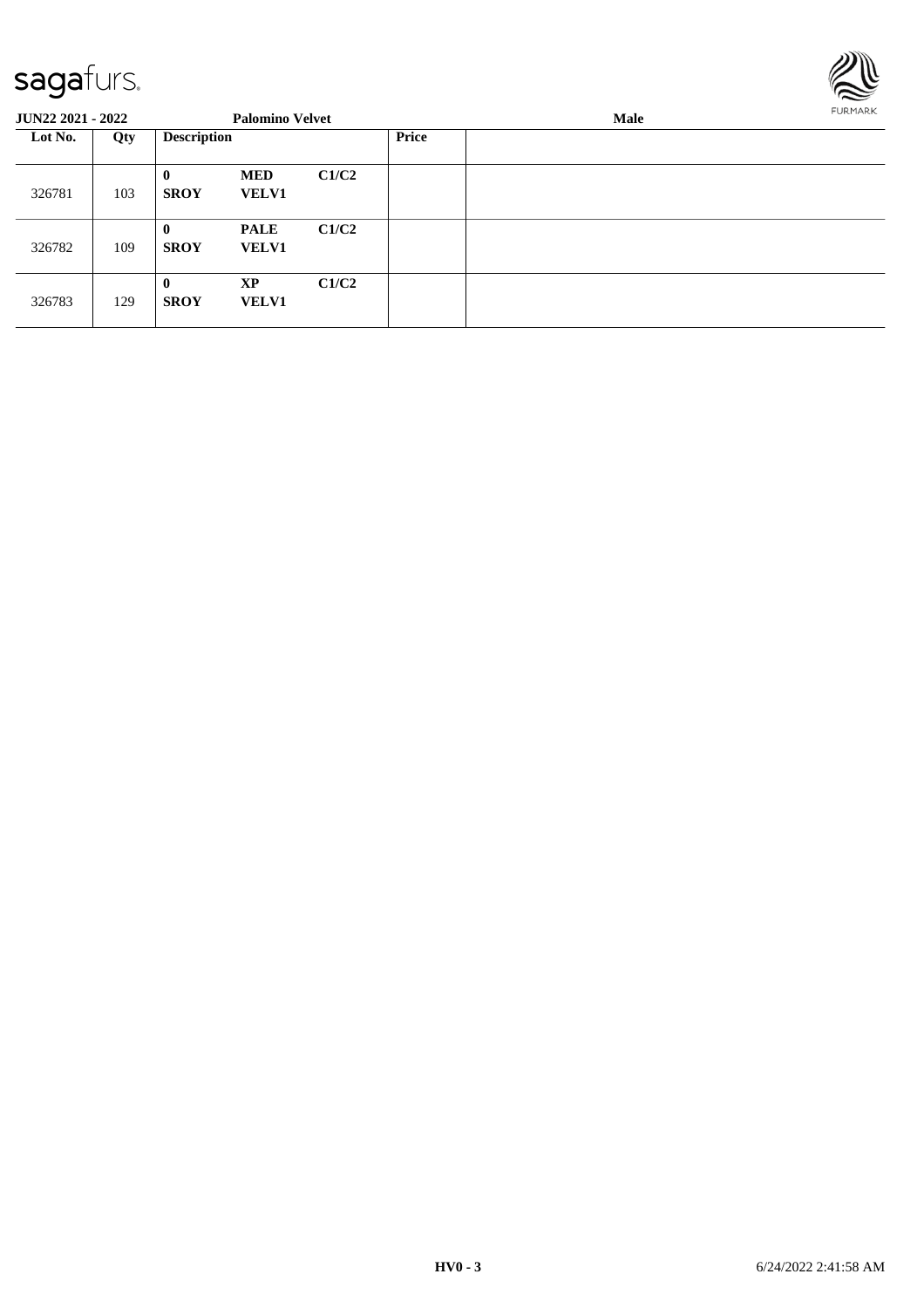

| <b>JUN22 2021 - 2022</b>                             |     |                                | Palomino                                                  |                   |                                   | Female |  |
|------------------------------------------------------|-----|--------------------------------|-----------------------------------------------------------|-------------------|-----------------------------------|--------|--|
| Lot No.                                              | Qty | <b>Description</b>             |                                                           |                   | Price                             |        |  |
| 425501                                               | 122 | $20\,$<br>${\bf S}{\bf I}$     | $\bf MED$                                                 | C1                |                                   |        |  |
| 425502                                               | 231 | 20<br>${\bf SI}$               | $\bf MED$                                                 | C2                |                                   |        |  |
| 425503                                               | 114 | $20\,$<br>${\bf S}{\bf I}$     | <b>PALE</b>                                               | C1                |                                   |        |  |
| 425504                                               | 291 | $20\,$<br>${\bf S}{\bf I}$     | <b>PALE</b>                                               | C2                |                                   |        |  |
| 425505                                               | 295 | ${\bf 20}$<br>${\bf SI}$       | $\bold{XP}$                                               | C1/C2             |                                   |        |  |
| 425506                                               | 139 | $20\,$<br>${\bf S}{\bf I}$     | $\bf MED$<br><b>LNAP</b>                                  | C1/C2             |                                   |        |  |
| 425507                                               | 141 | ${\bf 20}$<br>${\bf S}{\bf I}$ | <b>PALE</b><br>$\mathbf{L}\mathbf{N}\mathbf{A}\mathbf{P}$ | C1/C2             |                                   |        |  |
| 425508                                               | 96  | 20<br>${\bf SI}$               | $\bold{XP}$<br><b>LNAP</b>                                | C1/C2             |                                   |        |  |
| 425509                                               | 148 | $20\,$<br>$\bf IB$             | $\bf MED$<br>CHIP                                         | C2                |                                   |        |  |
| 425510                                               | 304 | $20\,$<br>$\bf{IB}$            | PAL/XP<br>CHIP                                            | C <sub>2</sub>    |                                   |        |  |
| 425511                                               | 89  | ${\bf 20}$<br>$\bf IB$         | PAL/XP<br><b>CHIP</b>                                     | C2<br><b>LNAP</b> |                                   |        |  |
| 425512                                               | 111 | 20<br>$\mathbf{SAGA}$          | Dark                                                      | C1/C2             |                                   |        |  |
| 425513                                               | 228 | 20<br><b>SAGA</b>              | <b>MED</b>                                                | C1                |                                   |        |  |
| * * * * * * * * * * * * * * *<br>$* 425514$<br>$*$   | 425 | 20<br><b>SAGA</b>              | <b>MED</b>                                                | C2                |                                   |        |  |
| $*$<br>$* 425515$<br>* * * * * * * * * * * * * *     | 226 |                                | 651 Skins                                                 |                   | $\ast$<br>$\ast$<br>* * * * * * * |        |  |
| 425516                                               | 237 | 20<br><b>SAGA</b>              | <b>MED</b>                                                | C3                |                                   |        |  |
| 425517                                               | 280 | 20<br><b>SAGA</b>              | <b>PALE</b>                                               | C1                |                                   |        |  |
| * * * * * * * * * * * * * * *<br>$* 425518$<br>$*$   | 425 | 20<br><b>SAGA</b>              | <b>PALE</b>                                               | C2                |                                   |        |  |
| $*$ $*$<br>* 425519<br>* * * * * * * * * * * * * * * | 309 |                                | 734 Skins                                                 |                   | $\ast$<br>∗<br>* * * * * * *      |        |  |
| 425520                                               | 348 | 20<br><b>SAGA</b>              | <b>PALE</b>                                               | C3                |                                   |        |  |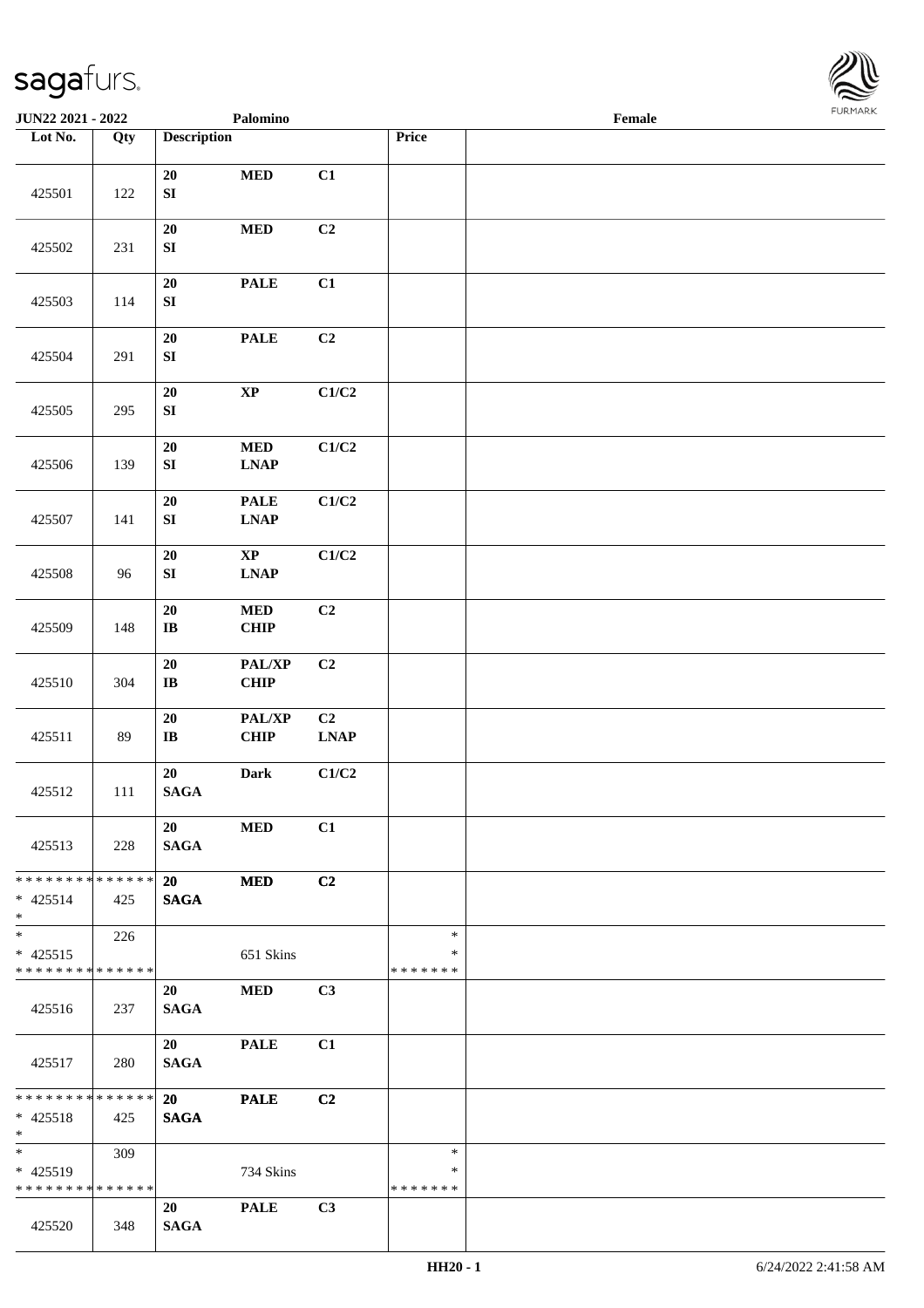

| JUN22 2021 - 2022                                                       |     |                    | Palomino                              |                                                              |                                   | Female |  |
|-------------------------------------------------------------------------|-----|--------------------|---------------------------------------|--------------------------------------------------------------|-----------------------------------|--------|--|
| Lot No.                                                                 | Qty | <b>Description</b> |                                       |                                                              | Price                             |        |  |
| 425521                                                                  | 188 | 20<br><b>SAGA</b>  | $\mathbf{X}\mathbf{P}$                | C1                                                           |                                   |        |  |
| * * * * * * * * * * * * * *<br>$* 425522$<br>$\ast$                     | 425 | 20<br><b>SAGA</b>  | $\mathbf{X}\mathbf{P}$                | C2                                                           |                                   |        |  |
| $\overline{\phantom{a}^*}$<br>$* 425523$<br>* * * * * * * * * * * * * * | 87  |                    | 512 Skins                             |                                                              | $\ast$<br>$\ast$<br>* * * * * * * |        |  |
| 425524                                                                  | 238 | 20<br><b>SAGA</b>  | $\mathbf{X}\mathbf{P}$                | C3                                                           |                                   |        |  |
| 425525                                                                  | 98  | 20<br><b>SAGA</b>  | 2XP                                   | C <sub>2</sub>                                               |                                   |        |  |
| 425526                                                                  | 158 | 20<br><b>SAGA</b>  | $\bf MED$<br><b>LNAP</b>              | C1/C2                                                        |                                   |        |  |
| 425527                                                                  | 143 | 20<br><b>SAGA</b>  | <b>PALE</b><br><b>LNAP</b>            | C1/C2                                                        |                                   |        |  |
| 425528                                                                  | 134 | 20<br><b>SAGA</b>  | $\mathbf{X}\mathbf{P}$<br><b>LNAP</b> | C1/C2                                                        |                                   |        |  |
| * * * * * * * * * * * * * *<br>* 425529<br>$\ast$                       | 425 | 20<br>IA           | <b>MED</b><br>CHIP                    | C <sub>2</sub>                                               |                                   |        |  |
| $\overline{\ast}$<br>* 425530<br>* * * * * * * * * * * * * *            | 153 |                    | 578 Skins                             |                                                              | $\ast$<br>*<br>* * * * * * *      |        |  |
| **************<br>$* 425531$<br>$*$                                     | 424 | 20<br>IA           | <b>PAL/XP</b><br>CHIP                 | C2                                                           |                                   |        |  |
| $\ast$<br>$* 425532$<br>$*$                                             | 400 |                    | $\overline{c}$                        |                                                              | $\ast$<br>$\ast$<br>$\ast$        |        |  |
| $\ast$<br>$* 425533$<br>$*$                                             | 400 |                    | $\mathfrak{Z}$                        |                                                              | $\ast$<br>$\ast$<br>$\ast$        |        |  |
| $\ast$<br>$* 425534$<br>* * * * * * * * * * * * * *                     | 228 |                    | 1452 Skins                            |                                                              | $\ast$<br>*<br>* * * * * * *      |        |  |
| 425535                                                                  | 93  | 20<br>IA           | <b>MED</b><br>CHIP                    | C <sub>2</sub><br>$\mathbf{L}\mathbf{N}\mathbf{A}\mathbf{P}$ |                                   |        |  |
| 425536                                                                  | 213 | 20<br>IA           | PAL/XP<br><b>CHIP</b>                 | C2<br><b>LNAP</b>                                            |                                   |        |  |
| 425537                                                                  | 105 | 20<br><b>SROY</b>  | $\bf MED$                             | C1                                                           |                                   |        |  |
| 425538                                                                  | 262 | 20<br><b>SROY</b>  | $\bf MED$                             | C <sub>2</sub>                                               |                                   |        |  |
| 425539                                                                  | 114 | 20<br><b>SROY</b>  | $\bf MED$                             | C3                                                           |                                   |        |  |
| 425540                                                                  | 123 | 20<br><b>SROY</b>  | <b>PALE</b>                           | C1                                                           |                                   |        |  |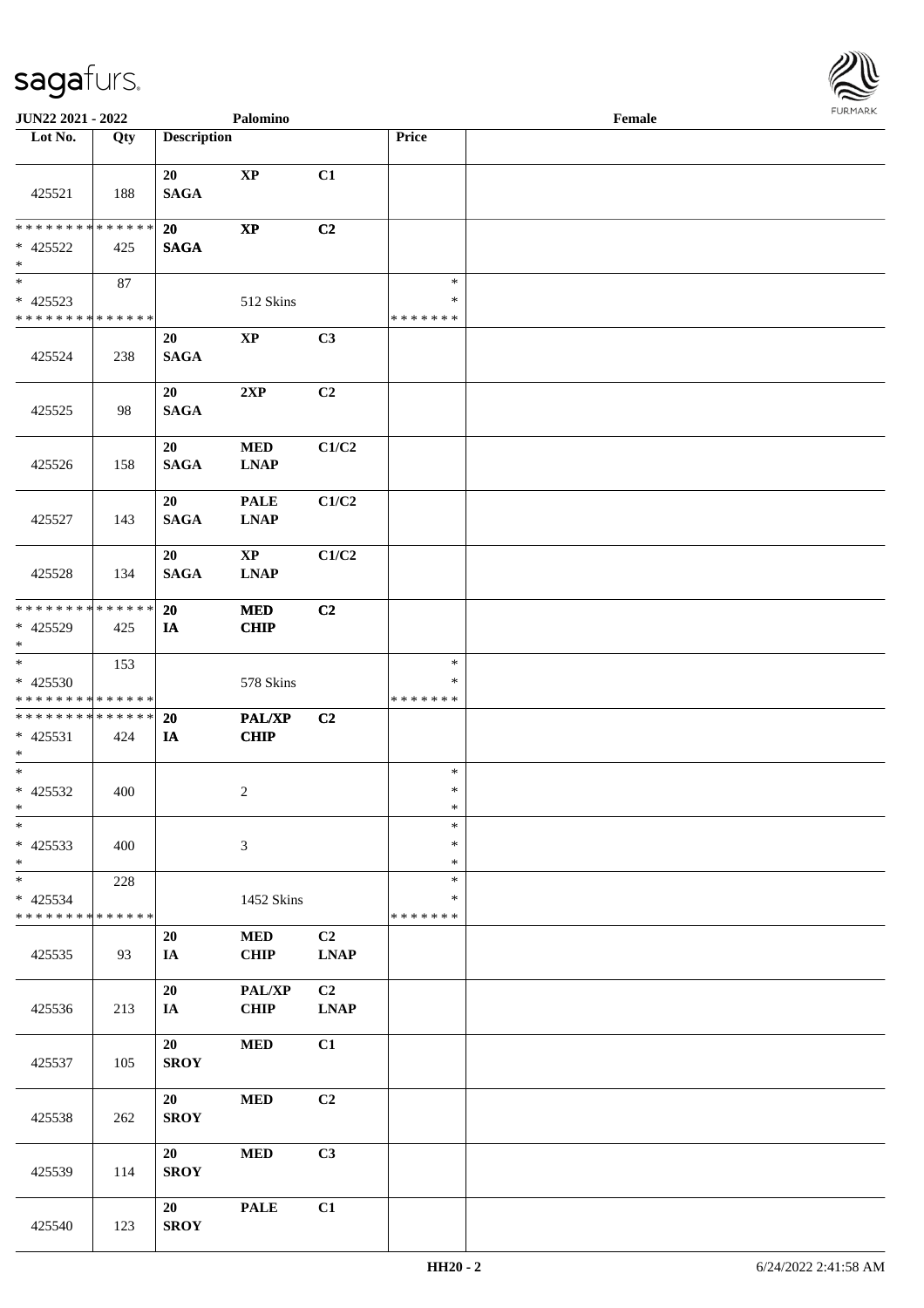

| <b>JUN22 2021 - 2022</b> |     |                    | Palomino    |                |              | FURMARK |  |
|--------------------------|-----|--------------------|-------------|----------------|--------------|---------|--|
| Lot No.                  | Qty | <b>Description</b> |             |                | <b>Price</b> |         |  |
| 425541                   | 377 | 20<br><b>SROY</b>  | <b>PALE</b> | C2             |              |         |  |
| 425542                   | 164 | 20<br><b>SROY</b>  | <b>PALE</b> | C3             |              |         |  |
| 425543                   | 353 | 20<br><b>SROY</b>  | <b>XP</b>   | C1/C2          |              |         |  |
| 425544                   | 110 | 20<br><b>SROY</b>  | <b>XP</b>   | C <sub>3</sub> |              |         |  |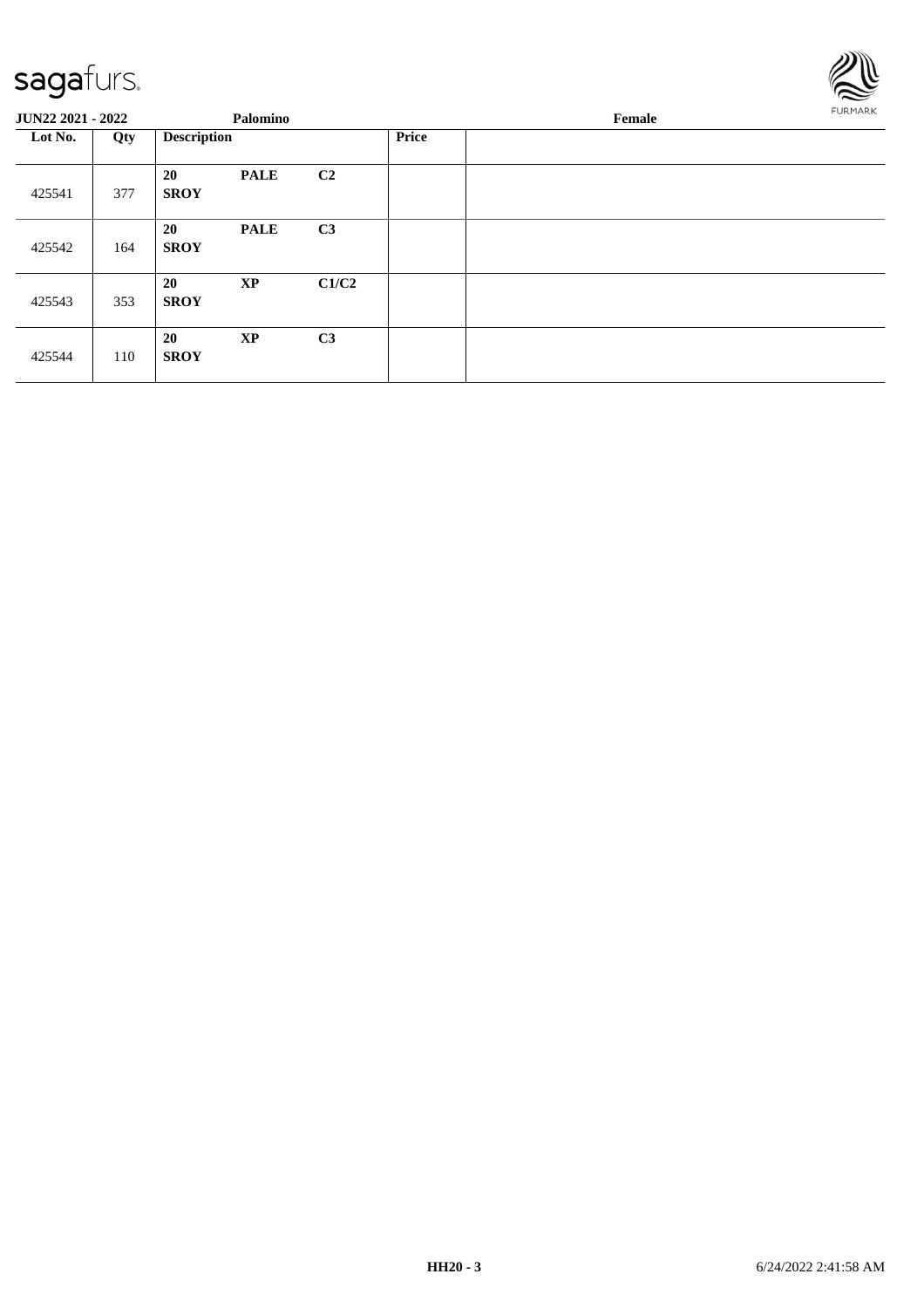

| <b>JUN22 2021 - 2022</b> |        |                                  | Palomino                                                             |                               |       | Female |  |
|--------------------------|--------|----------------------------------|----------------------------------------------------------------------|-------------------------------|-------|--------|--|
| Lot No.                  | Qty    | <b>Description</b>               |                                                                      |                               | Price |        |  |
| 425601                   | 101    | $20/0$<br>${\bf SI}$             | <b>Dark</b>                                                          | C2                            |       |        |  |
| 425602                   | 186    | $\pmb{0}$<br>${\bf S}{\bf I}$    | $\bf MED$                                                            | C1/C2                         |       |        |  |
| 425603                   | 165    | $20/0$<br>${\bf S}{\bf I}$       | $\bf MED$                                                            | C3                            |       |        |  |
| 425604                   | 157    | $\pmb{0}$<br>${\bf S}{\bf I}$    | <b>PALE</b>                                                          | C1/C2                         |       |        |  |
| 425605                   | 164    | $20/0$<br>${\bf S}{\bf I}$       | <b>PALE</b>                                                          | C3                            |       |        |  |
| 425606                   | 132    | $\mathbf{0}$<br>${\bf S}{\bf I}$ | $\bold{XP}$                                                          | C1/C2                         |       |        |  |
| 425607                   | 101    | $20/0$<br>${\bf S}{\bf I}$       | $\bold{XP}$                                                          | C3                            |       |        |  |
| 425608                   | 153    | $\pmb{0}$<br>${\bf SI}$          | $2{\bf XP}/3{\bf XP}$                                                | C1/C2                         |       |        |  |
| 425609                   | $80\,$ | $20/0$<br>${\bf S}{\bf I}$       | $2{\bf XP}/3{\bf XP}$                                                | C2                            |       |        |  |
| 425610                   | 219    | $\pmb{0}$<br>${\bf S}{\bf I}$    | $\bf MED$<br><b>LNAP</b>                                             | C1/C2                         |       |        |  |
| 425611                   | 108    | $20/0$<br>${\bf S}{\bf I}$       | $\bf MED$<br>$\ensuremath{\mathbf{L}\mathbf{N}\mathbf{A}\mathbf{P}}$ | C3                            |       |        |  |
| 425612                   | 143    | $\pmb{0}$<br>SI                  | <b>PALE</b><br>$\ensuremath{\text{L}N\!AP}$                          | $\mathbf{C1}/\mathbf{C2}$     |       |        |  |
| 425613                   | 115    | $20/0$<br>SI                     | <b>PALE</b><br><b>LNAP</b>                                           | C3                            |       |        |  |
| 425614                   | 121    | $\mathbf{0}$<br>SI               | $\mathbf{X}\mathbf{P}$<br><b>LNAP</b>                                | C1/C2                         |       |        |  |
| 425615                   | 133    | $\boldsymbol{0}$<br>${\bf SI}$   | 2XP/3XP<br><b>LNAP</b>                                               | C1/C2                         |       |        |  |
| 425616                   | 90     | $\bf{0}$<br>$\bf I\bf B$         | $\bf MED$<br>CHIP                                                    | C2                            |       |        |  |
| 425617                   | 113    | $\bf{0}$<br>$\bf IB$             | PAL/XP<br><b>CHIP</b>                                                | C2                            |       |        |  |
| 425618                   | 266    | $20/0$<br>$\bf IB$               | <b>MED</b><br><b>CHIP</b>                                            | C2<br><b>LNAP</b>             |       |        |  |
| 425619                   | 335    | $\bf{0}$<br>$\bf IB$             | PAL/XP<br>CHIP                                                       | C <sub>2</sub><br><b>LNAP</b> |       |        |  |
| 425620                   | 110    | $\pmb{0}$<br>$\rm II$            | $\mathbf{ALL}$                                                       | C2                            |       |        |  |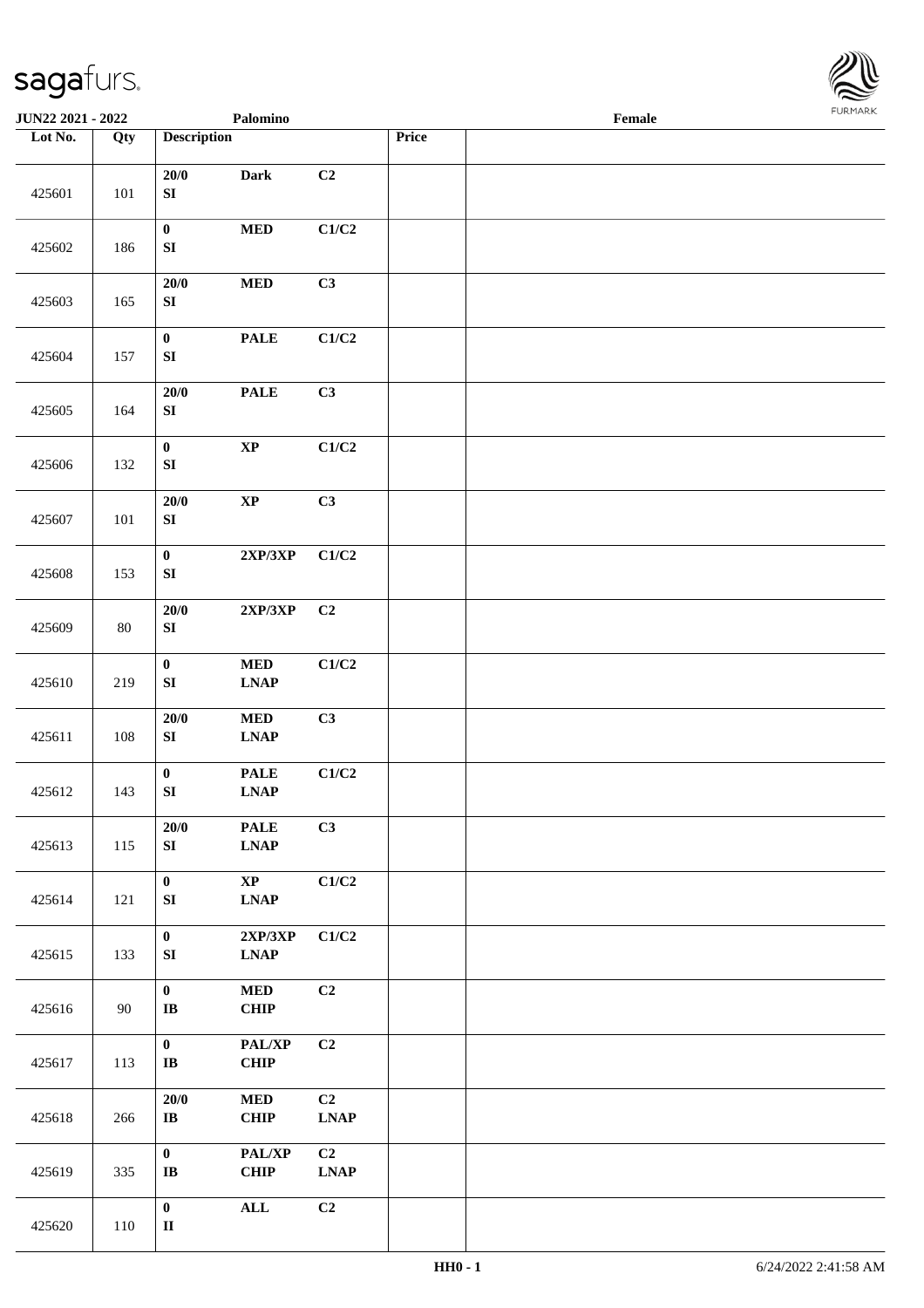

| JUN22 2021 - 2022                                                   |     |                             | Palomino               |                |                                   | Female |  |
|---------------------------------------------------------------------|-----|-----------------------------|------------------------|----------------|-----------------------------------|--------|--|
| Lot No.                                                             | Qty | <b>Description</b>          |                        |                | Price                             |        |  |
| 425621                                                              | 68  | 20/0<br><b>SAGA</b>         | <b>XD</b>              | C1/C2          |                                   |        |  |
| 425622                                                              | 207 | $\mathbf{0}$<br><b>SAGA</b> | <b>Dark</b>            | C1/C2          |                                   |        |  |
| 425623                                                              | 163 | 20/0<br><b>SAGA</b>         | <b>Dark</b>            | C3             |                                   |        |  |
| 425624                                                              | 361 | $\mathbf{0}$<br><b>SAGA</b> | $\bf MED$              | C1             |                                   |        |  |
| * * * * * * * * * * * * * *<br>$* 425625$<br>$*$                    | 445 | $\mathbf{0}$<br><b>SAGA</b> | $\bf MED$              | C <sub>2</sub> |                                   |        |  |
| $\overline{\ast}$<br>$* 425626$<br>$*$                              | 420 |                             | $\overline{2}$         |                | $\ast$<br>$\ast$<br>$\ast$        |        |  |
| $*$<br>$* 425627$<br>* * * * * * * * * * * * * * *                  | 180 |                             | 1045 Skins             |                | $\ast$<br>$\ast$<br>* * * * * * * |        |  |
| **************<br>$* 425628$<br>$*$                                 | 445 | $\mathbf{0}$<br><b>SAGA</b> | <b>MED</b>             | C3             |                                   |        |  |
| $\overline{\phantom{0}}$<br>* 425629<br>* * * * * * * * * * * * * * | 104 |                             | 549 Skins              |                | $\ast$<br>∗<br>* * * * * * *      |        |  |
| 425630                                                              | 381 | $\mathbf{0}$<br><b>SAGA</b> | <b>PALE</b>            | C1             |                                   |        |  |
| * * * * * * * * * * * * * * *<br>$* 425631$<br>$*$                  | 445 | $\mathbf{0}$<br><b>SAGA</b> | <b>PALE</b>            | C2             |                                   |        |  |
| $*$<br>$* 425632$<br>$*$                                            | 420 |                             | $\overline{c}$         |                | $\ast$<br>$\ast$<br>$\ast$        |        |  |
| $\ast$<br>$* 425633$<br>* * * * * * * * * * * * * * *               | 316 |                             | 1181 Skins             |                | $\ast$<br>∗<br>* * * * * * *      |        |  |
| * * * * * * * * * * * * * * *<br>$* 425634$<br>$*$                  | 445 | $\mathbf{0}$<br><b>SAGA</b> | <b>PALE</b>            | C3             |                                   |        |  |
| $\overline{\ast}$<br>$* 425635$<br>* * * * * * * * * * * * * *      | 80  |                             | 525 Skins              |                | $\ast$<br>∗<br>* * * * * * *      |        |  |
| 425636                                                              | 245 | $\bf{0}$<br><b>SAGA</b>     | $\mathbf{XP}$          | C1             |                                   |        |  |
| * * * * * * * * * * * * * * *<br>$* 425637$<br>$*$                  | 445 | $\mathbf{0}$<br><b>SAGA</b> | $\mathbf{X}\mathbf{P}$ | C2             |                                   |        |  |
| $*$<br>$* 425638$<br>* * * * * * * * * * * * * *                    | 289 |                             | 734 Skins              |                | $\ast$<br>$\ast$<br>* * * * * * * |        |  |
| 425639                                                              | 332 | $\mathbf{0}$<br><b>SAGA</b> | <b>XP</b>              | C3             |                                   |        |  |
| 425640                                                              | 236 | $\mathbf{0}$<br><b>SAGA</b> | 2XP/3XP                | C <sub>2</sub> |                                   |        |  |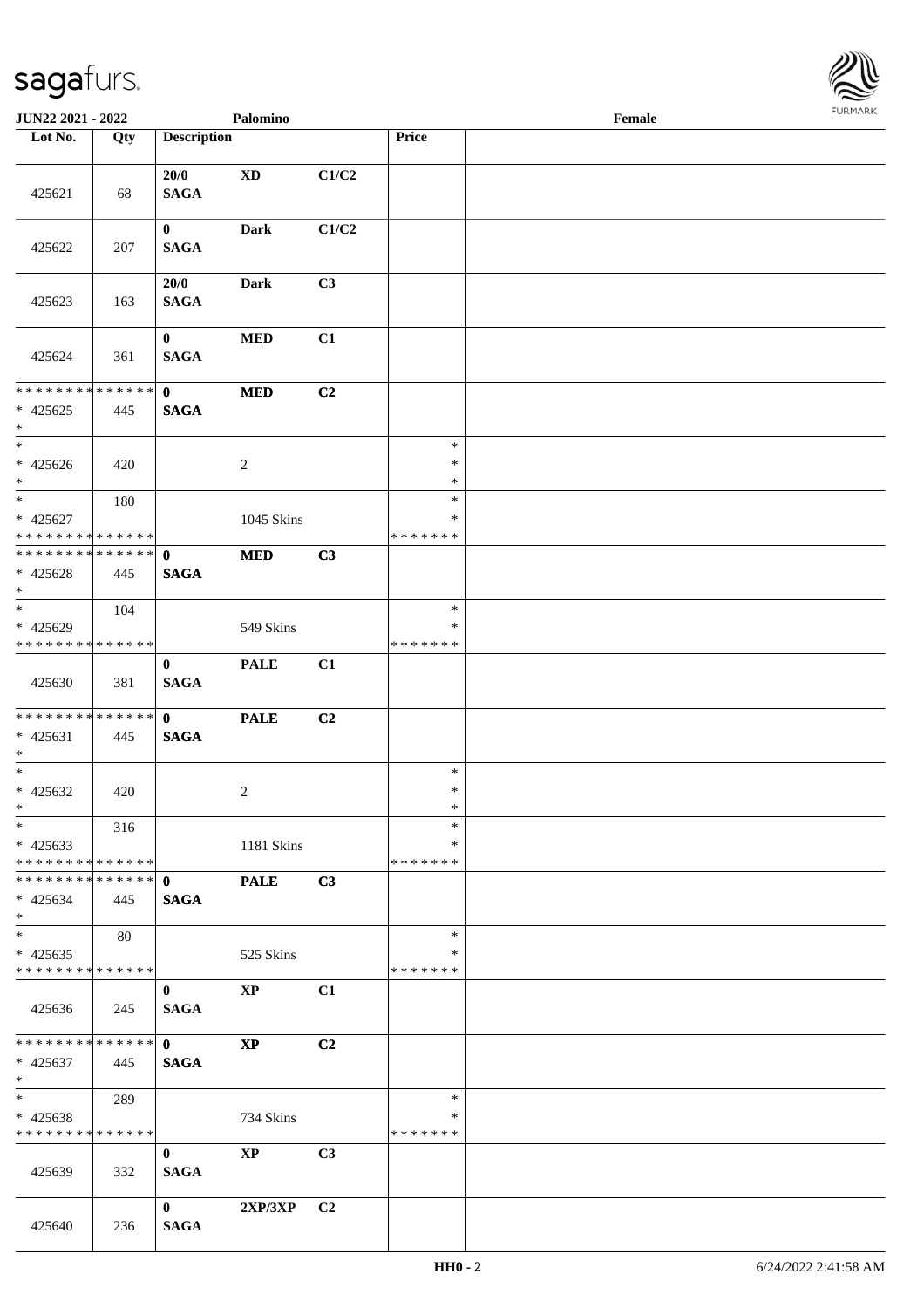

| <b>JUN22 2021 - 2022</b>                           |     |                             | Palomino                                           |                   |                                   | Female |  |
|----------------------------------------------------|-----|-----------------------------|----------------------------------------------------|-------------------|-----------------------------------|--------|--|
| Lot No.                                            | Qty | <b>Description</b>          |                                                    |                   | Price                             |        |  |
| 425641                                             | 80  | 20/0<br><b>SAGA</b>         | Dark<br><b>LNAP</b>                                | C1/C2             |                                   |        |  |
| 425642                                             | 280 | $\bf{0}$<br><b>SAGA</b>     | <b>MED</b><br><b>LNAP</b>                          | C1/C2             |                                   |        |  |
| 425643                                             | 163 | 20/0<br><b>SAGA</b>         | <b>MED</b><br><b>LNAP</b>                          | C <sub>3</sub>    |                                   |        |  |
| 425644                                             | 235 | $\bf{0}$<br><b>SAGA</b>     | <b>PALE</b><br><b>LNAP</b>                         | C1/C2             |                                   |        |  |
| 425645                                             | 168 | 20/0<br><b>SAGA</b>         | <b>PALE</b><br><b>LNAP</b>                         | C3                |                                   |        |  |
| 425646                                             | 142 | $\mathbf{0}$<br><b>SAGA</b> | $\bold{XP}$<br><b>LNAP</b>                         | C1/C2             |                                   |        |  |
| 425647                                             | 114 | 20/0<br><b>SAGA</b>         | $\mathbf{XP}$<br><b>LNAP</b>                       | C3                |                                   |        |  |
| 425648                                             | 115 | 20/0<br>IA                  | $\bold{X}\bold{D}/\bold{D}\bold{K}$<br><b>CHIP</b> | C2                |                                   |        |  |
| * * * * * * * * * * * * * * *<br>* 425649<br>$*$   | 445 | $\mathbf 0$<br>IA           | <b>MED</b><br><b>CHIP</b>                          | C2                |                                   |        |  |
| $*$<br>$* 425650$<br>* * * * * * * * * * * * * *   | 166 |                             | 611 Skins                                          |                   | $\ast$<br>∗<br>* * * * * * *      |        |  |
| * * * * * * * * * * * * * * *<br>$* 425651$<br>$*$ | 445 | $\mathbf 0$<br>IA           | PAL/XP<br><b>CHIP</b>                              | C <sub>2</sub>    |                                   |        |  |
| $*$<br>$* 425652$<br>$*$                           | 420 |                             | $\overline{c}$                                     |                   | $\ast$<br>$\ast$<br>$\ast$        |        |  |
| $\ast$<br>$* 425653$<br>$*$                        | 420 |                             | 3                                                  |                   | $\ast$<br>∗<br>$\ast$             |        |  |
| $*$<br>$* 425654$<br>* * * * * * * * * * * * * *   | 68  |                             | 1353 Skins                                         |                   | $\ast$<br>∗<br>* * * * * * *      |        |  |
| 425655                                             | 111 | <b>20/0</b><br>IA           | $2{\bf XP}/3{\bf XP}$<br><b>CHIP</b>               | C <sub>2</sub>    |                                   |        |  |
| 425656                                             | 436 | $\mathbf{0}$<br>IA          | <b>MED</b><br><b>CHIP</b>                          | C2<br><b>LNAP</b> |                                   |        |  |
| * * * * * * * * * * * * * * *<br>$* 425657$<br>$*$ | 445 | $\mathbf{0}$<br>IA          | <b>PAL/XP</b><br><b>CHIP</b>                       | C2<br><b>LNAP</b> |                                   |        |  |
| $*$<br>$* 425658$<br>* * * * * * * * * * * * * *   | 456 |                             | 901 Skins                                          |                   | $\ast$<br>$\ast$<br>* * * * * * * |        |  |
| 425659                                             | 89  | $\bf{0}$<br><b>SROY</b>     | Dark                                               | C1/C2             |                                   |        |  |
| 425660                                             | 103 | $\mathbf{0}$<br><b>SROY</b> | <b>MED</b>                                         | C1                |                                   |        |  |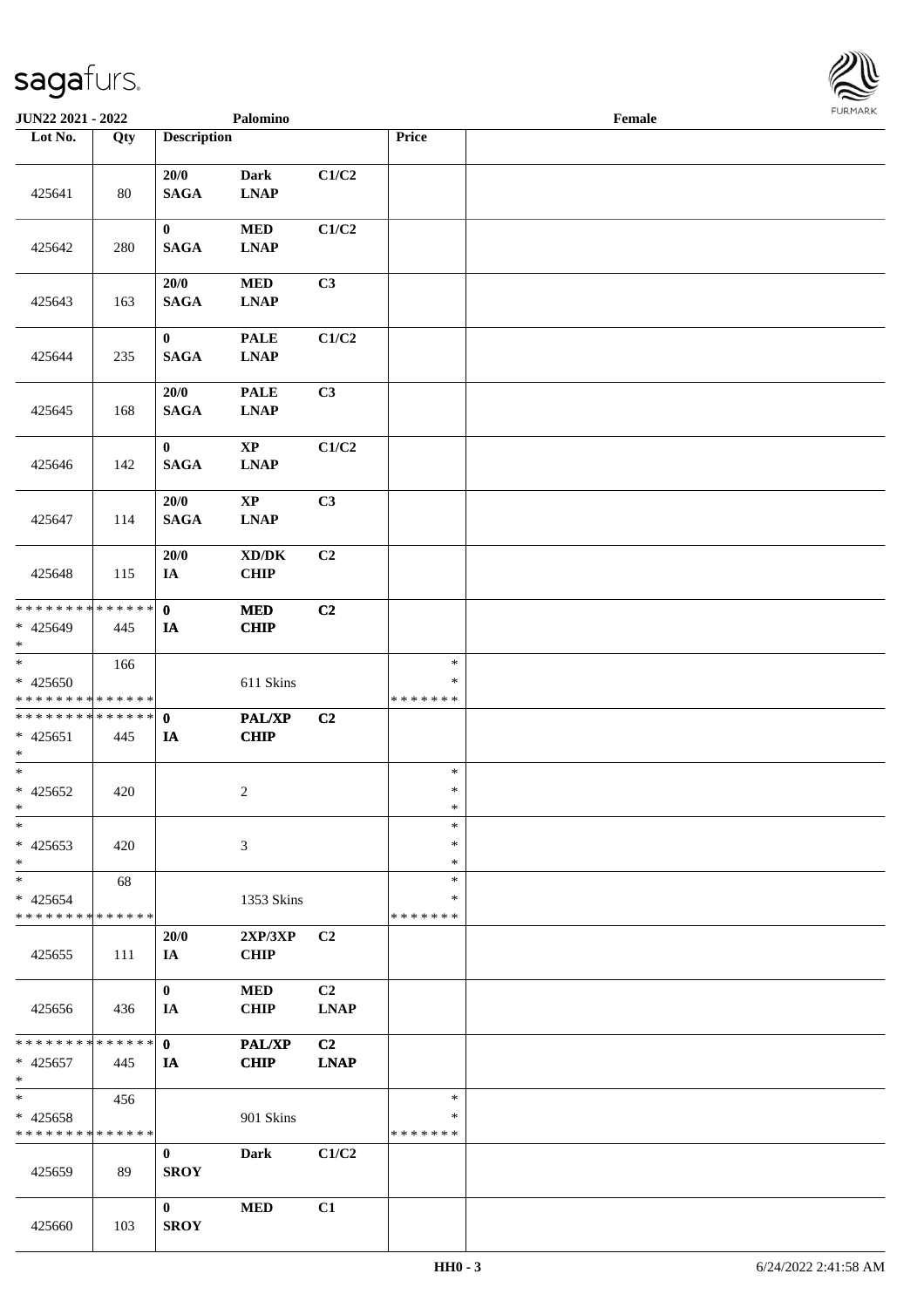

| JUN22 2021 - 2022 |     | Palomino                    |               |       |       | FURMARK |  |
|-------------------|-----|-----------------------------|---------------|-------|-------|---------|--|
| Lot No.           | Qty | <b>Description</b>          |               |       | Price |         |  |
| 425661            | 280 | $\bf{0}$<br><b>SROY</b>     | $\bf MED$     | C2    |       |         |  |
| 425662            | 130 | $\mathbf{0}$<br><b>SROY</b> | <b>MED</b>    | C3    |       |         |  |
| 425663            | 108 | $\mathbf{0}$<br><b>SROY</b> | <b>PALE</b>   | C1    |       |         |  |
| 425664            | 323 | $\mathbf{0}$<br><b>SROY</b> | <b>PALE</b>   | C2    |       |         |  |
| 425665            | 173 | $\mathbf{0}$<br><b>SROY</b> | <b>PALE</b>   | C3    |       |         |  |
| 425666            | 261 | $\mathbf{0}$<br><b>SROY</b> | $\bold{XP}$   | C1/C2 |       |         |  |
| 425667            | 105 | $\mathbf{0}$<br><b>SROY</b> | $\mathbf{XP}$ | C3    |       |         |  |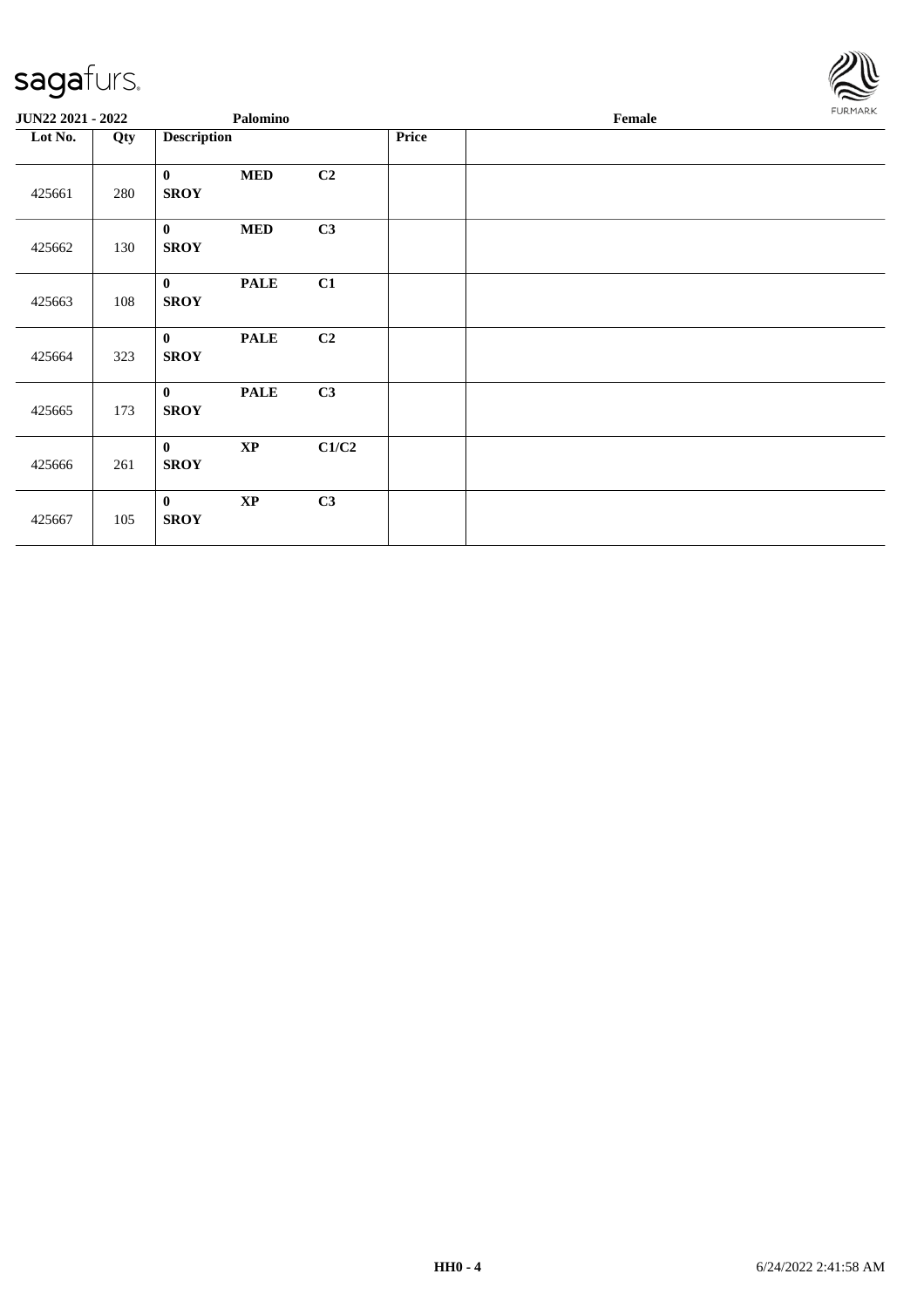

| <b>JUN22 2021 - 2022</b>                                            |     |                                                                                               | Palomino                                                |                           |                              | Female |  |
|---------------------------------------------------------------------|-----|-----------------------------------------------------------------------------------------------|---------------------------------------------------------|---------------------------|------------------------------|--------|--|
| Lot No.                                                             | Qty | <b>Description</b>                                                                            |                                                         |                           | Price                        |        |  |
| 425721                                                              | 98  | 0/1<br>$\ensuremath{\mathrm{S}}\xspace/\ensuremath{\mathrm{S}}\xspace\ensuremath{\mathrm{I}}$ | $\mathbf{X}\mathbf{D}$                                  | C3                        |                              |        |  |
| 425722                                                              | 170 | $\mathbf{1}$<br>${\bf SI}$                                                                    | <b>Dark</b>                                             | C1/C2                     |                              |        |  |
| 425723                                                              | 162 | $\mathbf{1}$<br>${\bf SI}$                                                                    | $\bf MED$                                               | C1                        |                              |        |  |
| 425724                                                              | 439 | $\mathbf{1}$<br>${\bf SI}$                                                                    | $\bf MED$                                               | C2                        |                              |        |  |
| 425725                                                              | 266 | $\mathbf{1}$<br>${\bf SI}$                                                                    | $\bf MED$                                               | C3                        |                              |        |  |
| 425726                                                              | 178 | $\mathbf{1}$<br>${\bf SI}$                                                                    | <b>PALE</b>                                             | C1                        |                              |        |  |
| 425727                                                              | 391 | $\mathbf{1}$<br>${\bf SI}$                                                                    | $\ensuremath{\mathop{\bf PALE}\nolimits}$               | C2                        |                              |        |  |
| 425728                                                              | 199 | $\mathbf{1}$<br>${\bf SI}$                                                                    | <b>PALE</b>                                             | C3                        |                              |        |  |
| 425729                                                              | 129 | $\mathbf 1$<br>${\bf SI}$                                                                     | $\bold{XP}$                                             | C1                        |                              |        |  |
| 425730                                                              | 343 | $\mathbf{1}$<br>${\bf SI}$                                                                    | $\bold{XP}$                                             | C2                        |                              |        |  |
| 425731                                                              | 120 | $\mathbf{1}$<br>${\bf SI}$                                                                    | $\bold{XP}$                                             | C3                        |                              |        |  |
| 425732                                                              | 436 | $\mathbf{1}$<br>${\bf SI}$                                                                    | XP/2XP                                                  | $\mathbf{C1}/\mathbf{C2}$ |                              |        |  |
| 425733                                                              | 225 | $\mathbf{1}$<br>${\bf SI}$                                                                    | 2XP                                                     | C1/C2                     |                              |        |  |
| 425734                                                              | 117 | $\mathbf{1}$<br>SI                                                                            | $2{\bf XP}/3{\bf XP}$                                   | C2                        |                              |        |  |
| 425735                                                              | 54  | 0/1<br>$\ensuremath{\mathrm{S}}\xspace/\ensuremath{\mathrm{S}}\xspace\ensuremath{\mathrm{I}}$ | <b>XD</b><br>$\mathbf{L}\mathbf{N}\mathbf{A}\mathbf{P}$ | C <sub>3</sub>            |                              |        |  |
| 425736                                                              | 153 | 0/1<br>SI                                                                                     | <b>Dark</b><br><b>LNAP</b>                              | C1/C2                     |                              |        |  |
| 425737                                                              | 49  | $0/1$<br>SI                                                                                   | <b>Dark</b><br><b>LNAP</b>                              | C3                        |                              |        |  |
| ******** <mark>******</mark><br>* 425738<br>$*$                     | 475 | $\mathbf{1}$<br>SI                                                                            | <b>MED</b><br><b>LNAP</b>                               | C1/C2                     |                              |        |  |
| $\overline{\phantom{0}}$<br>* 425739<br>* * * * * * * * * * * * * * | 77  |                                                                                               | 552 Skins                                               |                           | $\ast$<br>∗<br>* * * * * * * |        |  |
| 425740                                                              | 149 | $\mathbf{1}$<br>${\bf SI}$                                                                    | <b>MED</b><br><b>LNAP</b>                               | C3                        |                              |        |  |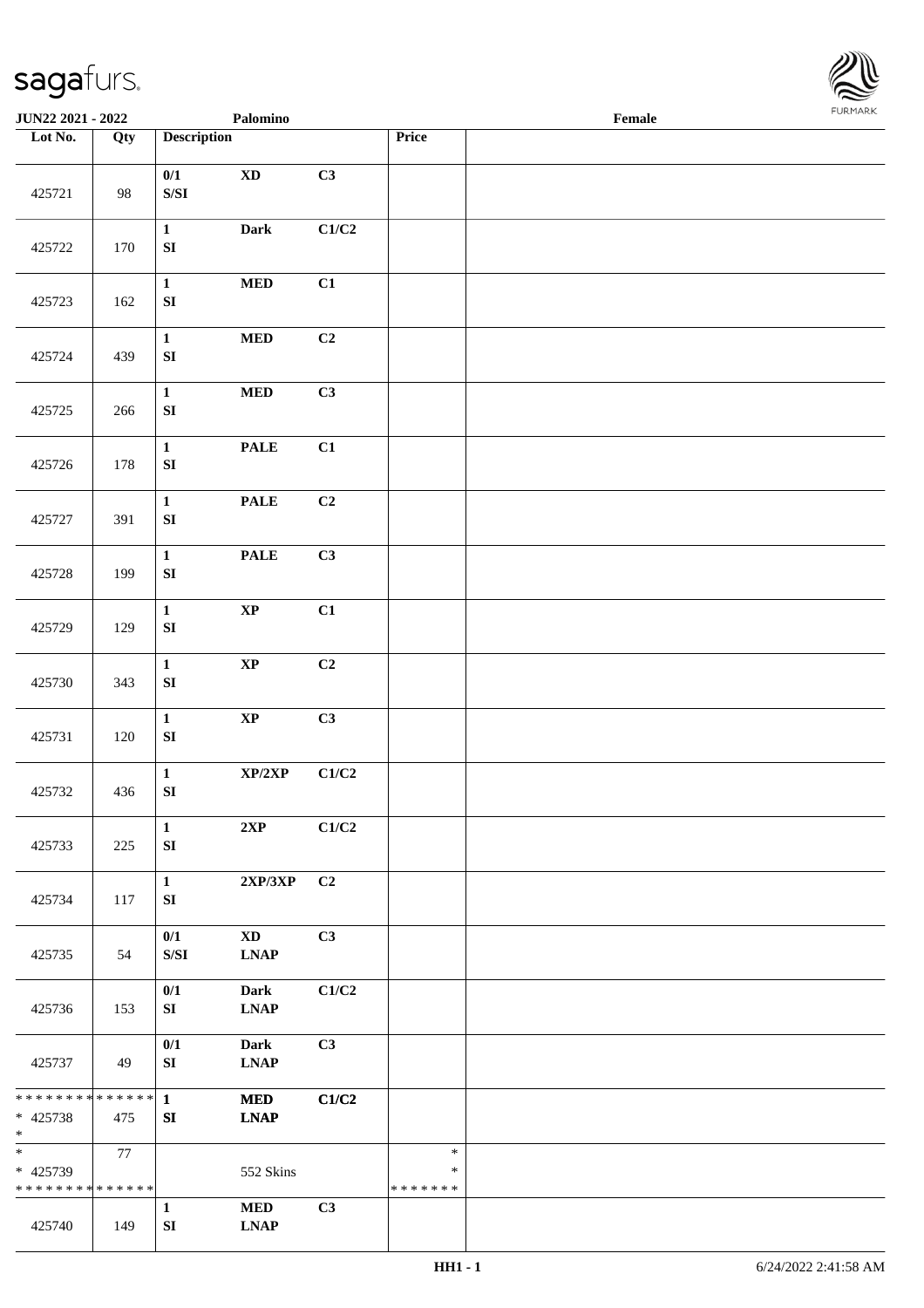

| JUN22 2021 - 2022                                     |     |                                        | Palomino                                                  |                                                  |                              | Female |  |
|-------------------------------------------------------|-----|----------------------------------------|-----------------------------------------------------------|--------------------------------------------------|------------------------------|--------|--|
| Lot No.                                               | Qty | <b>Description</b>                     |                                                           |                                                  | Price                        |        |  |
|                                                       |     | $\mathbf{1}$                           | <b>PALE</b>                                               | C1/C2                                            |                              |        |  |
| 425741                                                | 425 | ${\bf SI}$                             | $\mathbf{L}\mathbf{N}\mathbf{A}\mathbf{P}$                |                                                  |                              |        |  |
| 425742                                                | 121 | $\mathbf{1}$<br>${\bf S}{\bf I}$       | <b>PALE</b><br><b>LNAP</b>                                | C3                                               |                              |        |  |
| 425743                                                | 256 | $\mathbf{1}$<br>${\bf S}{\bf I}$       | $\bold{XP}$<br>$\mathbf{L}\mathbf{N}\mathbf{A}\mathbf{P}$ | C1/C2                                            |                              |        |  |
| 425744                                                | 133 | $\mathbf{1}$<br>${\bf SI}$             | $\bold{XP}$<br>$\mathbf{L}\mathbf{N}\mathbf{A}\mathbf{P}$ | C1/C2                                            |                              |        |  |
| 425745                                                | 160 | $0/1$<br>${\bf SI}$                    | $\bold{XP}$<br><b>LNAP</b>                                | C3                                               |                              |        |  |
| 425746                                                | 141 | $\mathbf{1}$<br>${\bf S}{\bf I}$       | 2XP<br><b>LNAP</b>                                        | $\mathbf{C1}/\mathbf{C2}$                        |                              |        |  |
| 425747                                                | 143 | 0/1<br>${\bf SI}$                      | 2XP<br><b>LNAP</b>                                        | C <sub>2</sub>                                   |                              |        |  |
| 425748                                                | 479 | $\mathbf{1}$<br>${\bf S}{\bf I}$       | ALL<br><b>LNAP</b>                                        | C <sub>2</sub>                                   |                              |        |  |
| 425749                                                | 173 | $\mathbf{1}$<br>$\bf{IB}$              | <b>MED</b><br>CHIP                                        | C2                                               |                              |        |  |
| 425750                                                | 219 | $\mathbf{1}$<br>$\mathbf{I}\mathbf{B}$ | PAL/XP<br>CHIP                                            | C2                                               |                              |        |  |
| 425751                                                | 547 | $\mathbf{1}$<br>$\mathbf{I}\mathbf{B}$ | <b>MED</b><br>CHIP                                        | C2<br>$\mathbf{L}\mathbf{N}\mathbf{A}\mathbf{P}$ |                              |        |  |
| * * * * * * * * * * * * * * *<br>$* 425752$<br>$*$    | 505 | $\mathbf{1}$<br>$\bf I\bf B$           | <b>PAL/XP</b><br>CHIP                                     | C2<br>LNAP                                       |                              |        |  |
| $\ast$<br>$* 425753$<br>* * * * * * * * * * * * * * * | 343 |                                        | 848 Skins                                                 |                                                  | $\ast$<br>*<br>* * * * * * * |        |  |
| 425754                                                | 212 | $\mathbf{1}$<br>$\mathbf{I}$           | ALL                                                       | C2                                               |                              |        |  |
| 425755                                                | 312 | $\mathbf{1}$<br><b>SAGA</b>            | <b>Dark</b>                                               | C1/C2                                            |                              |        |  |
| 425756                                                | 133 | $1 \quad \blacksquare$<br><b>SAGA</b>  | <b>Dark</b>                                               | C3                                               |                              |        |  |
| 425757                                                | 337 | $1 \quad$<br><b>SAGA</b>               | <b>MED</b>                                                | C1                                               |                              |        |  |
| ******** <mark>******</mark><br>$* 425758$<br>$*$     | 485 | $1 \quad \blacksquare$<br><b>SAGA</b>  | <b>MED</b>                                                | C <sub>2</sub>                                   |                              |        |  |
| $\overline{\phantom{a}^*}$<br>* 425759<br>$\ast$      | 460 |                                        | 2                                                         |                                                  | $\ast$<br>*<br>$\ast$        |        |  |
| $\ast$<br>* 425760<br>* * * * * * * * * * * * * *     | 87  |                                        | 1032 Skins                                                |                                                  | $\ast$<br>*<br>* * * * * * * |        |  |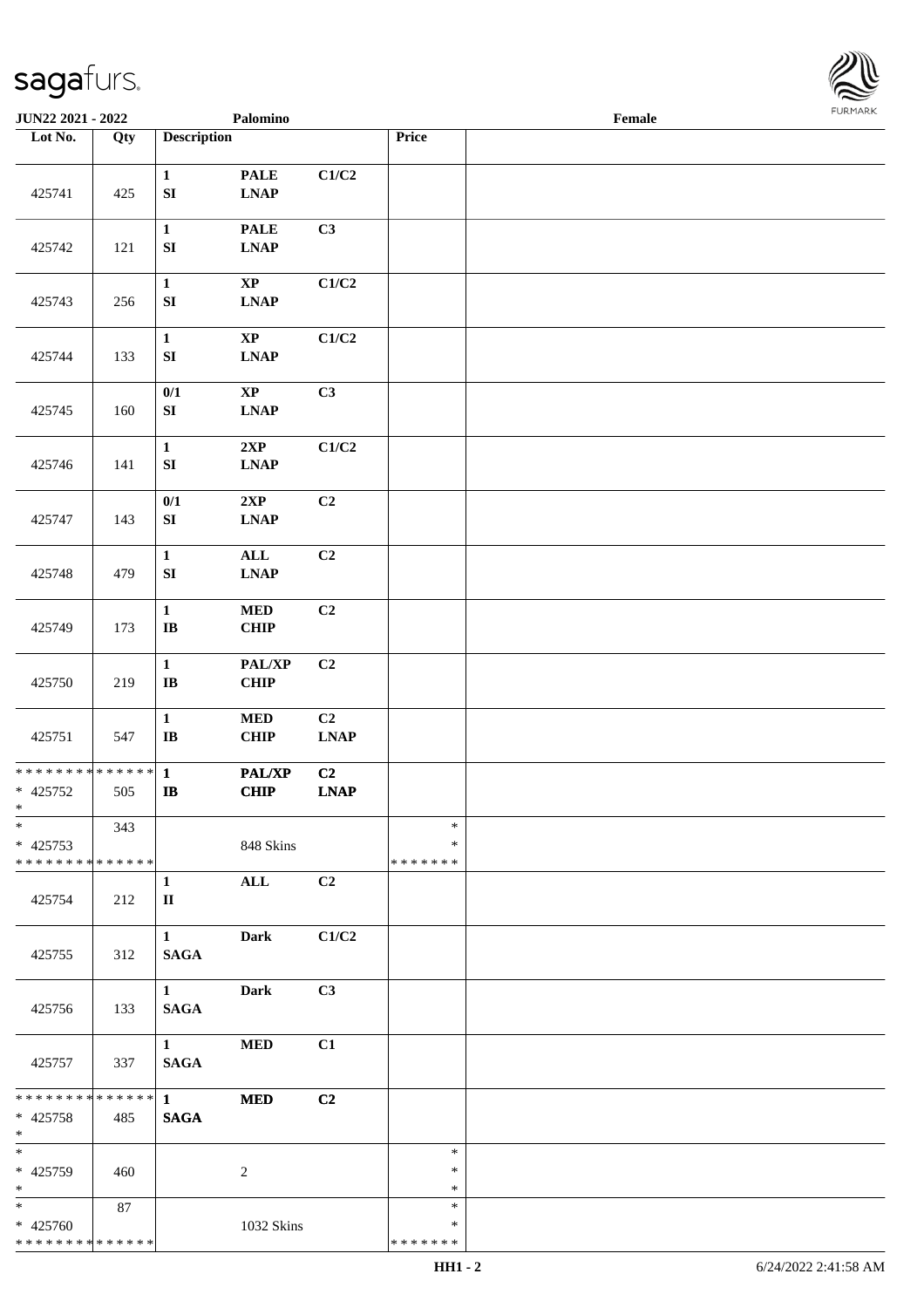

| JUN22 2021 - 2022                                                   |     |                                       | Palomino                              |             |                                   | Female |  |
|---------------------------------------------------------------------|-----|---------------------------------------|---------------------------------------|-------------|-----------------------------------|--------|--|
| Lot No.                                                             | Qty | <b>Description</b>                    |                                       |             | <b>Price</b>                      |        |  |
| 425761                                                              | 481 | $\mathbf{1}$<br><b>SAGA</b>           | $\bf MED$                             | C3          |                                   |        |  |
| 425762                                                              | 289 | $\mathbf{1}$<br><b>SAGA</b>           | <b>PALE</b>                           | C1          |                                   |        |  |
| * * * * * * * * * * * * * * *<br>$* 425763$<br>$\ast$               | 485 | $\mathbf{1}$<br><b>SAGA</b>           | <b>PALE</b>                           | C2          |                                   |        |  |
| $\overline{\ast}$<br>$* 425764$<br>* * * * * * * * * * * * * *      | 482 |                                       | 967 Skins                             |             | $\ast$<br>$\ast$<br>* * * * * * * |        |  |
| 425765                                                              | 416 | $\mathbf{1}$<br><b>SAGA</b>           | <b>PALE</b>                           | C3          |                                   |        |  |
| 425766                                                              | 260 | $\mathbf{1}$<br><b>SAGA</b>           | $\bold{XP}$                           | C1          |                                   |        |  |
| ******** <mark>******</mark><br>$* 425767$<br>$*$                   | 505 | $\mathbf{1}$<br><b>SAGA</b>           | $\bold{XP}$                           | C2          |                                   |        |  |
| $\ast$<br>* 425768<br>* * * * * * * * * * * * * *                   | 196 |                                       | 701 Skins                             |             | $\ast$<br>∗<br>* * * * * * *      |        |  |
| 425769                                                              | 286 | 1<br><b>SAGA</b>                      | $\mathbf{XP}$                         | C3          |                                   |        |  |
| 425770                                                              | 226 | $\mathbf{1}$<br>$\mathbf{SAGA}$       | 2XP                                   | C1/C2       |                                   |        |  |
| 425771                                                              | 51  | 0/1<br><b>SAGA</b>                    | $\mathbf{X}\mathbf{D}$<br><b>LNAP</b> | C1/C2       |                                   |        |  |
| 425772                                                              | 201 | $\mathbf{1}$<br><b>SAGA</b>           | <b>Dark</b><br><b>LNAP</b>            | $\rm C1/C2$ |                                   |        |  |
| 425773                                                              | 78  | 0/1<br><b>SAGA</b>                    | <b>Dark</b><br><b>LNAP</b>            | C3          |                                   |        |  |
| ******** <mark>******</mark> 1<br>* 425774<br>$*$                   | 485 | <b>SAGA</b>                           | <b>MED</b><br><b>LNAP</b>             | C1/C2       |                                   |        |  |
| $\ast$<br>$* 425775$<br>$*$                                         | 460 |                                       | 2                                     |             | $\ast$<br>$\ast$<br>$\ast$        |        |  |
| $\overline{\phantom{1}}$<br>* 425776<br>* * * * * * * * * * * * * * | 417 |                                       | 1362 Skins                            |             | $\ast$<br>∗<br>* * * * * * *      |        |  |
| 425777                                                              | 334 | $\mathbf{1}$<br><b>SAGA</b>           | <b>MED</b><br><b>LNAP</b>             | C3          |                                   |        |  |
| ******** <mark>******</mark><br>$* 425778$<br>$*$                   | 485 | $1 \quad \blacksquare$<br><b>SAGA</b> | <b>PALE</b><br><b>LNAP</b>            | C1/C2       |                                   |        |  |
| $\ast$<br>* 425779<br>$\ast$                                        | 460 |                                       | 2                                     |             | $\ast$<br>∗<br>$\ast$             |        |  |
| $*$<br>* 425780<br>* * * * * * * * * * * * * *                      | 308 |                                       | 1253 Skins                            |             | $\ast$<br>*<br>* * * * * * *      |        |  |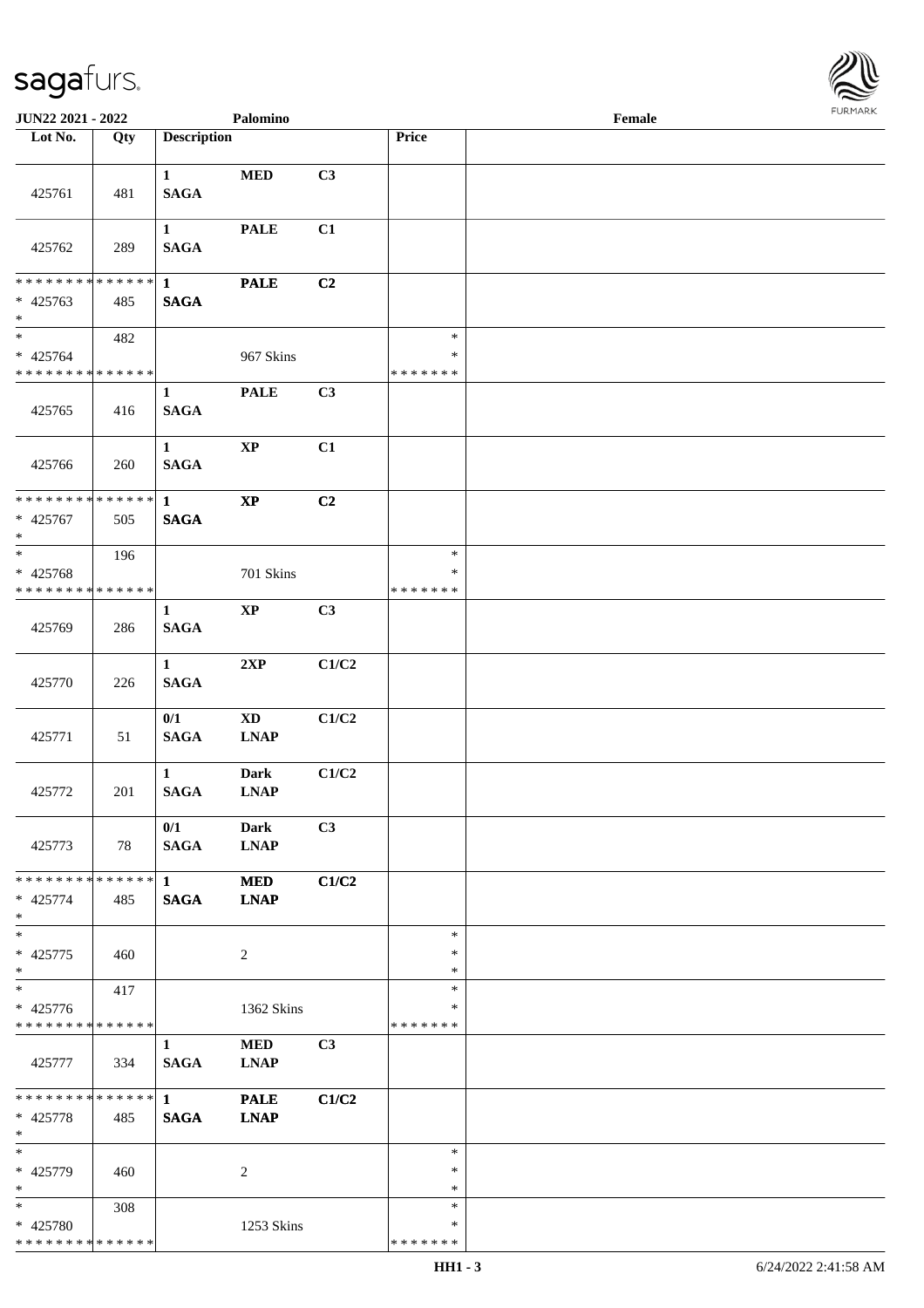

| JUN22 2021 - 2022                       |     |                    | Palomino                            |                |                    | Female |  |
|-----------------------------------------|-----|--------------------|-------------------------------------|----------------|--------------------|--------|--|
| Lot No.                                 | Qty | <b>Description</b> |                                     |                | Price              |        |  |
|                                         |     | $\mathbf{1}$       | <b>PALE</b>                         | C3             |                    |        |  |
| 425781                                  | 291 | <b>SAGA</b>        | <b>LNAP</b>                         |                |                    |        |  |
| * * * * * * * * * * * * * * *           |     | $\mathbf{1}$       | $\mathbf{X}\mathbf{P}$              | C1/C2          |                    |        |  |
| * 425782<br>$\ast$                      | 485 | <b>SAGA</b>        | <b>LNAP</b>                         |                |                    |        |  |
| $\overline{\phantom{a}^*}$              | 274 |                    |                                     |                | $\ast$             |        |  |
| * 425783                                |     |                    | 759 Skins                           |                | $\ast$             |        |  |
| * * * * * * * * * * * * * *             |     |                    |                                     |                | * * * * * * *      |        |  |
|                                         |     | 1                  | $\bold{XP}$                         | C3             |                    |        |  |
| 425784                                  | 185 | <b>SAGA</b>        | <b>LNAP</b>                         |                |                    |        |  |
|                                         |     | 0/1                | 2XP/3XP                             | C1/C2          |                    |        |  |
| 425785                                  | 171 | <b>SAGA</b>        | <b>LNAP</b>                         |                |                    |        |  |
|                                         |     | $\mathbf{1}$       | 2XP/3XP                             | C1/C2          |                    |        |  |
| 425786                                  | 217 | <b>SAGA</b>        | <b>LNAP</b>                         |                |                    |        |  |
|                                         |     | $\mathbf{1}$       | $\bold{X}\bold{D}/\bold{D}\bold{K}$ | C2             |                    |        |  |
| 425787                                  | 141 | IA                 | <b>CHIP</b>                         |                |                    |        |  |
| ************** 1                        |     |                    | <b>MED</b>                          | C2             |                    |        |  |
| * 425788<br>$\ast$                      | 485 | IA                 | <b>CHIP</b>                         |                |                    |        |  |
| $_{\ast}$                               | 304 |                    |                                     |                | $\ast$             |        |  |
| * 425789                                |     |                    | 789 Skins                           |                | ∗                  |        |  |
| * * * * * * * * * * * * * *             |     |                    |                                     |                | * * * * * * *      |        |  |
| ************** 1                        |     |                    | PAL/XP                              | C2             |                    |        |  |
| * 425790                                | 485 | IA                 | <b>CHIP</b>                         |                |                    |        |  |
| $*$                                     |     |                    |                                     |                |                    |        |  |
| $\ast$                                  |     |                    |                                     |                | $\ast$             |        |  |
| * 425791                                | 460 |                    | $\sqrt{2}$                          |                | $\ast$<br>$\ast$   |        |  |
| $\ast$<br>$\ast$                        |     |                    |                                     |                | $\ast$             |        |  |
| * 425792                                | 449 |                    | 1394 Skins                          |                | $\ast$             |        |  |
| **************                          |     |                    |                                     |                | *******            |        |  |
|                                         |     | 0/1                | XD/DK                               | C2             |                    |        |  |
| 425793                                  | 179 | IA                 | <b>CHIP</b>                         | <b>LNAP</b>    |                    |        |  |
|                                         |     |                    |                                     |                |                    |        |  |
| ******** <mark>******</mark> 1          |     |                    | <b>MED</b>                          | C <sub>2</sub> |                    |        |  |
| * 425794                                | 485 | IA                 | <b>CHIP</b>                         | <b>LNAP</b>    |                    |        |  |
| $*$                                     |     |                    |                                     |                |                    |        |  |
| $\ast$                                  | 303 |                    |                                     |                | $\ast$             |        |  |
| * 425795<br>* * * * * * * * * * * * * * |     |                    | 788 Skins                           |                | ∗<br>* * * * * * * |        |  |
|                                         |     |                    |                                     |                |                    |        |  |
|                                         |     |                    | <b>PAL/XP</b>                       | C <sub>2</sub> |                    |        |  |
| * 425796<br>$*$                         | 485 | IA                 | <b>CHIP</b>                         | <b>LNAP</b>    |                    |        |  |
| $\ast$                                  |     |                    |                                     |                | $\ast$             |        |  |
| * 425797                                | 460 |                    | $\overline{c}$                      |                | $\ast$             |        |  |
| $*$<br>$\ast$                           |     |                    |                                     |                | $\ast$<br>$\ast$   |        |  |
|                                         | 138 |                    |                                     |                | $\ast$             |        |  |
| * 425798<br>* * * * * * * * * * * * * * |     |                    | 1083 Skins                          |                | * * * * * * *      |        |  |
|                                         |     | 0/1                | 2XP/3XP                             | C <sub>2</sub> |                    |        |  |
| 425799                                  | 224 | IA                 | <b>CHIP</b>                         | <b>LNAP</b>    |                    |        |  |
|                                         |     |                    |                                     |                |                    |        |  |
|                                         |     | $\mathbf{1}$       | <b>MED</b>                          | C1             |                    |        |  |
| 425800                                  | 147 | <b>SROY</b>        |                                     |                |                    |        |  |
|                                         |     |                    |                                     |                |                    |        |  |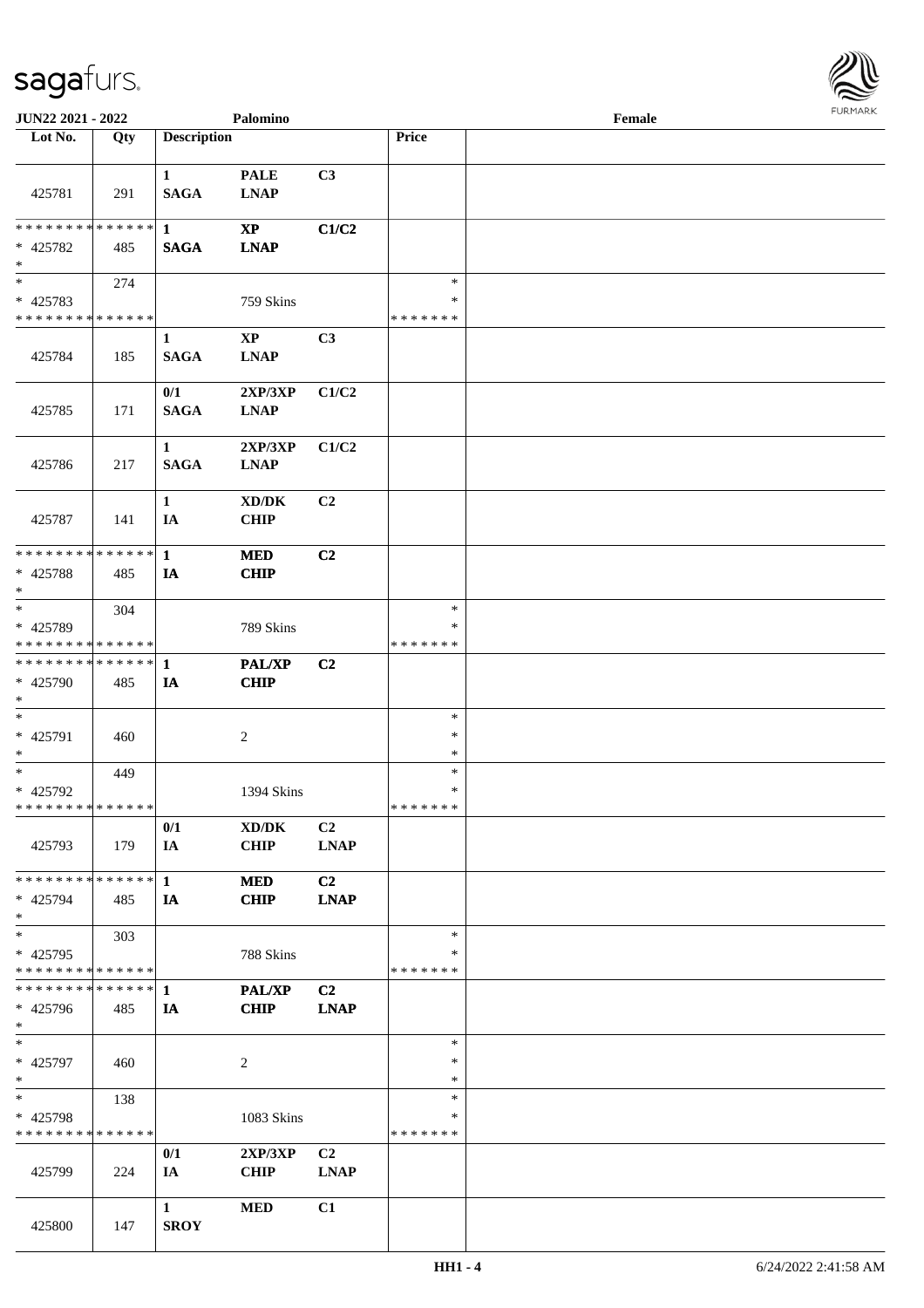

| JUN22 2021 - 2022 |     |                             | Palomino    |                |       | Female |  |  |  |  |
|-------------------|-----|-----------------------------|-------------|----------------|-------|--------|--|--|--|--|
| Lot No.           | Qty | <b>Description</b>          |             |                | Price |        |  |  |  |  |
| 425801            | 415 | $\mathbf{1}$<br><b>SROY</b> | $\bf MED$   | C2             |       |        |  |  |  |  |
| 425802            | 145 | $\mathbf{1}$<br><b>SROY</b> | $\bf MED$   | C3             |       |        |  |  |  |  |
| 425803            | 133 | $\mathbf{1}$<br><b>SROY</b> | <b>PALE</b> | C1             |       |        |  |  |  |  |
| 425804            | 411 | $\mathbf{1}$<br><b>SROY</b> | <b>PALE</b> | C <sub>2</sub> |       |        |  |  |  |  |
| 425805            | 114 | $\mathbf{1}$<br><b>SROY</b> | <b>PALE</b> | C3             |       |        |  |  |  |  |
| 425806            | 105 | $\mathbf{1}$<br><b>SROY</b> | $\bold{XP}$ | C1             |       |        |  |  |  |  |
| 425807            | 284 | $\mathbf{1}$<br><b>SROY</b> | $\bold{XP}$ | C <sub>2</sub> |       |        |  |  |  |  |
| 425808            | 119 | $\mathbf{1}$<br><b>SROY</b> | $\bold{XP}$ | C3             |       |        |  |  |  |  |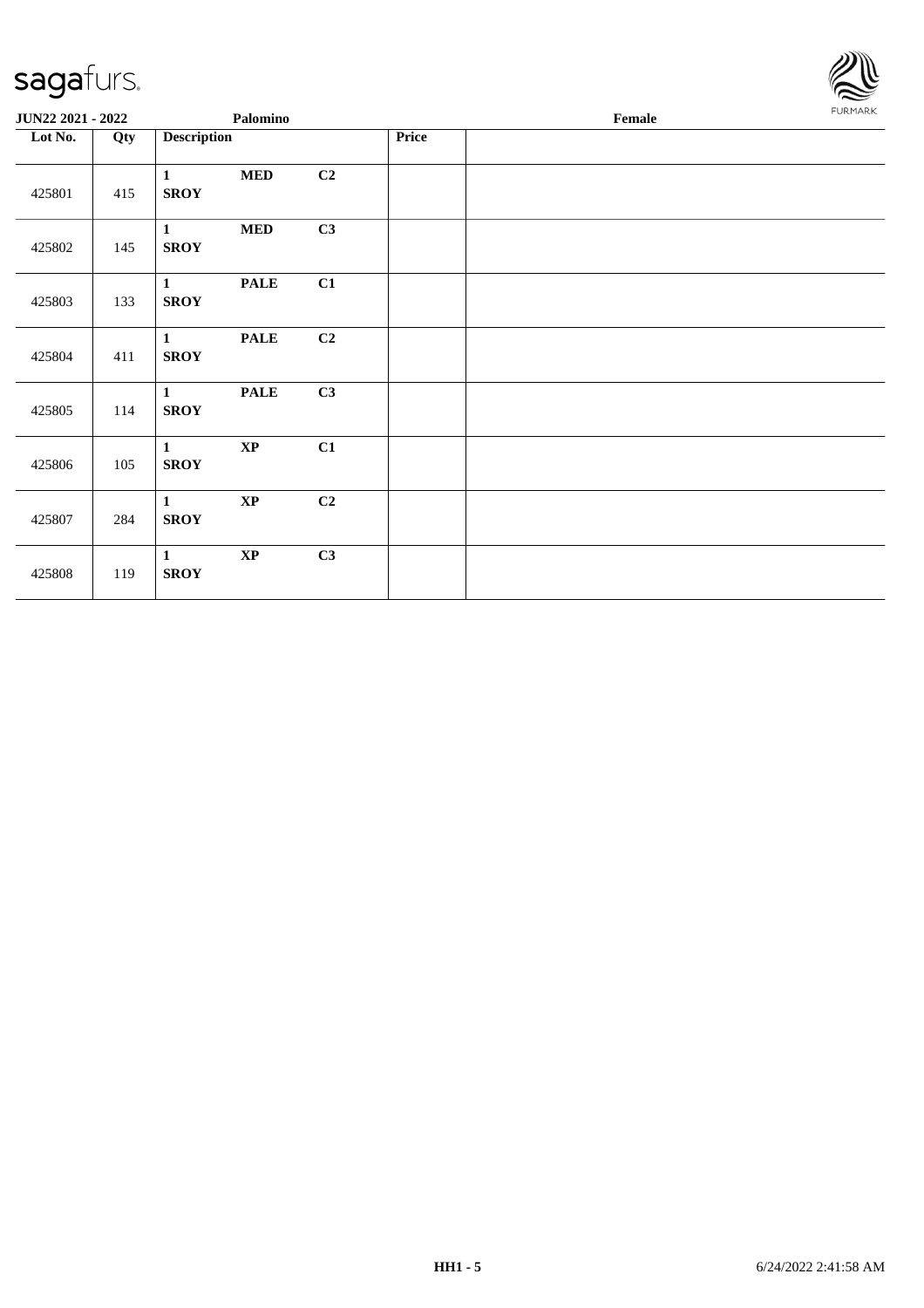

| <b>JUN22 2021 - 2022</b>                                              |     |                                                                                                        | Palomino                                                             |       |                                   | Female |  |
|-----------------------------------------------------------------------|-----|--------------------------------------------------------------------------------------------------------|----------------------------------------------------------------------|-------|-----------------------------------|--------|--|
| Lot No.                                                               | Qty | <b>Description</b>                                                                                     |                                                                      |       | Price                             |        |  |
| 425861                                                                | 53  | 1/2<br>${\bf S}{\bf I}$                                                                                | $\mathbf{X}\mathbf{D}$                                               | C1/C2 |                                   |        |  |
| 425862                                                                | 186 | $\boldsymbol{2}$<br>${\bf S}{\bf I}$                                                                   | <b>Dark</b>                                                          | C1/C2 |                                   |        |  |
| 425863                                                                | 146 | 1/2<br>${\bf SI}$                                                                                      | <b>Dark</b>                                                          | C3    |                                   |        |  |
| 425864                                                                | 156 | $\boldsymbol{2}$<br>${\bf S}{\bf I}$                                                                   | $\bf MED$                                                            | C1    |                                   |        |  |
| * * * * * * * * * * * * * *                                           |     | $\overline{2}$                                                                                         | $\bf MED$                                                            | C2    |                                   |        |  |
| $* 425865$<br>$\ast$                                                  | 505 | ${\bf SI}$                                                                                             |                                                                      |       |                                   |        |  |
| $\ast$<br>* 425866<br>* * * * * * * * * * * * * *                     | 249 |                                                                                                        | 754 Skins                                                            |       | $\ast$<br>$\ast$<br>* * * * * * * |        |  |
| 425867                                                                | 489 | $\boldsymbol{2}$<br>${\bf S}{\bf I}$                                                                   | $\bf MED$                                                            | C3    |                                   |        |  |
| 425868                                                                | 169 | $\boldsymbol{2}$<br>SI                                                                                 | <b>PALE</b>                                                          | C1    |                                   |        |  |
| * * * * * * * * * * * * * * *<br>* 425869<br>$*$                      | 505 | $\bf 2$<br>SI                                                                                          | <b>PALE</b>                                                          | C2    |                                   |        |  |
| $\overline{\phantom{a}^*}$<br>* 425870<br>* * * * * * * * * * * * * * | 83  |                                                                                                        | 588 Skins                                                            |       | $\ast$<br>$\ast$<br>* * * * * * * |        |  |
| 425871                                                                | 263 | $\boldsymbol{2}$<br>SI                                                                                 | <b>PALE</b>                                                          | C3    |                                   |        |  |
| 425872                                                                | 123 | $\boldsymbol{2}$<br>${\bf SI}$                                                                         | $\bold{XP}$                                                          | C1    |                                   |        |  |
| 425873                                                                | 398 | $\mathbf 2$<br>${\bf SI}$                                                                              | $\bold{XP}$                                                          | C2    |                                   |        |  |
| 425874                                                                | 130 | $\mathbf 2$<br>${\bf S}{\bf I}$                                                                        | $\bold{XP}$                                                          | C3    |                                   |        |  |
| 425875                                                                | 91  | $\mathbf 2$<br>${\bf SI}$                                                                              | $2{\bf XP}/3{\bf XP}$                                                | C2    |                                   |        |  |
| 425876                                                                | 60  | $\mathbf{2}$<br>$\ensuremath{\mathrm{S}}\xspace/\ensuremath{\mathrm{S}}\xspace\ensuremath{\mathrm{I}}$ | $\mathbf{X}\mathbf{D}$<br>$\mathbf{L}\mathbf{N}\mathbf{A}\mathbf{P}$ | C1/C2 |                                   |        |  |
| 425877                                                                | 168 | $\mathbf{2}$<br>SI                                                                                     | <b>Dark</b><br><b>LNAP</b>                                           | C1/C2 |                                   |        |  |
| 425878                                                                | 119 | $\mathbf{2}$<br>$\ensuremath{\mathrm{S}}\xspace/\ensuremath{\mathrm{S}}\xspace\ensuremath{\mathrm{I}}$ | <b>Dark</b><br><b>LNAP</b>                                           | C3    |                                   |        |  |
| * * * * * * * * * * * * * *<br>* 425879<br>$\ast$                     | 505 | $2^{\circ}$<br>SI                                                                                      | <b>MED</b><br><b>LNAP</b>                                            | C1/C2 |                                   |        |  |
| $\ast$<br>* 425880<br>$\ast$                                          | 480 |                                                                                                        | $\overline{c}$                                                       |       | $\ast$<br>$\ast$<br>$\ast$        |        |  |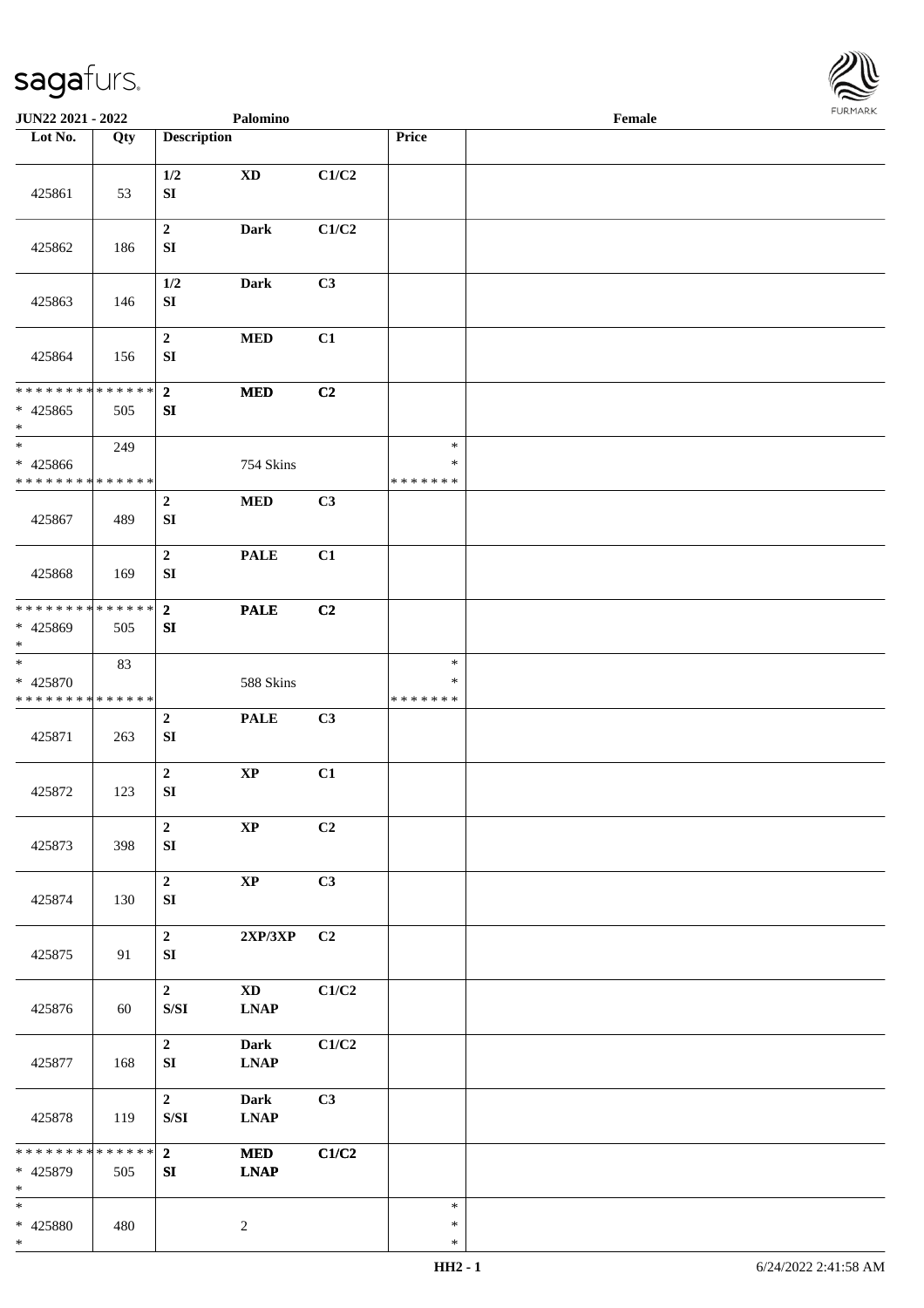

| JUN22 2021 - 2022                                 |     |                                  | Palomino                                           |       |                                   | Female |  |
|---------------------------------------------------|-----|----------------------------------|----------------------------------------------------|-------|-----------------------------------|--------|--|
| Lot No.                                           | Qty | <b>Description</b>               |                                                    |       | Price                             |        |  |
| $*$                                               |     | $\boldsymbol{2}$                 | $\bf MED$                                          | C1/C2 | $\ast$                            |        |  |
| * 425881<br>$\ast$                                | 480 | SI                               | <b>LNAP</b>                                        |       | $\ast$<br>$\ast$                  |        |  |
| $\ast$<br>* 425882<br>$\ast$                      | 480 |                                  | 4                                                  |       | $\ast$<br>∗                       |        |  |
| $*$                                               | 309 |                                  |                                                    |       | ∗<br>$\ast$                       |        |  |
| $* 425883$<br>* * * * * * * * * * * * * *         |     |                                  | 2254 Skins                                         |       | $\ast$<br>* * * * * * *           |        |  |
| 425884                                            | 530 | $\boldsymbol{2}$<br>SI           | <b>MED</b><br><b>LNAP</b>                          | C3    |                                   |        |  |
| * * * * * * * * * * * * * *<br>* 425885<br>$\ast$ | 505 | $\overline{2}$<br>SI             | <b>PALE</b><br><b>LNAP</b>                         | C1/C2 |                                   |        |  |
| $*$<br>$* 425886$<br>$*$                          | 480 |                                  | $\overline{c}$                                     |       | $\ast$<br>$\ast$<br>$\ast$        |        |  |
| $\ast$<br>$* 425887$<br>$\ast$                    | 480 |                                  | $\ensuremath{\mathfrak{Z}}$                        |       | ∗<br>$\ast$<br>$\ast$             |        |  |
| $*$<br>$* 425888$<br>$*$                          | 480 |                                  | 4                                                  |       | $\ast$<br>$\ast$<br>∗             |        |  |
| $*$<br>* 425889<br>* * * * * * * * * * * * * *    | 341 |                                  | 2286 Skins                                         |       | $\ast$<br>$\ast$<br>* * * * * * * |        |  |
| * * * * * * * * * * * * * * *<br>* 425890<br>$*$  | 505 | $\overline{2}$<br>${\bf SI}$     | <b>PALE</b><br><b>LNAP</b>                         | C3    |                                   |        |  |
| $*$<br>* 425891<br>* * * * * * * * * * * * * *    | 131 |                                  | 636 Skins                                          |       | $\ast$<br>∗<br>* * * * * * *      |        |  |
| * * * * * * * * * * * * * * *<br>* 425892<br>$*$  | 505 | $\mathbf{2}$<br>SI               | $\bold{XP}$<br><b>LNAP</b>                         | C1/C2 |                                   |        |  |
| $\ast$<br>* 425893<br>$*$                         | 480 |                                  | $\sqrt{2}$                                         |       | $\ast$<br>$\ast$<br>$\ast$        |        |  |
| $\ast$<br>* 425894<br>* * * * * * * * * * * * * * | 214 |                                  | 1199 Skins                                         |       | $\ast$<br>∗<br>* * * * * * *      |        |  |
| 425895                                            | 289 | $\boldsymbol{2}$<br>SI           | $\mathbf{XP}$<br><b>LNAP</b>                       | C3    |                                   |        |  |
| 425896                                            | 52  | $\mathbf 2$<br>SI                | 2XP<br><b>LNAP</b>                                 | C2    |                                   |        |  |
| 425897                                            | 408 | $\mathbf 2$<br>SI                | 3XP<br><b>LNAP</b>                                 | C1/C2 |                                   |        |  |
| 425898                                            | 141 | 1/2<br>$\bf I\bf B$              | $\bold{X}\bold{D}/\bold{D}\bold{K}$<br><b>CHIP</b> | C2    |                                   |        |  |
| 425899                                            | 262 | $\boldsymbol{2}$<br>$\bf I\bf B$ | $\bf MED$<br>CHIP                                  | C2    |                                   |        |  |
| 425900                                            | 353 | $\boldsymbol{2}$<br>$\bf I\bf B$ | PAL/XP<br>CHIP                                     | C2    |                                   |        |  |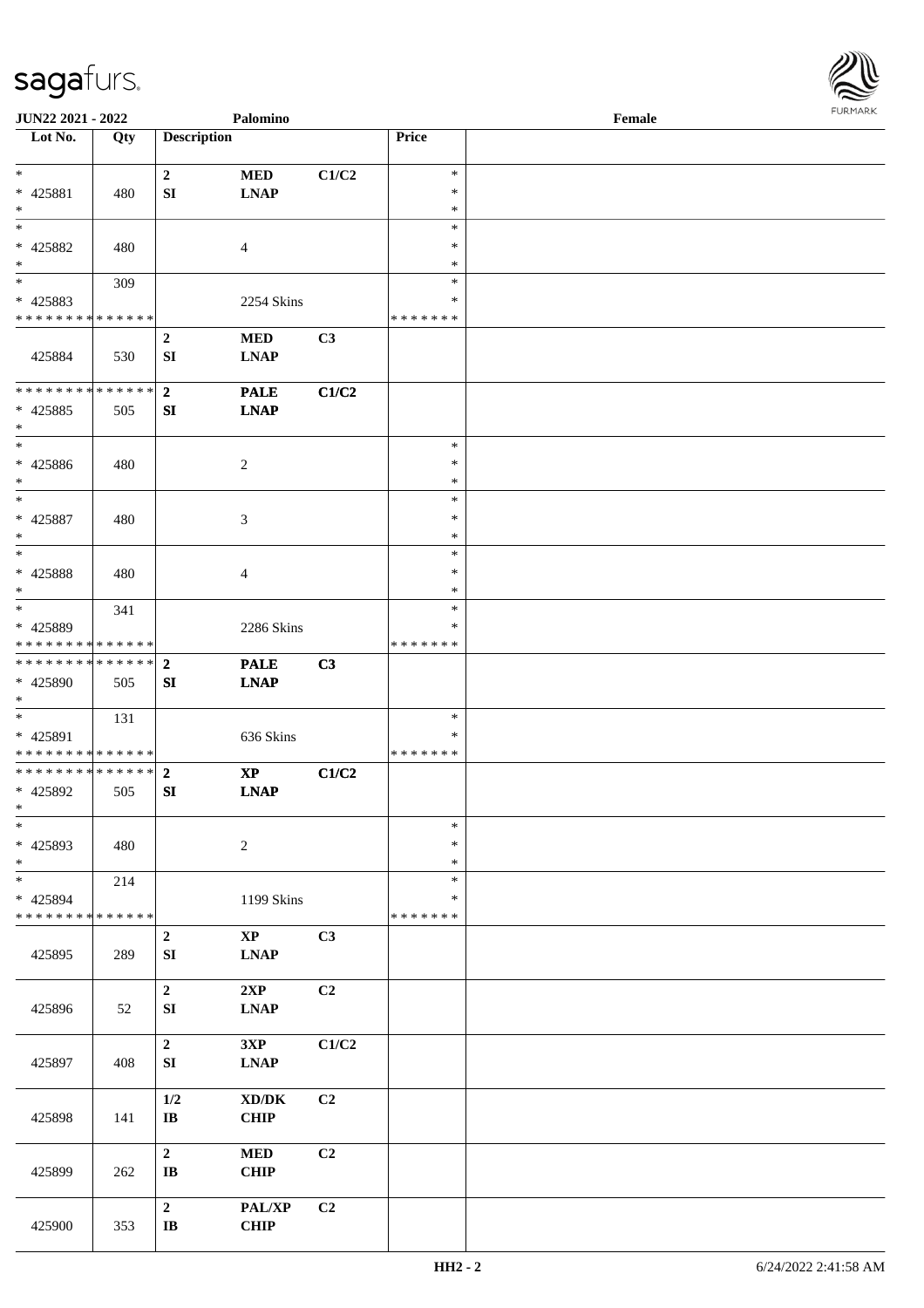

| JUN22 2021 - 2022                                                     |     |                                            | Palomino                                           |                               |                                   | Female |  |
|-----------------------------------------------------------------------|-----|--------------------------------------------|----------------------------------------------------|-------------------------------|-----------------------------------|--------|--|
| Lot No.                                                               | Qty | <b>Description</b>                         |                                                    |                               | Price                             |        |  |
| 425901                                                                | 81  | 1/2<br>$\bf IB$                            | 2XP/3XP<br>CHIP                                    | C2                            |                                   |        |  |
| 425902                                                                | 175 | 1/2<br>$\mathbf{I}\mathbf{B}$              | $\bold{X}\bold{D}/\bold{D}\bold{K}$<br><b>CHIP</b> | C <sub>2</sub><br><b>LNAP</b> |                                   |        |  |
| * * * * * * * * * * * * * *<br>* 425903<br>$\ast$                     | 505 | $\mathbf{2}$<br>$\bf I\bf B$               | <b>MED</b><br><b>CHIP</b>                          | C2<br><b>LNAP</b>             |                                   |        |  |
| $\overline{\phantom{a}^*}$<br>* 425904<br>* * * * * * * * * * * * * * | 390 |                                            | 895 Skins                                          |                               | $\ast$<br>$\ast$<br>* * * * * * * |        |  |
| **************<br>* 425905<br>$\ast$                                  | 505 | $\overline{2}$<br>$\mathbf{I}$             | <b>PAL/XP</b><br><b>CHIP</b>                       | C <sub>2</sub><br><b>LNAP</b> |                                   |        |  |
| $\overline{\phantom{1}}$<br>$* 425906$<br>$\ast$                      | 480 |                                            | $\overline{c}$                                     |                               | $\ast$<br>$\ast$<br>$\ast$        |        |  |
| $\ast$<br>* 425907<br>* * * * * * * * * * * * * * *                   | 440 |                                            | 1425 Skins                                         |                               | $\ast$<br>*<br>* * * * * * *      |        |  |
| 425908                                                                | 72  | 1/2<br>$\mathbf{I}\mathbf{B}$              | 2XP/3XP<br><b>CHIP</b>                             | C <sub>2</sub><br><b>LNAP</b> |                                   |        |  |
| 425909                                                                | 298 | $\boldsymbol{2}$<br>$\mathbf{I}\mathbf{I}$ | $\mathbf{ALL}$                                     | C <sub>2</sub>                |                                   |        |  |
| 425910                                                                | 150 | 1/2<br><b>SAGA</b>                         | $\mathbf{X}\mathbf{D}$                             | C1/C2                         |                                   |        |  |
| 425911                                                                | 425 | $\overline{2}$<br><b>SAGA</b>              | <b>Dark</b>                                        | C1/C2                         |                                   |        |  |
| 425912                                                                | 129 | $\overline{2}$<br><b>SAGA</b>              | <b>Dark</b>                                        | C3                            |                                   |        |  |
| 425913                                                                | 371 | $\overline{2}$<br><b>SAGA</b>              | <b>MED</b>                                         | C1                            |                                   |        |  |
| * * * * * * * * * * * * * * *<br>* 425914<br>$*$                      | 485 | $2^{\circ}$<br><b>SAGA</b>                 | <b>MED</b>                                         | C2                            |                                   |        |  |
| $\overline{\ast}$<br>$* 425915$<br>$*$                                | 460 |                                            | 2                                                  |                               | $\ast$<br>$\ast$<br>$\ast$        |        |  |
| $\overline{\phantom{0}}$<br>* 425916<br>$*$                           | 460 |                                            | 3                                                  |                               | $\ast$<br>*<br>$\ast$             |        |  |
| $*$<br>* 425917<br>* * * * * * * * * * * * * *                        | 68  |                                            | 1473 Skins                                         |                               | $\ast$<br>*<br>* * * * * * *      |        |  |
| 425918                                                                | 485 | $\overline{2}$<br><b>SAGA</b>              | <b>MED</b>                                         | C <sub>2</sub>                |                                   |        |  |
| ******** <mark>******</mark><br>* 425919<br>$*$                       | 485 | $2^{\circ}$<br><b>SAGA</b>                 | <b>MED</b>                                         | C3                            |                                   |        |  |
| $*$<br>* 425920<br>* * * * * * * * * * * * * *                        | 328 |                                            | 813 Skins                                          |                               | $\ast$<br>∗<br>* * * * * * *      |        |  |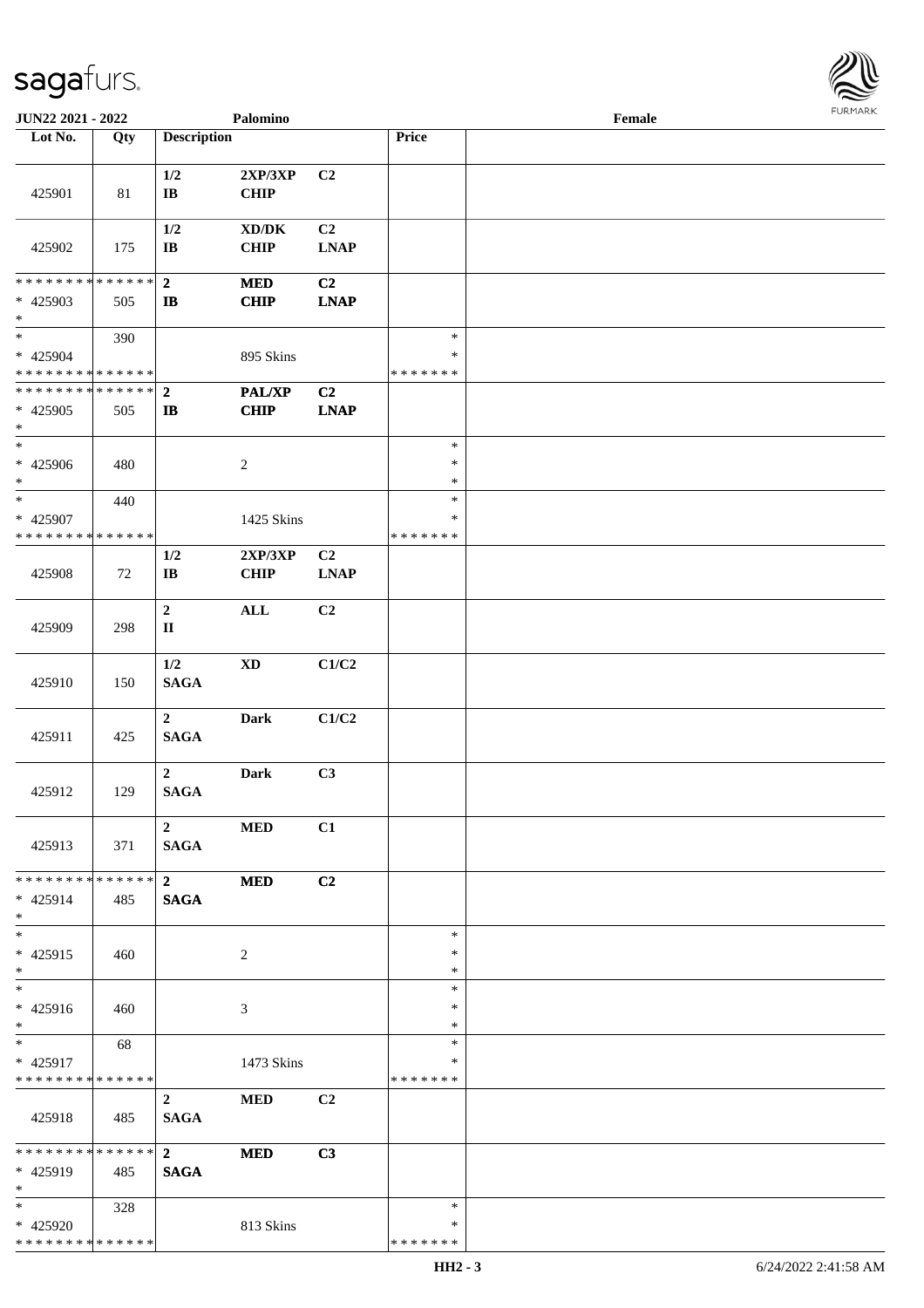

| <b>JUN22 2021 - 2022</b>                                 |     |                                        | Palomino                   |       |                                   | Female |  |
|----------------------------------------------------------|-----|----------------------------------------|----------------------------|-------|-----------------------------------|--------|--|
| Lot No.                                                  | Qty | <b>Description</b>                     |                            |       | Price                             |        |  |
|                                                          |     |                                        |                            |       |                                   |        |  |
| 425921                                                   | 455 | $\mathbf{2}$<br><b>SAGA</b>            | <b>PALE</b>                | C1    |                                   |        |  |
| * * * * * * * * * * * * * * *<br>* 425922<br>$\ast$      | 485 | $\overline{2}$<br><b>SAGA</b>          | <b>PALE</b>                | C2    |                                   |        |  |
| $\overline{\phantom{0}}$<br>$* 425923$<br>$*$            | 460 |                                        | $\overline{c}$             |       | $\ast$<br>$\ast$<br>*             |        |  |
| $*$<br>$* 425924$<br>* * * * * * * * * * * * * *         | 442 |                                        | 1387 Skins                 |       | $\ast$<br>$\ast$<br>* * * * * * * |        |  |
| ******** <mark>******</mark><br>$* 425925$<br>$*$        | 505 | $\mathbf{2}$<br><b>SAGA</b>            | <b>PALE</b>                | C3    |                                   |        |  |
| $\ast$<br>* 425926<br>******** <mark>******</mark>       | 94  |                                        | 599 Skins                  |       | $\ast$<br>$\ast$<br>* * * * * * * |        |  |
| 425927                                                   | 377 | $\overline{2}$<br><b>SAGA</b>          | $\mathbf{XP}$              | C1    |                                   |        |  |
| * * * * * * * * * * * * * * *<br>* 425928<br>$*$<br>$*$  | 485 | $\overline{2}$<br><b>SAGA</b>          | $\bold{XP}$                | C2    | $\ast$                            |        |  |
| $* 425929$<br>$*$<br>$\overline{\ast}$                   | 440 |                                        | 2                          |       | $\ast$<br>*                       |        |  |
| * 425930<br>* * * * * * * * * * * * * *                  | 84  |                                        | 1009 Skins                 |       | $\ast$<br>*<br>* * * * * * *      |        |  |
| 425931                                                   | 353 | $\overline{2}$<br><b>SAGA</b>          | $\mathbf{XP}$              | C3    |                                   |        |  |
| 425932                                                   | 166 | $\overline{2}$<br><b>SAGA</b>          | 2XP/3XP                    | C1/C2 |                                   |        |  |
| 425933                                                   | 95  | 1/2<br><b>SAGA</b>                     | $2XP/3XP$ C3               |       |                                   |        |  |
| 425934                                                   | 342 | $\overline{2}$<br><b>SAGA</b>          | <b>Dark</b><br><b>LNAP</b> | C1/C2 |                                   |        |  |
| * * * * * * * * * * * * * * *<br>* 425935<br>$*$         | 485 | $\overline{\mathbf{2}}$<br><b>SAGA</b> | <b>MED</b><br><b>LNAP</b>  | C1/C2 |                                   |        |  |
| $*$<br>$* 425936$<br>$*$                                 | 460 |                                        | 2                          |       | $\ast$<br>∗<br>$\ast$             |        |  |
| $*$<br>$* 425937$<br>$*$                                 | 460 |                                        | 3                          |       | $\ast$<br>$\ast$<br>$\ast$        |        |  |
| $*$<br>* 425938<br>$*$                                   | 480 |                                        | $\overline{4}$             |       | $\ast$<br>$\ast$<br>$\ast$        |        |  |
| $*$ and $*$<br>* 425939<br>* * * * * * * * * * * * * * * | 91  |                                        | 1976 Skins                 |       | $\ast$<br>∗<br>* * * * * * *      |        |  |
| * * * * * * * * * * * * * * *<br>* 425940<br>$*$         | 485 | $\mathbf{2}$<br><b>SAGA</b>            | <b>MED</b><br><b>LNAP</b>  | C3    |                                   |        |  |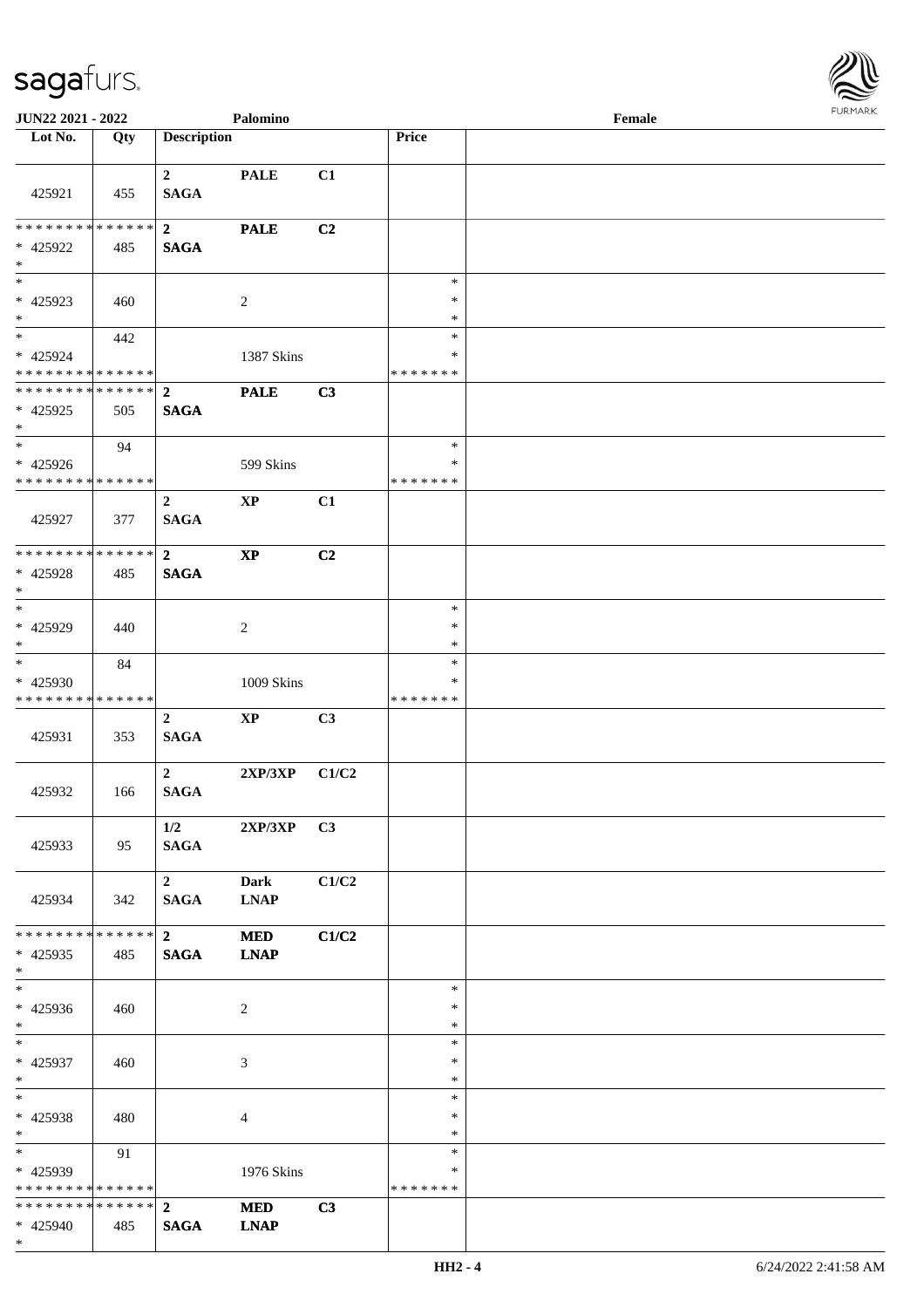

| <b>JUN22 2021 - 2022</b>      |     |                    | Palomino       |                |               | Female |  |
|-------------------------------|-----|--------------------|----------------|----------------|---------------|--------|--|
| Lot No.                       | Qty | <b>Description</b> |                |                | Price         |        |  |
|                               |     |                    |                |                |               |        |  |
| $*$                           | 238 | $\mathbf{2}$       | <b>MED</b>     | C3             | $\ast$        |        |  |
| * 425941                      |     | <b>SAGA</b>        | <b>LNAP</b>    |                | ∗             |        |  |
| * * * * * * * * * * * * * *   |     |                    |                |                | * * * * * * * |        |  |
| * * * * * * * * * * * * * * * |     | $\overline{2}$     | <b>PALE</b>    | C1/C2          |               |        |  |
| * 425942                      | 485 | <b>SAGA</b>        | <b>LNAP</b>    |                |               |        |  |
| $\ast$                        |     |                    |                |                |               |        |  |
| $*$                           |     |                    |                |                | $\ast$        |        |  |
| * 425943                      | 460 |                    | 2              |                | $\ast$        |        |  |
| $*$                           |     |                    |                |                | $\ast$        |        |  |
| $*$                           |     |                    |                |                | $\ast$        |        |  |
| $* 425944$                    |     |                    |                |                | ∗             |        |  |
| $*$                           | 460 |                    | 3              |                | $\ast$        |        |  |
| $*$                           |     |                    |                |                | $\ast$        |        |  |
|                               | 424 |                    |                |                |               |        |  |
| $* 425945$                    |     |                    | 1829 Skins     |                | *             |        |  |
| * * * * * * * * * * * * * *   |     |                    |                |                | * * * * * * * |        |  |
| * * * * * * * * * * * * * * * |     | $\overline{2}$     | <b>PALE</b>    | C3             |               |        |  |
| $* 425946$                    | 485 | <b>SAGA</b>        | <b>LNAP</b>    |                |               |        |  |
| $*$                           |     |                    |                |                |               |        |  |
| $\ast$                        | 174 |                    |                |                | $\ast$        |        |  |
| * 425947                      |     |                    | 659 Skins      |                | ∗             |        |  |
| * * * * * * * * * * * * * * * |     |                    |                |                | * * * * * * * |        |  |
| ************** 2              |     |                    | <b>XP</b>      | C1/C2          |               |        |  |
| * 425948                      | 485 | <b>SAGA</b>        | <b>LNAP</b>    |                |               |        |  |
| $\ast$                        |     |                    |                |                |               |        |  |
| $*$                           |     |                    |                |                | $\ast$        |        |  |
| * 425949                      |     |                    |                |                | $\ast$        |        |  |
| $*$                           | 460 |                    | $\overline{c}$ |                | *             |        |  |
|                               |     |                    |                |                |               |        |  |
| $*$                           | 252 |                    |                |                | $\ast$        |        |  |
| * 425950                      |     |                    | 1197 Skins     |                | *             |        |  |
| * * * * * * * * * * * * * *   |     |                    |                |                | * * * * * * * |        |  |
|                               |     | $\boldsymbol{2}$   | $\mathbf{XP}$  | C1/C2          |               |        |  |
| 425951                        | 252 | <b>SAGA</b>        | <b>LNAP</b>    |                |               |        |  |
|                               |     |                    |                |                |               |        |  |
|                               |     | 2 <sup>1</sup>     | $\mathbf{XP}$  | C3             |               |        |  |
| 425952                        | 281 | <b>SAGA</b>        | <b>LNAP</b>    |                |               |        |  |
|                               |     |                    |                |                |               |        |  |
|                               |     | $\overline{2}$     | 2XP/3XP        | C <sub>2</sub> |               |        |  |
| 425953                        | 115 | <b>SAGA</b>        | <b>LNAP</b>    |                |               |        |  |
|                               |     |                    |                |                |               |        |  |
|                               |     | $\mathbf{2}$       | XD/DK          | C <sub>2</sub> |               |        |  |
| 425954                        | 109 | IA                 | <b>CHIP</b>    |                |               |        |  |
|                               |     |                    |                |                |               |        |  |
| * * * * * * * * * * * * * * * |     |                    |                |                |               |        |  |
|                               |     | $\mathbf{2}$       | <b>MED</b>     | C2             |               |        |  |
| $* 425955$                    | 485 | IA                 | <b>CHIP</b>    |                |               |        |  |
| $*$                           |     |                    |                |                |               |        |  |
| $*$                           | 236 |                    |                |                | $\ast$        |        |  |
| * 425956                      |     |                    | 721 Skins      |                | ∗             |        |  |
| * * * * * * * * * * * * * * * |     |                    |                |                | * * * * * * * |        |  |
| * * * * * * * * * * * * * * * |     | $\overline{2}$     | PAL/XP         | C2             |               |        |  |
| * 425957                      | 485 | IA                 | <b>CHIP</b>    |                |               |        |  |
| $*$                           |     |                    |                |                |               |        |  |
| $*$                           |     |                    |                |                | $\ast$        |        |  |
| * 425958                      | 460 |                    | 2              |                | $\ast$        |        |  |
| $*$                           |     |                    |                |                | $\ast$        |        |  |
| $*$                           | 365 |                    |                |                | $\ast$        |        |  |
| * 425959                      |     |                    | 1310 Skins     |                | ∗             |        |  |
| * * * * * * * * * * * * * *   |     |                    |                |                | * * * * * * * |        |  |
|                               |     | 1/2                | 2XP/3XP        | C <sub>2</sub> |               |        |  |
|                               |     |                    |                |                |               |        |  |
| 425960                        | 174 | IA                 | <b>CHIP</b>    |                |               |        |  |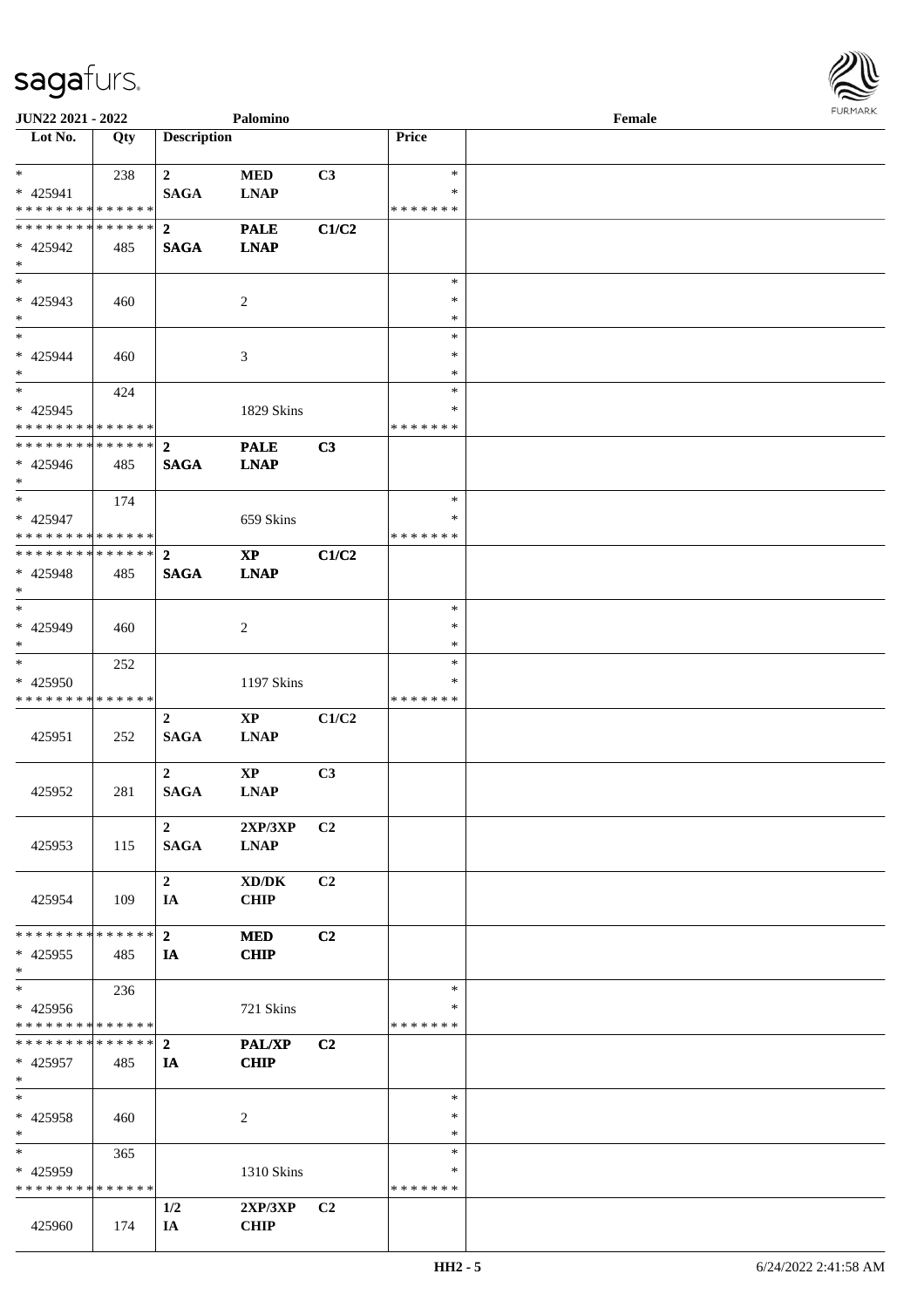

| JUN22 2021 - 2022            |     |                               | Palomino               |                               |                   | Female | <b>FURMARK</b> |
|------------------------------|-----|-------------------------------|------------------------|-------------------------------|-------------------|--------|----------------|
| Lot No.                      | Qty | <b>Description</b>            |                        |                               | Price             |        |                |
| 425961                       | 99  | $\mathbf 2$<br>IA             | XD/DK<br><b>CHIP</b>   | C <sub>2</sub><br><b>LNAP</b> |                   |        |                |
| **************               |     | $\overline{2}$                | <b>MED</b>             | C <sub>2</sub>                |                   |        |                |
| * 425962<br>$*$              | 485 | IA                            | CHIP                   | <b>LNAP</b>                   |                   |        |                |
| $*$                          | 377 |                               |                        |                               | $\ast$            |        |                |
| $* 425963$<br>************** |     |                               | 862 Skins              |                               | $\ast$<br>******* |        |                |
| **************               |     | $\overline{2}$                | <b>PAL/XP</b>          | C <sub>2</sub>                |                   |        |                |
| * 425964<br>$*$              | 485 | IA                            | <b>CHIP</b>            | <b>LNAP</b>                   |                   |        |                |
| $\ast$                       |     |                               |                        |                               | $\ast$            |        |                |
| $* 425965$<br>$*$            | 460 |                               | $\sqrt{2}$             |                               | $\ast$<br>$\ast$  |        |                |
| $\ast$                       | 492 |                               |                        |                               | $\ast$            |        |                |
| * 425966                     |     |                               | 1437 Skins             |                               | $\ast$            |        |                |
| **************               |     |                               |                        |                               | * * * * * * *     |        |                |
| 425967                       | 222 | $\overline{2}$<br><b>SROY</b> | <b>MED</b>             | C1/C2                         |                   |        |                |
| 425968                       | 288 | $\overline{2}$<br><b>SROY</b> | <b>PALE</b>            | C1/C2                         |                   |        |                |
| 425969                       | 318 | $\overline{2}$<br><b>SROY</b> | $\mathbf{X}\mathbf{P}$ | C1/C2                         |                   |        |                |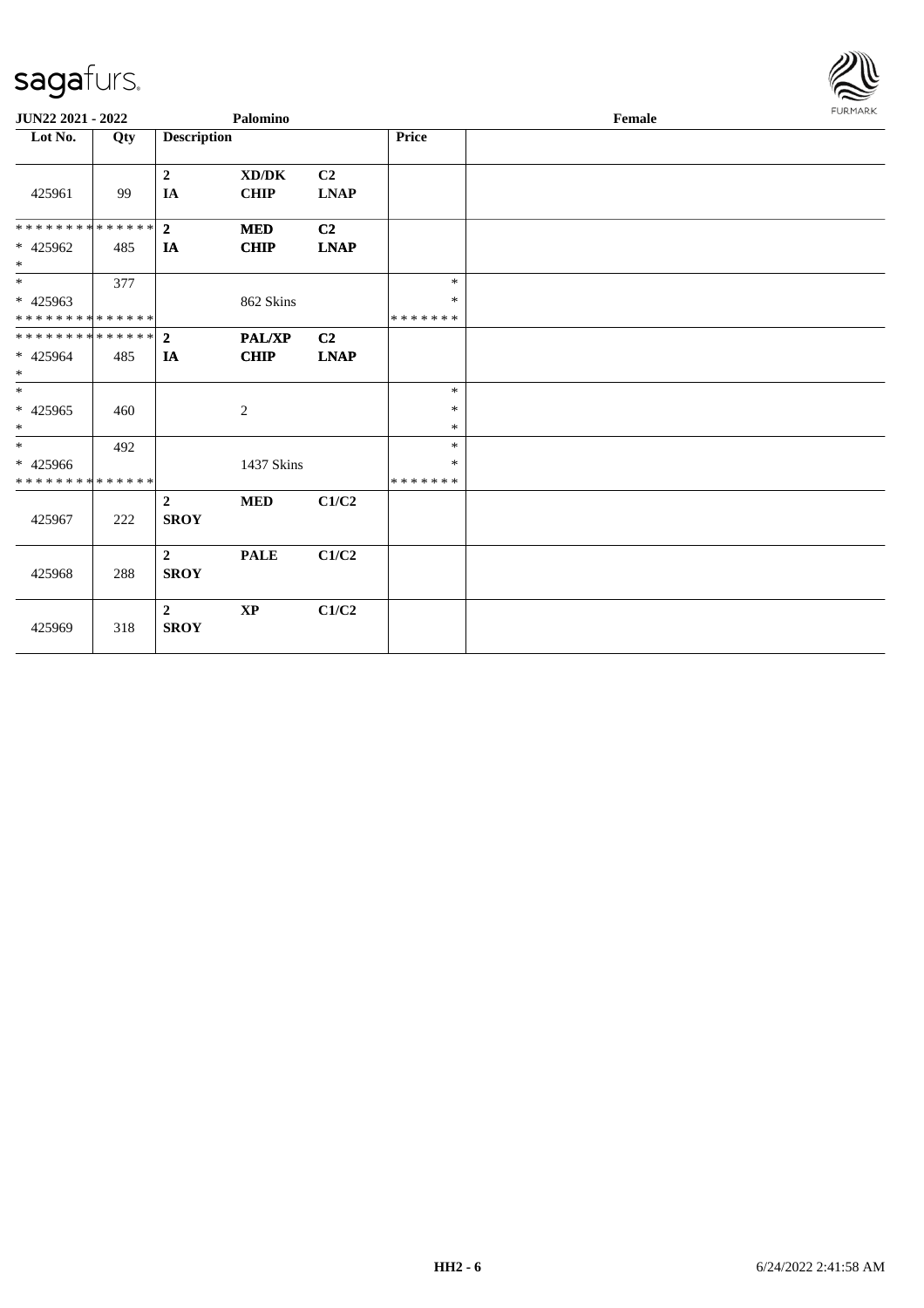

| JUN22 2021 - 2022                                   |         |                                | <b>Palomino Velvet</b>                 |                |                                   | Female |  |
|-----------------------------------------------------|---------|--------------------------------|----------------------------------------|----------------|-----------------------------------|--------|--|
| Lot No.                                             | Qty     | <b>Description</b>             |                                        |                | Price                             |        |  |
|                                                     |         |                                |                                        |                |                                   |        |  |
| 426021                                              | 101     | 20<br>${\bf SI}$               | $\bf MED$<br><b>VELV1</b>              | C1             |                                   |        |  |
| 426022                                              | 307     | 20<br>${\bf SI}$               | $\bf MED$<br><b>VELV1</b>              | C2             |                                   |        |  |
| 426023                                              | 225     | $20\,$<br>${\bf SI}$           | $\bf MED$<br>VELV1                     | C3             |                                   |        |  |
| 426024                                              | 96      | $20\,$<br>${\bf SI}$           | <b>PALE</b><br><b>VELV1</b>            | C1             |                                   |        |  |
| 426025                                              | 436     | 20<br>SI                       | <b>PALE</b><br>VELV1                   | C2             |                                   |        |  |
| 426026                                              | 295     | $20\,$<br>${\bf SI}$           | <b>PALE</b><br>VELV1                   | C3             |                                   |        |  |
| 426027                                              | 105     | 20<br>${\bf SI}$               | $\bold{XP}$<br><b>VELV1</b>            | C1             |                                   |        |  |
| 426028                                              | 364     | 20<br>SI                       | $\mathbf{X}\mathbf{P}$<br><b>VELV1</b> | C2             |                                   |        |  |
| 426029                                              | $222\,$ | $20\,$<br>${\bf SI}$           | $\mathbf{X}\mathbf{P}$<br><b>VELV1</b> | C3             |                                   |        |  |
| 426030                                              | 181     | ${\bf 20}$<br>${\bf SI}$       | $\bf MED$<br>VELV2                     | C1/C2          |                                   |        |  |
| 426031                                              | 246     | ${\bf 20}$<br>${\bf S}{\bf I}$ | <b>PALE</b><br>VELV2                   | C1/C2          |                                   |        |  |
| 426032                                              | 240     | 20<br>${\bf S}{\bf I}$         | $\bold{XP}$<br>VELV2                   | C1/C2          |                                   |        |  |
| * * * * * * * * * * * * * *<br>$* 426033$<br>$*$    | 171     | <b>20</b><br><b>SAGA</b>       | <b>Dark</b><br><b>VELV1</b>            | C1/C2          |                                   |        |  |
| $\ast$<br>$* 426034$<br>* * * * * * * * * * * * * * | 69      |                                | 240 Skins                              |                | $\ast$<br>∗<br>* * * * * * *      |        |  |
| 426035                                              | 273     | 20<br><b>SAGA</b>              | <b>MED</b><br>VELV1                    | C1             |                                   |        |  |
| * * * * * * * * * * * * * *<br>$* 426036$<br>$*$    | 425     | 20<br><b>SAGA</b>              | <b>MED</b><br><b>VELV1</b>             | C <sub>2</sub> |                                   |        |  |
| $*$<br>$* 426037$<br>$*$                            | 400     |                                | $\overline{c}$                         |                | $\ast$<br>$\ast$<br>$\ast$        |        |  |
| $*$<br>$* 426038$<br>* * * * * * * * * * * * * *    | 183     |                                | 1008 Skins                             |                | $\ast$<br>$\ast$<br>* * * * * * * |        |  |
| * * * * * * * * * * * * * *<br>* 426039<br>$\ast$   | 445     | <b>20</b><br><b>SAGA</b>       | <b>MED</b><br><b>VELV1</b>             | C3             |                                   |        |  |
| $*$<br>$* 426040$<br>* * * * * * * * * * * * * *    | 147     |                                | 592 Skins                              |                | $\ast$<br>∗<br>* * * * * * *      |        |  |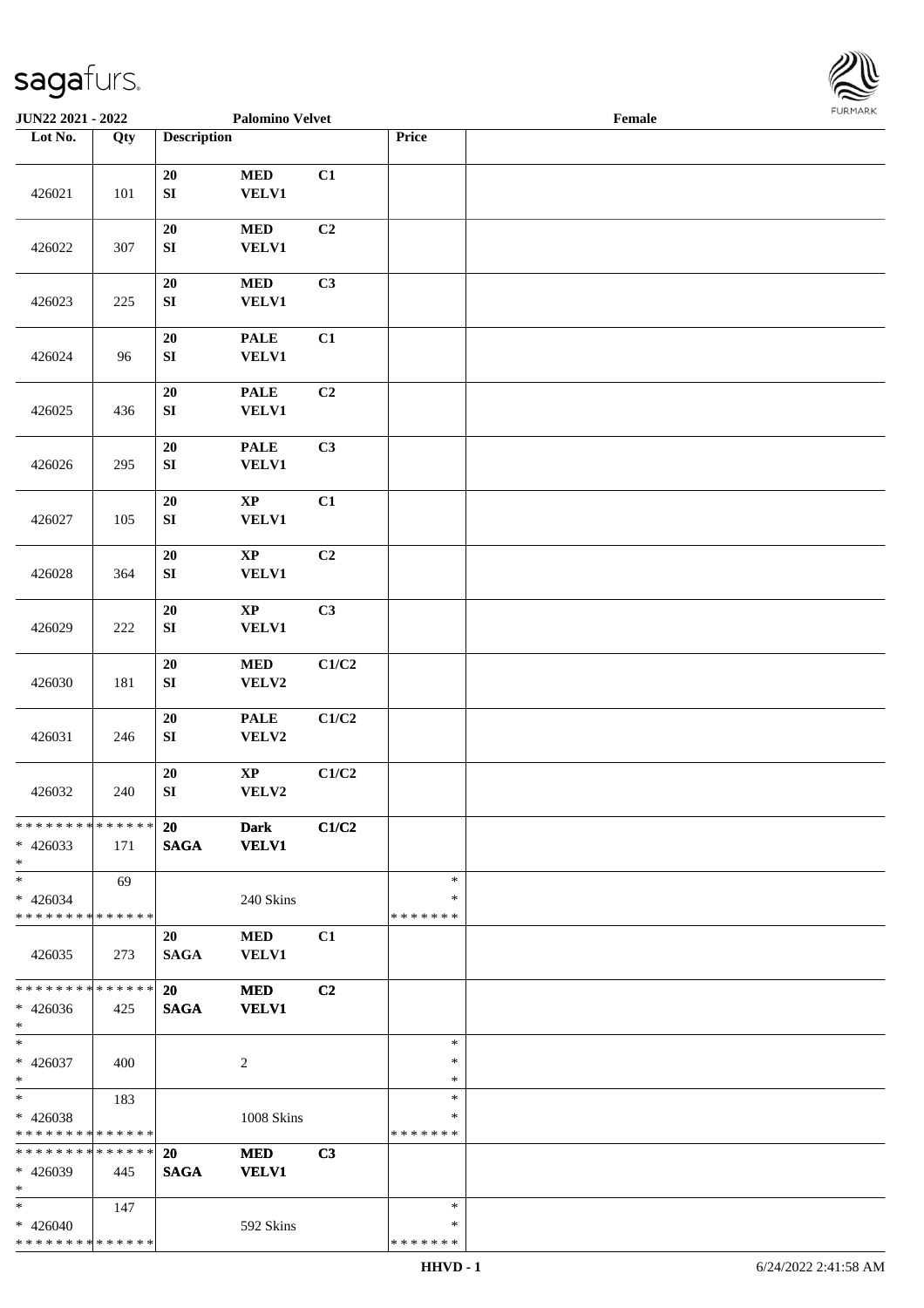

| <b>JUN22 2021 - 2022</b>                                                        |     |                          | <b>Palomino Velvet</b>                 |       |                                   | Female |  |
|---------------------------------------------------------------------------------|-----|--------------------------|----------------------------------------|-------|-----------------------------------|--------|--|
| Lot No.                                                                         | Qty | <b>Description</b>       |                                        |       | Price                             |        |  |
|                                                                                 |     | 20                       | <b>PALE</b>                            | C1    |                                   |        |  |
| 426041                                                                          | 317 | <b>SAGA</b>              | <b>VELV1</b>                           |       |                                   |        |  |
| * * * * * * * * * * * * * * *<br>$* 426042$<br>$*$                              | 425 | 20<br><b>SAGA</b>        | <b>PALE</b><br><b>VELV1</b>            | C2    |                                   |        |  |
| $* 426043$<br>$*$                                                               | 400 |                          | $\sqrt{2}$                             |       | $\ast$<br>$\ast$<br>$\ast$        |        |  |
| $*$<br>$* 426044$                                                               | 400 |                          | 3                                      |       | $\ast$<br>$\ast$                  |        |  |
| $*$<br>$*$<br>$* 426045$                                                        | 166 |                          | 1391 Skins                             |       | $\ast$<br>$\ast$<br>$\ast$        |        |  |
| * * * * * * * * * * * * * *<br>* * * * * * * * * * * * * *<br>$* 426046$<br>$*$ | 425 | <b>20</b><br><b>SAGA</b> | <b>PALE</b><br><b>VELV1</b>            | C3    | *******                           |        |  |
| $*$<br>$* 426047$<br>* * * * * * * * <mark>* * * * * * *</mark>                 | 259 |                          | 684 Skins                              |       | $\ast$<br>$\ast$<br>* * * * * * * |        |  |
| 426048                                                                          | 241 | 20<br><b>SAGA</b>        | XP<br><b>VELV1</b>                     | C1    |                                   |        |  |
| * * * * * * * * <mark>* * * * * * *</mark><br>* 426049<br>$*$                   | 425 | <b>20</b><br><b>SAGA</b> | $\mathbf{X}\mathbf{P}$<br><b>VELV1</b> | C2    |                                   |        |  |
| $\overline{\ }$<br>$* 426050$<br>$*$                                            | 400 |                          | 2                                      |       | $\ast$<br>$\ast$<br>$\ast$        |        |  |
| $*$<br>$* 426051$<br>* * * * * * * * <mark>* * * * * * *</mark>                 | 59  |                          | 884 Skins                              |       | $\ast$<br>$\ast$<br>*******       |        |  |
| * * * * * * * * * * * * * *<br>$* 426052$<br>$*$ $*$                            | 425 | <b>20</b><br><b>SAGA</b> | $\mathbf{X}\mathbf{P}$<br><b>VELV1</b> | C3    |                                   |        |  |
| $\ast$<br>$* 426053$<br>* * * * * * * * * * * * * *                             | 128 |                          | 553 Skins                              |       | $\ast$<br>$\ast$<br>* * * * * * * |        |  |
| 426054                                                                          | 135 | 20<br><b>SAGA</b>        | 2XP<br><b>VELV1</b>                    | C1/C2 |                                   |        |  |
| 426055                                                                          | 155 | 20<br><b>SAGA</b>        | $\bf MED$<br>VELV2                     | C1    |                                   |        |  |
| 426056                                                                          | 378 | 20<br><b>SAGA</b>        | $\bf MED$<br>VELV2                     | C2    |                                   |        |  |
| 426057                                                                          | 188 | 20<br><b>SAGA</b>        | $\bf MED$<br>VELV2                     | C3    |                                   |        |  |
| 426058                                                                          | 193 | 20<br><b>SAGA</b>        | <b>PALE</b><br>VELV2                   | C1    |                                   |        |  |
| 426059                                                                          | 446 | 20<br><b>SAGA</b>        | <b>PALE</b><br>VELV2                   | C2    |                                   |        |  |
| 426060                                                                          | 197 | 20<br><b>SAGA</b>        | <b>PALE</b><br>VELV2                   | C3    |                                   |        |  |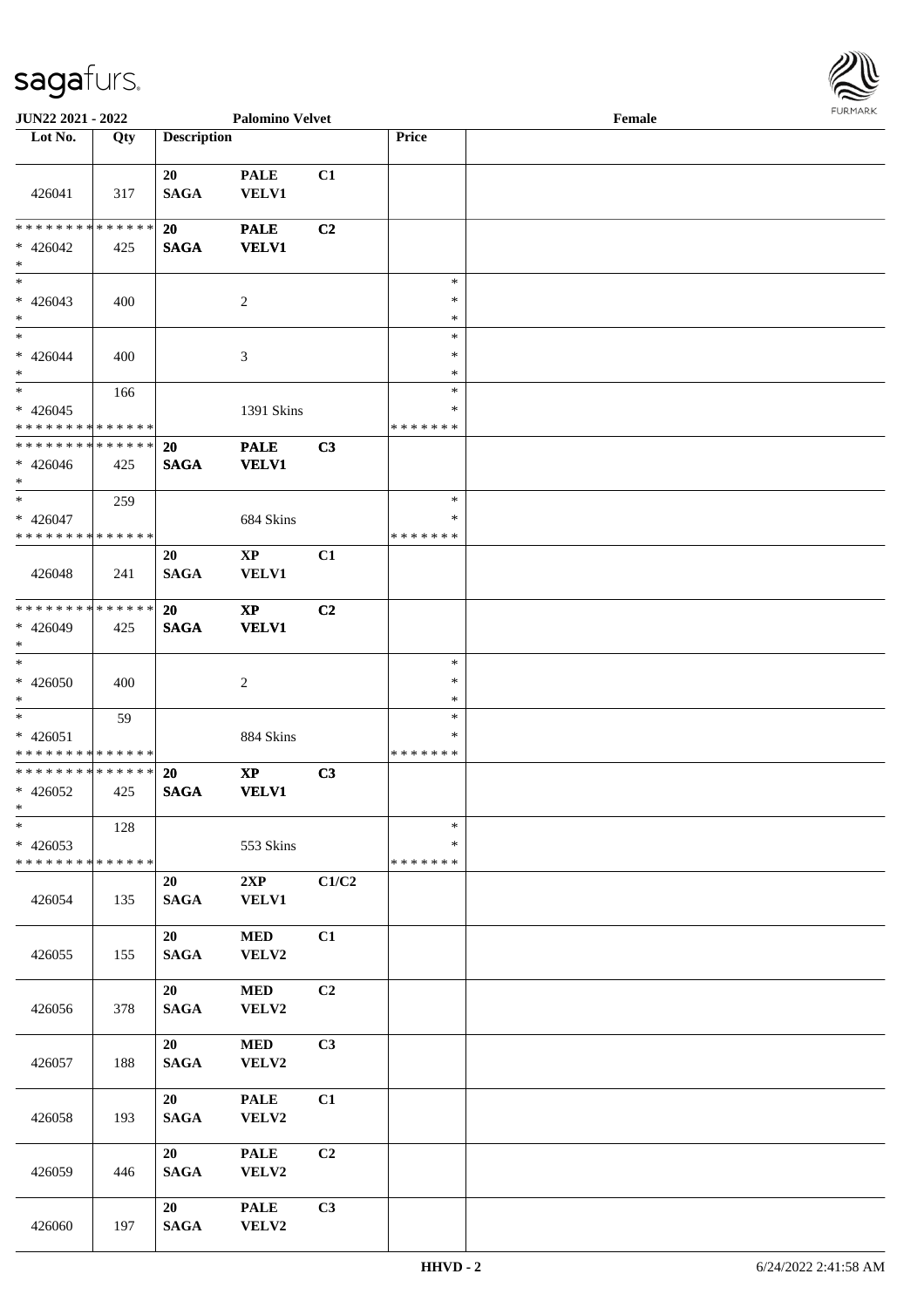

| JUN22 2021 - 2022                                 |     |                    | <b>Palomino Velvet</b>                              |                               |                                   | Female |  |
|---------------------------------------------------|-----|--------------------|-----------------------------------------------------|-------------------------------|-----------------------------------|--------|--|
| Lot No.                                           | Qty | <b>Description</b> |                                                     |                               | Price                             |        |  |
| 426061                                            | 394 | 20<br><b>SAGA</b>  | $\bold{XP}$<br>VELV2                                | C1/C2                         |                                   |        |  |
| 426062                                            | 127 | 20<br><b>SAGA</b>  | $\bold{XP}$<br>VELV2                                | C3                            |                                   |        |  |
| 426063                                            | 76  | 20<br>IA           | $\bold{X}\bold{D}/\bold{D}\bold{K}$<br><b>VELV1</b> | C <sub>2</sub><br><b>CHIP</b> |                                   |        |  |
| * * * * * * * * * * * * * *<br>$* 426064$<br>$*$  | 425 | 20<br>IA           | <b>MED</b><br><b>VELV1</b>                          | C <sub>2</sub><br><b>CHIP</b> |                                   |        |  |
| $*$<br>$* 426065$<br>* * * * * * * * * * * * * *  | 204 |                    | 629 Skins                                           |                               | $\ast$<br>$\ast$<br>* * * * * * * |        |  |
| * * * * * * * * * * * * * *<br>$* 426066$<br>$*$  | 425 | 20<br>IA           | <b>PAL/XP</b><br><b>VELV1</b>                       | C <sub>2</sub><br><b>CHIP</b> |                                   |        |  |
| $\ast$<br>$* 426067$<br>$\ast$                    | 400 |                    | $\overline{c}$                                      |                               | $\ast$<br>$\ast$<br>$\ast$        |        |  |
| $*$<br>$* 426068$<br>$\ast$                       | 400 |                    | 3                                                   |                               | $\ast$<br>$\ast$<br>$\ast$        |        |  |
| $\ast$<br>* 426069<br>* * * * * * * * * * * * * * | 309 |                    | 1534 Skins                                          |                               | $\ast$<br>$\ast$<br>* * * * * * * |        |  |
| 426070                                            | 106 | 20<br>IA           | 2XP/3XP<br><b>VELV1</b>                             | C2<br><b>CHIP</b>             |                                   |        |  |
| 426071                                            | 413 | 20<br>IA           | $\bf MED$<br>VELV2                                  | C2<br><b>CHIP</b>             |                                   |        |  |
| * * * * * * * * * * * * * *<br>$* 426072$<br>$*$  | 425 | 20<br>IA           | <b>PAL/XP</b><br>VELV2                              | C2<br><b>CHIP</b>             |                                   |        |  |
| $\ast$<br>* 426073<br>$*$                         | 400 |                    | $\overline{c}$                                      |                               | $\ast$<br>$\ast$<br>$\ast$        |        |  |
| $*$<br>* 426074<br>* * * * * * * * * * * * * *    | 140 |                    | 965 Skins                                           |                               | $\ast$<br>*<br>* * * * * * *      |        |  |
| 426075                                            | 198 | 20<br><b>SROY</b>  | <b>MED</b><br><b>VELV1</b>                          | C1/C2                         |                                   |        |  |
| 426076                                            | 196 | 20<br><b>SROY</b>  | <b>PALE</b><br><b>VELV1</b>                         | C1/C2                         |                                   |        |  |
| 426077                                            | 139 | 20<br><b>SROY</b>  | $\mathbf{X}\mathbf{P}$<br><b>VELV1</b>              | C1/C2                         |                                   |        |  |
| 426078                                            | 288 | 20<br><b>SROY</b>  | <b>MED</b><br>VELV2                                 | C1/C2                         |                                   |        |  |
| 426079                                            | 124 | 20<br><b>SROY</b>  | <b>PALE</b><br>VELV2                                | C1                            |                                   |        |  |
| 426080                                            | 296 | 20<br><b>SROY</b>  | <b>PALE</b><br>VELV2                                | C <sub>2</sub>                |                                   |        |  |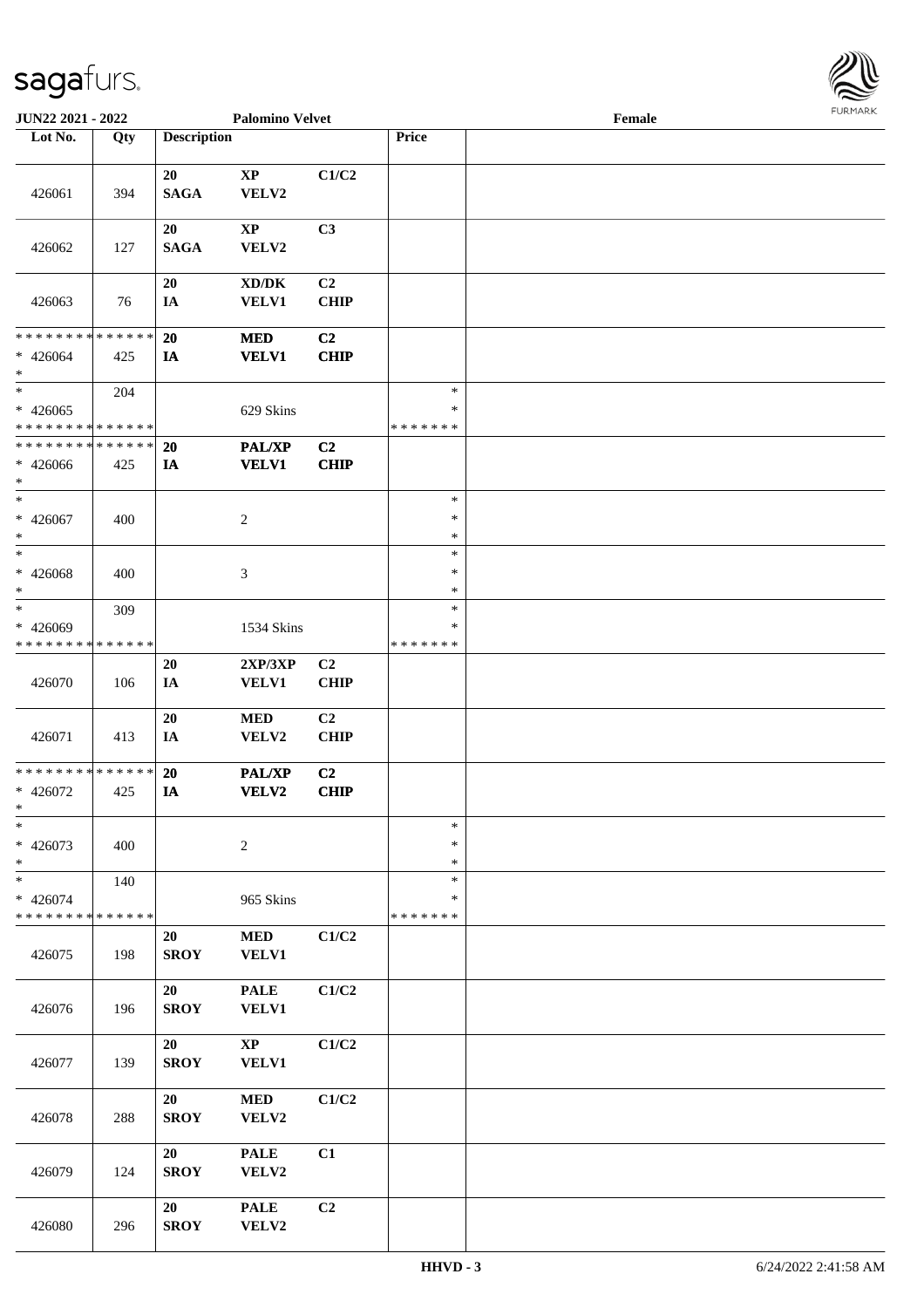

#### **JUN22 2021 - 2022 Palomino Velvet Female**

| 9 YIYAA AYAA GOGA |     |                    | T GIOMINIO I CIILU |       |       | 1 cmarc |
|-------------------|-----|--------------------|--------------------|-------|-------|---------|
| Lot No.           | Qty | <b>Description</b> |                    |       | Price |         |
| 426081            | 219 | 20<br><b>SROY</b>  | XP<br><b>VELV2</b> | C1/C2 |       |         |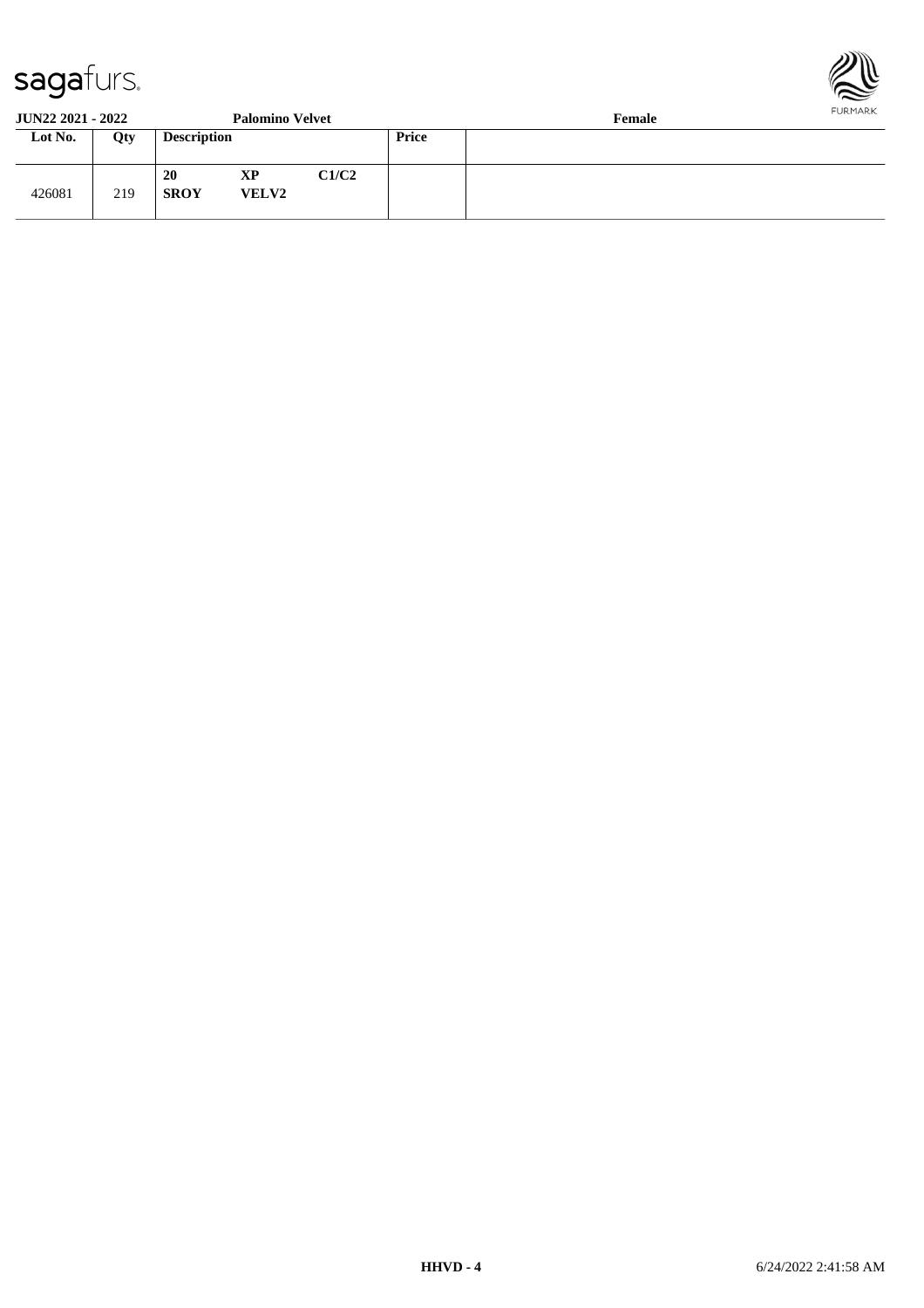

| JUN22 2021 - 2022                                |                   |                                | <b>Palomino Velvet</b>                              |                   |                                   | Female |  |
|--------------------------------------------------|-------------------|--------------------------------|-----------------------------------------------------|-------------------|-----------------------------------|--------|--|
| Lot No.                                          | $\overline{Q}$ ty | <b>Description</b>             |                                                     |                   | Price                             |        |  |
| 426141                                           | 120               | 20/0<br>${\bf SI}$             | <b>Dark</b><br><b>VELV1</b>                         | C1/C2             |                                   |        |  |
| 426142                                           | 160               | $\pmb{0}$<br>${\bf S}{\bf I}$  | $\bf MED$<br><b>VELV1</b>                           | C1/C2             |                                   |        |  |
| 426143                                           | 104               | $\pmb{0}$<br>${\bf S}{\bf I}$  | $\bf MED$<br>VELV1                                  | C3                |                                   |        |  |
| 426144                                           | 214               | $\pmb{0}$<br>${\bf S}{\bf I}$  | <b>PALE</b><br><b>VELV1</b>                         | C1/C2             |                                   |        |  |
| 426145                                           | 127               | $\pmb{0}$<br>${\bf SI}$        | <b>PALE</b><br><b>VELV1</b>                         | C3                |                                   |        |  |
| 426146                                           | 144               | $\pmb{0}$<br>${\bf SI}$        | $\bold{XP}$<br><b>VELV1</b>                         | C1/C2             |                                   |        |  |
| 426147                                           | 93                | $\pmb{0}$<br>${\bf SI}$        | $\bold{XP}$<br><b>VELV1</b>                         | C3                |                                   |        |  |
| 426148                                           | 125               | 20/0<br>${\bf SI}$             | 2XP<br><b>VELV1</b>                                 | C1/C2             |                                   |        |  |
| 426149                                           | 199               | $\pmb{0}$<br>${\bf SI}$        | $\bf MED$<br>VELV2                                  | C1/C2             |                                   |        |  |
| 426150                                           | 137               | $20/0$<br>${\bf SI}$           | $\bf MED$<br>VELV2                                  | C3                |                                   |        |  |
| 426151                                           | 250               | $\pmb{0}$<br>${\bf S}{\bf I}$  | <b>PALE</b><br>VELV2                                | C1/C2             |                                   |        |  |
| 426152                                           | 169               | 20/0<br>${\bf SI}$             | <b>PALE</b><br>VELV2                                | C3                |                                   |        |  |
| 426153                                           | 237               | $\bf{0}$<br>SI                 | $\mathbf{X}\mathbf{P}$<br>VELV2                     | C1/C2             |                                   |        |  |
| 426154                                           | 125               | 20/0<br>SI                     | $\mathbf{X}\mathbf{P}$<br>VELV2                     | C3                |                                   |        |  |
| 426155                                           | 57                | 20/0<br>$\mathbf{I}\mathbf{B}$ | $\bold{X}\bold{D}/\bold{D}\bold{K}$<br><b>VELV1</b> | C2<br><b>CHIP</b> |                                   |        |  |
| 426156                                           | 409               | 20/0<br>$\mathbf{I}\mathbf{B}$ | $\bf MED$<br>VELV1                                  | C2<br><b>CHIP</b> |                                   |        |  |
| * * * * * * * * * * * * * *<br>$* 426157$<br>$*$ | 445               | 20/0<br>$\mathbf{I}$           | <b>PAL/XP</b><br><b>VELV1</b>                       | C2<br><b>CHIP</b> |                                   |        |  |
| $*$<br>$* 426158$<br>* * * * * * * * * * * * * * | 438               |                                | 883 Skins                                           |                   | $\ast$<br>$\ast$<br>* * * * * * * |        |  |
| 426159                                           | 51                | 20/0<br>$\mathbf{I}\mathbf{B}$ | 2XP/3XP<br><b>VELV1</b>                             | C2<br>CHIP        |                                   |        |  |
| 426160                                           | 102               | 20/0<br><b>SAGA</b>            | $\mathbf{X}\mathbf{D}$<br><b>VELV1</b>              | C1/C2             |                                   |        |  |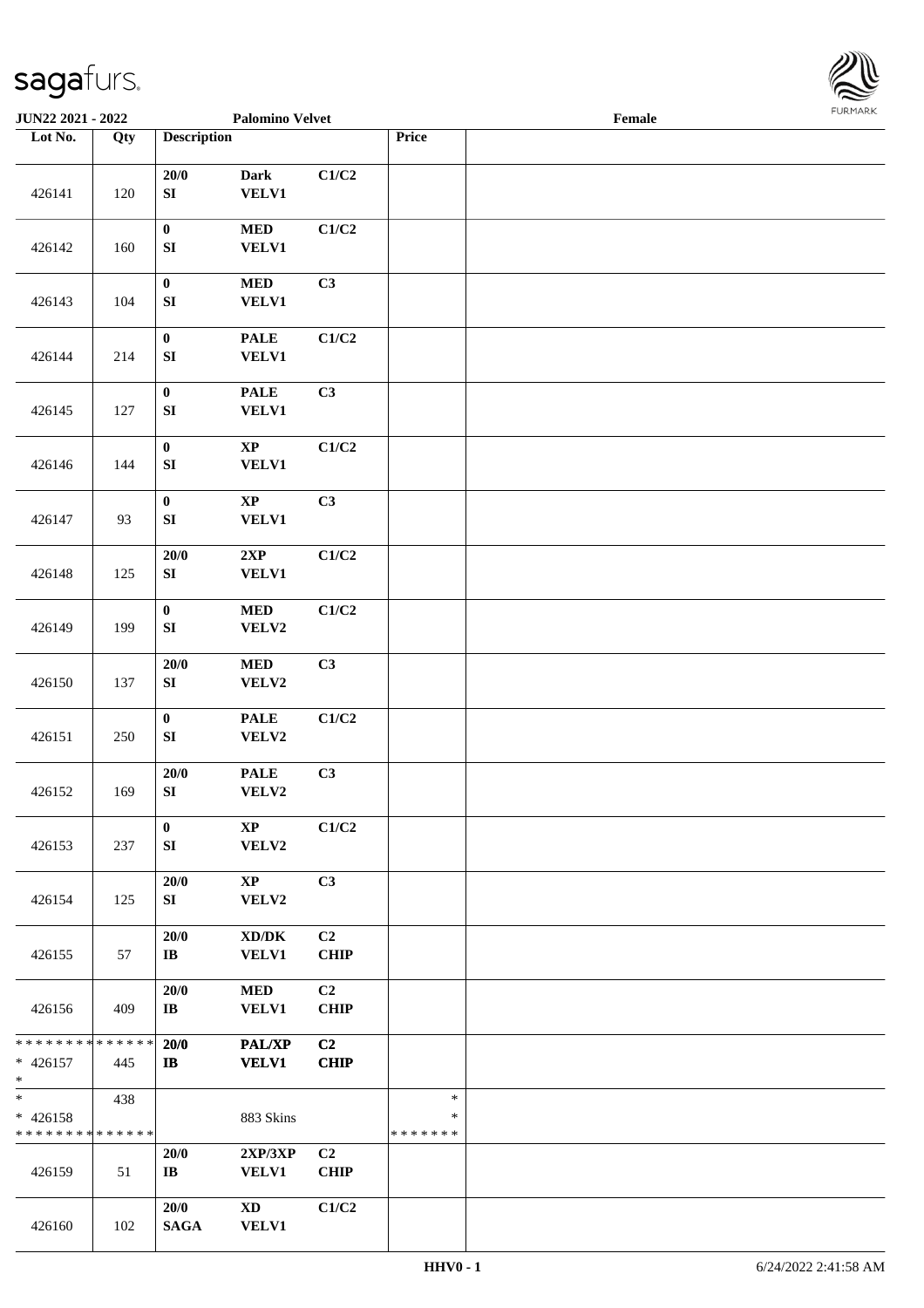

| <b>JUN22 2021 - 2022</b>                                           |                      |                             | <b>Palomino Velvet</b>                 |                |                                   | Female |  |
|--------------------------------------------------------------------|----------------------|-----------------------------|----------------------------------------|----------------|-----------------------------------|--------|--|
| Lot No.                                                            | Qty                  | <b>Description</b>          |                                        |                | Price                             |        |  |
| 426161                                                             | 283                  | $\bf{0}$<br><b>SAGA</b>     | <b>Dark</b><br><b>VELV1</b>            | C1/C2          |                                   |        |  |
| 426162                                                             | 213                  | 20/0<br><b>SAGA</b>         | <b>Dark</b><br><b>VELV1</b>            | C3             |                                   |        |  |
| 426163                                                             | 408                  | $\bf{0}$<br><b>SAGA</b>     | <b>MED</b><br>VELV1                    | C1             |                                   |        |  |
| * * * * * * * * <mark>* * * * * * *</mark><br>$* 426164$<br>$*$    | 445                  | $\mathbf{0}$<br><b>SAGA</b> | <b>MED</b><br><b>VELV1</b>             | C2             |                                   |        |  |
| $*$<br>$* 426165$<br>$\ast$                                        | 420                  |                             | $\sqrt{2}$                             |                | $\ast$<br>$\ast$<br>$\ast$        |        |  |
| $*$<br>* 426166<br>* * * * * * * * * * * * * *                     | 235                  |                             | 1100 Skins                             |                | $\ast$<br>$\ast$<br>* * * * * * * |        |  |
| 426167                                                             | 474                  | $\bf{0}$<br><b>SAGA</b>     | <b>MED</b><br><b>VELV1</b>             | C3             |                                   |        |  |
| 426168                                                             | 413                  | $\bf{0}$<br><b>SAGA</b>     | <b>PALE</b><br><b>VELV1</b>            | C1             |                                   |        |  |
| * * * * * * * *<br>* 426169<br>$*$                                 | * * * * * *<br>445   | $\mathbf{0}$<br><b>SAGA</b> | <b>PALE</b><br><b>VELV1</b>            | C2             |                                   |        |  |
| $* 426170$<br>$*$                                                  | 420                  |                             | $\sqrt{2}$                             |                | $\ast$<br>$\ast$<br>$\ast$        |        |  |
| $*$<br>* 426171<br>* * * * * * * * * * * * * *                     | 259                  |                             | 1124 Skins                             |                | $\ast$<br>$\ast$<br>*******       |        |  |
| * * * * * * * * <mark>* * * * * * *</mark><br>* 426172<br>$*$ $-$  | 445                  | $\mathbf 0$<br><b>SAGA</b>  | <b>PALE</b><br><b>VELV1</b>            | C3             |                                   |        |  |
| $\ast$<br>$* 426173$<br>* * * * * * * * <mark>* * * * * * *</mark> | 127                  |                             | 572 Skins                              |                | $\ast$<br>∗<br>* * * * * * *      |        |  |
| 426174                                                             | 247                  | $\mathbf{0}$<br><b>SAGA</b> | $\mathbf{X}\mathbf{P}$<br><b>VELV1</b> | C1             |                                   |        |  |
| * * * * * * * *<br>$* 426175$<br>$*$                               | * * * * * *  <br>445 | $\mathbf{0}$<br><b>SAGA</b> | $\mathbf{X}\mathbf{P}$<br><b>VELV1</b> | C2             |                                   |        |  |
| $*$<br>$* 426176$<br>* * * * * * * * * * * * * *                   | 342                  |                             | 787 Skins                              |                | $\ast$<br>∗<br>*******            |        |  |
| 426177                                                             | 371                  | $\mathbf{0}$<br><b>SAGA</b> | $\mathbf{X}\mathbf{P}$<br><b>VELV1</b> | C <sub>3</sub> |                                   |        |  |
| 426178                                                             | 174                  | $\mathbf{0}$<br><b>SAGA</b> | 2XP<br><b>VELV1</b>                    | C1/C2          |                                   |        |  |
| 426179                                                             | 169                  | 20/0<br><b>SAGA</b>         | 2XP<br><b>VELV1</b>                    | C3             |                                   |        |  |
| 426180                                                             | 163                  | $\mathbf{0}$<br><b>SAGA</b> | <b>Dark</b><br>VELV2                   | C1/C2          |                                   |        |  |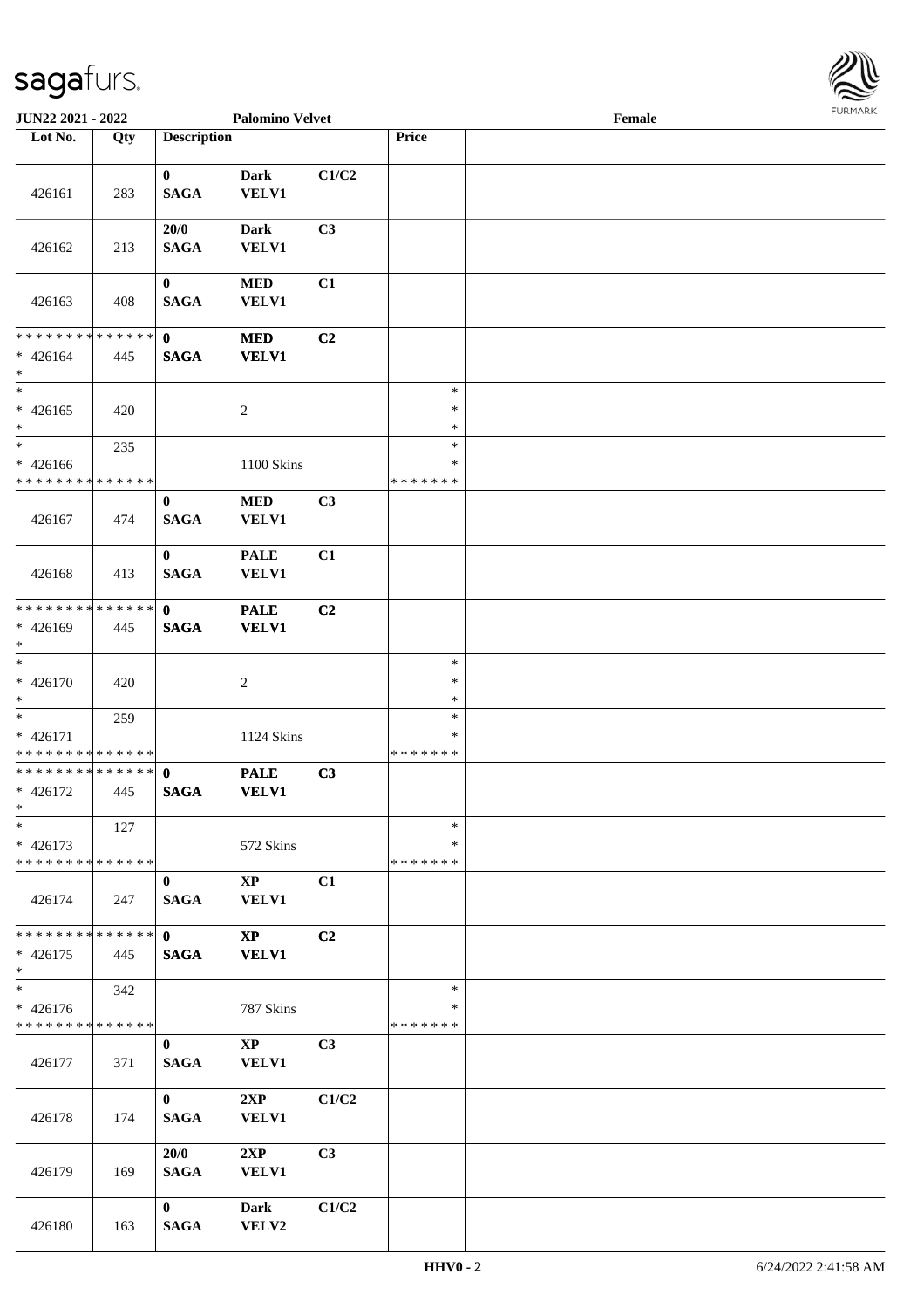| 426181                                                 | 236 | $\mathbf{0}$<br><b>SAGA</b> | <b>MED</b><br>VELV2                                 | C1                |                                   |  |
|--------------------------------------------------------|-----|-----------------------------|-----------------------------------------------------|-------------------|-----------------------------------|--|
| **************<br>$* 426182$<br>$*$                    | 425 | $\mathbf{0}$<br><b>SAGA</b> | <b>MED</b><br>VELV2                                 | C2                |                                   |  |
| $*$<br>$* 426183$<br>* * * * * * * * * * * * * *       | 132 |                             | 557 Skins                                           |                   | $\ast$<br>∗<br>* * * * * * *      |  |
| 426184                                                 | 350 | $\mathbf{0}$<br><b>SAGA</b> | <b>MED</b><br>VELV2                                 | C <sub>3</sub>    |                                   |  |
| 426185                                                 | 240 | $\mathbf{0}$<br><b>SAGA</b> | <b>PALE</b><br>VELV2                                | C1                |                                   |  |
| * * * * * * * * * * * * * * *<br>$* 426186$<br>$*$ $-$ | 425 | $\mathbf{0}$<br><b>SAGA</b> | <b>PALE</b><br>VELV2                                | C <sub>2</sub>    |                                   |  |
| $\ast$<br>$* 426187$<br>* * * * * * * * * * * * * *    | 221 |                             | 646 Skins                                           |                   | $\ast$<br>$\ast$<br>* * * * * * * |  |
| 426188                                                 | 383 | $\mathbf{0}$<br><b>SAGA</b> | <b>PALE</b><br>VELV2                                | C3                |                                   |  |
| 426189                                                 | 171 | $\bf{0}$<br><b>SAGA</b>     | $\mathbf{X}\mathbf{P}$<br>VELV2                     | C1                |                                   |  |
| * * * * * * * * * * * * * * *<br>$* 426190$<br>$*$     | 385 | $\mathbf{0}$<br><b>SAGA</b> | <b>XP</b><br>VELV2                                  | C <sub>2</sub>    |                                   |  |
| * 426191<br>* * * * * * * * * * * * * *                | 87  |                             | 472 Skins                                           |                   | $\ast$<br>∗<br>* * * * * * *      |  |
| 426192                                                 | 275 | $\mathbf{0}$<br><b>SAGA</b> | $\mathbf{X}\mathbf{P}$<br><b>VELV2</b>              | C3                |                                   |  |
| 426193                                                 | 118 | $\mathbf{0}$<br><b>SAGA</b> | 2XP<br>VELV2                                        | C1/C2             |                                   |  |
| 426194                                                 | 135 | $\bf{0}$<br>IA              | $\bold{X}\bold{D}/\bold{D}\bold{K}$<br><b>VELV1</b> | C2<br><b>CHIP</b> |                                   |  |
| * * * * * * * * * * * * * *<br>$* 426195$<br>$\ast$    | 445 | $\mathbf{0}$<br>IA          | <b>MED</b><br><b>VELV1</b>                          | C2<br><b>CHIP</b> |                                   |  |
| $\ast$<br>$* 426196$<br>* * * * * * * * * * * * * *    | 387 |                             | 832 Skins                                           |                   | $\ast$<br>$\ast$<br>* * * * * * * |  |
| * * * * * * * * * * * * * *<br>$* 426197$<br>$\ast$    | 445 | $\mathbf{0}$<br>IA          | <b>PAL/XP</b><br><b>VELV1</b>                       | C2<br><b>CHIP</b> |                                   |  |
| $\ast$<br>* 426198<br>$\ast$                           | 420 |                             | 2                                                   |                   | $\ast$<br>$\ast$<br>$\ast$        |  |
| $\ast$<br>* 426199<br>$\ast$                           | 420 |                             | 3                                                   |                   | $\ast$<br>$\ast$<br>$\ast$        |  |
| $\ast$<br>$* 426200$<br>******** <mark>******</mark>   | 284 |                             | 1569 Skins                                          |                   | $\ast$<br>∗<br>* * * * * * *      |  |

**JUN22 2021 - 2022 Palomino Velvet Female**

**Lot No. Qty Description Price**

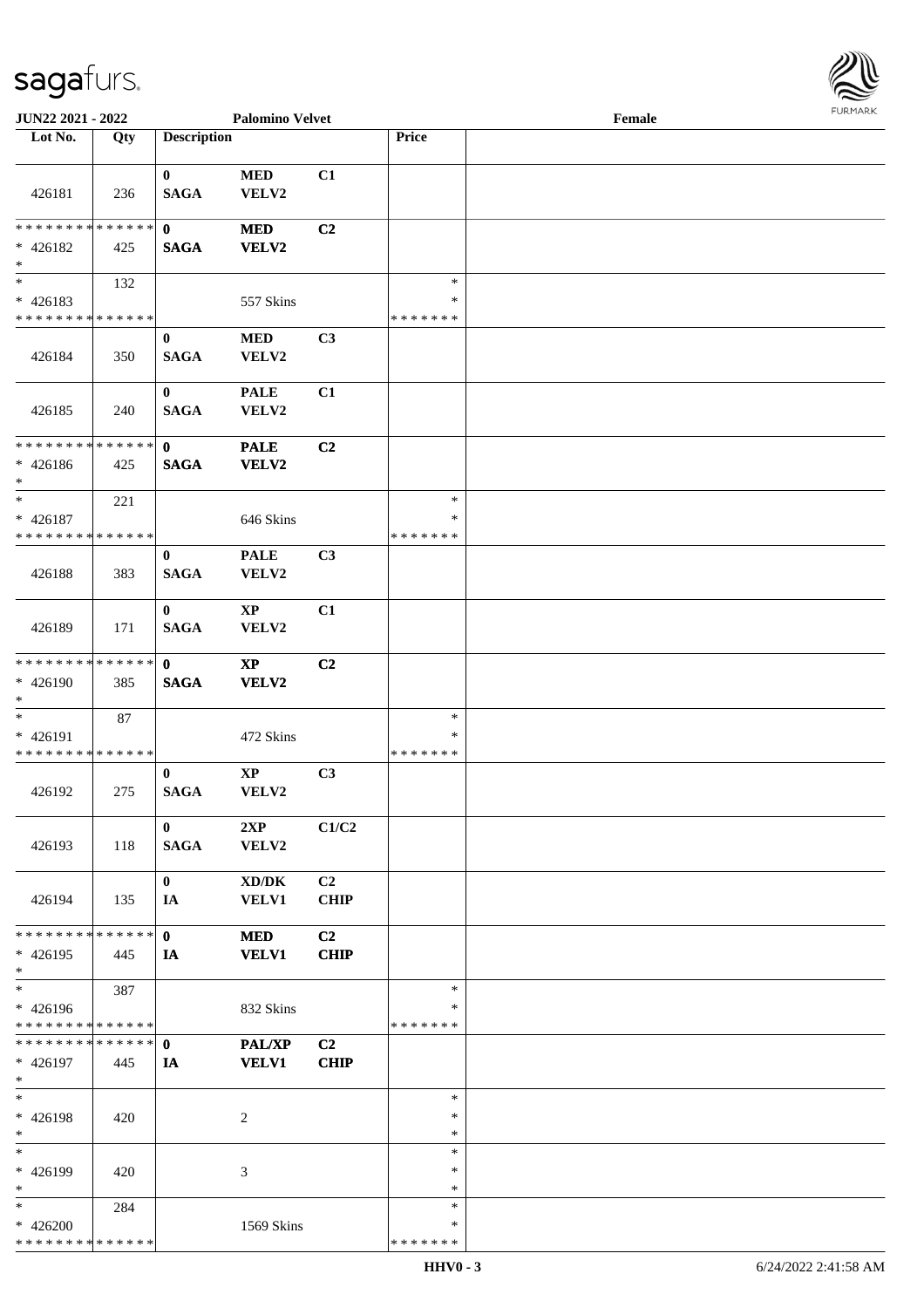

| <b>JUN22 2021 - 2022</b>                   |               |                    | <b>Palomino Velvet</b> |                |               | Female |  |
|--------------------------------------------|---------------|--------------------|------------------------|----------------|---------------|--------|--|
| Lot No.                                    | Qty           | <b>Description</b> |                        |                | Price         |        |  |
|                                            |               |                    |                        |                |               |        |  |
|                                            |               | $\bf{0}$           | 2XP/3XP                | C2             |               |        |  |
| 426201                                     | 113           | IA                 | <b>VELV1</b>           | <b>CHIP</b>    |               |        |  |
|                                            |               |                    |                        |                |               |        |  |
|                                            |               | $\bf{0}$           | XD/DK                  | C <sub>2</sub> |               |        |  |
|                                            |               |                    |                        |                |               |        |  |
| 426202                                     | 97            | IA                 | VELV2                  | <b>CHIP</b>    |               |        |  |
|                                            |               |                    |                        |                |               |        |  |
| * * * * * * * *                            | * * * * * * * | $\mathbf{0}$       | <b>MED</b>             | C <sub>2</sub> |               |        |  |
| $* 426203$                                 | 445           | IA                 | VELV2                  | <b>CHIP</b>    |               |        |  |
| $\ast$                                     |               |                    |                        |                |               |        |  |
| $*$                                        | 206           |                    |                        |                | $\ast$        |        |  |
| $* 426204$                                 |               |                    | 651 Skins              |                | $\ast$        |        |  |
| * * * * * * * * * * * * * *                |               |                    |                        |                | * * * * * * * |        |  |
| * * * * * * * * <mark>* * * * * * *</mark> |               |                    |                        |                |               |        |  |
|                                            |               | $\mathbf 0$        | PAL/XP                 | C <sub>2</sub> |               |        |  |
| $* 426205$                                 | 445           | IA                 | VELV2                  | <b>CHIP</b>    |               |        |  |
| *                                          |               |                    |                        |                |               |        |  |
| $*$                                        |               |                    |                        |                | $\ast$        |        |  |
| $* 426206$                                 | 420           |                    | $\overline{2}$         |                | $\ast$        |        |  |
| $*$                                        |               |                    |                        |                | $\ast$        |        |  |
| $\ast$                                     | 451           |                    |                        |                | $\ast$        |        |  |
| * 426207                                   |               |                    |                        |                | $\ast$        |        |  |
|                                            |               |                    | 1316 Skins             |                |               |        |  |
| * * * * * * * * * * * * * *                |               |                    |                        |                | * * * * * * * |        |  |
|                                            |               | $\bf{0}$           | 2XP/3XP                | C <sub>2</sub> |               |        |  |
| 426208                                     | 75            | IA                 | VELV2                  | <b>CHIP</b>    |               |        |  |
|                                            |               |                    |                        |                |               |        |  |
|                                            |               | $\boldsymbol{0}$   | <b>Dark</b>            | C1/C2          |               |        |  |
| 426209                                     | 93            | <b>SROY</b>        | VELV1                  |                |               |        |  |
|                                            |               |                    |                        |                |               |        |  |
|                                            |               | $\bf{0}$           |                        | C1             |               |        |  |
|                                            |               |                    | $\bf MED$              |                |               |        |  |
| 426210                                     | 161           | <b>SROY</b>        | <b>VELV1</b>           |                |               |        |  |
|                                            |               |                    |                        |                |               |        |  |
|                                            |               | $\bf{0}$           | $\bf MED$              | C2             |               |        |  |
| 426211                                     | 413           | <b>SROY</b>        | <b>VELV1</b>           |                |               |        |  |
|                                            |               |                    |                        |                |               |        |  |
|                                            |               | $\bf{0}$           | $\bf MED$              | C3             |               |        |  |
| 426212                                     | 153           | <b>SROY</b>        | <b>VELV1</b>           |                |               |        |  |
|                                            |               |                    |                        |                |               |        |  |
|                                            |               |                    |                        |                |               |        |  |
|                                            |               | $\mathbf{0}$       | <b>PALE</b>            | C1             |               |        |  |
| 426213                                     | 151           | <b>SROY</b>        | <b>VELV1</b>           |                |               |        |  |
|                                            |               |                    |                        |                |               |        |  |
|                                            |               | $\mathbf{0}$       | <b>PALE</b>            | C2             |               |        |  |
| 426214                                     | 463           | <b>SROY</b>        | <b>VELV1</b>           |                |               |        |  |
|                                            |               |                    |                        |                |               |        |  |
|                                            |               | $\mathbf{0}$       | <b>PALE</b>            | C3             |               |        |  |
|                                            |               |                    |                        |                |               |        |  |
| 426215                                     | 146           | <b>SROY</b>        | <b>VELV1</b>           |                |               |        |  |
|                                            |               |                    |                        |                |               |        |  |
|                                            |               | $\mathbf{0}$       | $\mathbf{XP}$          | C1/C2          |               |        |  |
| 426216                                     | 338           | <b>SROY</b>        | <b>VELV1</b>           |                |               |        |  |
|                                            |               |                    |                        |                |               |        |  |
|                                            |               | $\mathbf{0}$       | $\mathbf{XP}$          | C3             |               |        |  |
| 426217                                     | 97            | <b>SROY</b>        | <b>VELV1</b>           |                |               |        |  |
|                                            |               |                    |                        |                |               |        |  |
|                                            |               | $\mathbf{0}$       |                        | C1             |               |        |  |
|                                            |               |                    | $\bf MED$              |                |               |        |  |
| 426218                                     | 99            | <b>SROY</b>        | VELV2                  |                |               |        |  |
|                                            |               |                    |                        |                |               |        |  |
|                                            |               | $\mathbf{0}$       | <b>MED</b>             | C2             |               |        |  |
| 426219                                     | 201           | <b>SROY</b>        | VELV2                  |                |               |        |  |
|                                            |               |                    |                        |                |               |        |  |
|                                            |               | $\mathbf{0}$       | <b>PALE</b>            | C1             |               |        |  |
| 426220                                     | 101           | <b>SROY</b>        | VELV2                  |                |               |        |  |
|                                            |               |                    |                        |                |               |        |  |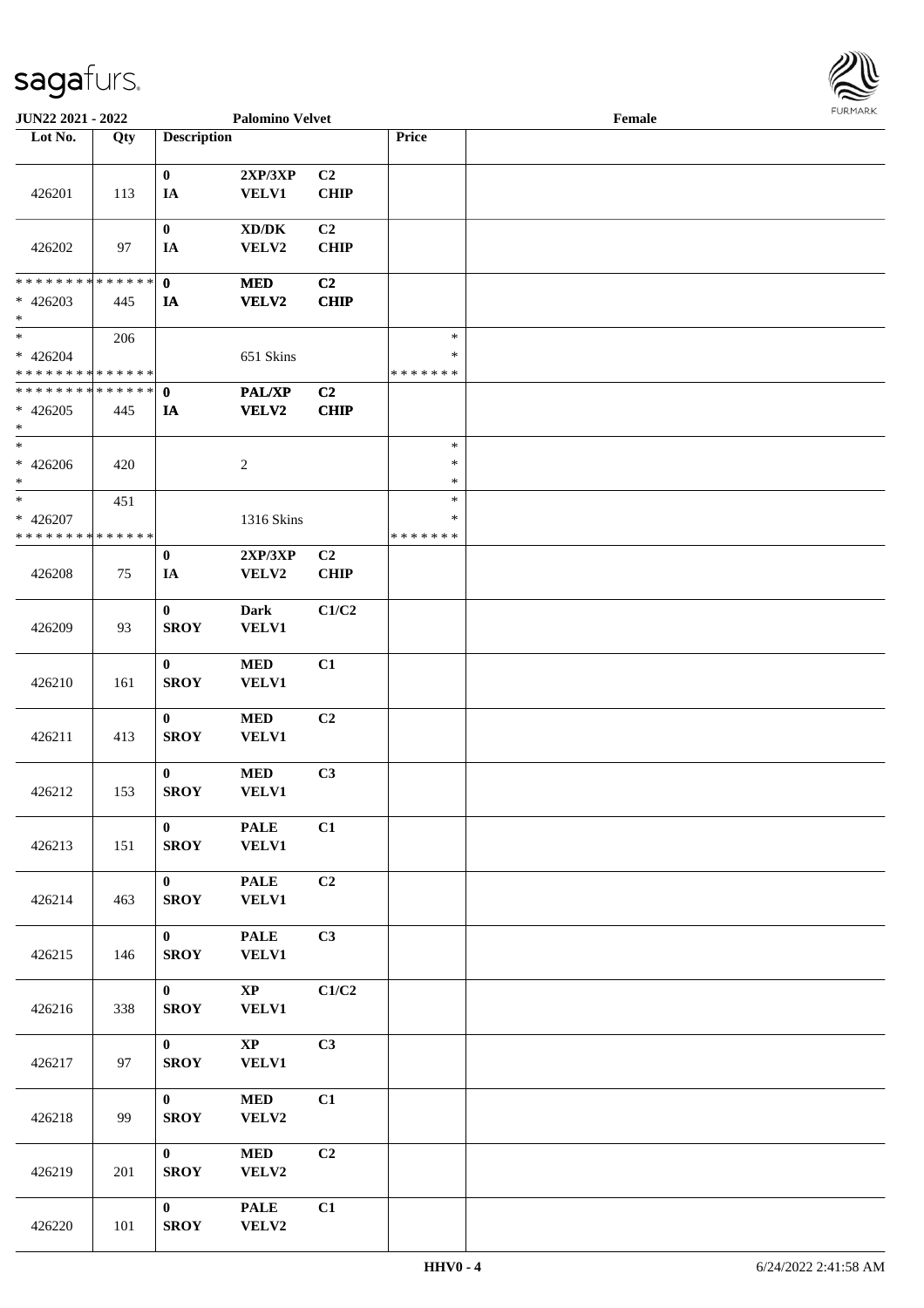

| <b>JUN22 2021 - 2022</b> |     |                         | <b>Palomino Velvet</b>      |                | FURMARK<br>Female |  |  |  |
|--------------------------|-----|-------------------------|-----------------------------|----------------|-------------------|--|--|--|
| Lot No.                  | Qty | <b>Description</b>      |                             |                | <b>Price</b>      |  |  |  |
| 426221                   | 233 | $\bf{0}$<br><b>SROY</b> | <b>PALE</b><br><b>VELV2</b> | C <sub>2</sub> |                   |  |  |  |
| 426222                   | 166 | $\bf{0}$<br><b>SROY</b> | <b>XP</b><br><b>VELV2</b>   | C1/C2          |                   |  |  |  |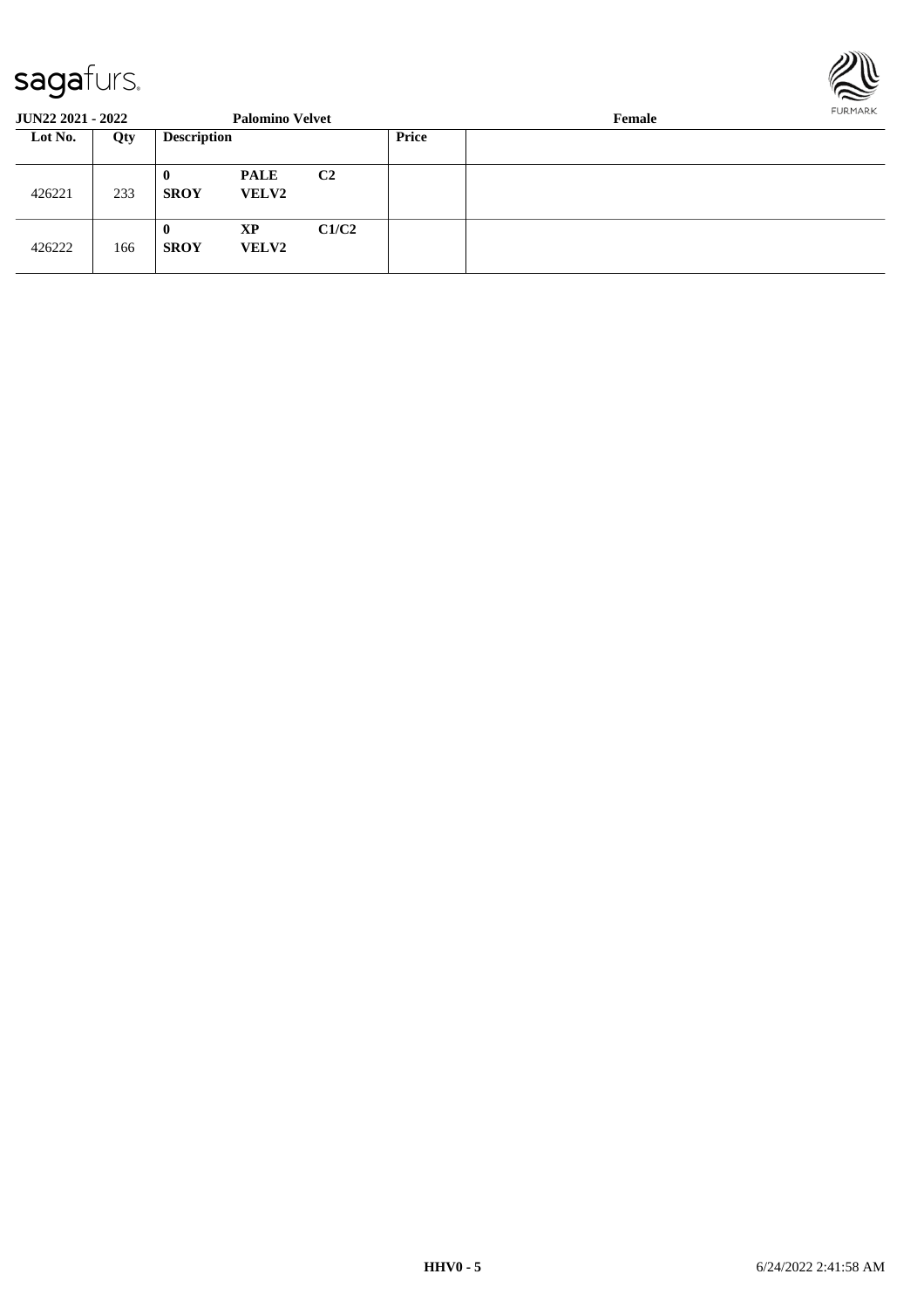

| JUN22 2021 - 2022                                    |     |                                                                                                 | <b>Palomino Velvet</b>                       |                |                                   | <b>FURMARK</b><br>Female |  |  |
|------------------------------------------------------|-----|-------------------------------------------------------------------------------------------------|----------------------------------------------|----------------|-----------------------------------|--------------------------|--|--|
| Lot No.                                              | Qty | <b>Description</b>                                                                              |                                              |                | Price                             |                          |  |  |
| 426281                                               | 72  | $0/1$<br>$\ensuremath{\mathrm{S}}\xspace/\ensuremath{\mathrm{S}}\xspace\ensuremath{\mathrm{I}}$ | $\mathbf{X}\mathbf{D}$<br><b>VELV1</b>       | C3             |                                   |                          |  |  |
| 426282                                               | 329 | $\mathbf{1}$<br>${\bf S}{\bf I}$                                                                | $\bf MED$<br><b>VELV1</b>                    | C1/C2          |                                   |                          |  |  |
| 426283                                               | 169 | $\mathbf{1}$<br>${\bf SI}$                                                                      | $\bf MED$<br><b>VELV1</b>                    | C3             |                                   |                          |  |  |
| 426284                                               | 129 | $\mathbf{1}$<br>${\bf SI}$                                                                      | <b>PALE</b><br><b>VELV1</b>                  | C1             |                                   |                          |  |  |
| 426285                                               | 283 | $\mathbf{1}$<br>${\bf SI}$                                                                      | $\ensuremath{\mathsf{PALE}}$<br><b>VELV1</b> | C <sub>2</sub> |                                   |                          |  |  |
| 426286                                               | 129 | $\mathbf{1}$<br>${\bf S}{\bf I}$                                                                | <b>PALE</b><br><b>VELV1</b>                  | C3             |                                   |                          |  |  |
| 426287                                               | 111 | $\mathbf{1}$<br>${\bf S}{\bf I}$                                                                | $\mathbf{XP}$<br><b>VELV1</b>                | C1             |                                   |                          |  |  |
| 426288                                               | 246 | $\mathbf{1}$<br>${\bf SI}$                                                                      | $\bold{XP}$<br><b>VELV1</b>                  | C2             |                                   |                          |  |  |
| 426289                                               | 74  | 0/1<br>${\bf SI}$                                                                               | 2XP<br><b>VELV1</b>                          | C3             |                                   |                          |  |  |
| 426290                                               | 62  | 0/1<br>$\ensuremath{\mathrm{S}}\xspace/\ensuremath{\mathrm{S}}\xspace\ensuremath{\mathrm{I}}$   | 3XP<br><b>VELV1</b>                          | C2             |                                   |                          |  |  |
| 426291                                               | 123 | $\mathbf{1}$<br>${\bf SI}$                                                                      | $\bf MED$<br>VELV2                           | C1/C2          |                                   |                          |  |  |
| 426292                                               | 280 | $\mathbf{1}$<br>$\mathbf{SAGA}$                                                                 | Dark<br><b>VELV1</b>                         | C1/C2          |                                   |                          |  |  |
| 426293                                               | 148 | $\mathbf{1}$<br><b>SAGA</b>                                                                     | <b>Dark</b><br><b>VELV1</b>                  | C3             |                                   |                          |  |  |
| 426294                                               | 403 | $\mathbf{1}$<br><b>SAGA</b>                                                                     | <b>MED</b><br><b>VELV1</b>                   | C1             |                                   |                          |  |  |
| ******** <mark>******</mark><br>$* 426295$<br>$\ast$ | 505 | $\mathbf{1}$<br><b>SAGA</b>                                                                     | <b>MED</b><br><b>VELV1</b>                   | C <sub>2</sub> |                                   |                          |  |  |
| $\ast$<br>* 426296<br>* * * * * * * * * * * * * *    | 483 |                                                                                                 | 988 Skins                                    |                | $\ast$<br>∗<br>* * * * * * *      |                          |  |  |
| 426297                                               | 343 | $\mathbf{1}$<br><b>SAGA</b>                                                                     | <b>MED</b><br><b>VELV1</b>                   | C <sub>3</sub> |                                   |                          |  |  |
| 426298                                               | 373 | $\mathbf{1}$<br><b>SAGA</b>                                                                     | <b>PALE</b><br><b>VELV1</b>                  | C1             |                                   |                          |  |  |
| * * * * * * * * * * * * * * *<br>* 426299<br>$\ast$  | 485 | $\mathbf{1}$<br><b>SAGA</b>                                                                     | <b>PALE</b><br><b>VELV1</b>                  | C <sub>2</sub> |                                   |                          |  |  |
| $\ast$<br>$* 426300$<br>* * * * * * * * * * * * * *  | 458 |                                                                                                 | 943 Skins                                    |                | $\ast$<br>$\ast$<br>* * * * * * * |                          |  |  |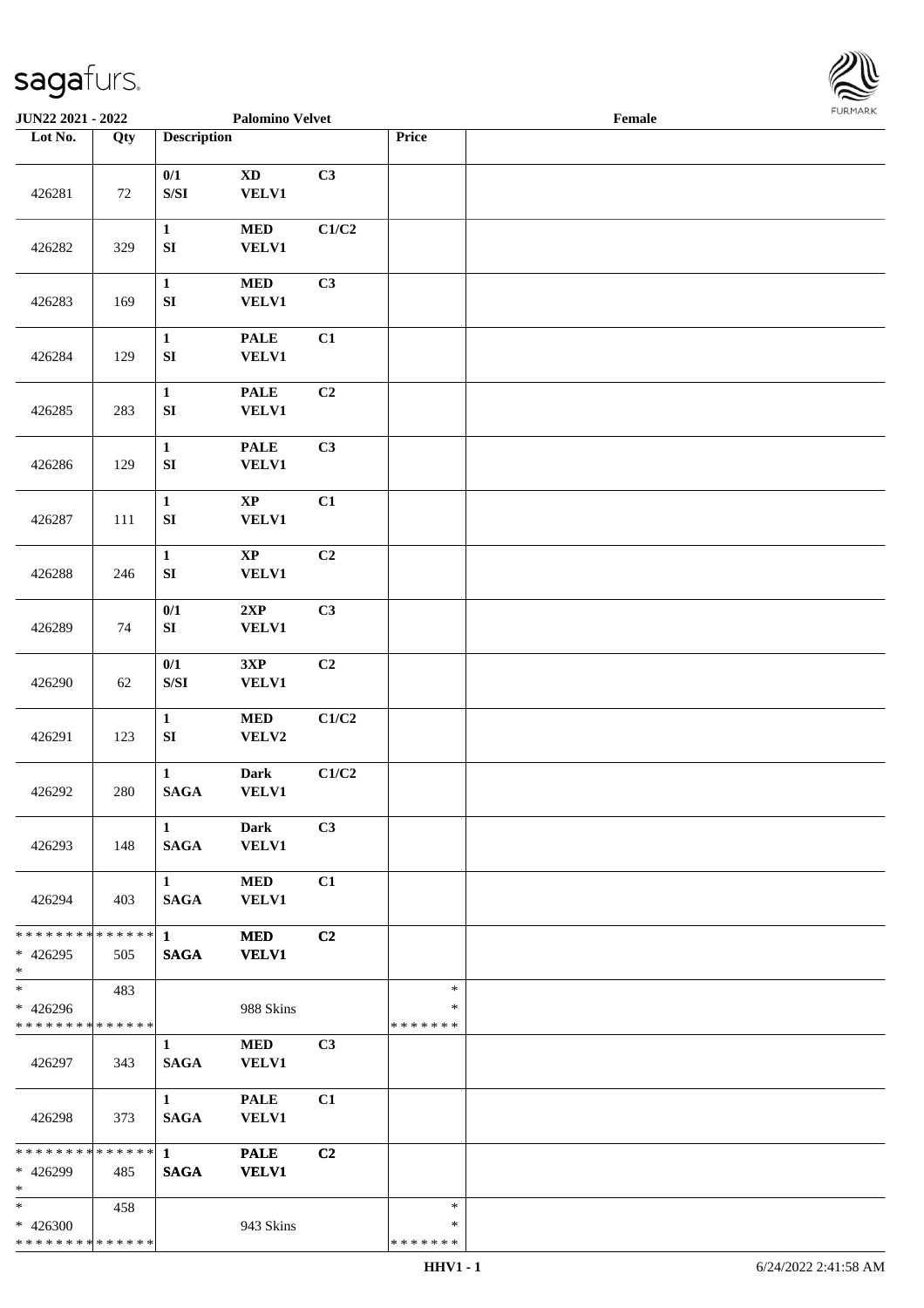

| JUN22 2021 - 2022                                              |     |                                          | <b>Palomino Velvet</b>             |                   |                                   | Female |  |
|----------------------------------------------------------------|-----|------------------------------------------|------------------------------------|-------------------|-----------------------------------|--------|--|
| Lot No.                                                        | Qty | <b>Description</b>                       |                                    |                   | Price                             |        |  |
| 426301                                                         | 431 | $\mathbf{1}$<br><b>SAGA</b>              | <b>PALE</b><br><b>VELV1</b>        | C3                |                                   |        |  |
|                                                                |     | $\mathbf{1}$                             | $\mathbf{X}\mathbf{P}$             | C1                |                                   |        |  |
| 426302<br>* * * * * * * * * * * * * * *                        | 236 | <b>SAGA</b><br>$\mathbf{1}$              | <b>VELV1</b><br>$\mathbf{XP}$      | C2                |                                   |        |  |
| $* 426303$<br>$*$                                              | 465 | <b>SAGA</b>                              | <b>VELV1</b>                       |                   |                                   |        |  |
| $\overline{\ast}$<br>$* 426304$<br>* * * * * * * * * * * * * * | 78  |                                          | 543 Skins                          |                   | $\ast$<br>$\ast$<br>* * * * * * * |        |  |
| 426305                                                         | 257 | $\mathbf{1}$<br><b>SAGA</b>              | $\bold{XP}$<br><b>VELV1</b>        | C3                |                                   |        |  |
| 426306                                                         | 167 | $\mathbf{1}$<br><b>SAGA</b>              | 2XP<br><b>VELV1</b>                | C1/C2             |                                   |        |  |
| 426307                                                         | 158 | $\mathbf{1}$<br>$\mathbf{SR}/\mathbf{S}$ | <b>Dark</b><br>VELV2               | C1/C2             |                                   |        |  |
| 426308                                                         | 159 | $\mathbf{1}$<br><b>SAGA</b>              | <b>MED</b><br>VELV2                | C1                |                                   |        |  |
| 426309                                                         | 309 | $\mathbf{1}$<br><b>SAGA</b>              | <b>MED</b><br>VELV2                | C2                |                                   |        |  |
| 426310                                                         | 192 | $\mathbf{1}$<br>$\mathbf{SAGA}$          | $\bf MED$<br>VELV2                 | C3                |                                   |        |  |
| 426311                                                         | 147 | $\mathbf{1}$<br><b>SAGA</b>              | <b>PALE</b><br>VELV2               | C1                |                                   |        |  |
| 426312                                                         | 321 | $\mathbf{1}$<br><b>SAGA</b>              | <b>PALE</b><br>VELV2               | C2                |                                   |        |  |
| 426313                                                         | 140 | $\mathbf{1}$<br><b>SAGA</b>              | <b>PALE</b><br>VELV2               | C3                |                                   |        |  |
| 426314                                                         | 253 | $1 \quad \blacksquare$<br><b>SAGA</b>    | $\bold{X}\bold{P}$<br><b>VELV2</b> | C1/C2             |                                   |        |  |
| 426315                                                         | 146 | $\mathbf{1}$<br><b>SAGA</b>              | $\bold{XP}$<br>VELV2               | C3                |                                   |        |  |
| 426316                                                         | 147 | $\mathbf{1}$<br>IA                       | XD/DK<br><b>VELV1</b>              | C2<br><b>CHIP</b> |                                   |        |  |
| ******** <mark>******</mark> 1<br>$* 426317$<br>$*$            | 485 | IA                                       | <b>MED</b><br><b>VELV1</b>         | C2<br><b>CHIP</b> |                                   |        |  |
| $*$ $*$<br>$* 426318$<br>* * * * * * * * * * * * * *           | 382 |                                          | 867 Skins                          |                   | $\ast$<br>$\ast$<br>* * * * * * * |        |  |
| ******** <mark>******</mark><br>$* 426319$<br>$*$              | 485 | $\mathbf{1}$<br>IA                       | <b>PAL/XP</b><br><b>VELV1</b>      | C2<br><b>CHIP</b> |                                   |        |  |
| $*$<br>$* 426320$<br>$*$                                       | 460 |                                          | 2                                  |                   | $\ast$<br>$\ast$<br>$\ast$        |        |  |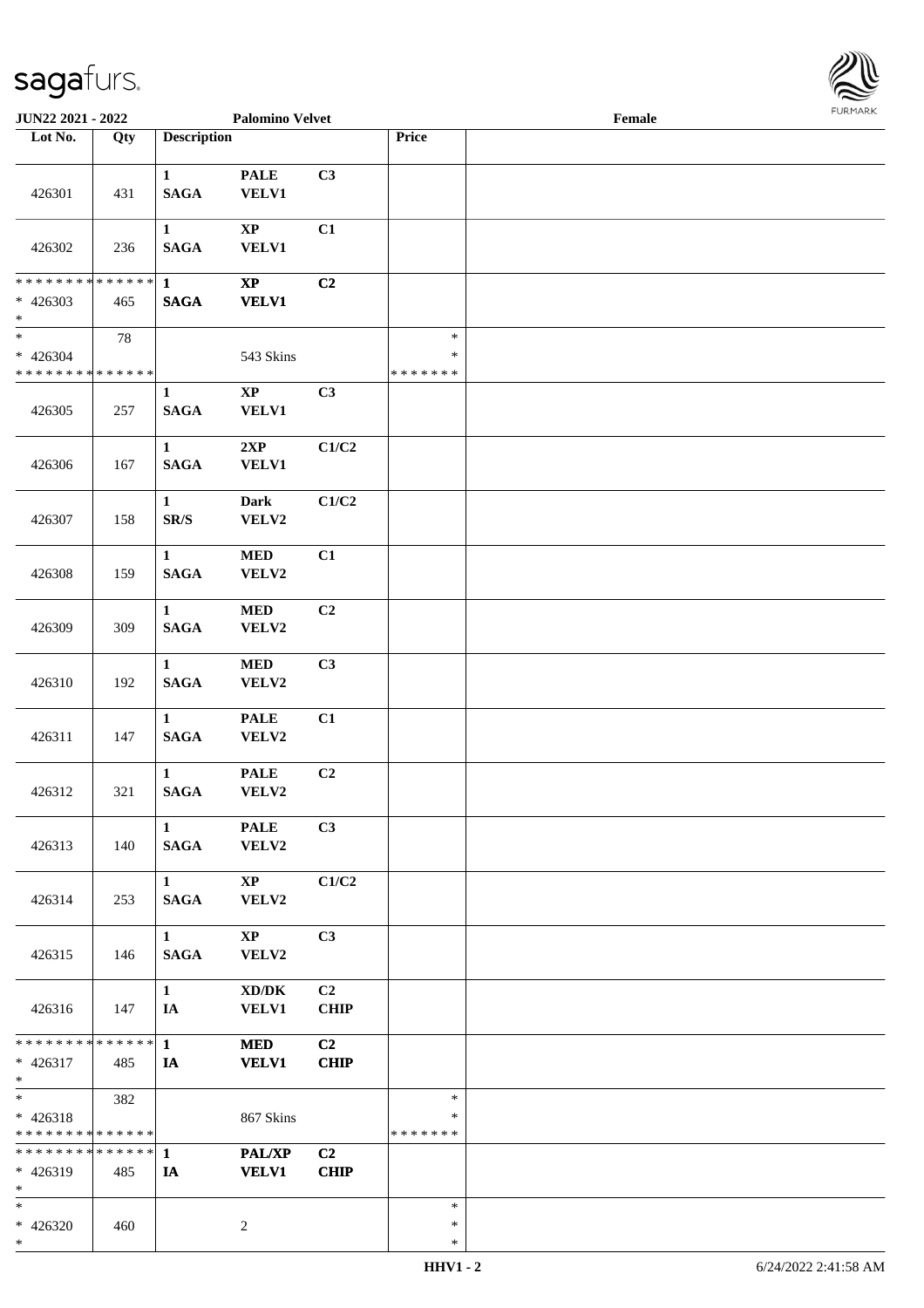

| JUN22 2021 - 2022                          |                   | <b>Palomino Velvet</b> |                                     |                |               | $\ensuremath{\textnormal{\textbf{Female}}}$ | <b>FURPIARR</b> |
|--------------------------------------------|-------------------|------------------------|-------------------------------------|----------------|---------------|---------------------------------------------|-----------------|
| Lot No.                                    | $\overline{Q}$ ty | <b>Description</b>     |                                     |                | Price         |                                             |                 |
|                                            |                   |                        |                                     |                |               |                                             |                 |
| $\ast$                                     | 371               | $\mathbf{1}$           | PAL/XP                              | C2             | $\ast$        |                                             |                 |
| $* 426321$                                 |                   | IA                     | <b>VELV1</b>                        | <b>CHIP</b>    | $\ast$        |                                             |                 |
| * * * * * * * * <mark>* * * * * * *</mark> |                   |                        |                                     |                | * * * * * * * |                                             |                 |
|                                            |                   | $\mathbf{1}$           | 2XP/3XP                             | C2             |               |                                             |                 |
| 426322                                     | 130               | IA                     | <b>VELV1</b>                        | <b>CHIP</b>    |               |                                             |                 |
|                                            |                   |                        |                                     |                |               |                                             |                 |
|                                            |                   | $\mathbf{1}$           | $\bold{X}\bold{D}/\bold{D}\bold{K}$ | C <sub>2</sub> |               |                                             |                 |
| 426323                                     | 93                | IA                     | VELV2                               | <b>CHIP</b>    |               |                                             |                 |
|                                            |                   |                        |                                     |                |               |                                             |                 |
|                                            |                   | $\mathbf{1}$           | <b>MED</b>                          | C2             |               |                                             |                 |
| 426324                                     | 513               | IA                     | VELV2                               | <b>CHIP</b>    |               |                                             |                 |
|                                            |                   |                        |                                     |                |               |                                             |                 |
| * * * * * * * * * * * * * *                |                   | $\mathbf{1}$           | <b>PAL/XP</b>                       | C <sub>2</sub> |               |                                             |                 |
| $* 426325$                                 | 485               | IA                     | VELV2                               | <b>CHIP</b>    |               |                                             |                 |
| $\ast$                                     |                   |                        |                                     |                |               |                                             |                 |
| $\ast$                                     | 393               |                        |                                     |                | $\ast$        |                                             |                 |
| $* 426326$                                 |                   |                        | 878 Skins                           |                | $\ast$        |                                             |                 |
| * * * * * * * * * * * * * *                |                   |                        |                                     |                | * * * * * * * |                                             |                 |
|                                            |                   | $\mathbf{1}$           | <b>MED</b>                          | C1/C2          |               |                                             |                 |
| 426327                                     | 356               | <b>SROY</b>            | <b>VELV1</b>                        |                |               |                                             |                 |
|                                            |                   |                        |                                     |                |               |                                             |                 |
|                                            |                   | $\mathbf{1}$           | $\bf MED$                           | C <sub>3</sub> |               |                                             |                 |
| 426328                                     | 98                | <b>SROY</b>            | <b>VELV1</b>                        |                |               |                                             |                 |
|                                            |                   |                        |                                     |                |               |                                             |                 |
|                                            |                   | $\mathbf{1}$           | <b>PALE</b>                         | C1/C2          |               |                                             |                 |
| 426329                                     | 295               | <b>SROY</b>            | VELV1                               |                |               |                                             |                 |
|                                            |                   |                        |                                     |                |               |                                             |                 |
|                                            |                   | $\mathbf{1}$           | $\mathbf{X}\mathbf{P}$              | C1/C2          |               |                                             |                 |
| 426330                                     | 143               | <b>SROY</b>            | <b>VELV1</b>                        |                |               |                                             |                 |
|                                            |                   |                        |                                     |                |               |                                             |                 |
|                                            |                   | $\mathbf{1}$           | <b>MED</b>                          | C1             |               |                                             |                 |
| 426331                                     | 98                | <b>SROY</b>            | VELV2                               |                |               |                                             |                 |
|                                            |                   |                        |                                     |                |               |                                             |                 |
|                                            |                   | $\mathbf{1}$           | $\bf MED$                           | C2             |               |                                             |                 |
|                                            | 218               | <b>SROY</b>            | VELV2                               |                |               |                                             |                 |
| 426332                                     |                   |                        |                                     |                |               |                                             |                 |
|                                            |                   | $\mathbf{1}$           | <b>PALE</b>                         | C1/C2          |               |                                             |                 |
|                                            |                   |                        |                                     |                |               |                                             |                 |
| 426333                                     | 254               | <b>SROY</b>            | VELV2                               |                |               |                                             |                 |
|                                            |                   |                        |                                     |                |               |                                             |                 |
|                                            |                   | $\mathbf{1}$           | $\bold{XP}$                         | C1/C2          |               |                                             |                 |
| 426334                                     | 241               | <b>SROY</b>            | VELV2                               |                |               |                                             |                 |
|                                            |                   |                        |                                     |                |               |                                             |                 |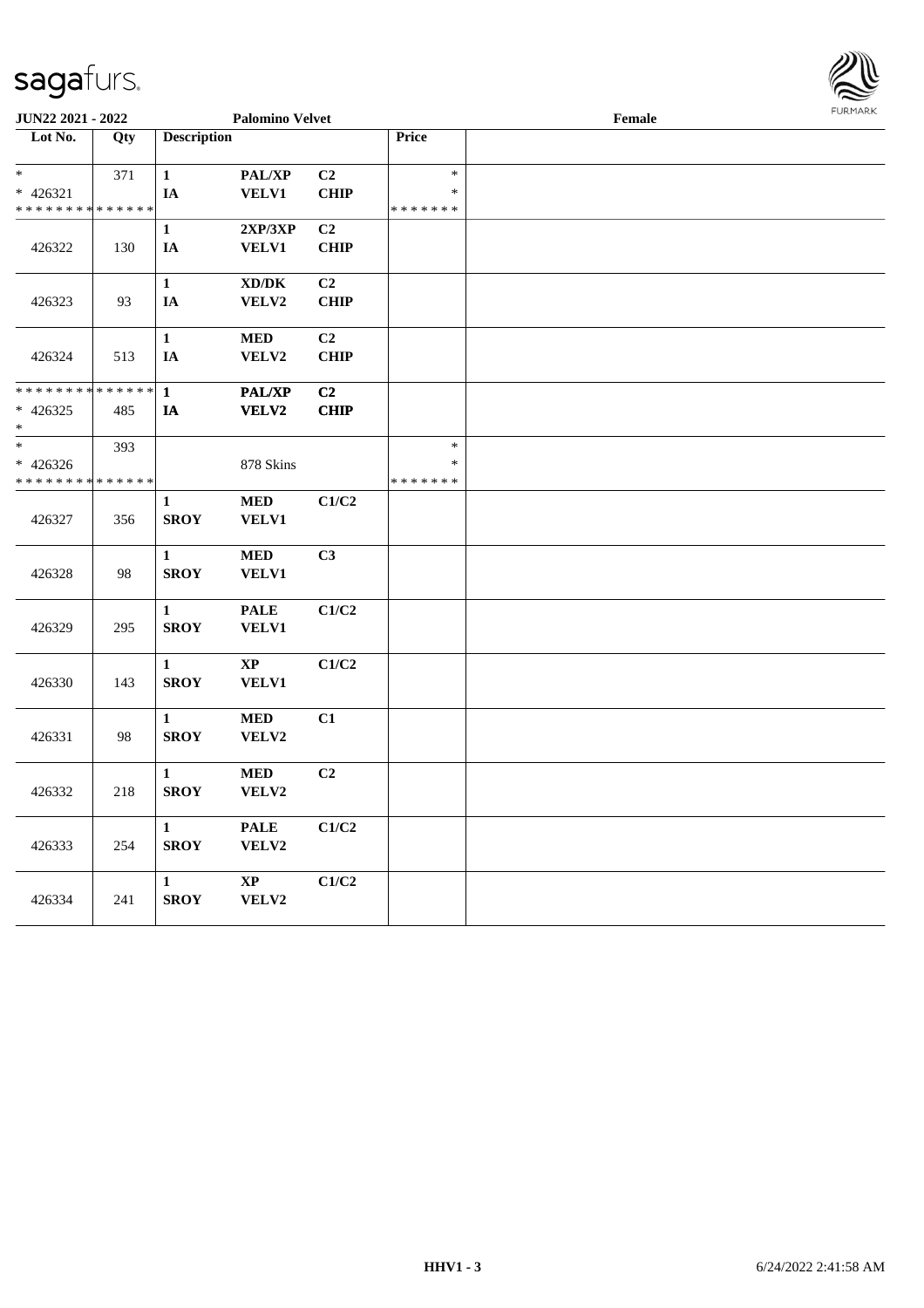

| JUN22 2021 - 2022                                     |                   |                                 | <b>Palomino Velvet</b>                       |                               |                              | Female |  |
|-------------------------------------------------------|-------------------|---------------------------------|----------------------------------------------|-------------------------------|------------------------------|--------|--|
| Lot No.                                               | $\overline{Q}$ ty | <b>Description</b>              |                                              |                               | Price                        |        |  |
| 426381                                                | 25                | $1/2$<br>${\bf S}{\bf I}$       | $\mathbf{X}\mathbf{D}$<br><b>VELV1</b>       | C1/C2                         |                              |        |  |
| 426382                                                | 133               | $1/2$<br>${\bf S}{\bf I}$       | Dark<br><b>VELV1</b>                         | C1/C2                         |                              |        |  |
| 426383                                                | 81                | $1/2$<br>${\bf SI}$             | <b>Dark</b><br>VELV1                         | C3                            |                              |        |  |
| 426384                                                | 191               | $\boldsymbol{2}$<br>${\bf SI}$  | <b>MED</b><br>VELV1                          | C1/C2                         |                              |        |  |
| 426385                                                | 133               | $\boldsymbol{2}$<br>SI          | <b>MED</b><br><b>VELV1</b>                   | C3                            |                              |        |  |
| 426386                                                | 181               | $\mathbf 2$<br>SI               | <b>PALE</b><br><b>VELV1</b>                  | C2                            |                              |        |  |
| 426387                                                | 135               | $\boldsymbol{2}$<br>${\bf SI}$  | $\bold{XP}$<br><b>VELV1</b>                  | C1/C2                         |                              |        |  |
| 426388                                                | 81                | 1/2<br>${\bf S}{\bf I}$         | $\mathbf{XP}$<br><b>VELV1</b>                | C3                            |                              |        |  |
| 426389                                                | 64                | $1/2$<br>${\bf S}{\bf I}$       | 2XP<br><b>VELV1</b>                          | C1/C2                         |                              |        |  |
| 426390                                                | 103               | 1/2<br>$\mathbf{I}\mathbf{B}$   | $\bold{X}\bold{D}/\bold{D}\bold{K}$<br>VELV1 | C2<br><b>CHIP</b>             |                              |        |  |
| 426391                                                | 387               | $1/2$<br>$\bf{IB}$              | $\bf MED$<br>VELV1                           | C <sub>2</sub><br><b>CHIP</b> |                              |        |  |
| 426392                                                | 433               | $1/2$<br>$\mathbf{I}\mathbf{B}$ | PAL/XP<br><b>VELV1</b>                       | C2<br>CHIP                    |                              |        |  |
| 426393                                                | 54                | 1/2<br>$\bf{IB}$                | 2XP/3XP<br><b>VELV1</b>                      | C <sub>2</sub><br><b>CHIP</b> |                              |        |  |
| 426394                                                | 167               | 1/2<br><b>SAGA</b>              | $\mathbf{X}\mathbf{D}$<br><b>VELV1</b>       | C1/C2                         |                              |        |  |
| 426395                                                | 277               | $\overline{2}$<br><b>SAGA</b>   | Dark<br><b>VELV1</b>                         | C1/C2                         |                              |        |  |
| 426396                                                | 157               | $\mathbf{2}$<br><b>SAGA</b>     | <b>Dark</b><br><b>VELV1</b>                  | C3                            |                              |        |  |
| 426397                                                | 175               | $2^{\circ}$<br><b>SAGA</b>      | <b>MED</b><br><b>VELV1</b>                   | C1                            |                              |        |  |
| * * * * * * * * * * * * * * *<br>* 426398<br>$*$      | 485               | $\overline{2}$<br><b>SAGA</b>   | <b>MED</b><br><b>VELV1</b>                   | C2                            |                              |        |  |
| * 426399<br>* * * * * * * * * * * * * * *             | 456               |                                 | 941 Skins                                    |                               | $\ast$<br>∗<br>* * * * * * * |        |  |
| * * * * * * * * * * * * * * *<br>$* 426400$<br>$\ast$ | 445               | $\overline{2}$<br><b>SAGA</b>   | <b>MED</b><br><b>VELV1</b>                   | C3                            |                              |        |  |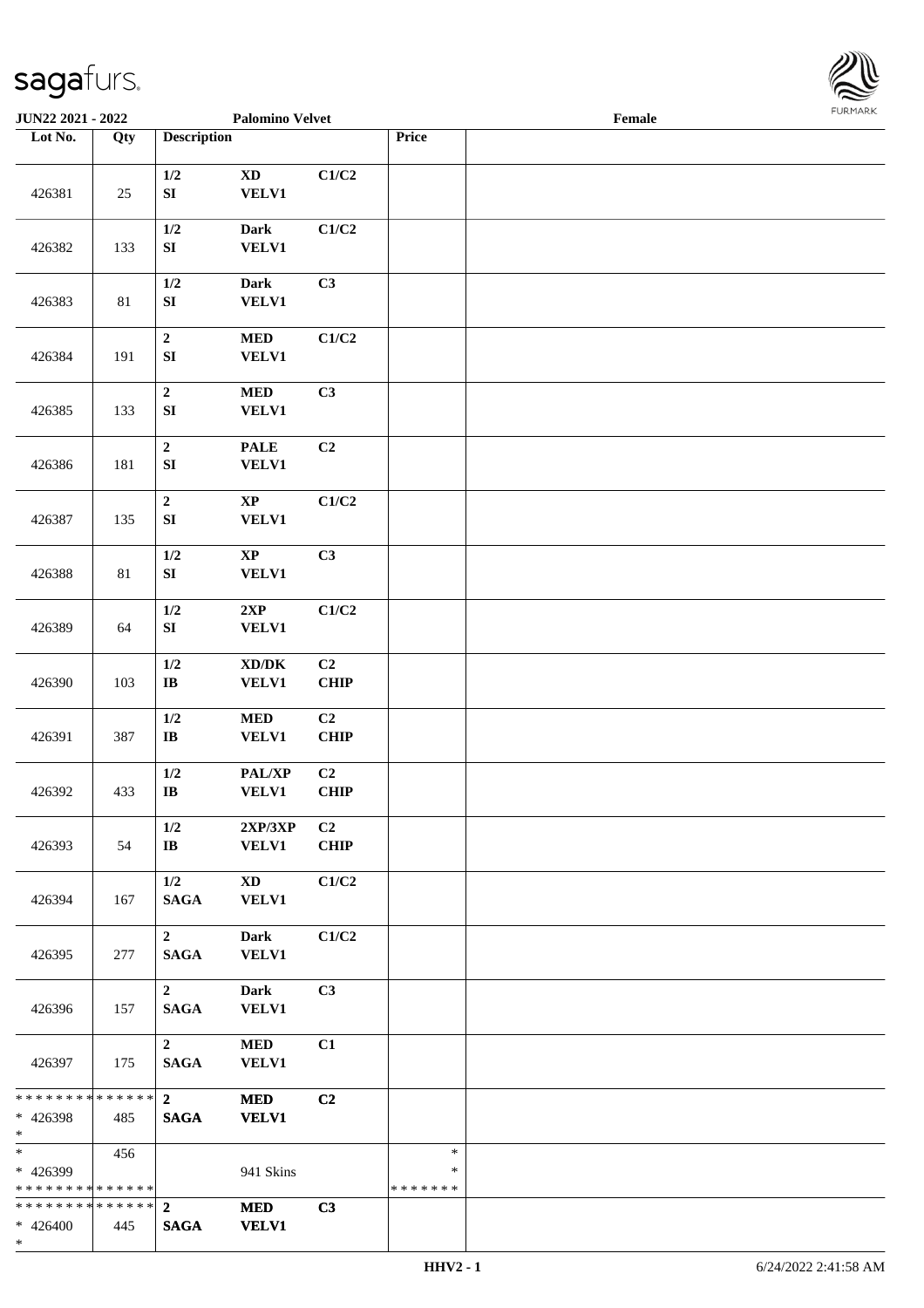

| JUN22 2021 - 2022                                            |     |                                 | <b>Palomino Velvet</b>              |                |                         | Female |  |
|--------------------------------------------------------------|-----|---------------------------------|-------------------------------------|----------------|-------------------------|--------|--|
| Lot No.                                                      | Qty | <b>Description</b>              |                                     |                | Price                   |        |  |
| $*$<br>$* 426401$                                            | 80  | $\mathbf{2}$<br><b>SAGA</b>     | $\bf MED$<br><b>VELV1</b>           | C3             | $\ast$<br>∗             |        |  |
| * * * * * * * * * * * * * *                                  |     |                                 |                                     |                | * * * * * * *           |        |  |
| 426402                                                       | 194 | $\boldsymbol{2}$<br><b>SAGA</b> | <b>PALE</b><br><b>VELV1</b>         | C1             |                         |        |  |
| ******** <mark>******</mark>                                 |     | $\overline{2}$                  | <b>PALE</b>                         | C2             |                         |        |  |
| $* 426403$<br>$*$                                            | 485 | <b>SAGA</b>                     | <b>VELV1</b>                        |                |                         |        |  |
| $*$                                                          | 223 |                                 |                                     |                | $\ast$                  |        |  |
| $* 426404$<br>* * * * * * * * * * * * * *                    |     |                                 | 708 Skins                           |                | $\ast$<br>* * * * * * * |        |  |
|                                                              |     | $\overline{2}$                  | <b>PALE</b>                         | C3             |                         |        |  |
| 426405                                                       | 405 | <b>SAGA</b>                     | <b>VELV1</b>                        |                |                         |        |  |
|                                                              |     | $\overline{2}$                  | $\bold{XP}$                         | C1             |                         |        |  |
| 426406                                                       | 187 | <b>SAGA</b>                     | <b>VELV1</b>                        |                |                         |        |  |
|                                                              |     | $\overline{2}$                  | $\bold{XP}$                         | C2             |                         |        |  |
| 426407                                                       | 440 | <b>SAGA</b>                     | <b>VELV1</b>                        |                |                         |        |  |
|                                                              |     | $\overline{2}$                  | $\mathbf{X}\mathbf{P}$              | C3             |                         |        |  |
| 426408                                                       | 166 | <b>SAGA</b>                     | <b>VELV1</b>                        |                |                         |        |  |
|                                                              |     | $\boldsymbol{2}$                | 2XP                                 | C1/C2          |                         |        |  |
| 426409                                                       | 98  | <b>SAGA</b>                     | VELV1                               |                |                         |        |  |
|                                                              |     | 1/2                             | 2XP                                 | C3             |                         |        |  |
| 426410                                                       | 107 | <b>SAGA</b>                     | <b>VELV1</b>                        |                |                         |        |  |
|                                                              |     | $\overline{2}$                  | <b>Dark</b>                         | C1/C2          |                         |        |  |
| 426411                                                       | 99  | <b>SAGA</b>                     | VELV2                               |                |                         |        |  |
|                                                              |     | $\overline{2}$                  | $\bf MED$                           | C1/C2          |                         |        |  |
| 426412                                                       | 289 | <b>SAGA</b>                     | VELV2                               |                |                         |        |  |
|                                                              |     | $\overline{2}$                  | <b>MED</b>                          | C3             |                         |        |  |
| 426413                                                       | 95  | <b>SAGA</b>                     | VELV2                               |                |                         |        |  |
|                                                              |     | $\overline{2}$                  | <b>PALE</b>                         | C1/C2          |                         |        |  |
| 426414                                                       | 172 | <b>SAGA</b>                     | VELV2                               |                |                         |        |  |
|                                                              |     | $\overline{2}$                  | $\bold{XP}$                         | C1/C2          |                         |        |  |
| 426415                                                       | 161 | <b>SAGA</b>                     | VELV2                               |                |                         |        |  |
|                                                              |     | $\overline{2}$                  | $\bold{X}\bold{D}/\bold{D}\bold{K}$ | C <sub>2</sub> |                         |        |  |
| 426416                                                       | 206 | IA                              | <b>VELV1</b>                        | <b>CHIP</b>    |                         |        |  |
| * * * * * * * * * * * * * * *                                |     | $\overline{2}$                  | <b>MED</b>                          | C2             |                         |        |  |
| $* 426417$                                                   | 485 | IA                              | <b>VELV1</b>                        | <b>CHIP</b>    |                         |        |  |
| $*$ $-$                                                      |     |                                 |                                     |                |                         |        |  |
| $*$<br>$* 426418$                                            | 430 |                                 | 2                                   |                | $\ast$<br>$\ast$        |        |  |
| $*$                                                          |     |                                 |                                     |                | $\ast$                  |        |  |
|                                                              | 88  |                                 |                                     |                | $\ast$                  |        |  |
| $* 426419$                                                   |     |                                 | 1003 Skins                          |                | ∗                       |        |  |
| * * * * * * * * * * * * * *<br>* * * * * * * * * * * * * * * |     | $\overline{2}$                  | PAL/XP                              | C <sub>2</sub> | * * * * * * *           |        |  |
| $* 426420$                                                   | 485 | IA                              | <b>VELV1</b>                        | <b>CHIP</b>    |                         |        |  |
| $*$                                                          |     |                                 |                                     |                |                         |        |  |